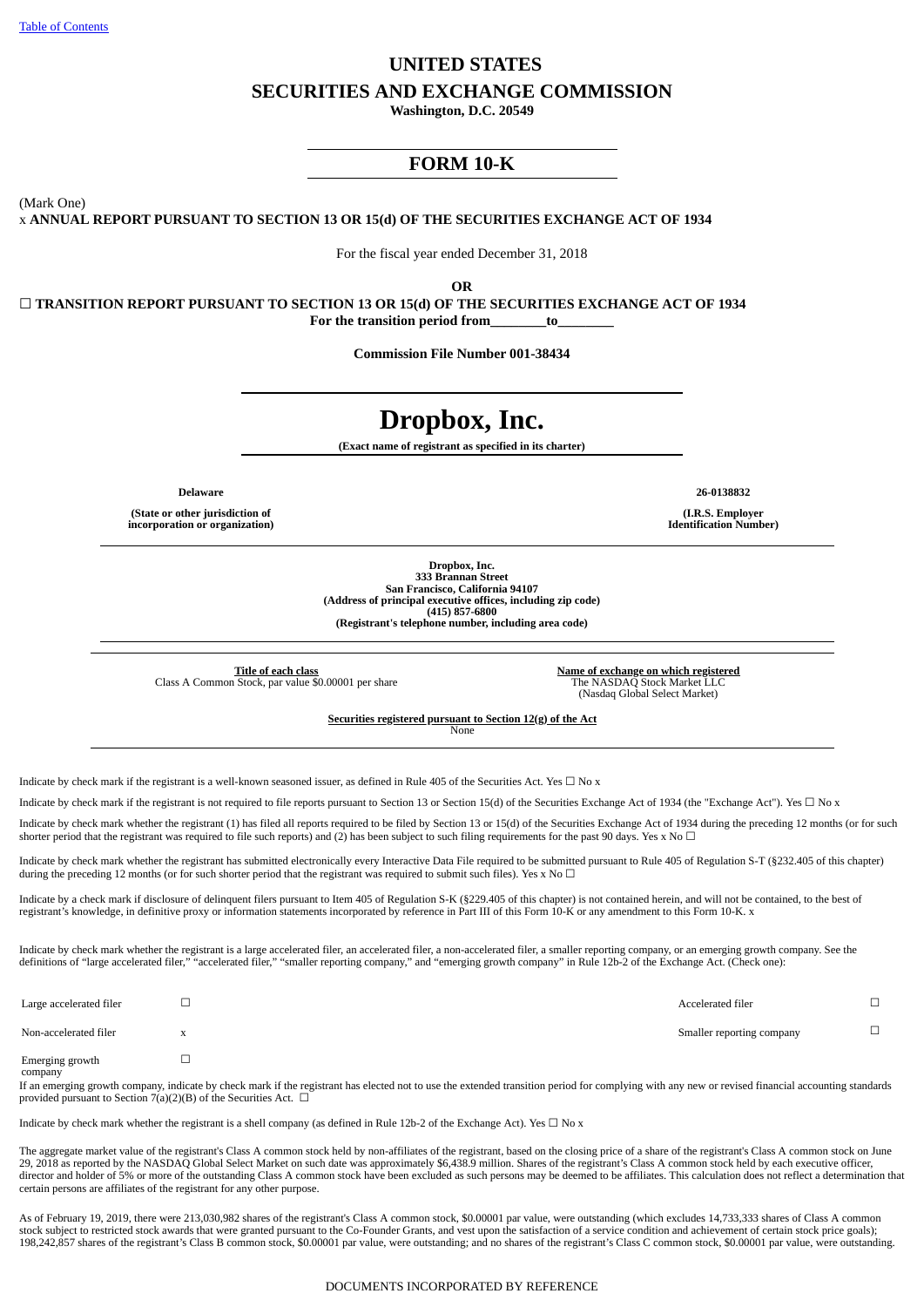Portions of the registrant's definitive Proxy Statement relating to the 2019 Annual Meeting of Stockholders are incorporated herein by references in Part II and Part III of this Annual Report on Form 10-K to the extent stated herein. Such Proxy Statement will be filed with the Securities and Exchange Commission within 120 days of the registrant's fiscal year ended December 31, 2018.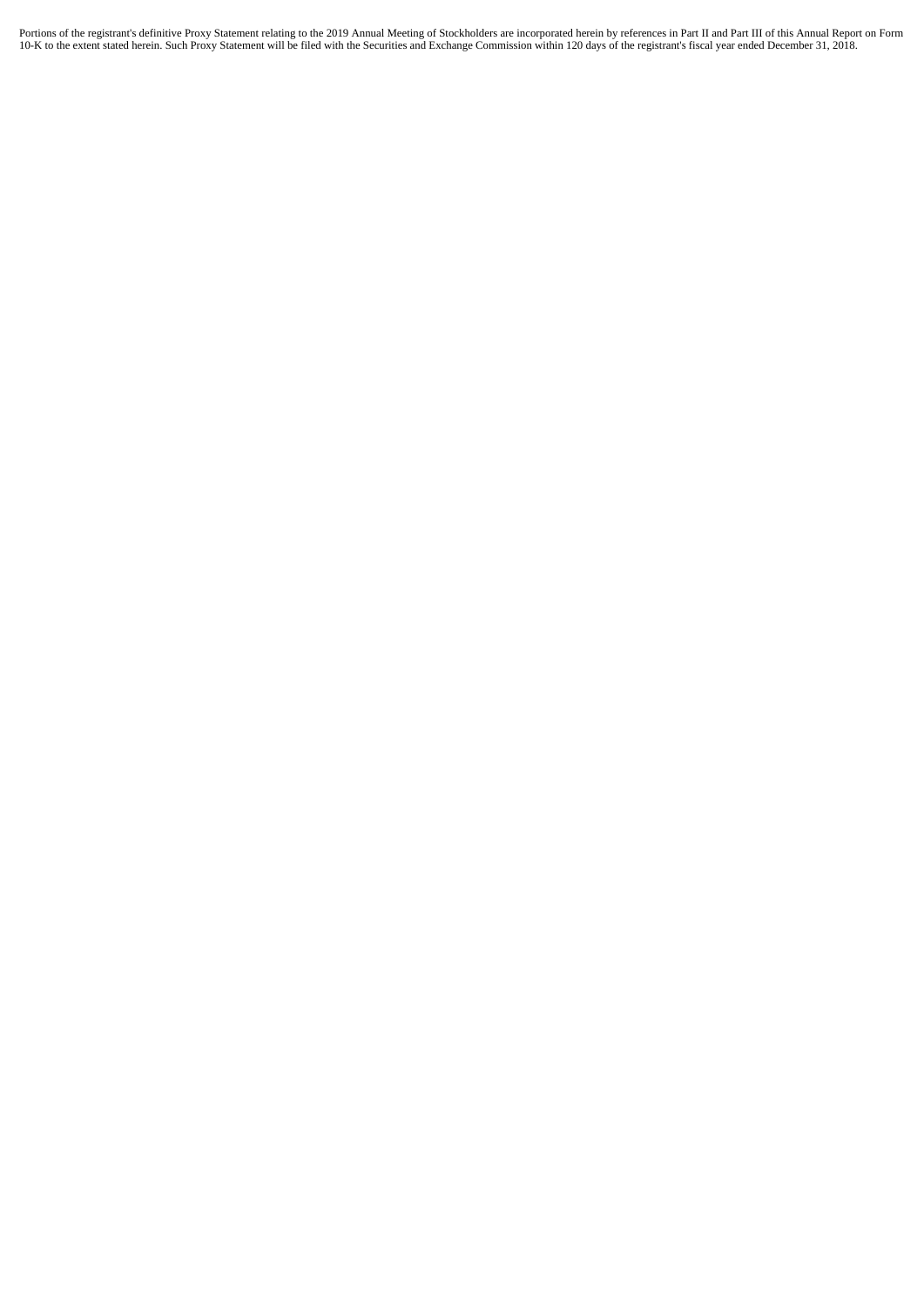## **TABLE OF CONTENTS**

<span id="page-2-0"></span>

|          |                                                                                                              | Page           |
|----------|--------------------------------------------------------------------------------------------------------------|----------------|
|          | Part I                                                                                                       |                |
| Item 1.  | <b>Business</b>                                                                                              | $\overline{5}$ |
| Item 1A. | <b>Risk Factors</b>                                                                                          | <u>13</u>      |
| Item 1B. | <b>Unresolved Staff Comments</b>                                                                             | 37             |
| Item 2.  | <b>Properties</b>                                                                                            | 37             |
| Item 3.  | <b>Legal Proceedings</b>                                                                                     | 37             |
| Item 4.  | <b>Mine Safety Disclosures</b>                                                                               | 37             |
|          | Part II                                                                                                      |                |
| Item 5.  | Market for Registrant's Common Equity, Related Stockholder Matters and Issuer Purchases of Equity Securities | <u>38</u>      |
| Item 6.  | Selected Consolidated Financial Data and Other Data                                                          | 40             |
| Item 7.  | Management's Discussion and Analysis of Financial Condition and Results of Operations                        | 42             |
| Item 7A. | <b>Quantitative and Qualitative Disclosures About Market Risk</b>                                            | 63             |
| Item 8.  | <b>Financial Statements and Supplementary Data</b>                                                           | 64             |
| Item 9.  | <b>Changes in and Disagreements with Accountants on Accounting and Financial Disclosure</b>                  | 97             |
| Item 9A. | <b>Controls and Procedures</b>                                                                               | 97             |
| Item 9B. | <b>Other Information</b>                                                                                     | 98             |
|          | Part III                                                                                                     |                |
| Item 10. | Directors, Executive Officers and Corporate Governance                                                       | 98             |
| Item 11. | <b>Executive Compensation</b>                                                                                | 98             |
| Item 12. | Security Ownership of Certain Beneficial Owners and Management and Related Stockholder Matters               | 99             |
| Item 13. | Certain Relationships and Related Transactions, and Director Independence                                    | 99             |
| Item 14. | <b>Principal Accountant Fees and Services</b>                                                                | 99             |
|          | Part IV                                                                                                      |                |
| Item 15. | <b>Exhibits, Financial Statement Schedules</b>                                                               | 99             |
| Item 16. | Form 10-K Summary                                                                                            | 103            |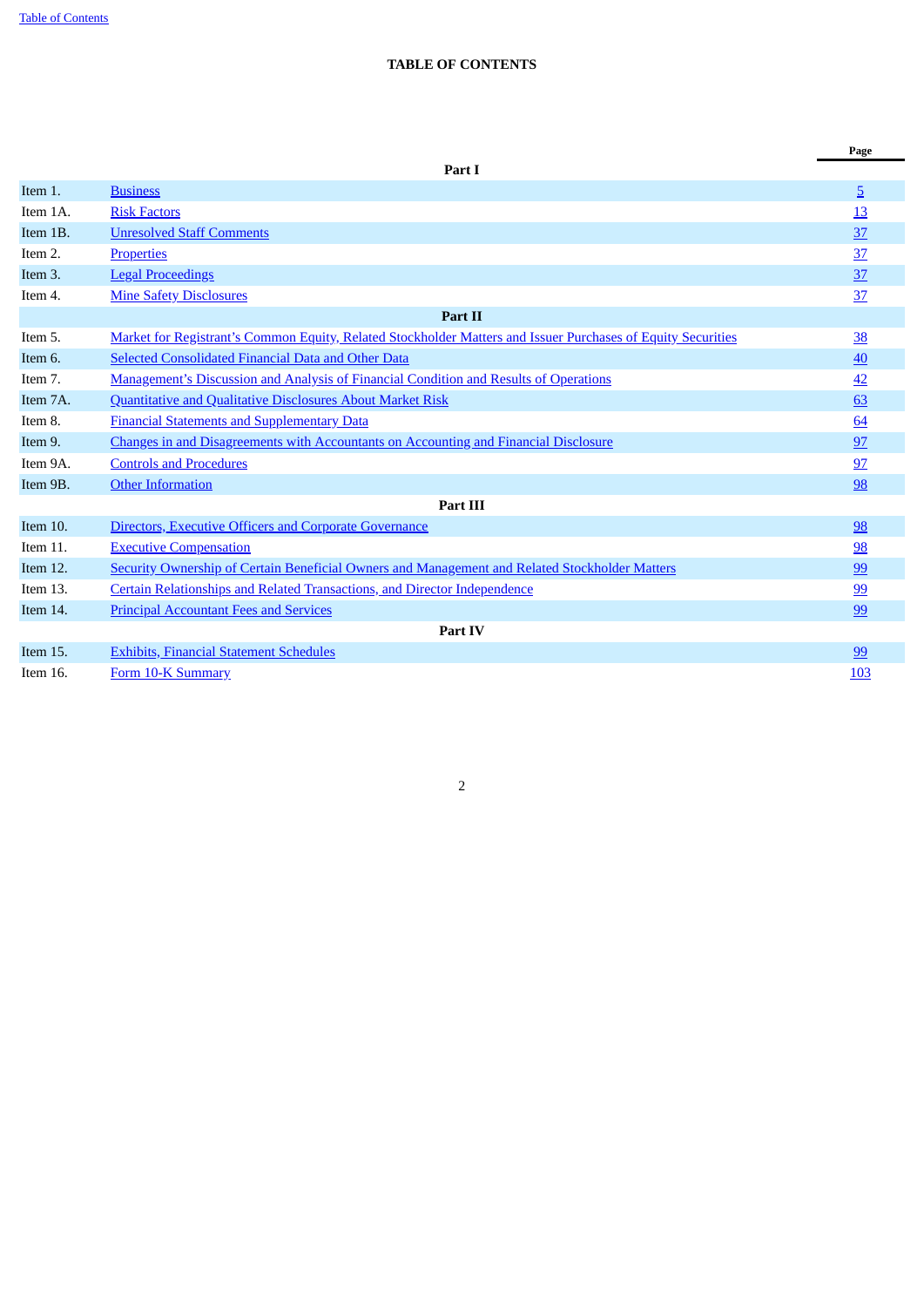### **SPECIAL NOTE REGARDING FORWARD-LOOKING STATEMENTS**

This Annual Report on Form 10-K contains forward-looking statements within the meaning of Section 27A of the Securities Act of 1933, as amended, and Section 21E of the Securities Exchange Act of 1934, as amended, which statements involve substantial risk and uncertainties. Forward-looking statements generally relate to future events or our future financial or operating performance. In some cases, you can identify forward-looking statements because they contain words such as "may," "will," "should," "expects," "plans," "anticipates," "could," "intends," "target," "projects," "contemplates," "believes," "estimates," "predicts," "potential," or "continue" or the negative of these words or other similar terms or expressions that concern our expectations, strategy, plans, or intentions. Forward-looking statements contained in this Annual Report on Form 10-K include, but are not limited to, statements about:

- our ability to retain and upgrade paying users;
- our ability to attract new users or convert registered users to paying users;
- our future financial performance, including trends in revenue, costs of revenue, gross profit or gross margin, operating expenses, paying users, and free cash flow;
- our ability to achieve or maintain profitability;
- the demand for our platform or for content collaboration solutions in general;
- possible harm caused by significant disruption of service or loss or unauthorized access to users' content;
- our ability to effectively integrate our platform with others;
- our ability to compete successfully in competitive markets;
- our ability to respond to rapid technological changes;
- our expectations and management of future growth;
- our ability to grow due to our lack of a significant outbound sales force;
- our ability to attract large organizations as users;
- our ability to offer high-quality customer support:
- our ability to manage our international expansion;
- our ability to attract and retain key personnel and highly qualified personnel;
- our ability to protect our brand;
- our ability to prevent serious errors or defects in our platform;
- our ability to maintain, protect, and enhance our intellectual property; and
- our ability to successfully identify, acquire, and integrate companies and assets.

We caution you that the foregoing list may not contain all of the forward-looking statements made in this Annual Report on Form 10-K.

You should not rely upon forward-looking statements as predictions of future events. We have based the forward-looking statements contained in this Annual Report on Form 10-K primarily on our current expectations and projections about future events and trends that we believe may affect our business, financial condition, results of operations, and prospects. The outcome of the events described in these forward-looking statements is subject to risks, uncertainties, and other factors described in the section titled "Risk Factors" and elsewhere in this Annual Report on Form 10-K. Moreover, we operate in a very competitive and rapidly changing environment. New risks and uncertainties emerge from time to time, and it is not

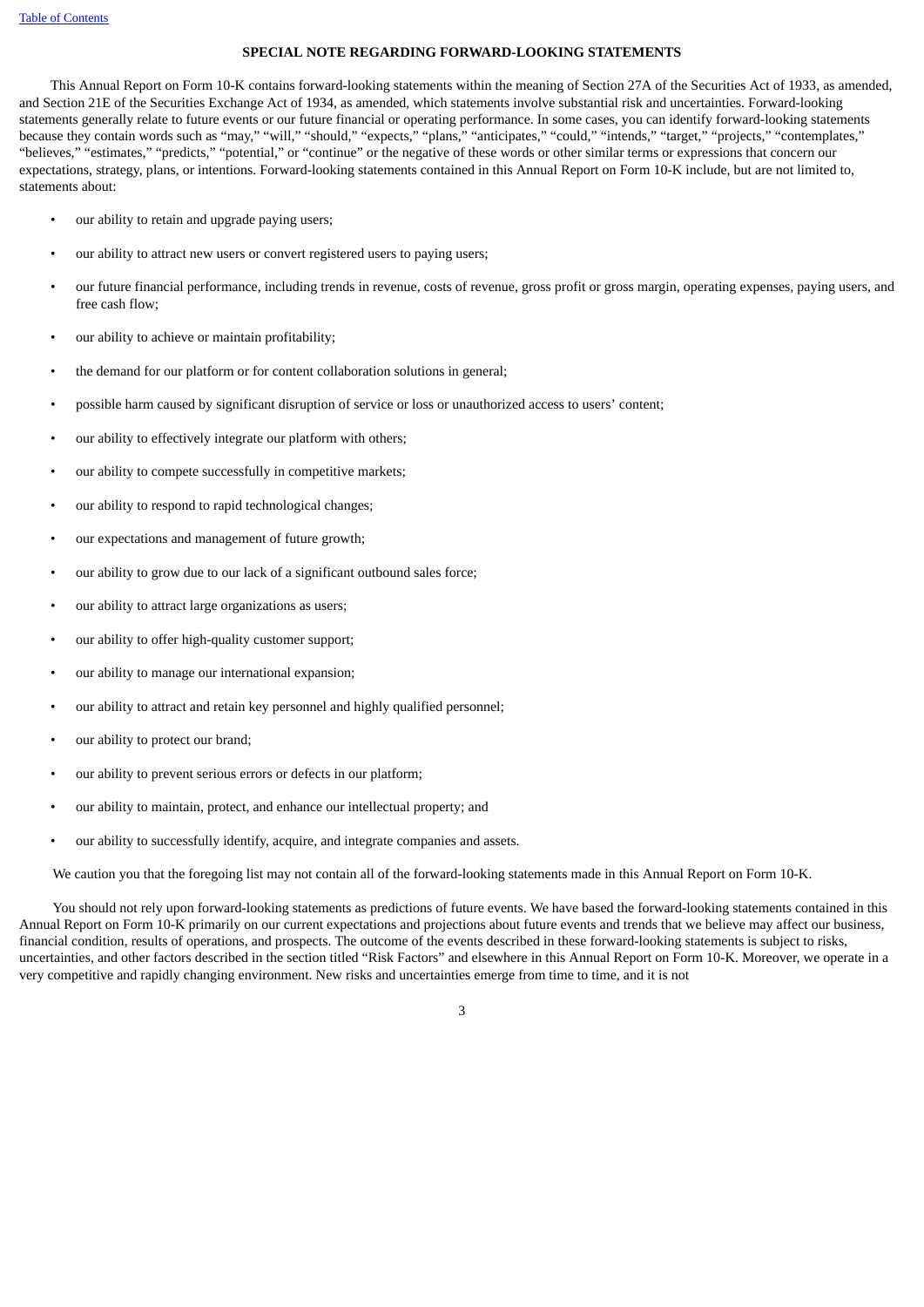possible for us to predict all risks and uncertainties that could have an impact on the forward-looking statements contained in this Annual Report on Form 10- K. We cannot assure you that the results, events, and circumstances reflected in the forward-looking statements will be achieved or occur, and actual results, events, or circumstances could differ materially from those described in the forward-looking statements.

The forward-looking statements made in this Annual Report on Form 10-K relate only to events as of the date on which the statements are made. We undertake no obligation to update any forward-looking statements made in this Annual Report on Form 10-K to reflect events or circumstances after the date of this Annual Report on Form 10-K or to reflect new information or the occurrence of unanticipated events, except as required by law. We may not actually achieve the plans, intentions, or expectations disclosed in our forward-looking statements, and you should not place undue reliance on our forward-looking statements. Our forward-looking statements do not reflect the potential impact of any future acquisitions, mergers, dispositions, joint ventures, or investments we may make.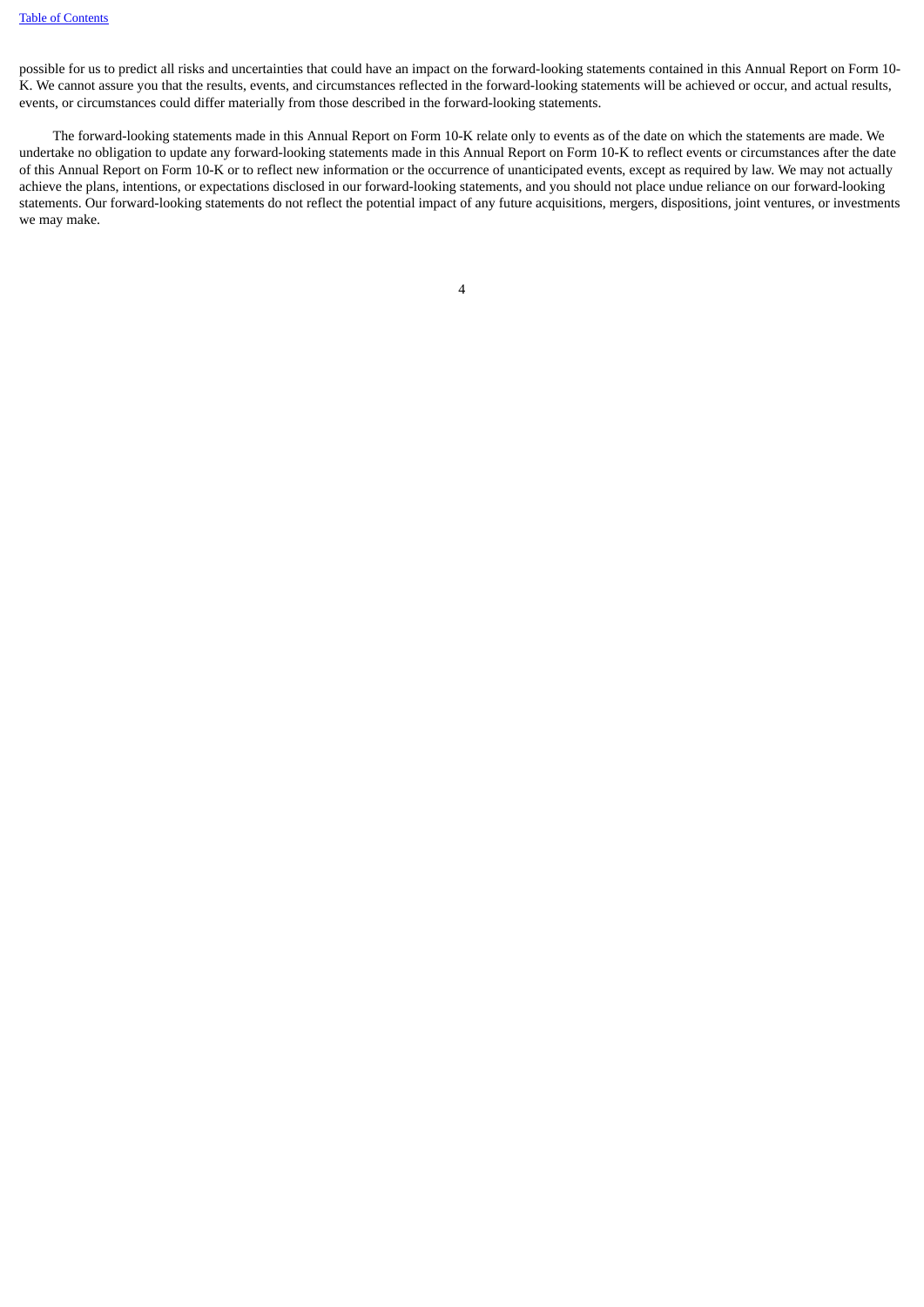## <span id="page-5-0"></span>**PART I. ITEM 1. BUSINESS**

#### **Overview**

Dropbox is a leading global collaboration platform that's transforming the way people work together, from the smallest business to the largest enterprise. With over 500 million registered users across more than 180 countries, our products are designed to establish a more enlightened way of working.

Dropbox was founded in 2007 with a simple idea: Life would be a lot better if everyone could access their most important information anytime from any device. Over the past decade, we've largely accomplished that mission—but along the way we recognized that for most of our users, sharing and collaborating on Dropbox was even more valuable than storing files.

Our market opportunity has grown as we've expanded from keeping files in sync to keeping teams in sync. Today, Dropbox is well positioned to reimagine the way work gets done. We're focused on reducing the inordinate amount of time and energy the world wastes on "work about work"—tedious tasks like searching for content, switching between applications, and managing workflows. We believe the need for our platform will continue to grow as teams become more fluid and global, and content is increasingly fragmented across incompatible tools and devices. Dropbox breaks down silos by centralizing the flow of information between the products and services our users prefer, even if they're not our own.

The popularity of our platform drives viral growth, which has allowed us to scale rapidly and efficiently. We've built a thriving global business with 12.7 million paying users.

### **What Sets Us Apart**

Since the beginning, we've focused on simplifying the lives of our users. In a world where business software can be frustrating to use, challenging to integrate, and expensive to sell, we take a different approach.

#### *Simple and intuitive design*

While traditional tools developed in the desktop age have struggled to keep up with evolving user demands, Dropbox was designed for the cloud era. We build simple, beautiful products that bring joy to our users and make it easier for them to do their best work.

#### *Open ecosystem*

Because people use a wide variety of tools and platforms, Dropbox works seamlessly with other products, integrating with partners from Google and Microsoft to Slack and Zoom.

#### *Viral, bottom-up adoption*

Every year, millions of individual users sign up for Dropbox at work. Bottom-up adoption within organizations has been critical to our success as users increasingly choose their own tools at work. We generate over 90% of our revenue from self-serve channels—users who purchase a subscription through our app or website.

#### *Performance and security*

Our custom-built infrastructure allows us to maintain high standards of performance, availability, and security. Dropbox is built on proprietary, blocklevel sync technology to achieve industry-leading performance. We designed our platform with multiple layers of redundancy to guard against data loss and deliver high availability. We also offer numerous layers of protection, from secure file data transfer and encryption to network configuration and applicationlevel controls.

### **Our Solution**

Dropbox allows individuals, teams, and organizations to collaborate more effectively. Anyone can sign up for free through our website or app, and upgrade to a paid subscription plan for premium features. Our platform offers an elegant solution to the challenges described above.

### *Key elements of our platform*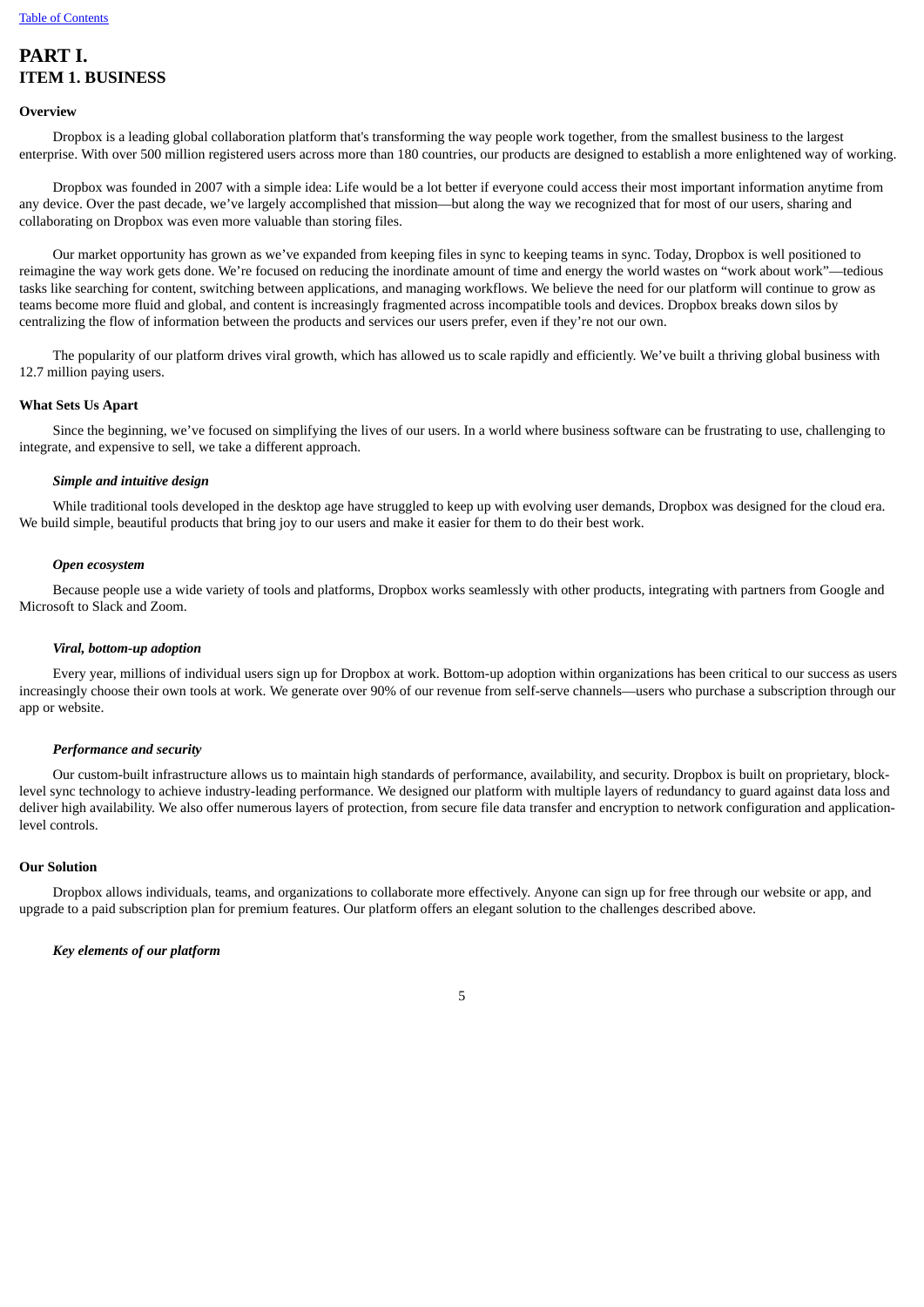- *Unified home for content.* We provide a unified home for the world's content and the relevant context around it. To date, our users have added hundreds of billions of pieces of content to Dropbox, totaling over an exabyte (more than 1,000,000,000 gigabytes) of data. When users join Dropbox, they gain access to a digital workspace that supports the full content lifecycle—they can create and organize their content, access it from anywhere, share it with internal and external collaborators, and review feedback and history.
- *Global sharing network.* We've built one of the largest collaboration platforms in the world, with more than 4.5 billion connections to shared content. We cater to the needs of dynamic, dispersed teams. The overwhelming majority of our customers use Dropbox to share and collaborate. As we continue to grow, more users benefit from frictionless sharing, and powerful network effects increase the utility and stickiness of our platform.
- *New product experiences and integrations.* The insights we glean from our community of users and our deep integrations with best-of-breed companies lead us to develop new product experiences and extend the capabilities of our platform. Products like Paper and Smart Sync, deep integrations with companies like Zoom, and our acquisition of e-signature and document workflow solution HelloSign help us provide our users with the functionality they need to do their best work. Machine learning further improves the user experience by enabling more intelligent search and better organization and utility of information. This ongoing innovation broadens the value of our platform and deepens user engagement.

These elements reinforce one another to produce a powerful flywheel effect. As users create and share more content with more people, they expand our global sharing network. This network allows us to gather insights and feedback that help us create new product experiences. And with our scale, we can instantly put these innovations in the hands of millions. This, in turn, helps attract more users and content, which further propels the flywheel.

#### **Our Capabilities**

Dropbox is a digital workspace where individuals and teams can create content, access it from anywhere, and share it with collaborators. The power of our platform lies in the breadth of our capabilities and the diverse ways our users make Dropbox work for them. We monetize through a range of subscription plans. Our platform capabilities are described below:

#### *Create*

*Paper*. With Paper, users can co-author content, tag others, create timelines, assign tasks with due dates, embed and comment on files, tables, checklists, code snippets, and rich media—all in real-time. We designed Paper to be simple and beautiful so users can focus on the most important ideas and tasks at hand.

*Doc scanner*. The doc scanner in our mobile app lets users create content in Dropbox from hard copies. This includes transforming everything from printed materials to whiteboard brainstorming sessions into digital documents that users can edit and share. We apply proprietary machine learning techniques to automatically detect the document being scanned, extract it from the background, fit it to a rectangular shape, remove shadows, adjust the contrast, and save it as a PDF or image file. For Dropbox Business teams, scanned content is analyzed using Optical Character Recognition so text within these scans is searchable in Dropbox.

#### *Access and organize*

*Search*. Dropbox has powerful search capabilities that allow users to quickly find the files and folders they need. Our autocomplete technology surfaces and prioritizes content based on users' previous activity. For Dropbox Professional subscribers and Dropbox Business teams, full text search allows users to scan the entire content of their files.

*Rich previews*. Rich previews allow users to easily interact with files across any device without having to open different applications. Users can comment on, annotate, review, and present files, and see who viewed and edited them. We support previews of over 280 file types, and Dropbox users currently preview files tens of millions of times every day.

*Smart Sync*. With Smart Sync, users can access all of their content natively on their computers without taking up storage space on their local hard drives. We intelligently sync files to a user's computer as they need them, and users can control which files or folders are always synced locally. With Smart Sync, files that are only stored in the cloud appear in the local file system and can be opened directly from Windows File Explorer or Mac Finder, instead of having to navigate to our web interface. Smart Sync is available to Dropbox Professional subscribers and Dropbox Business teams.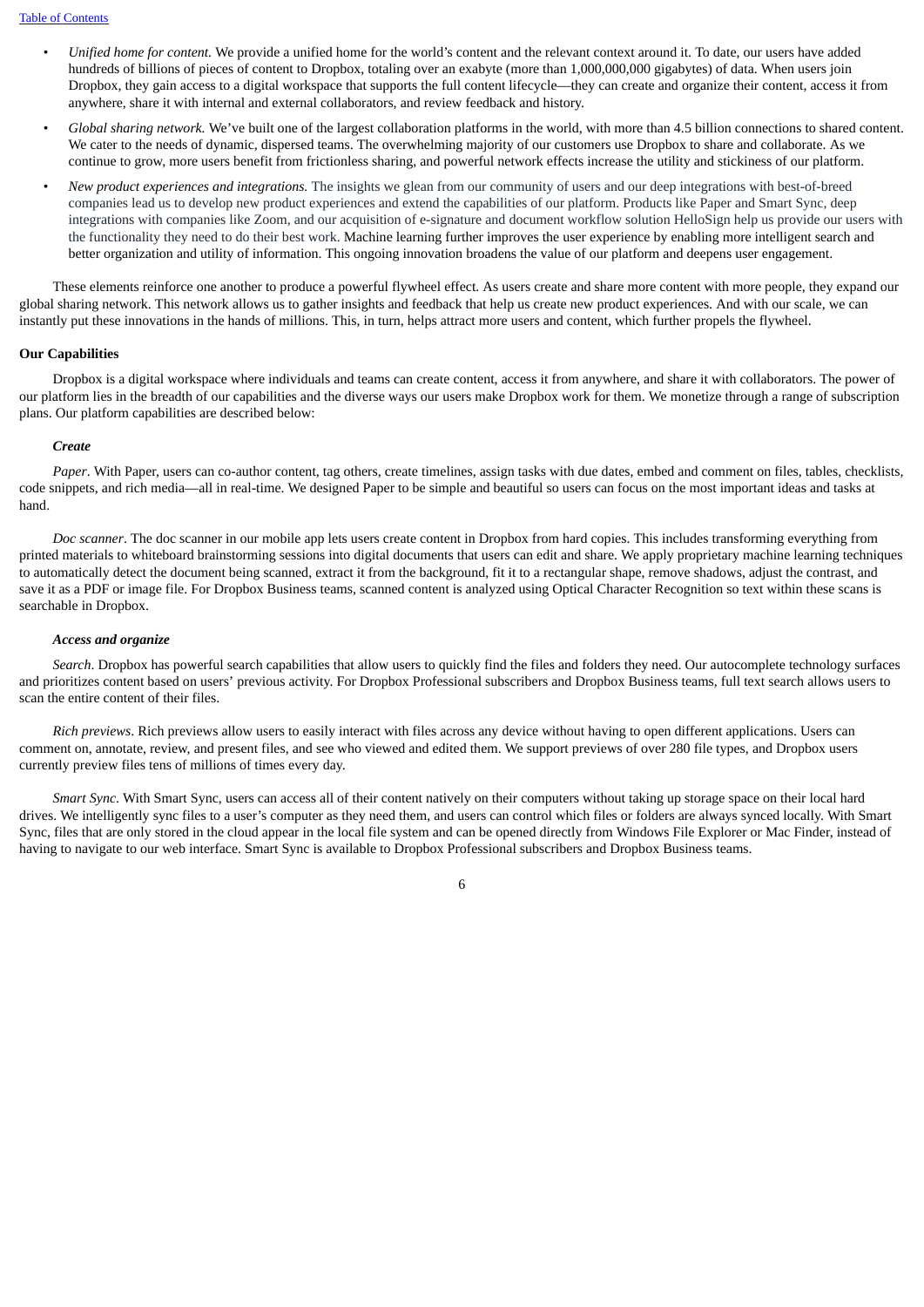*Version history*. As paying users work on files, our servers keep snapshots of all their changes. Users can see a file's complete version history so they can reference and retrieve older versions if needed. Version histories are kept between 30 to 120 days for paying users, depending on subscription plan.

*Third-party ecosystem*. Our open and thriving ecosystem fosters deeper relationships with our users and developers. Developers can build applications that connect to Dropbox through our DBX Developer Platform. For example, email apps can plug into Dropbox to send attachments or shared links, videoconferencing apps allow users to start meetings and share content natively from Dropbox, and eSignature apps give users the ability to manage and maintain contract workflows all from within Dropbox. As of December 31, 2018, Dropbox was receiving over 50 billion API calls per month and over 500,000 developers had registered and built applications on our platform. In addition, more than 75% of Dropbox Business teams have linked to one or more thirdparty applications.

### *Share*

*Folders*. There are three types of folders in Dropbox: private, shared, and team folders. A private folder allows an individual to sync files between devices. A shared folder allows users to quickly and easily start a project space for group collaboration. A team folder, which is only available for Dropbox Business teams, is a central, administrator-managed hub where they can store and collaborate on content.

*Shared links*. Users can share files and folders with anyone, including non-Dropbox users, by creating a Dropbox link. Once created, the link can be sent through email, text, Facebook, Twitter, instant message, or other channels. The recipient can view the file with a rich preview or see all the files in a shared folder. Dropbox Professional subscribers and Dropbox Business teams can set passwords and expiration dates and specify whether recipients can comment on or download the files.

*Showcase*. Showcase gives users a way to present their work to clients and business partners through a customizable, professionally branded webpage. Users can display visual previews of multiple files on the same page and add relevant context with introductory text and captions and an introduction. Showcase also lets users track how recipients engage with their content, including analytics on who has viewed, commented, or downloaded content on a perperson and per-file basis.

*File requests*. With file requests, users can invite anyone to submit files into a specified Dropbox folder through a simple link—regardless of whether the recipient has a Dropbox account. File requests are ideal for tasks such as collecting bids from contractors or requesting submissions from coworkers and clients. All submitted files are organized into a Dropbox folder that's private to the requesting user.

### *Collaborate*

*Comments and annotations*. Dropbox comments and annotations marry content with the conversations and relevant context around it. Instead of being scattered across separate silos, such as email and chat, the editing and development of content are tied to a file. Users can give feedback on specific parts of files through a rich, innovative overlay on our web and mobile platforms.

*File activity stream.* An activity feed lives next to every file preview on our web interface, telling users what's happening with a file. The feed shows when someone opens a file, edits a file, or shares a file.

*Notifications*. We use real-time notifications across all our channels—web, desktop, email, and mobile—to keep users up-to-date on what's happening with their work. Users can choose to be notified when someone opens, edits, shares, or comments on a file, or adds a file to their shared folders.

*Viewer information and presence*. On both file previews and Paper docs, Dropbox shows users in real-time who's viewing a doc and when a doc was last viewed by other users. On desktop, the Dropbox badge is a subtle overlay to Microsoft Word, Excel, and PowerPoint that lets users know if someone opens or edits the file they're working in. The Dropbox badge gives users real-time insight into how others are interacting with their content, bringing modern collaboration features often found only in web-based documents to desktop files.

### *Secure*

*Security protections.* We employ strong protections for all of the data on our platform.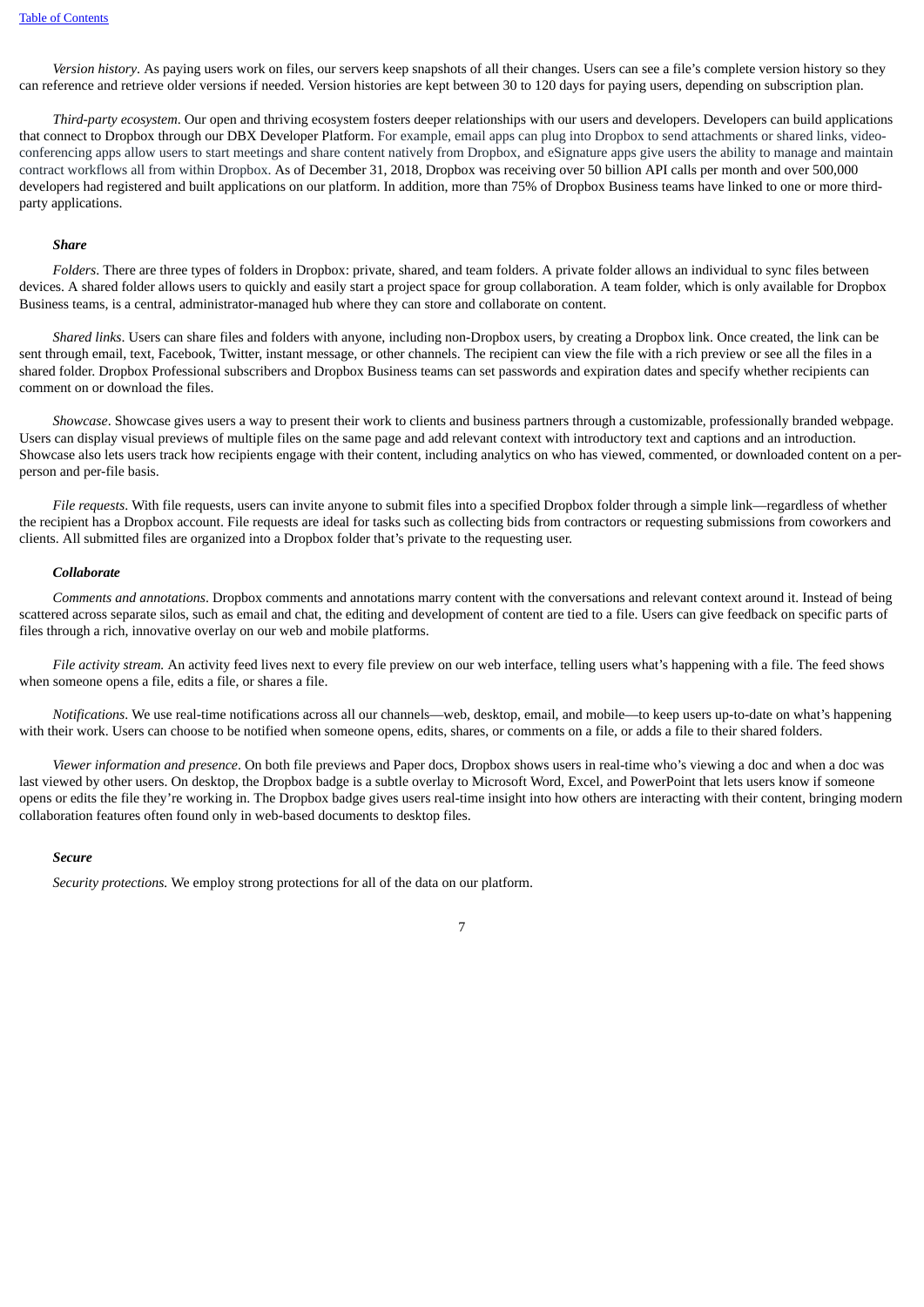- *Encryption*. Dropbox file data at rest is encrypted using 256-bit Advanced Encryption Standard, or AES. To protect data in transit between Dropbox apps such as desktop, mobile, API, or web and our servers, Dropbox uses Secure Sockets Layer, or SSL, and Transport Layer Security, or TLS, for data transfer, creating a secure tunnel protected by 128-bit or higher AES encryption.
- *File recovery*. Every deletion event in Dropbox is recorded, including when groups of files are deleted. Users can easily recover files through our web interface. Dropbox Plus subscribers may recover prior versions for up to 30 days after deletion, and Dropbox Professional and Dropbox Business subscribers may recover prior versions for up to 120 days after deletion.

*Administrator controls*. Dropbox Business team administrators have many ways to customize security settings in both global and granular ways.

- *Sharing permissions*: Team administrators can set up and monitor how their members share team folders, and can set sharing permissions on all folders, sub-folders, and links through the sharing tab.
- *Remote device wipe*: Team administrators can delete their organization's Dropbox content from a member's linked devices, which is especially useful should someone lose a device or leave the team.
- *Audit log*: Team administrators can monitor which members are sharing files and logging into Dropbox, among other events. They can review activity logs, create full reports for specific time ranges, and pull activity reports on specific members. Advanced and Enterprise team administrators have access to audit logs with file-event tracking.
- *Device approvals*: Advanced and Enterprise team administrators can manage how members access Dropbox on their devices.
- *Tiered administrator roles*: Advanced and Enterprise teams have the ability to set multiple administrator roles, each with a different set of permissions.
- *Network control*: Enterprise team administrators can restrict personal Dropbox usage on their organization's network.

*Third-party security integrations*. We've partnered with industry-leading third parties to enable us to provide a wide range of IT processes and satisfy industry compliance standards, including:

- *Security information and event management*: Allows Dropbox Business administrators to oversee and manage employee activity, and access sensitive data through the administrator page.
- *Data loss prevention*: Protects sensitive data like personally identifiable information and payment card industry data stored in Dropbox Business accounts.
- *eDiscovery and legal hold*: Enables secure search and the ability to collect and preserve electronically stored information in Dropbox Business accounts.
- *Digital rights management*: Provides third-party encryption for company data stored in Dropbox Business accounts.
- *Data migration and on-premises backup*: Assists in transferring large amounts of data between locations and securing sensitive information with onsite data backup.
- *Identity management*: Allows companies to keep their Dropbox Business team authenticated with an external identity provider like Active Directory.

### **Our Subscription Plans**

We offer subscription plans to serve the varying needs of our diverse customer base, which includes individuals, teams, and organizations of all sizes.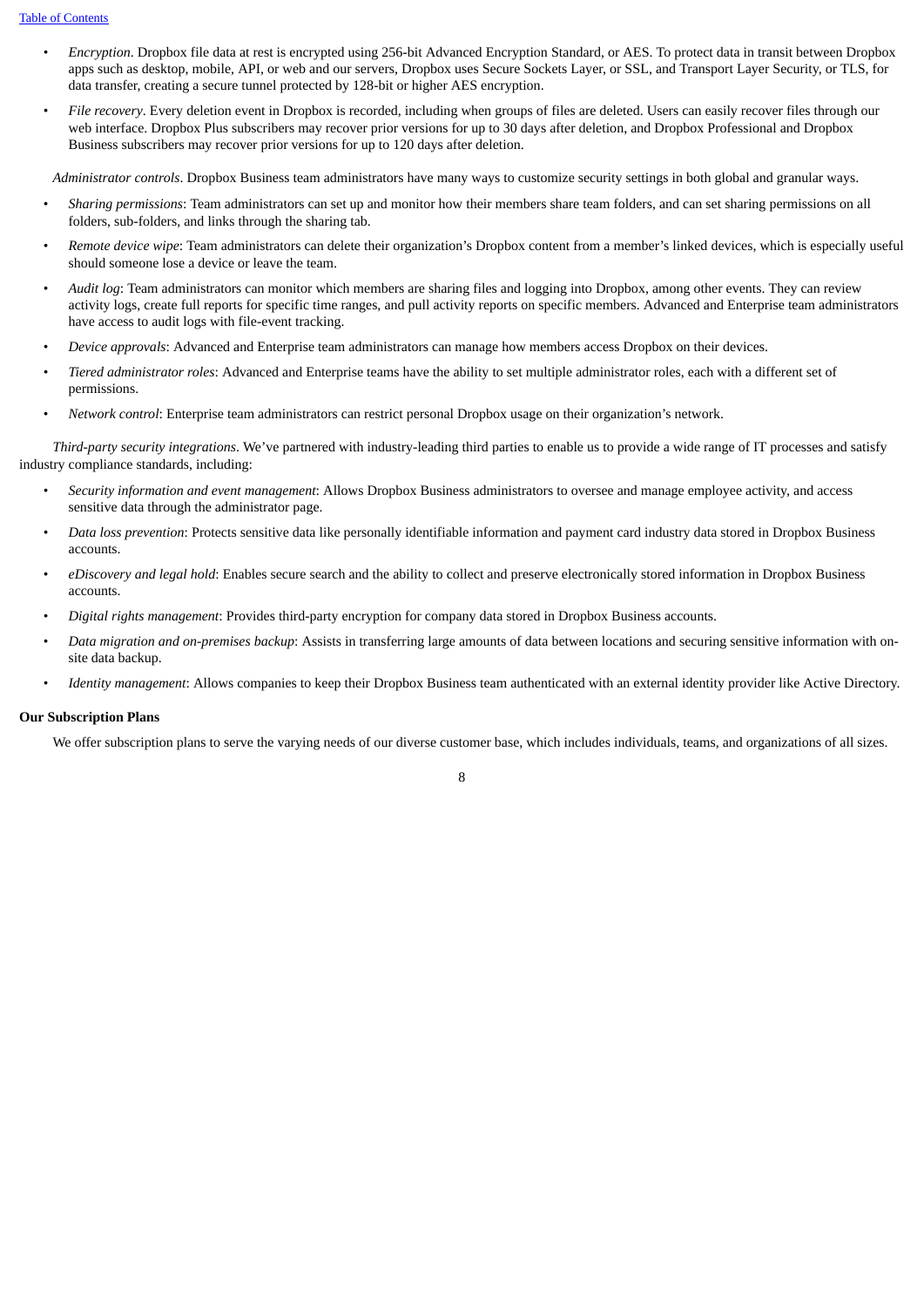

### **Our Customers**

We've built a thriving global business with 12.7 million paying users. As of December 31, 2018, we had more than 400,000 paying Dropbox Business teams. Our customer base is highly diversified, and in 2016, 2017, and 2018, no customer accounted for more than 1% of our revenue. Our customers include individuals, teams, and organizations of all sizes, from freelancers and small businesses to Fortune 100 companies. They work across a wide range of industries, including professional services, technology, media, education, industrials, consumer and retail, and financial services. Within companies, our platform is used by all types of teams and functions, including sales, marketing, product, design, engineering, finance, legal, and human resources.

#### *How we support our customers*

All of our users can access support through the following resources:

- *Help center*: Provides an online repository of helpful information about our platform, responses to frequently asked questions, and best practices for use.
- *Community support*: Facilitates collaboration between users on answers, solutions, and ideas about our platform in an online community.
- *Twitter support*: Provides users real-time product and service updates, and offers tips and troubleshooting information.
- *Guided troubleshooting*: Offers step-by-step instructions to resolve common questions and provides a portal to submit help requests for questions that aren't otherwise available.

We also offer additional support for our paying users as described above in "Our Subscription Plans."

### **Our Sales and Marketing Approach**

As users share content and collaborate on our platform, they introduce and invite new users, driving viral growth. We generate 90% of our revenue from self-serve channels, which reduces customer acquisition costs.

We've developed an efficient marketing function that's focused on building brand awareness and reinforcing our self-serve model. Our goal is to rapidly demonstrate the value of our platform to our users in order to convert them to paying users and upgrade them to our premium offerings. We reach them through in-product prompts and notifications, time-limited trials of paid subscription plans, email, and lifecycle marketing. In 2018, hundreds of millions of devices—including computers,

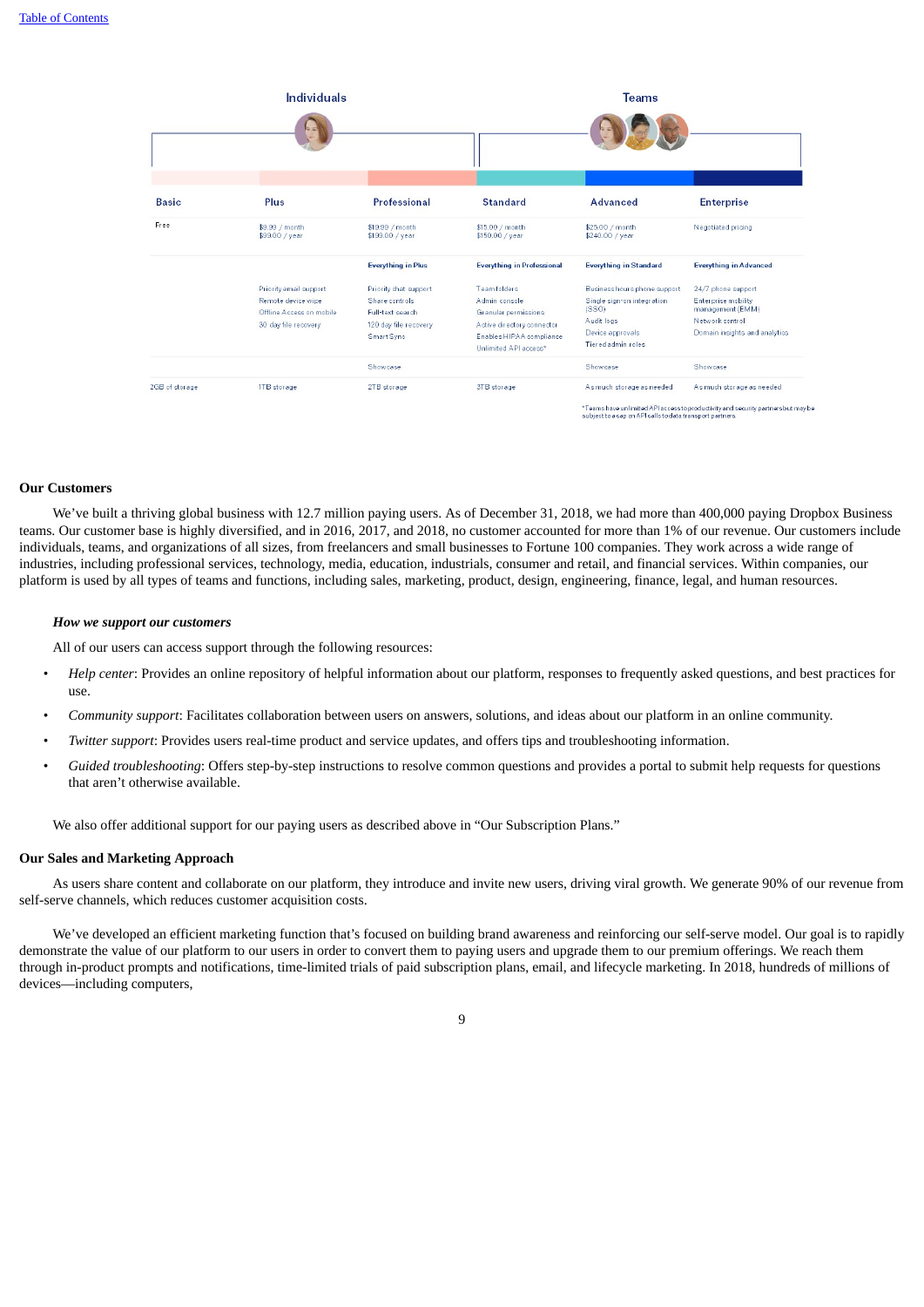phones, and tablets—were actively connected to the Dropbox platform, representing a large number of touchpoints to communicate with our users.

We complement our self-serve strategy with a focused outbound sales effort targeted at organizations with existing organic adoption of Dropbox. Once prospects are identified, our sales team works to broaden adoption of our platform into wider-scale deployments. We also acquire some users through paid marketing and distribution partnerships in which hardware manufacturers pre-install our software on their devices.

#### **Our Technology Infrastructure and Operations**

Our users trust us with their most important content, and we focus on providing them with a secure and easy-to-use platform. More than 90% of our users' data is stored on our own custom-built infrastructure, which has been designed from the ground up to be reliable and secure, and to provide annual data durability of at least 99.999999999%. We have datacenter co-location facilities in California, Texas, and Virginia.

We also utilize Amazon Web Services, or AWS, for the remainder of our users' storage needs and to help deliver our services. These AWS datacenters are located in the United States and Europe, which allows us to localize where content is stored. Our technology infrastructure, combined with select use of AWS resources, provides us with a distributed and scalable architecture on a global scale.

We designed our platform with multiple layers of redundancy to guard against data loss and deliver high availability. Incremental backups are performed hourly and full backups are performed daily. In addition, as a default, redundant copies of content are stored independently in at least two separate geographic regions and replicated reliably within each region.

#### **Our Employees**

As of December 31, 2018, we had 2,323 full-time employees. We also engage contractors and consultants. None of our employees are represented by a labor union. We have not experienced any work stoppages, and we believe that our employee relations are strong.

#### **Our Commitment to Security and Privacy**

Trust is the foundation of our relationship with our users, and we take significant measures every day to protect their privacy and security.

#### *Security*

Our sophisticated infrastructure is designed to protect our users' content while it is transferred, stored, and processed. We offer multiple layers of protection, including secure file data transfer, encryption, network configuration, and application-level controls. For Dropbox Business teams, our tools also empower administrators with control and visibility features that allow them to customize our platform to their organizations' needs. Our information security policies and management framework are designed to build a culture of security, and we continually assess risks and improve the security, confidentiality, integrity, and availability of our systems. We voluntarily engage third-party security auditors to test our systems and controls at least annually against the most widely recognized security standards and regulations. We also encourage and support independent research through our bug bounty program, where we work with leading security researchers from around the world to maintain the high standards of security our users have come to expect.

Dropbox supports HIPAA and HITECH compliance. We sign business associate agreements with our customers who require them in order to comply with the Health Insurance Portability and Accountability Act, or HIPAA, and the Health Information Technology for Economic and Clinical Health Act, or HITECH. We also offer a HIPAA assessment report performed by an independent third party.

#### *Privacy*

We're committed to keeping user data private. Our privacy policy details how users' information is protected and the steps we take to protect it. Dropbox also has terms and guidelines for third-party developers to create applications that connect to Dropbox while respecting user privacy. Dropbox is certified under the EU-U.S. and Swiss-U.S. Privacy Shield and operates a robust privacy program.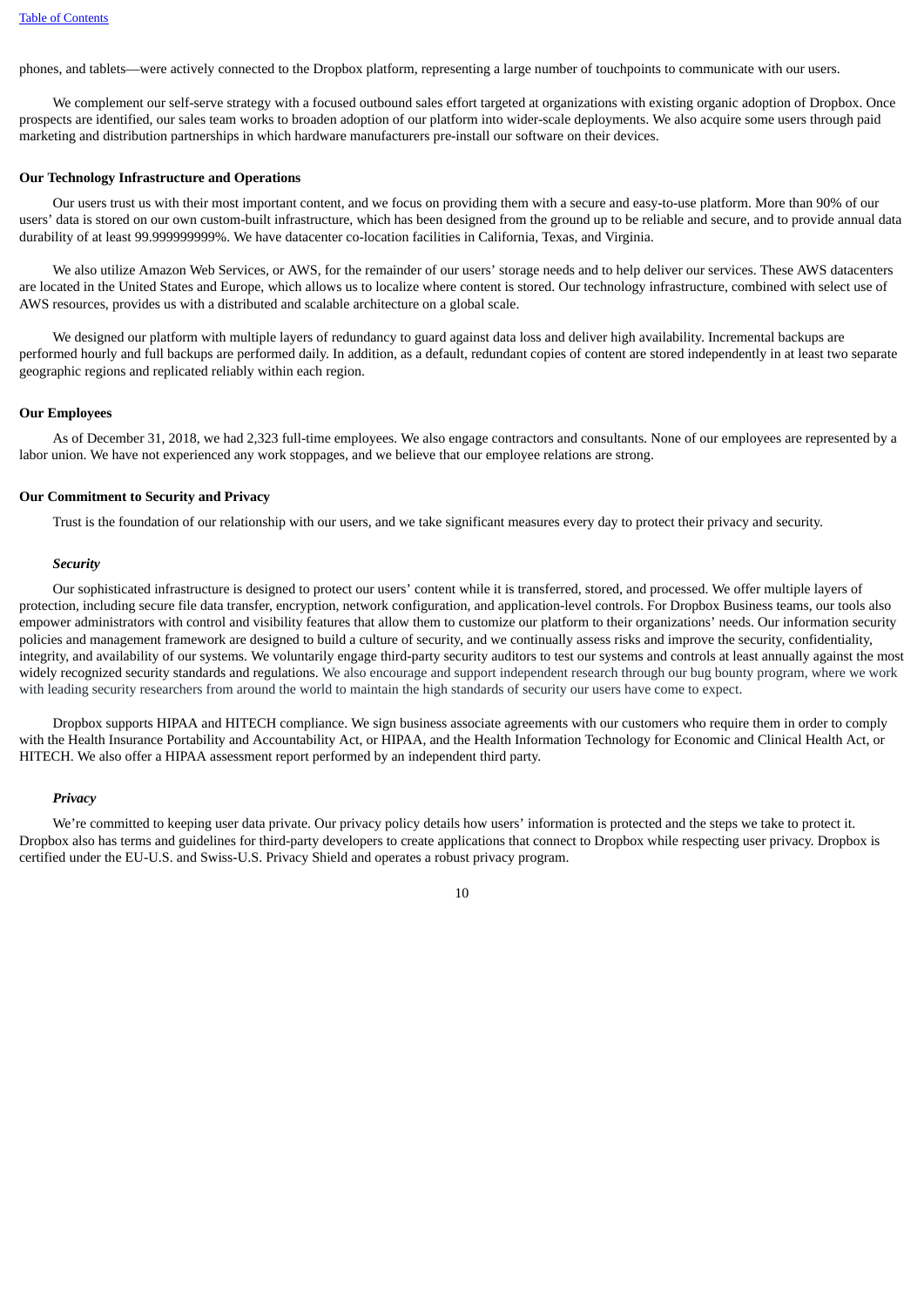### **Our Competition**

The market for content collaboration platforms is competitive and rapidly changing. Certain features of our platform compete in the cloud storage market with products offered by Amazon, Apple, Google, and Microsoft, and in the content collaboration market with products offered by Atlassian, Google, and Microsoft. We compete with Box on a more limited basis in the cloud storage market for deployments by large enterprises. We also compete with smaller private companies that offer point solutions in the cloud storage market or the content collaboration market.

We believe that the principal competitive factors in our markets include the following:

- user-centric design;
- ease of adoption and use;
- scale of user network;
- features and platform experience;
- performance;
- brand;
- security and privacy;
- accessibility across several devices, operating systems, and applications;
- third-party integration;
- customer support;
- continued innovation; and
- pricing.

We believe we compete favorably across these factors and are largely unhindered by legacy constraints. However, some of our competitors may have greater name recognition, longer operating histories, more varied services, the ability to bundle a broader range of products and services, larger marketing budgets, established marketing relationships, access to larger user bases, major distribution agreements with hardware manufacturers and resellers, and greater financial, technical, and other resources.

#### **Intellectual Property**

We believe that our intellectual property rights are valuable and important to our business. We rely on patents, patent applications, trademarks, copyrights, trade secrets, know-how license agreements, confidentiality procedures, non-disclosure agreements, employee disclosure and invention assignment agreements, and other contractual rights to establish and protect our proprietary rights. In addition, from time to time we've purchased patents, inbound licenses, trademarks, domain names, and patent applications from third parties.

We have over 750 issued patents and more than 600 pending patent applications in the United States and abroad. These patents and patent applications seek to protect our proprietary inventions relevant to our business. In addition, we have a large number of inbound licenses to key patents in the file collaboration, storage, syncing, and sharing markets.

We have trademark rights in our name, our logo, and other brand indicia, and have trademark registrations for select marks in the United States and many other jurisdictions around the world. We also have registered domain names for websites that we use in our business, such as www.dropbox.com, and similar variations.

We intend to pursue additional intellectual property protection to the extent we believe it would be beneficial and cost effective. Despite our efforts to protect our intellectual property rights, they may not be respected in the future or may be invalidated, circumvented, or challenged. In addition, the laws of various foreign countries where our products are distributed may not protect our intellectual property rights to the same extent as laws in the United States.

#### **Corporate Information**

We were incorporated in May 2007 as Evenflow, Inc., a Delaware corporation, and changed our name to Dropbox, Inc. in October 2009. Our principal offices are located at 333 Brannan Street, San Francisco, California, 94107, and our telephone

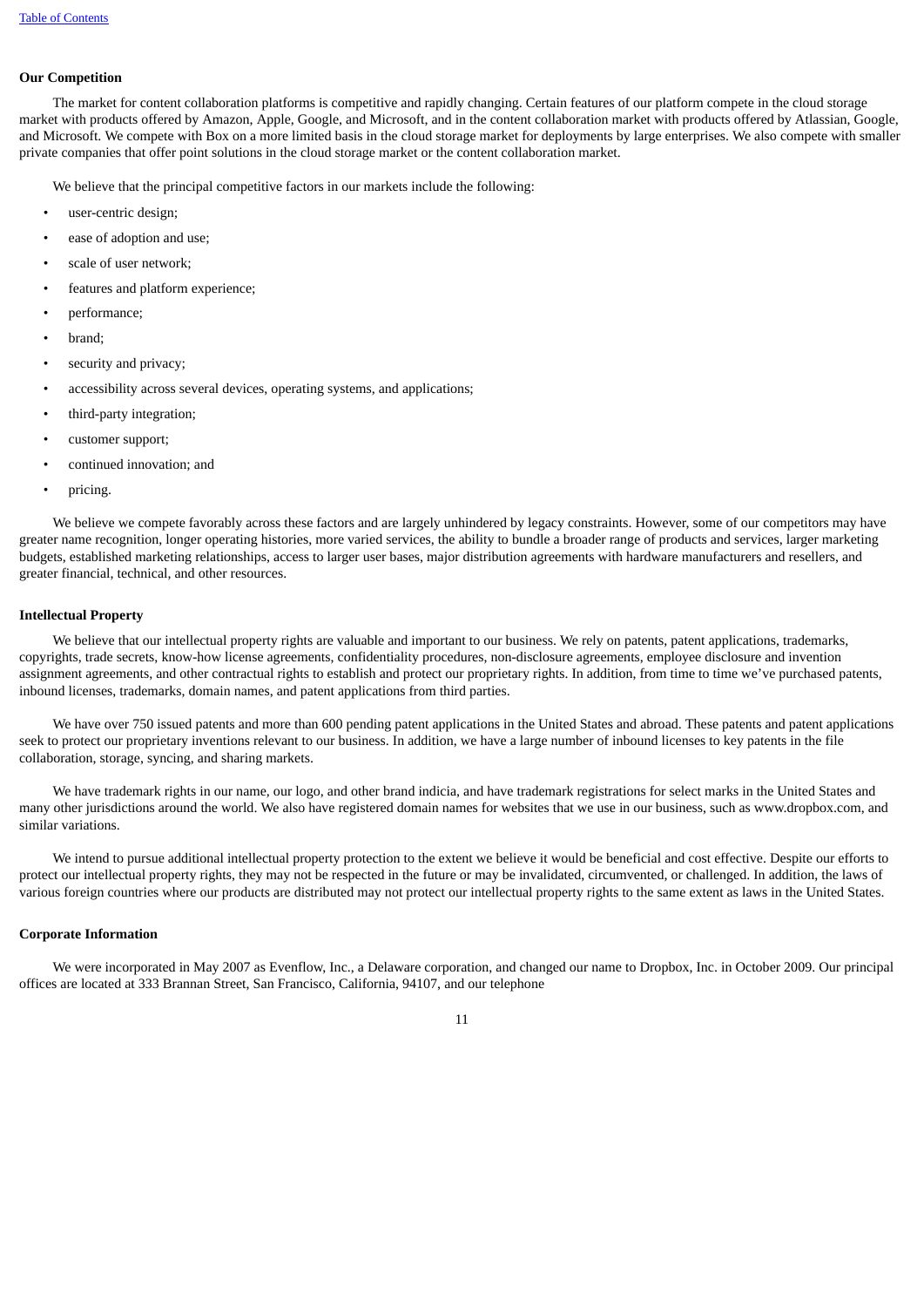number is (415) 857-6800. We completed our initial public offering in March 2018, and our Class A common stock is listed on the NASDAQ Global Select Market under the symbol "DBX."

### **Available Information**

Our website is located at http://www.dropbox.com/, and our investor relations website is located at http://investors.dropbox.com/. We have used, and intend to continue to use, our investor relations website as a means of disclosing material non-public information and for complying with our disclosure obligations under Regulation FD. The following filings are available through our investor relations website after we file them with the Securities and Exchange Commission ("SEC"): Annual Report on Form 10-K, Quarterly Reports on Form 10-Q, current reports on Form 8-K, and our Proxy Statement for our annual meeting of stockholders. These filings are also available for download free of charge on our investor relations website. The SEC also maintains an Internet website that contains reports, proxy statements and other information about issuers, like us, that file electronically with the SEC. The address of that website is www.sec.gov. The contents of these websites are not incorporated into this filing. Further, the Company's references to the URLs for these websites are intended to be inactive textual references only.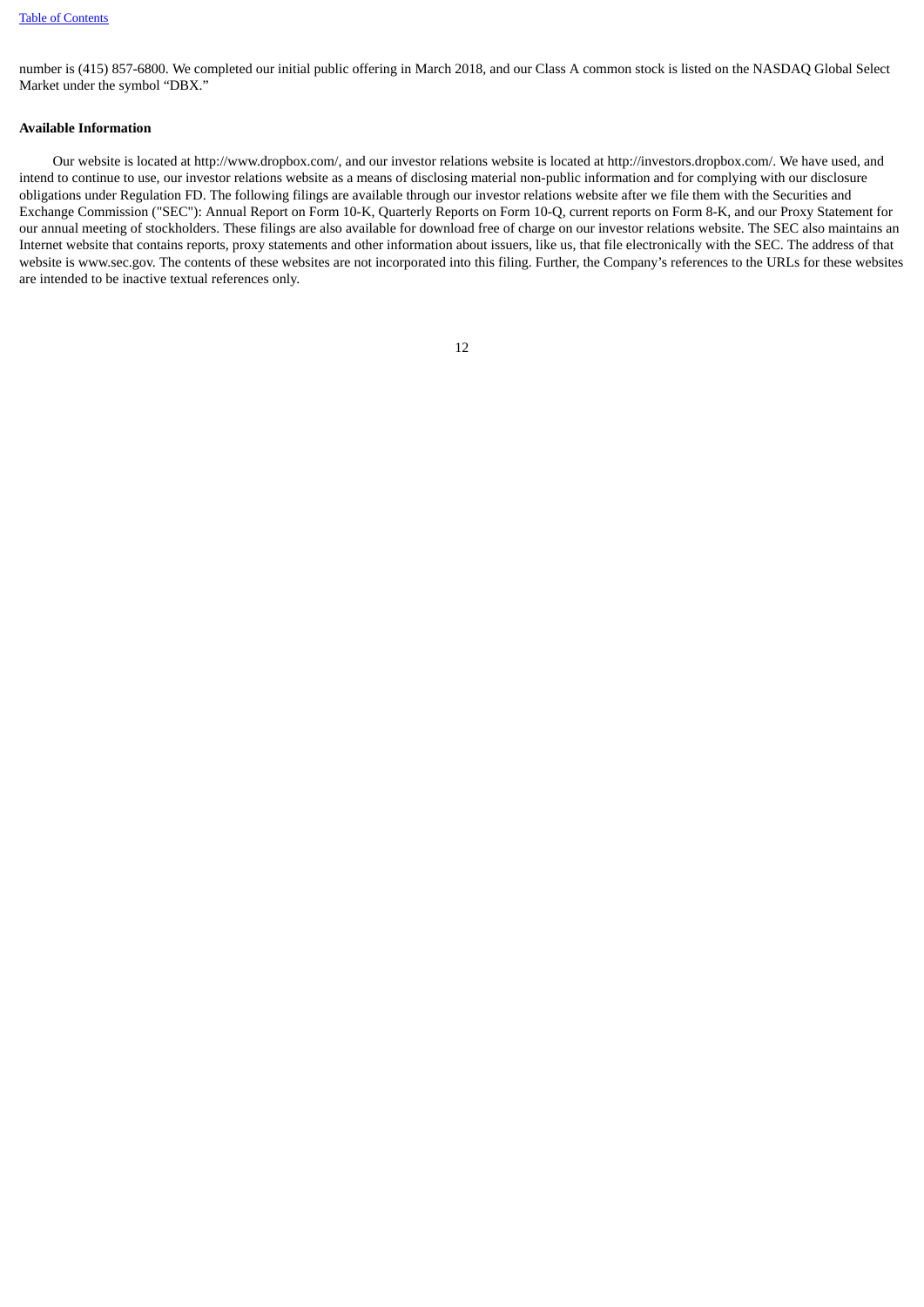## <span id="page-13-0"></span>**ITEM 1A. RISK FACTORS**

Investing in our Class A common stock involves a high degree of risk. In addition to the other information set forth in this Annual Report, you should carefully consider the risks and uncertainties described below, together with all of the other information in this Annual Report on Form 10-K, including the section titled "Management's Discussion and Analysis of Financial Condition and Results of Operations" and our consolidated financial statements and related notes, before making a decision to invest in our Class A common stock. Our business, results of operations, financial condition, or prospects could also be harmed by risks and uncertainties that are not presently known to us or that we currently believe are not material. If any of the risks actually occur, our business, results of operations, financial condition, and prospects could be materially and adversely affected. In that event, the market price of our Class A common stock could decline, and you could lose all or part of your investment.

#### **Risks Related to Our Business and Our Industry**

### Our business depends on our ability to retain and upgrade paying users, and any decline in renewals or upgrades could adversely affect our future results *of operations.*

Our business depends upon our ability to maintain and expand our relationships with our users. Our business is subscription based, and paying users are not obligated to and may not renew their subscriptions after their existing subscriptions expire. As a result, we cannot provide assurance that paying users will renew their subscriptions utilizing the same tier of our products or upgrade to premium offerings. Renewals of subscriptions to our platform may decline or fluctuate because of several factors, such as dissatisfaction with our products and support, a user no longer having a need for our products, or the perception that competitive products provide better or less expensive options. In addition, some paying users downgrade or do not renew their subscriptions.

We encourage paying users to upgrade to our premium offerings by recommending additional features and through in-product prompts and notifications. Additionally, we seek to expand within organizations through viral means by adding new users, having workplaces purchase additional products, or expanding the use of Dropbox into other departments within a workplace. We often see enterprise IT decision-makers deciding to adopt Dropbox after noticing substantial organic adoption by individuals and teams within the organization. If our paying users fail to renew or cancel their subscriptions, or if we fail to upgrade our paying users to premium offerings or expand within organizations, our business, results of operations, and financial condition may be harmed.

Although it is important to our business that our users renew their subscriptions after their existing subscriptions expire and that we expand our commercial relationships with our users, given the volume of our users, we do not actively monitor the retention rates of our individual users. As a result, we may be unable to address any retention issues with specific users in a timely manner, which could harm our business.

### Our future growth could be harmed if we fail to attract new users or convert registered users to paying users.

We must continually add new users to grow our business beyond our current user base and to replace users who choose not to continue to use our platform. Historically, our revenue has been driven by our self-serve model, and we generate more than 90% of our revenue from self-serve channels. Any decrease in user satisfaction with our products or support could harm our brand, word-of-mouth referrals, and ability to grow.

Additionally, many of our users initially access our platform free of charge. We strive to demonstrate the value of our platform to our registered users, thereby encouraging them to convert to paying users through in-product prompts and notifications, and time-limited trials of paid subscription plans. As of December 31, 2018, we served over 500 million registered users but only 12.7 million paying users. The actual number of unique users is lower than we report as one person may register more than once for our platform. As a result, we have fewer unique registered users that we may be able to convert to paying users. A majority of our registered users may never convert to a paid subscription to our platform.

In addition, our user growth rate may slow in the future as our market penetration rates increase and we turn our focus to converting registered users to paying users rather than growing the total number of registered users. If we are not able to continue to expand our user base or fail to convert our registered users to paying users, demand for our paid services and our revenue may grow more slowly than expected or decline.

### *Our revenue growth rate has declined in recent periods and may continue to slow in the future.*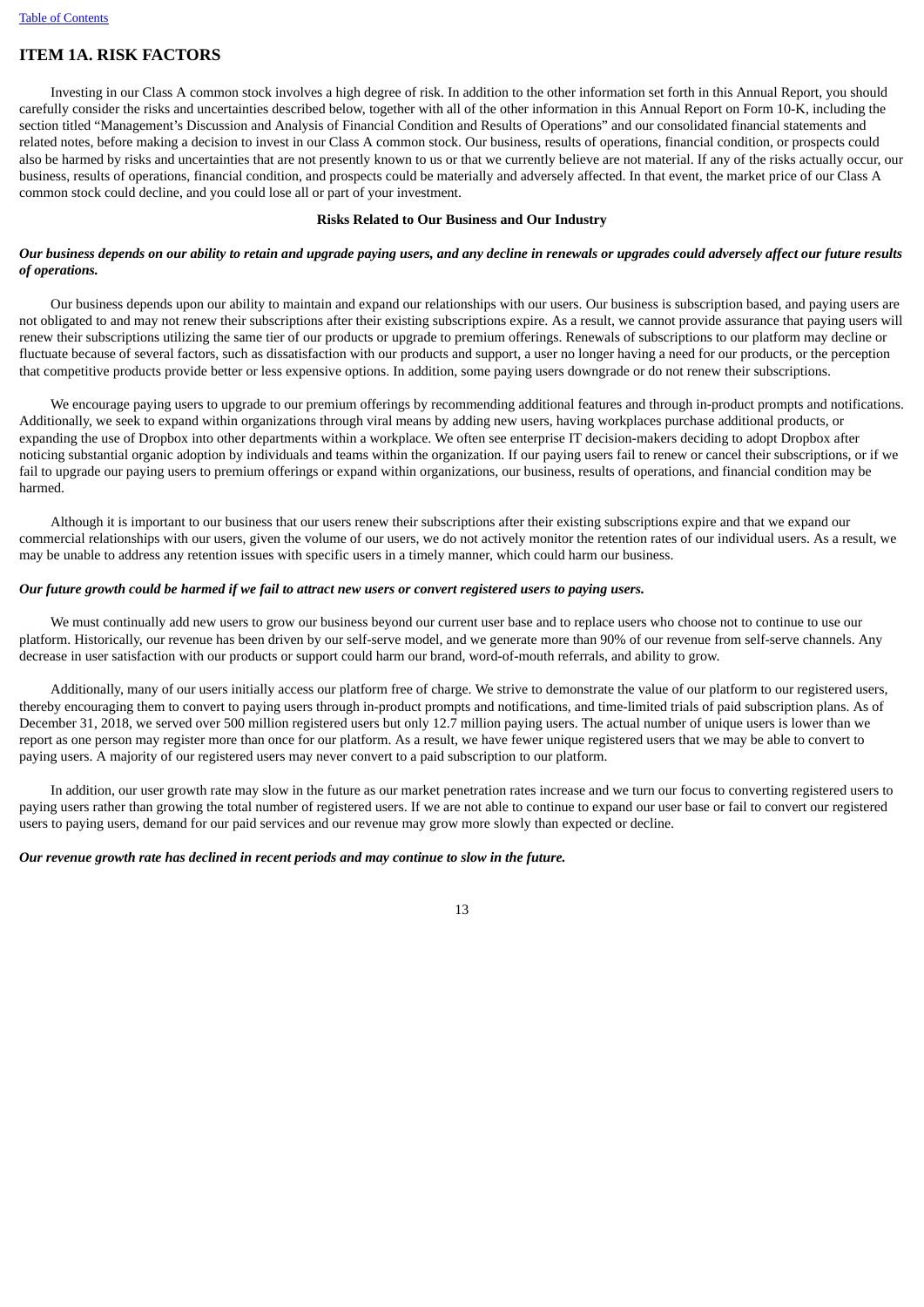#### [Table of Contents](#page-2-0)

We have experienced significant revenue growth in prior periods. However, our rates of revenue growth are slowing and may continue to slow in the future. Many factors may contribute to declines in our growth rates, including higher market penetration, increased competition, slowing demand for our platform, a decrease in the growth of the overall content collaboration market, a failure by us to continue capitalizing on growth opportunities, and the maturation of our business, among others. You should not rely on the revenue growth of any prior quarterly or annual period as an indication of our future performance. If our growth rates decline, investors' perceptions of our business and the trading price of our Class A common stock could be adversely affected.

### We have a history of net losses, we anticipate increasing expenses in the future, and we may not be able to achieve or maintain profitability.

We have incurred net losses on an annual basis since our inception. We incurred net losses of \$484.9 million, \$111.7 million, and \$210.2 million, in the years ended December 31, 2018, 2017 and 2016, respectively, and we had an accumulated deficit of \$1,659.5 million as of December 31, 2018. As we strive to grow our business, we expect expenses to increase in the near term, particularly as we continue to make investments to scale our business. For example, we will need an increasing amount of technical infrastructure to continue to satisfy the needs of our user base. We also expect our research and development expenses to increase as we plan to continue to hire employees for our engineering, product, and design teams to support these efforts. In addition, we will incur additional rent expense in connection with our move to our new corporate headquarters, and additional general and administrative expenses to support both our growth as well as our transition to being a publicly traded company. These investments may not result in increased revenue or growth in our business. We may encounter unforeseen or unpredictable factors, including unforeseen operating expenses, complications, or delays, which may result in increased costs. Furthermore, it is difficult to predict the size and growth rate of our market, user demand for our platform, user adoption and renewal of our platform, the entry of competitive products and services, or the success of existing competitive products and services. As a result, we may not achieve or maintain profitability in future periods. If we fail to grow our revenue sufficiently to keep pace with our investments and other expenses, our results of operations and financial condition would be adversely affected.

#### Our business could be damaged, and we could be subject to liability if there is any unauthorized access to our data or our users' content, including *through privacy and data security breaches.*

The use of our platform involves the transmission, storage, and processing of user content, some of which may be considered personally identifiable, confidential, or sensitive. We face security threats from malicious third parties that could obtain unauthorized access to our systems, infrastructure, and networks. We anticipate that these threats will continue to grow in scope and complexity over time. For example, in 2016, we learned that an old set of Dropbox user credentials for approximately 68 million accounts was released. These credentials consisted of email addresses and passwords protected by cryptographic techniques known as hashing and salting. Hashing and salting can make it more difficult to obtain the original password, but may not fully protect the original password from being obtained. We believe these Dropbox user credentials were obtained in 2012 and related to a security incident we disclosed to users. In response, we notified all existing users we believed to be affected and completed a password reset for anyone who had not updated their password since mid-2012. We have responded to this event by expanding our security team and data monitoring capabilities and continuing to work on features such as two-factor authentication to increase protection of user information. While we believe our corrective actions will reduce the likelihood of similar incidents occurring in the future, third parties might use techniques that we are unable to defend against to compromise and infiltrate our systems, infrastructure, and networks. We may fail to detect the existence of a breach of user content and be unable to prevent unauthorized access to user and company content. The techniques used to obtain unauthorized access, disable or degrade service, or sabotage systems change frequently and are often not recognized until launched against a target. They may originate from less regulated or remote areas around the world, or from state-sponsored actors. If our security measures are breached, or our users' content is otherwise accessed through unauthorized means, or if any such actions are believed to occur, our platform may be perceived as insecure, and we may lose existing users or fail to attract and retain new users.

We may rely on third parties when deploying our infrastructure, and in doing so, expose it to security risks outside of our direct control. We rely on outside vendors and contractors to perform services necessary for the operation of the business, and they may fail to adequately secure our user and company content.

In addition, certain developers or other partners who create applications that integrate with our platform, may receive or store information provided by us or by our users through these applications. If these third parties or developers fail to adopt or adhere to adequate data security practices, or in the event of a breach of their networks, our data or our users' data may be improperly accessed, used, or disclosed.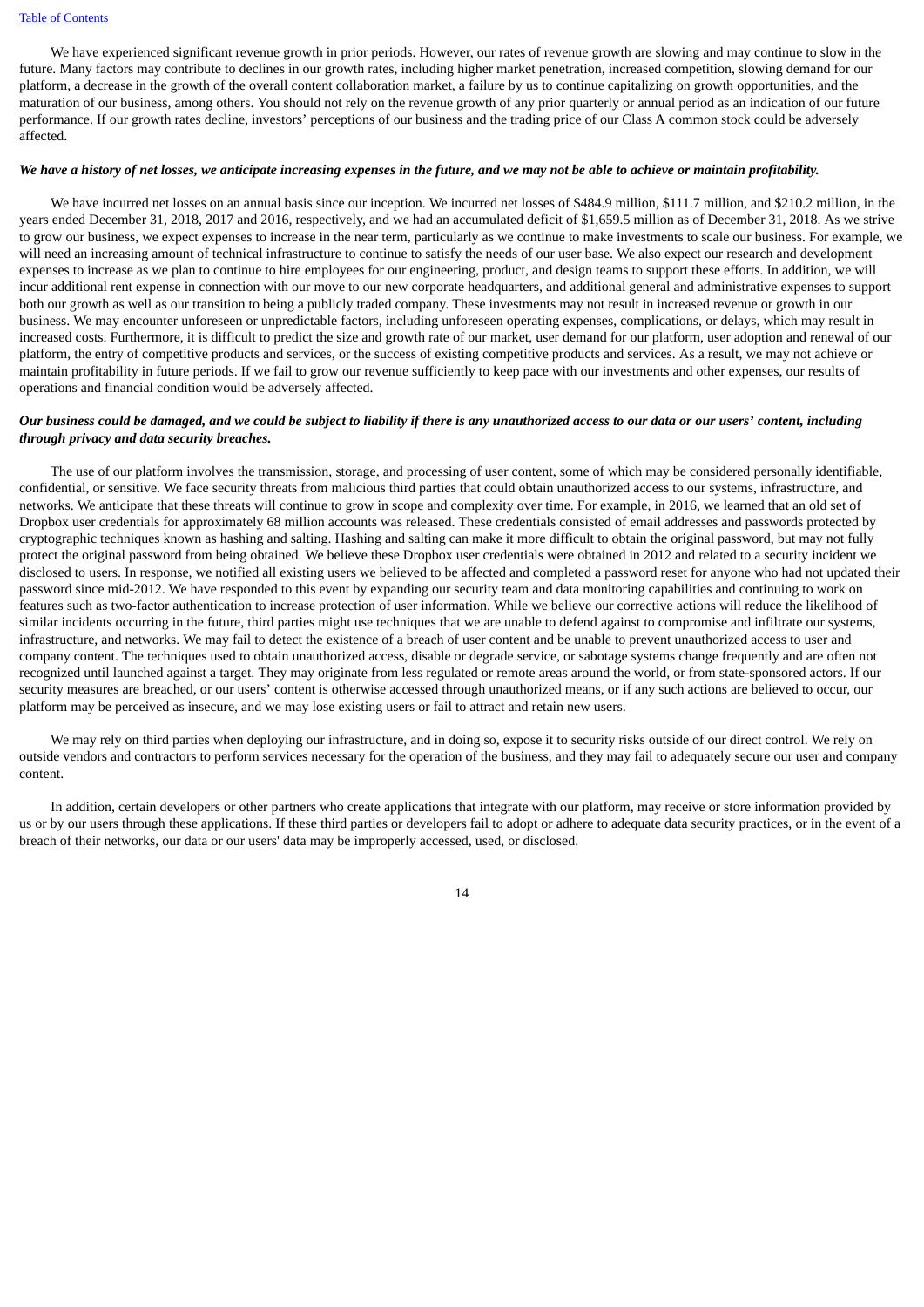Third parties may attempt to compromise our employees and their privileged access into internal systems to gain access to accounts, our information, our networks, or our systems. Employee error, malfeasance, or other errors in the storage, use, or transmission of personal information could result in an actual or perceived breach of user privacy. Our users may also disclose or lose control of their passwords, or use the same or similar passwords on third parties' systems, which could lead to unauthorized access to their accounts on our platform.

Any unauthorized or inadvertent access to, or an actual or perceived security breach of, our systems, infrastructure, or networks could result in an actual or perceived loss of, or unauthorized access to, our data or our users' content, regulatory investigations and orders, litigation, indemnity obligations, damages, penalties, fines, and other costs in connection with actual and alleged contractual breaches, violations of applicable laws and regulations, and other liabilities. Any such incident could also materially damage our reputation and harm our business, results of operations, and financial condition, including reducing our revenue, causing us to issue credits to users, negatively impacting our ability to accept and process user payment information, eroding our users' trust in our services and payment solutions, subjecting us to costly user notification or remediation, harming our ability to retain users, harming our brand, or increasing our cost of acquiring new users. We maintain errors, omissions, and cyber liability insurance policies covering certain security and privacy damages. However, we cannot be certain that our coverage will be adequate for liabilities actually incurred or that insurance will continue to be available to us on economically reasonable terms, or at all. Further, if a high profile security breach occurs with respect to another content collaboration solutions provider, our users and potential users could lose trust in the security of content collaboration solutions providers generally, which could adversely impact our ability to retain users or attract new ones.

#### Our business could be harmed by any significant disruption of service on our platform or loss of content.

Our brand, reputation, and ability to attract, retain, and serve our users are dependent upon the reliable performance of our platform, including our underlying technical infrastructure. Our users rely on our platform to store digital copies of their valuable content, including financial records, business information, documents, photos, and other important content. Our technical infrastructure may not be adequately designed with sufficient reliability and redundancy to avoid performance delays or outages that could be harmful to our business. If our platform is unavailable when users attempt to access it, or if it does not load as quickly as they expect, users may not use our platform as often in the future, or at all.

As our user base and the amount and types of information stored, synced, and shared on our platform continues to grow, we will need an increasing amount of technical infrastructure, including network capacity and computing power, to continue to satisfy the needs of our users. During 2015 and 2016, we migrated the vast majority of user content to our own custom-built infrastructure in co-location facilities that we directly lease and operate. As we add to our infrastructure, we may move or transfer additional content.

Further, as we continue to grow and scale our business to meet the needs of our users, we may overestimate or underestimate our infrastructure capacity requirements, which could adversely affect our results of operations. The costs associated with leasing and maintaining our custom-built infrastructure in colocation facilities and third-party datacenters already constitute a significant portion of our capital and operating expenses. We continuously evaluate our short- and long-term infrastructure capacity requirements to ensure adequate capacity for new and existing users while minimizing unnecessary excess capacity costs. If we overestimate the demand for our platform and therefore secure excess infrastructure capacity, our operating margins could be reduced. If we underestimate our infrastructure capacity requirements, we may not be able to service the expanding needs of new and existing users, and our hosting facilities, network, or systems may fail.

In addition, the datacenters that we use are vulnerable to damage or interruption from human error, intentional bad acts, earthquakes, floods, fires, war, terrorist attacks, power losses, hardware failures, systems failures, telecommunications failures, and similar events, any of which could disrupt our service, destroy user content, or prevent us from being able to continuously back up or record changes in our users' content. In the event of significant physical damage to one of these datacenters, it may take a significant period of time to achieve full resumption of our services, and our disaster recovery planning may not account for all eventualities. Damage or interruptions to these datacenters could harm our platform and business.

### We generate revenue from sales of subscriptions to our platform, and any decline in demand for our platform or for content collaboration solutions in *general could negatively impact our business.*

We generate, and expect to continue to generate, revenue from the sale of subscriptions to our platform. As a result, widespread acceptance and use of content collaboration solutions in general, and our platform in particular, is critical to our future growth and success. If the content collaboration market fails to grow or grows more slowly than we currently anticipate, demand for our platform could be negatively affected.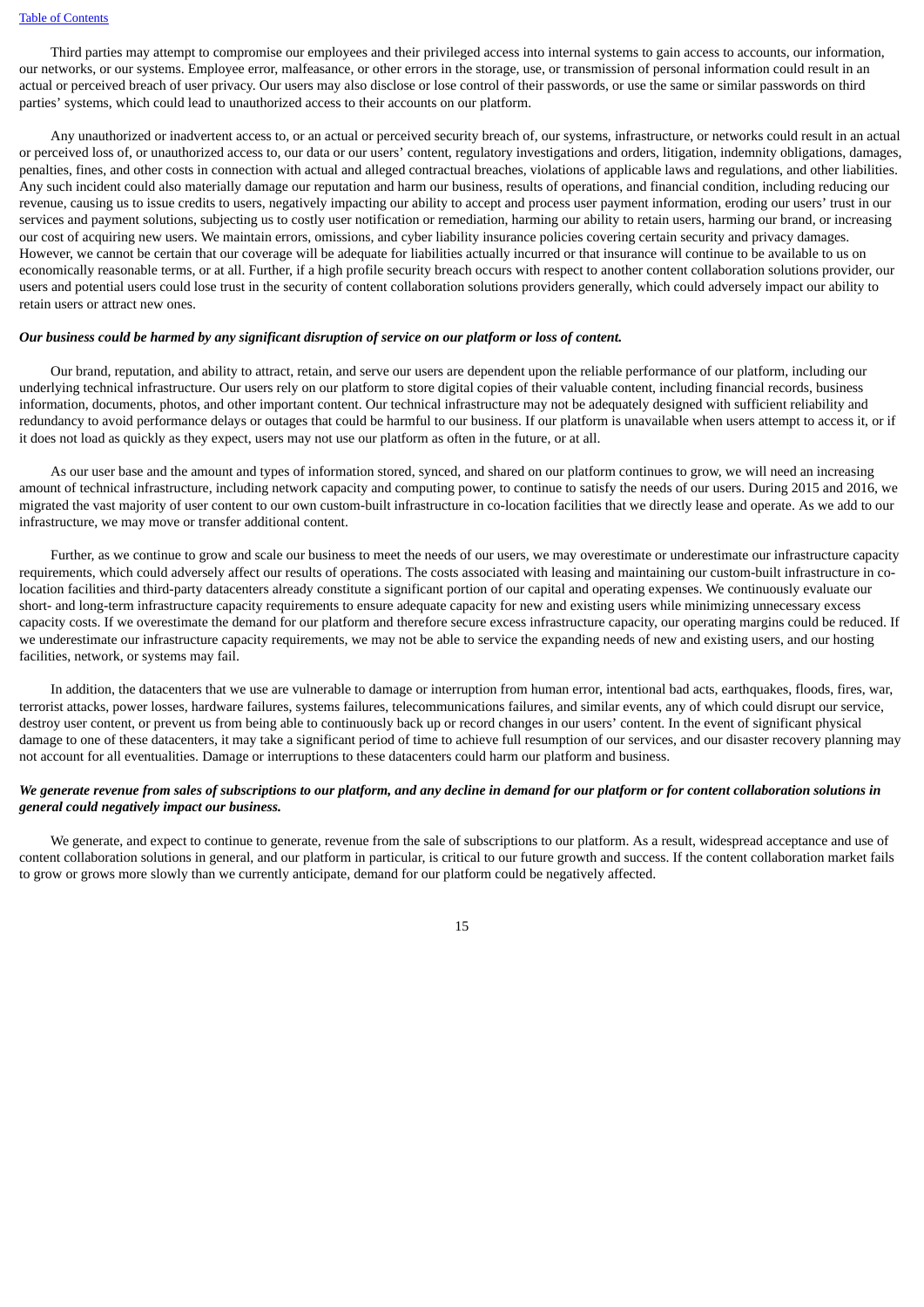Changes in user preferences for content collaboration may have a disproportionately greater impact on us than if we offered multiple platforms or disparate products. Demand for content collaboration solutions in general, and our platform in particular, is affected by a number of factors, many of which are beyond our control. Some of these potential factors include:

- awareness of the content collaboration category generally;
- availability of products and services that compete with ours;
- ease of adoption and use;
- features and platform experience;
- performance;
- brand;
- security and privacy;
- customer support; and
- pricing.

The content collaboration market is subject to rapidly changing user demand and trends in preferences. If we fail to successfully predict and address these changes and trends, meet user demands, or achieve more widespread market acceptance of our platform, our business, results of operations, and financial condition could be harmed.

### Our business depends upon the interoperability of our platform across devices, operating systems, and third-party applications that we do not control.

One of the most important features of our platform is its broad interoperability with a range of diverse devices, operating systems, and third-party applications. Our platform is accessible from the web and from devices running Windows, Mac OS, iOS, Android, WindowsMobile, and Linux. We also have integrations with Microsoft, Adobe, Apple, Salesforce, Atlassian, Slack, IBM, Cisco, VMware, Okta, Symantec, Palo Alto Networks, and a variety of other productivity, collaboration, data management, and security vendors. We are dependent on the accessibility of our platform across these third-party operating systems and applications that we do not control. Several of our competitors own, develop, operate, or distribute operating systems, app stores, third-party datacenter services, and other software, and also have material business relationships with companies that own, develop, operate, or distribute operating systems, applications markets, third-party datacenter services, and other software that our platform requires in order to operate. Moreover, some of these competitors have inherent advantages developing products and services that more tightly integrate with their software and hardware platforms or those of their business partners.

Third-party services and products are constantly evolving, and we may not be able to modify our platform to assure its compatibility with that of other third parties following development changes. In addition, some of our competitors may be able to disrupt the operations or compatibility of our platform with their products or services, or exert strong business influence on our ability to, and terms on which we, operate and distribute our platform. For example, we currently offer products that directly compete with several large technology companies that we rely on to ensure the interoperability of our platform with their products or services. As our respective products evolve, we expect this level of competition to increase. Should any of our competitors modify their products or standards in a manner that degrades the functionality of our platform or gives preferential treatment to competitive products or services, whether to enhance their competitive position or for any other reason, the interoperability of our platform with these products could decrease and our business, results of operations, and financial condition could be harmed.

### *We operate in competitive markets, and we must continue to compete effectively.*

The market for content collaboration platforms is competitive and rapidly changing. Certain features of our platform compete in the cloud storage market with products offered by Amazon, Apple, Google, and Microsoft, and in the content collaboration market with products offered by Atlassian, Google, and Microsoft. We compete with Box on a more limited basis in the cloud storage market for deployments by large enterprises. We also compete with smaller private companies that offer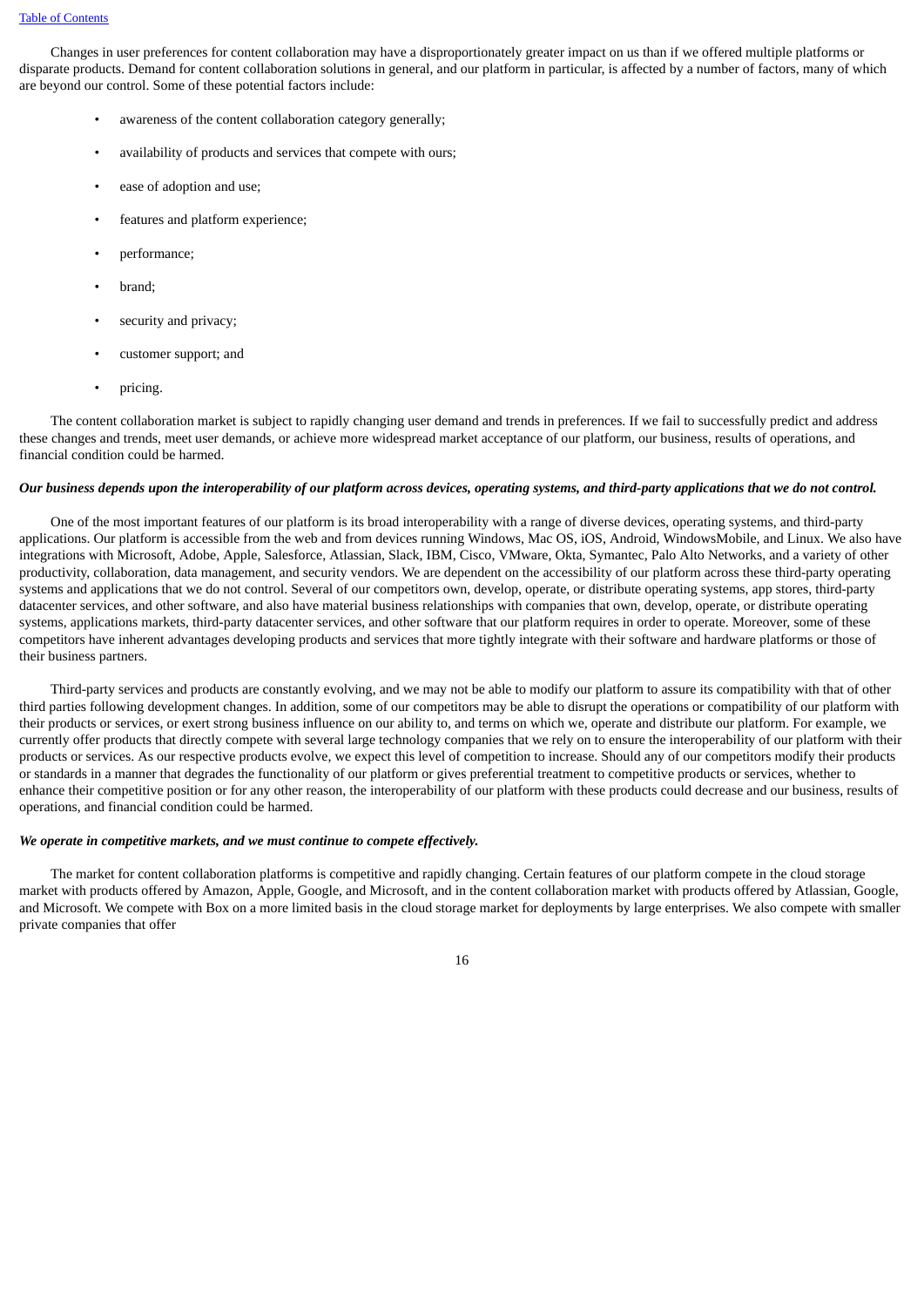point solutions in the cloud storage market or the content collaboration market. We believe the principal competitive factors in our markets include the following:

- user-centric design;
- ease of adoption and use;
- scale of user network;
- features and platform experience
- performance;
- brand;
- security and privacy
- accessibility across several devices, operating system, and applications;
- third-party integration;
- customer support;
- continued innovation; and
- pricing.

With the introduction of new technologies and market entrants, we expect competition to intensify in the future. Many of our actual and potential competitors benefit from competitive advantages over us, such as greater name recognition, longer operating histories, more varied products and services, larger marketing budgets, more established marketing relationships, access to larger user bases, major distribution agreements with hardware manufacturers and resellers, and greater financial, technical, and other resources. Some of our competitors may make acquisitions or enter into strategic relationships to offer a broader range of products and services than we do. These combinations may make it more difficult for us to compete effectively. We expect these trends to continue as competitors attempt to strengthen or maintain their market positions.

Demand for our platform is also sensitive to price. Many factors, including our marketing, user acquisition and technology costs, and our current and future competitors' pricing and marketing strategies, can significantly affect our pricing strategies. Certain of our competitors offer, or may in the future offer, lower-priced or free products or services that compete with our platform or may bundle and offer a broader range of products and services. Similarly, certain competitors may use marketing strategies that enable them to acquire users at a lower cost than us. There can be no assurance that we will not be forced to engage in price-cutting initiatives or to increase our marketing and other expenses to attract and retain users in response to competitive pressures, either of which could materially and adversely affect our business, results of operations, and financial condition.

### We may not be able to respond to rapid technological changes, extend our platform, or develop new features or products.

The content collaboration market is characterized by rapid technological change and frequent new product and service introductions. Our ability to grow our user base and increase revenue from existing users will depend heavily on our ability to enhance and improve our platform, introduce new features and products, increase our strategic partnerships with third parties, and interoperate across an increasing range of devices, operating systems, and third-party applications. Users may require features and capabilities that our current platform does not have. We invest significantly in research and development, and our goal is to focus our spending on measures that improve quality and ease of adoption and create organic user demand for our platform. For example, in 2017, we released Smart Sync, an advanced productivity feature, and introduced Paper, a new collaborative product experience. More recently, in 2018, we announced Dropbox Extensions, which allows users to initiate and manage workflows with third-party partner applications from Dropbox. There is no assurance that our enhancements to our platform or our new product experiences, partnerships, features, or capabilities will be compelling to our users or gain market acceptance. If our research and development investments do not accurately anticipate user demand, we are unsuccessful in establishing or maintaining our strategic partnerships, or if we fail to develop our platform in a manner that satisfies user preferences in a timely and cost-effective manner, we may fail to retain our existing users or increase demand for our platform.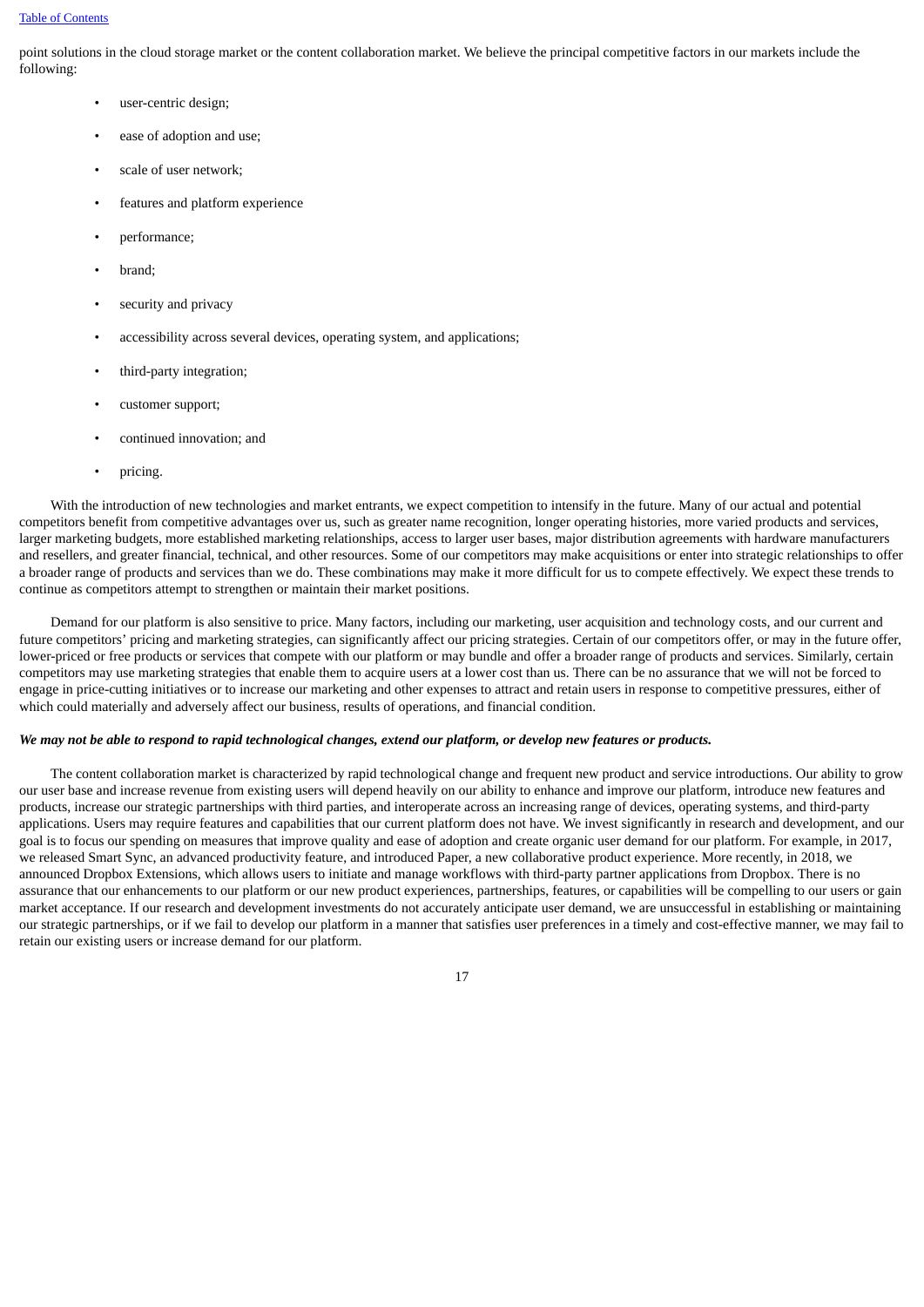The introduction of new products and services by competitors or the development of entirely new technologies to replace existing offerings could make our platform obsolete or adversely affect our business, results of operations, and financial condition. We may experience difficulties with software development, design, or marketing that could delay or prevent our development, introduction, or implementation of new product experiences, features, or capabilities. We have in the past experienced delays in our internally planned release dates of new features and capabilities, and there can be no assurance that new product experiences, features, or capabilities will be released according to schedule. Any delays could result in adverse publicity, loss of revenue or market acceptance, or claims by users brought against us, all of which could have a material and adverse effect on our reputation, business, results of operations, and financial condition. Moreover, new features to our platform may require substantial investment, and we have no assurance that such investments will be successful. If users do not widely adopt our new product experiences, features, and capabilities, we may not be able to realize a return on our investment. If we are unable to develop, license, or acquire new features and capabilities to our platform on a timely and cost-effective basis, or if such enhancements do not achieve market acceptance, our business, results of operations, and financial condition could be adversely affected.

### *We may not successfully manage our growth or plan for future growth.*

Since our founding in 2007, we have experienced rapid growth. For example, our headcount has grown from 1,612 employees as of December 31, 2016, to 2,323 employees as of December 31, 2018, with employees located both in the United States and internationally. The growth and expansion of our business places a continuous significant strain on our management, operational, and financial resources. Further growth of our operations to support our user base or our expanding third-party relationships, our information technology systems, and our internal controls and procedures may not be adequate to support our operations. In addition, as we continue to grow, we face challenges of integrating, developing, and motivating a rapidly growing employee base in various countries around the world. Certain members of our management have not previously worked together for an extended period of time and some do not have prior experience managing a public company, which may affect how they manage our growth. Managing our growth will also require significant expenditures and allocation of valuable management resources.

In addition, our rapid growth may make it difficult to evaluate our future prospects. Our ability to forecast our future results of operations is subject to a number of uncertainties, including our ability to effectively plan for and model future growth. We have encountered in the past, and may encounter in the future, risks and uncertainties frequently experienced by growing companies in rapidly changing industries. If we fail to achieve the necessary level of efficiency in our organization as it grows, or if we are not able to accurately forecast future growth, our business, results of operations, and financial condition could be harmed.

#### *Our lack of a significant outbound sales force may limit the potential growth of our business.*

Historically, our business model has been driven by organic adoption and viral growth, with more than 90% of our revenue generated from self-serve channels. As a result, we do not have a significant outbound sales force, which has enabled us to be more efficient with our sales and marketing spend. Although we believe our business model can continue to scale without a large outbound sales force, our word-of-mouth and user referral marketing model may not continue to be as successful as we anticipate, and our limited experience selling directly to large organizations through our outbound sales force may impede our future growth. As we continue to scale our business, an enhanced sales infrastructure could assist in reaching larger organizations and growing our revenue. Identifying and recruiting additional qualified sales personnel and training them would require significant time, expense, and attention, and would significantly impact our business model. Further, adding more sales personnel would change our cost structure and results of operations, and we may have to reduce other expenses in order to accommodate a corresponding increase in sales and marketing expenses. If our limited experience selling and marketing to large organizations prevents us from reaching larger organizations and growing our revenue, and if we are unable to hire, develop, and retain talented sales personnel in the future, our business, results of operations, and financial condition could be adversely affected.

### We may expand sales to large organizations, which could lengthen sales cycles and result in greater deployment challenges.

As our business evolves, we may need to invest more resources into sales to large organizations. Large organizations may undertake a significant evaluation and negotiation process, which can lengthen our sales cycle. We may also face unexpected deployment challenges with large organizations or more complicated deployment of our platform. Large organizations may demand more configuration and integration of our platform or require additional security management or control features. We may spend substantial time, effort, and money on sales efforts to large organizations without any assurance that our efforts will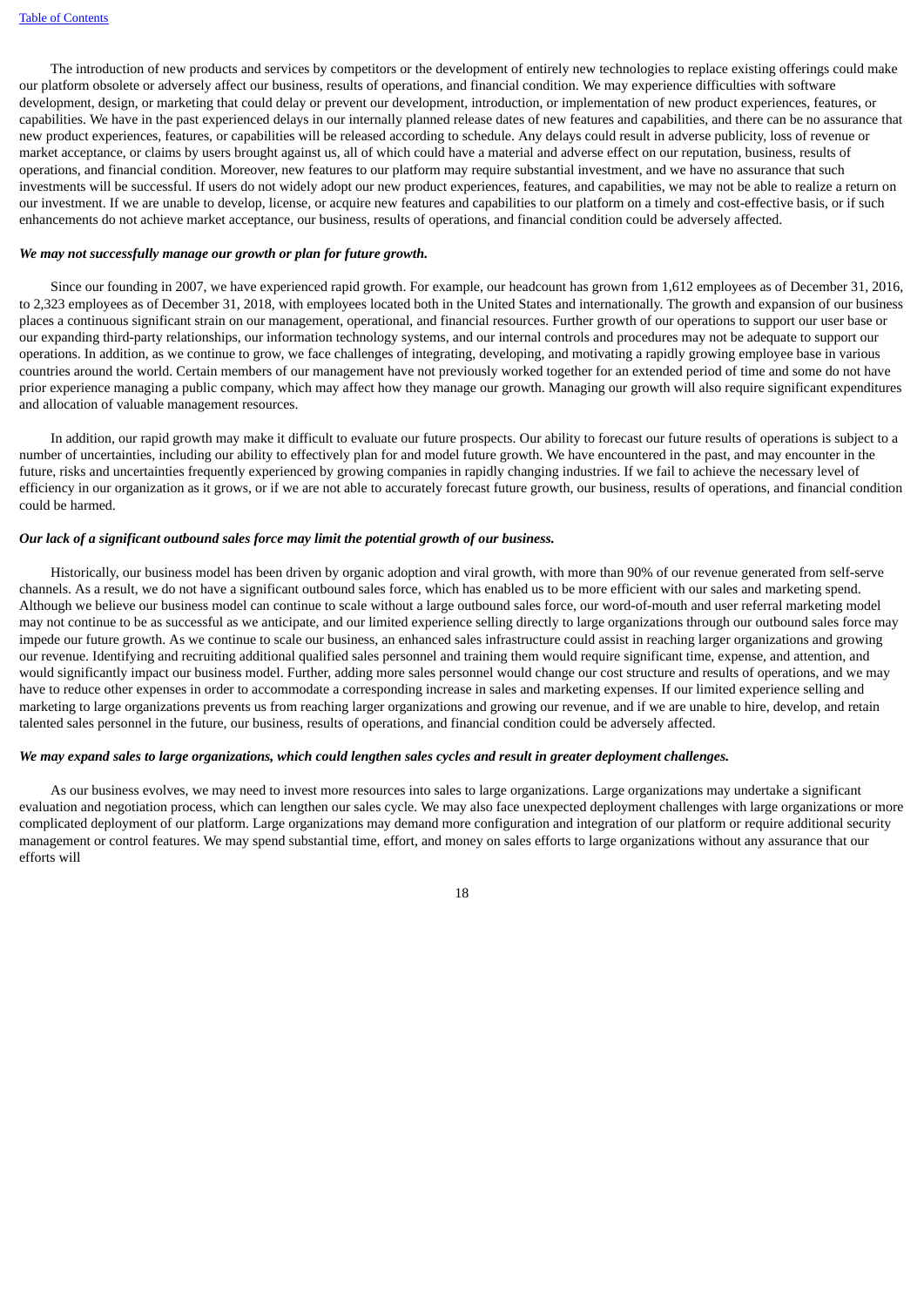produce any sales. As a result, sales to large organizations may lead to greater unpredictability in our business, results of operations, and financial condition.

#### Any failure to offer high-quality customer support may harm our relationships with our users and our financial results.

We have designed our platform to be easy to adopt and use with minimal to no support necessary. Any increased user demand for customer support could increase costs and harm our results of operations. In addition, as we continue to grow our operations and support our global user base, we need to be able to continue to provide efficient customer support that meets our customers' needs globally at scale. Paying users receive additional customer support features and the number of our paying users has grown significantly, which will put additional pressure on our support organization. For example, the number of paying users has grown from 8.8 million as of December 31, 2016, to 12.7 million as of December 31, 2018. If we are unable to provide efficient customer support globally at scale, our ability to grow our operations may be harmed and we may need to hire additional support personnel, which could harm our results of operations. Our new user signups are highly dependent on our business reputation and on positive recommendations from our existing users. Any failure to maintain high-quality customer support, or a market perception that we do not maintain high-quality customer support, could harm our reputation, business, results of operations, and financial condition.

### Our quarterly results may fluctuate significantly and may not fully reflect the underlying performance of our business.

Our quarterly results of operations, including our revenue, gross margin, operating margin, profitability, cash flow from operations, and deferred revenue, may vary significantly in the future and period-to-period comparisons of our results of operations may not be meaningful. Accordingly, the results of any one quarter should not be relied upon as an indication of future performance. Our quarterly results of operations may fluctuate as a result of a variety of factors, many of which are outside of our control, and as a result, may not fully reflect the underlying performance of our business. Fluctuation in quarterly results may negatively impact the value of our securities. Factors that may cause fluctuations in our quarterly results of operations include, without limitation, those listed below:

- our ability to retain and upgrade paying users;
- our ability to attract new paying users and convert registered to paying users;
- the timing of expenses and recognition of revenue;
- the amount and timing of operating expenses related to the maintenance and expansion of our business, operations, and infrastructure, as well as entry into operating and capital leases;
- the timing of expenses related to acquisitions;
- any large indemnification payments to our users or other third parties;
- changes in our pricing policies or those of our competitors;
- the timing and success of new product feature and service introductions by us or our competitors;
- network outages or actual or perceived security breaches;
- changes in the competitive dynamics of our industry, including consolidation among competitors;
- changes in laws and regulations that impact our business; and
- general economic and market conditions.

### Our results of operations may not immediately reflect downturns or upturns in sales because we recognize revenue from our users over the term of their *subscriptions with us.*

We recognize revenue from subscriptions to our platform over the terms of these subscriptions. Our subscription arrangements generally have monthly or annual contractual terms, and we also have a small percentage of multi-year contractual terms. Amounts that have been billed are initially recorded as deferred revenue until the revenue is recognized. As a result, a large portion of our revenue for each quarter reflects deferred revenue from subscriptions entered into during previous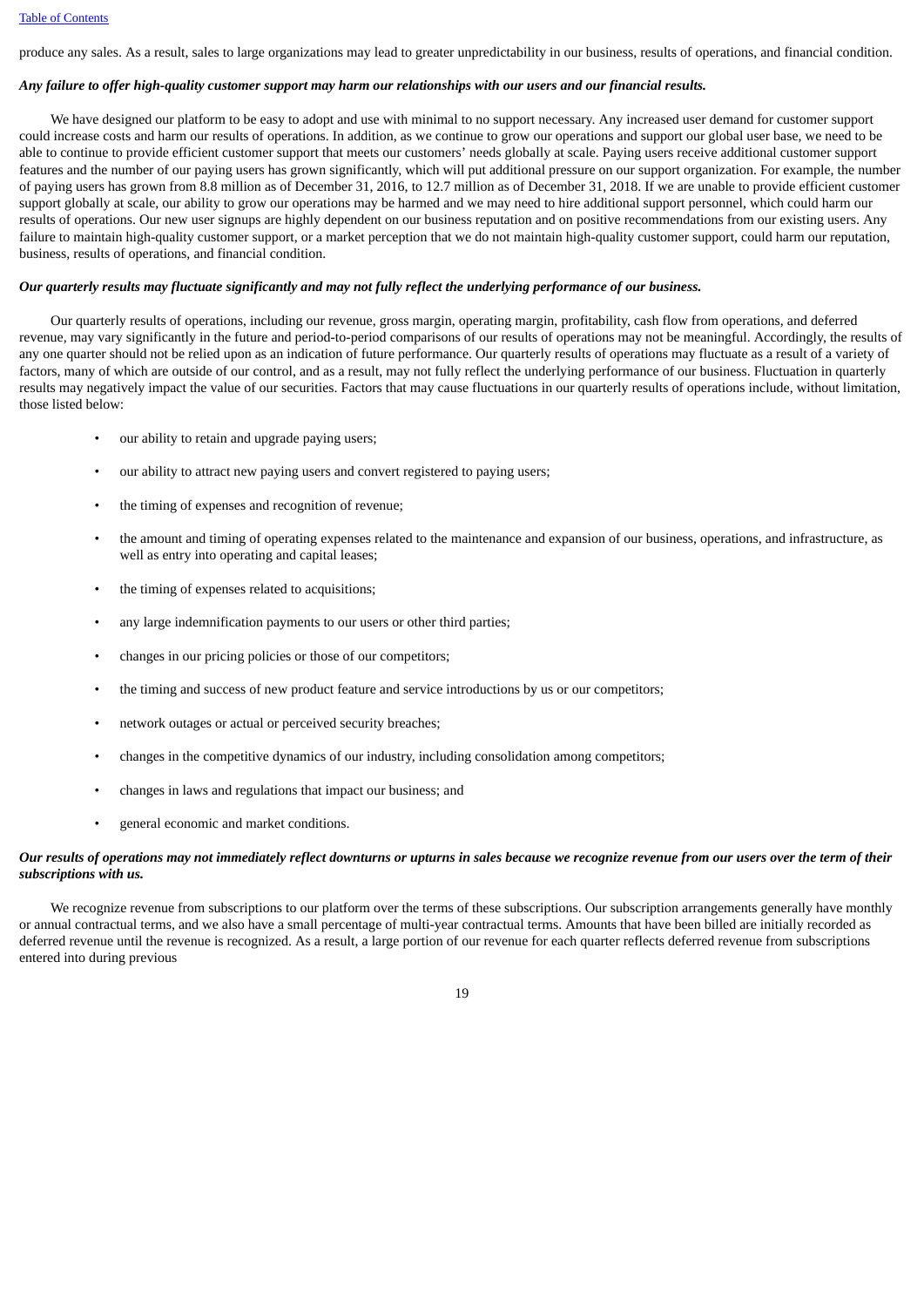#### [Table of Contents](#page-2-0)

quarters, and downturns or upturns in subscription sales, or renewals and potential changes in our pricing policies may not be reflected in our results of operations until later periods. Our subscription model also makes it difficult for us to rapidly increase our revenue through additional sales in any period, as subscription revenue from new users is recognized over the applicable subscription term. By contrast, a significant majority of our costs are expensed as incurred, which occurs as soon as a user starts using our platform. As a result, an increase in users could result in our recognition of more costs than revenue in the earlier portion of the subscription term. We may not attain sufficient revenue to maintain positive cash flow from operations or achieve profitability in any given period.

### We depend on our key personnel and other highly qualified personnel, and if we fail to attract, integrate, and retain our personnel, and maintain our *unique corporate culture, our business could be harmed.*

We depend on the continued service and performance of our key personnel. In particular, Andrew W. Houston, our President and Chief Executive Officer and one of our co-founders, is critical to our vision, strategic direction, culture, and offerings. From time to time, there may be changes in our management team resulting from the hiring or departure of our executives. For example, in the third quarter of 2018 we announced that Dennis Woodside, our former Chief Operating Officer, had resigned such role, remaining an advisor through the end of 2018. Some of our other key personnel have recently joined us and are still being integrated into our company. We may continue to make changes to our management team, which could make it difficult to execute on our business plans and strategies. New hires also require significant training and, in most cases, take significant time before they achieve full productivity. Our failure to successfully integrate these key personnel into our business could adversely affect our business.

We do not have long-term employment agreements with any of our officers or key personnel. In addition, many of our key technologies and systems are custom-made for our business by our key personnel. The loss of key personnel, including key members of our management team, as well as certain of our key marketing, sales, product development, or technology personnel, could disrupt our operations and have an adverse effect on our ability to grow our business.

To execute our growth plan, we must attract and retain highly qualified personnel. Competition for these employees is intense, particularly in the San Francisco Bay Area where our headquarters is located, and we may not be successful in attracting and retaining qualified personnel. We have from time to time in the past experienced, and we expect to continue to experience, difficulty in hiring and retaining highly skilled employees with appropriate qualifications. Our recent hires and planned hires may not become as productive as we expect, and we may be unable to hire, integrate, or retain sufficient numbers of qualified individuals. Many of the companies with which we compete for experienced personnel have greater resources than we have. In addition, in making employment decisions, particularly in the internet and high-technology industries, job candidates often consider the value of the equity they are to receive in connection with their employment. Employees may be more likely to leave us if the shares they own or the shares underlying their equity incentive awards have significantly appreciated or significantly reduced in value. Many of our employees may receive significant proceeds from sales of our equity in the public markets, which may reduce their motivation to continue to work for us. If we fail to attract new personnel, or fail to retain and motivate our current personnel, our business and growth prospects could be harmed.

Additionally, if we do not maintain and continue to develop our corporate culture as we grow and evolve, it could harm our ability to foster the innovation, creativity, and teamwork we believe that we need to support our growth. Additions of executive-level management and large numbers of employees could significantly and adversely impact our culture.

### Our business depends on a strong brand, and if we are not able to maintain and enhance our brand, our ability to expand our base of users will be *impaired and our business, results of operations, and financial condition will be harmed.*

We believe that our brand identity and awareness have contributed to our success and have helped fuel our efficient go-to-market strategy. We also believe that maintaining and enhancing the Dropbox brand is critical to expanding our base of users. We anticipate that, as our market becomes increasingly competitive, maintaining and enhancing our brand may become increasingly difficult and expensive. Any unfavorable publicity or consumer perception of our platform or the providers of content collaboration solutions generally could adversely affect our reputation and our ability to attract and retain users. Additionally, if we fail to promote and maintain the Dropbox brand, our business, results of operations, and financial condition will be materially and adversely affected.

### We are continuing to expand our operations outside the United States, where we may be subject to increased business and economic risks that could *impact our results of operations.*

We have paying users across 180 countries and approximately half of our revenue in the year ended December 31, 2018 was generated from paying users outside the United States. We expect to continue to expand our international operations, which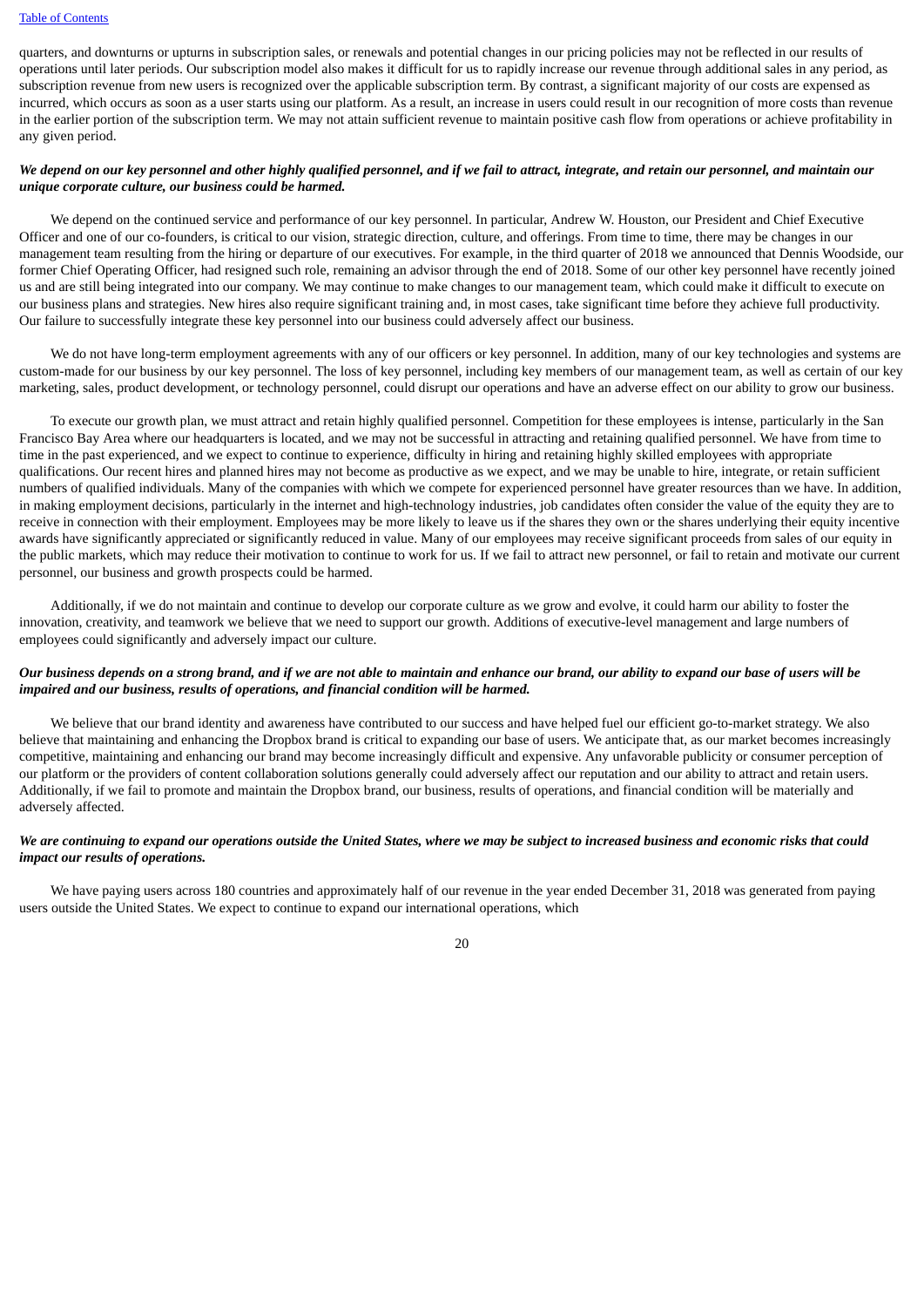may include opening offices in new jurisdictions and providing our platform in additional languages. Any new markets or countries into which we attempt to sell subscriptions to our platform may not be receptive. For example, we may not be able to expand further in some markets if we are not able to satisfy certain government- and industry-specific requirements. In addition, our ability to manage our business and conduct our operations internationally requires considerable management attention and resources and is subject to the particular challenges of supporting a rapidly growing business in an environment of multiple languages, cultures, customs, legal and regulatory systems, alternative dispute systems, and commercial markets. International expansion has required, and will continue to require, investment of significant funds and other resources. Operating internationally subjects us to new risks and may increase risks that we currently face, including risks associated with:

- compliance with applicable international laws and regulations, including laws and regulations with respect to privacy, data protection, consumer protection, and unsolicited email, and the risk of penalties to our users and individual members of management or employees if our practices are deemed to be out of compliance;
- recruiting and retaining talented and capable employees outside the United States, and maintaining our company culture across all of our offices;
- providing our platform and operating our business across a significant distance, in different languages and among different cultures, including the potential need to modify our platform and features to ensure that they are culturally appropriate and relevant in different countries;
- management of an employee base in jurisdictions that may not give us the same employment and retention flexibility as does the United States;
- operating in jurisdictions that do not protect intellectual property rights to the same extent as does the United States;
- compliance by us and our business partners with anti-corruption laws, import and export control laws, tariffs, trade barriers, economic sanctions, and other regulatory limitations on our ability to provide our platform in certain international markets;
- foreign exchange controls that might require significant lead time in setting up operations in certain geographic territories and might prevent us from repatriating cash earned outside the United States;
- political and economic instability;
- changes in diplomatic and trade relationships, including the imposition of new trade restrictions, trade protection measures, import or export requirements, trade embargoes and other trade barriers;
- double taxation of our international earnings and potentially adverse tax consequences due to changes in the income and other tax laws of the United States or the international jurisdictions in which we operate; and
- higher costs of doing business internationally, including increased accounting, travel, infrastructure, and legal compliance costs.

Compliance with laws and regulations applicable to our global operations substantially increases our cost of doing business in international jurisdictions. We may be unable to keep current with changes in laws and regulations as they change. Although we have implemented policies and procedures designed to support compliance with these laws and regulations, there can be no assurance that we will always maintain compliance or that all of our employees, contractors, partners, and agents will comply. Any violations could result in enforcement actions, fines, civil and criminal penalties, damages, injunctions, or reputational harm. If we are unable comply with these laws and regulations or manage the complexity of our global operations successfully, our business, results of operations, and financial condition could be adversely affected.

### Our results of operations, which are reported in U.S. dollars, could be adversely affected if currency exchange rates fluctuate substantially in the future.

We conduct our business across 180 countries around the world. As we continue to expand our international operations, we will become more exposed to the effects of fluctuations in currency exchange rates. This exposure is the result of selling in multiple currencies and operating in foreign countries where the functional currency is the local currency. In 2018, 30% of our sales were denominated in currencies other than U.S. dollars. Our expenses, by contrast, are primarily denominated in U.S.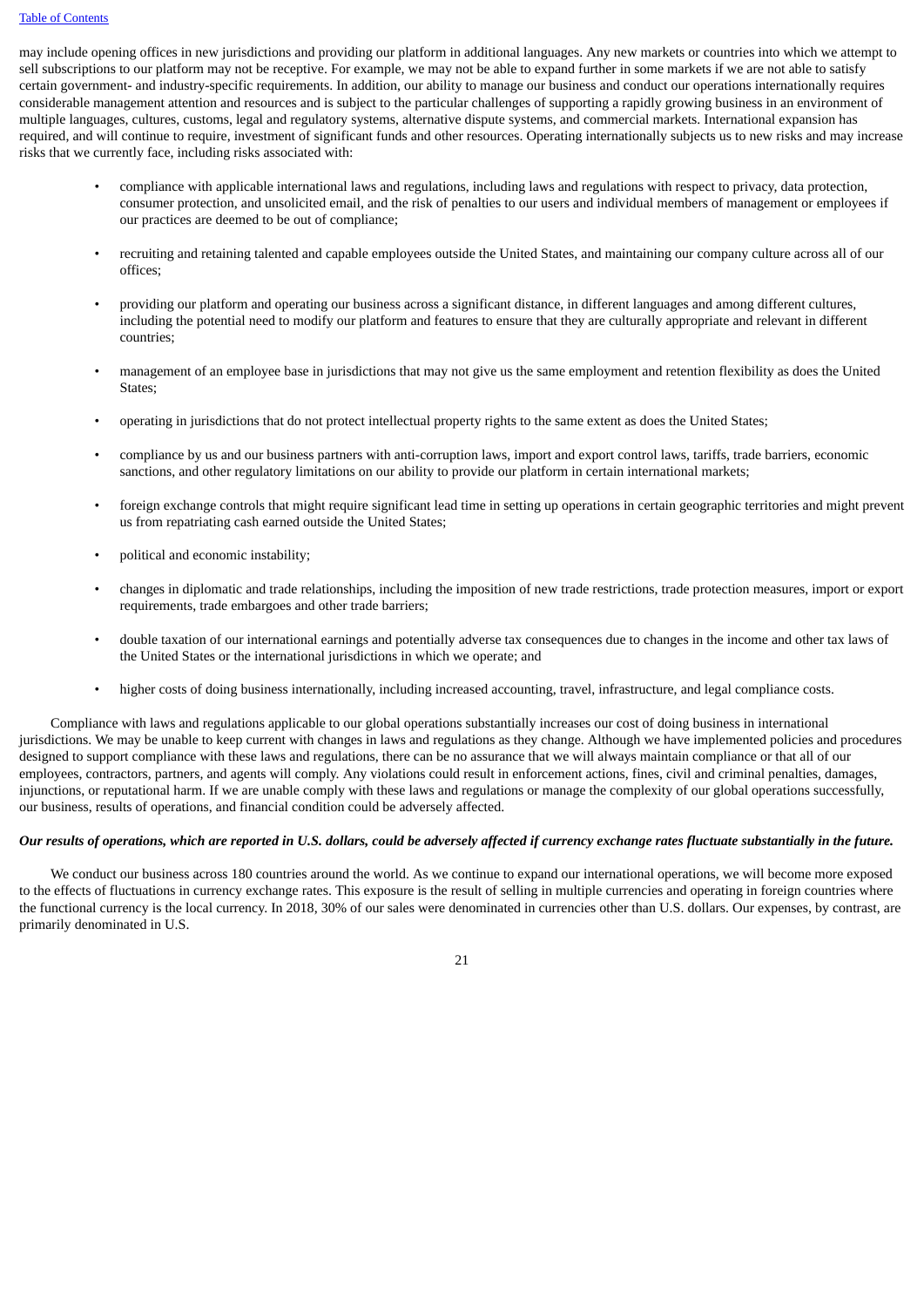dollars. As a result, any increase in the value of the U.S. dollar against these foreign currencies could cause our revenue to decline relative to our costs, thereby decreasing our gross margins. Our results of operations are primarily subject to fluctuations in the euro and British pound sterling. Because we conduct business in currencies other than U.S. dollars, but report our results of operations in U.S. dollars, we also face remeasurement exposure to fluctuations in currency exchange rates, which could hinder our ability to predict our future results and earnings and could materially impact our results of operations. We do not currently maintain a program to hedge exposures to non-U.S. dollar currencies.

### We depend on our infrastructure and third-party datacenters, and any disruption in the operation of these facilities or failure to renew the services could *adversely affect our business.*

We host our services and serve all of our users using a combination of our own custom-built infrastructure that we lease and operate in co-location facilities and third-party datacenter services such as Amazon Web Services. While we typically control and have access to the servers we operate in colocation facilities and the components of our custom-built infrastructure that are located in those co-location facilities, we control neither the operation of these facilities nor our third-party service providers. Furthermore, we have no physical access or control over the services provided by Amazon Web Services.

Datacenter leases and agreements with the providers of datacenter services expire at various times. The owners of these datacenters and providers of these datacenter services may have no obligation to renew their agreements with us on commercially reasonable terms, or at all. Problems faced by datacenters, with our third-party datacenter service providers, with the telecommunications network providers with whom we or they contract, or with the systems by which our telecommunications providers allocate capacity among their users, including us, could adversely affect the experience of our users. Our third-party datacenter operators could decide to close their facilities or cease providing services without adequate notice. In addition, any financial difficulties, such as bankruptcy, faced by our third-party datacenters operators or any of the service providers with whom we or they contract may have negative effects on our business, the nature and extent of which are difficult to predict.

If the datacenters and service providers that we use are unable to keep up with our growing needs for capacity, or if we are unable to renew our agreements with datacenters, and service providers on commercially reasonable terms, we may be required to transfer servers or content to new datacenters or engage new service providers, and we may incur significant costs, and possible service interruption in connection with doing so. Any changes in third-party service levels at datacenters or any real or perceived errors, defects, disruptions, or other performance problems with our platform could harm our reputation and may result in damage to, or loss or compromise of, our users' content. Interruptions in our platform might, among other things, reduce our revenue, cause us to issue refunds to users, subject us to potential liability, harm our reputation, or decrease our renewal rates.

### We have relationships with third parties to provide, develop, and create applications that integrate with our platform, and our business could be harmed if *we are not able to continue these relationships.*

We use software and services licensed and procured from third parties to develop and offer our platform. We may need to obtain future licenses and services from third parties to use intellectual property and technology associated with the development of our platform, which might not be available to us on acceptable terms, or at all. Any loss of the right to use any software or services required for the development and maintenance of our platform could result in delays in the provision of our platform until equivalent technology is either developed by us, or, if available from others, is identified, obtained, and integrated, which could harm our platform and business. Any errors or defects in third-party software or services could result in errors or a failure of our platform, which could harm our business, results of operations, and financial condition.

We also depend on our ecosystem of developers to create applications that will integrate with our platform. As of December 31, 2018, Dropbox was receiving over 50 billion API calls per month, and more than 500,000 developers had registered and built applications on our platform. Our reliance on this ecosystem of developers creates certain business risks relating to the quality of the applications built using our APIs, service interruptions of our platform from these applications, lack of service support for these applications, and possession of intellectual property rights associated with these applications. We may not have the ability to control or prevent these risks. As a result, issues relating to these applications could adversely affect our business, brand, and reputation.

We are subject to a variety of U.S. and international laws that could subject us to claims, increase the cost of operations, or otherwise harm our business due to changes in the laws, changes in the interpretations of the laws, greater enforcement of the laws, or investigations into compliance with the laws.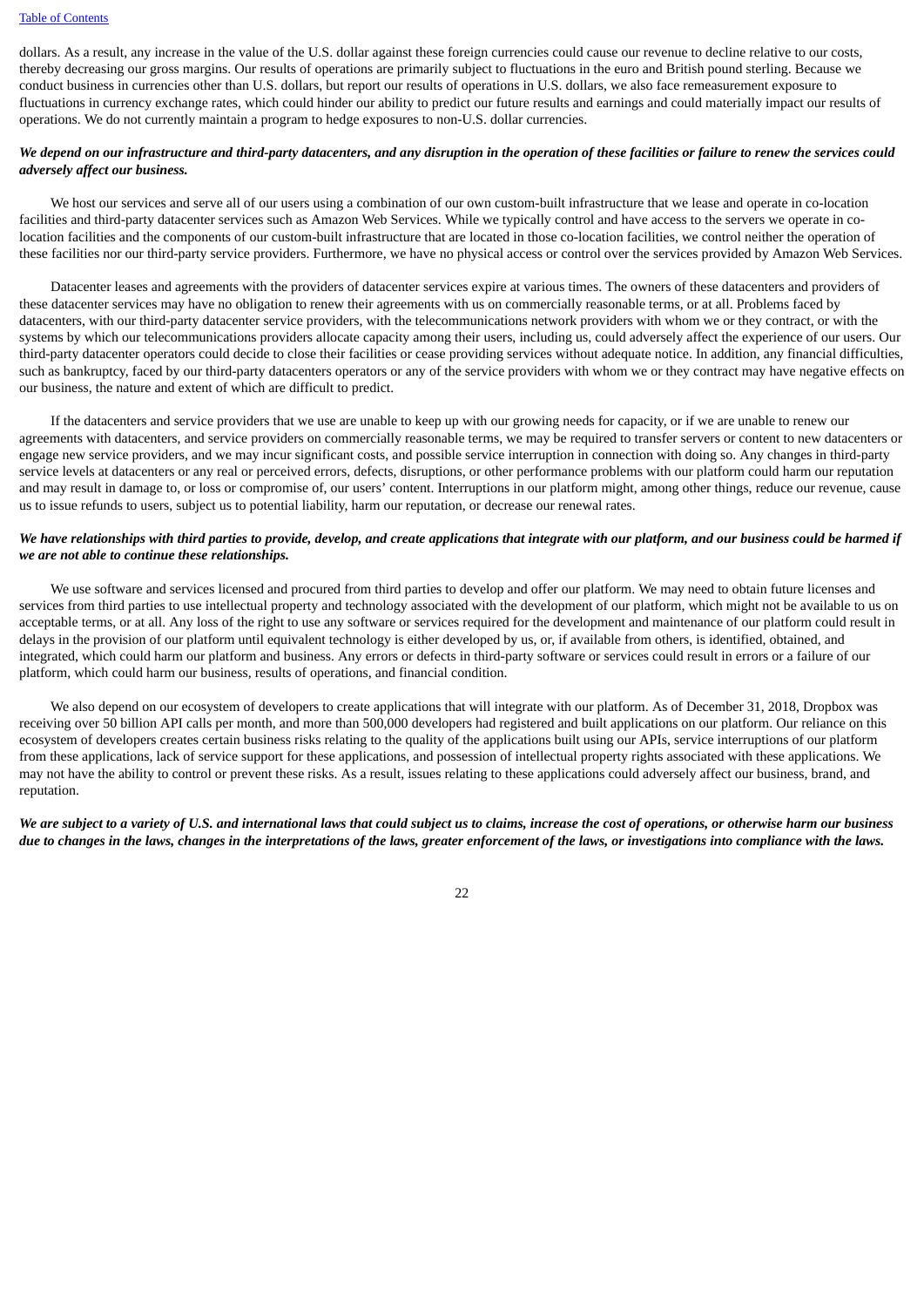We are subject to compliance with various laws, including those covering copyright, indecent content, child protection, consumer protection, and similar matters. There have been instances where improper or illegal content has been stored on our platform without our knowledge. As a service provider, we do not regularly monitor our platform to evaluate the legality of content stored on it. While to date we have not been subject to material legal or administrative actions as result of this content, the laws in this area are currently in a state of flux and vary widely between jurisdictions. Accordingly, it may be possible that in the future we and our competitors may be subject to legal actions, along with the users who uploaded such content. In addition, regardless of any legal liability we may face, our reputation could be harmed should there be an incident generating extensive negative publicity about the content stored on our platform. Such publicity could harm our business and results of operations.

We are also subject to consumer protection laws that may impact our sales and marketing efforts, including laws related to subscriptions, billing, and auto-renewal. These laws, as well as any changes in these laws, could adversely affect our self-serve model and make it more difficult for us to retain and upgrade paying users and attract new ones. Additionally, we have in the past, are currently, and may from time to time in the future become the subject of inquiries and other actions by regulatory authorities as a result of our business practices, including our subscription, billing, and auto-renewal policies. Consumer protection laws may be interpreted or applied by regulatory authorities in a manner that could require us to make changes to our operations or incur fines, penalties or settlement expenses, which may result in harm to our business, results of operations, and brand.

Our platform depends on the ability of our users to access the internet and our platform has been blocked or restricted in some countries for various reasons. For example, our platform is blocked in the People's Republic of China. If we fail to anticipate developments in the law, or fail for any reason to comply with relevant law, our platform could be further blocked or restricted and we could be exposed to significant liability that could harm our business.

We are also subject to various U.S. and international anti-corruption laws, such as the U.S. Foreign Corrupt Practices Act, the U.K. Bribery Act, and Irish Criminal Justice (Corruption Offences) Act 2018, as well as other similar anti-bribery and anti-kickback laws and regulations. These laws and regulations generally prohibit companies and their employees and intermediaries from authorizing, offering, or providing improper payments or benefits to officials and other recipients for improper purposes. Although we take precautions to prevent violations of these laws, our exposure for violating these laws increases as we continue to expand our international presence and any failure to comply with such laws could harm our reputation and our business.

### We are subject to export and import control laws and reaulations that could impair our ability to compete in international markets or subject us to liability *if we violate such laws and regulations.*

We are subject to U.S. export controls and sanctions regulations that prohibit the shipment or provision of certain products and services to certain countries, governments, and persons targeted by U.S. sanctions. While we take precautions to prevent our products and services from being exported in violation of these laws, including implementing IP address blocking, we cannot guarantee that the precautions we take will prevent violations of export control and sanctions laws. For example, in 2011, we provided certain downloadable portions of our software to international users that, prior to export, required either a one-time product review or application for an encryption registration number in lieu of such product review. These exports were likely made in violation of U.S. export control and sanction laws. In March 2011, we filed a Final Voluntary Self Disclosure with the U.S. Department of Commerce's Bureau of Industry and Security, or BIS, concerning these potential violations. In June 2012, BIS notified us that it had completed its review of these matters and closed its review with the issuance of a Warning Letter. No monetary penalties were assessed against us by BIS with respect to the 2011 filing. In addition, in 2017, we discovered that our platform has been accessed by certain users in apparent violation of United States sanctions regulations. We filed an Initial Voluntary Self Disclosure in October 2017 with the Office of Foreign Assets Control, or OFAC, and a Final Voluntary Self Disclosure with OFAC in February 2018. In October 2018, OFAC notified us that it had completed its review of these matters and closed its review with the issuance of a Cautionary Letter. No monetary penalties were assessed with respect to the 2018 filing. If in the future we are found to be in violation of U.S. sanctions or export control laws, it could result in substantial fines and penalties for us and for the individuals working for us.

In addition, various countries regulate the import and export of certain encryption and other technology, including import and export permitting and licensing requirements, and have enacted laws that could limit our ability to distribute our products or could limit our users' ability to access our platform in those countries. Changes in our platform or client-side software, or future changes in export and import regulations may prevent our users with international operations from deploying our platform globally or, in some cases, prevent the export or import of our platform to certain countries, governments, or persons altogether. Any change in export or import regulations, economic sanctions or related legislation, or change in the countries, governments, persons or technologies targeted by such regulations, could result in decreased use of our platform by, or in our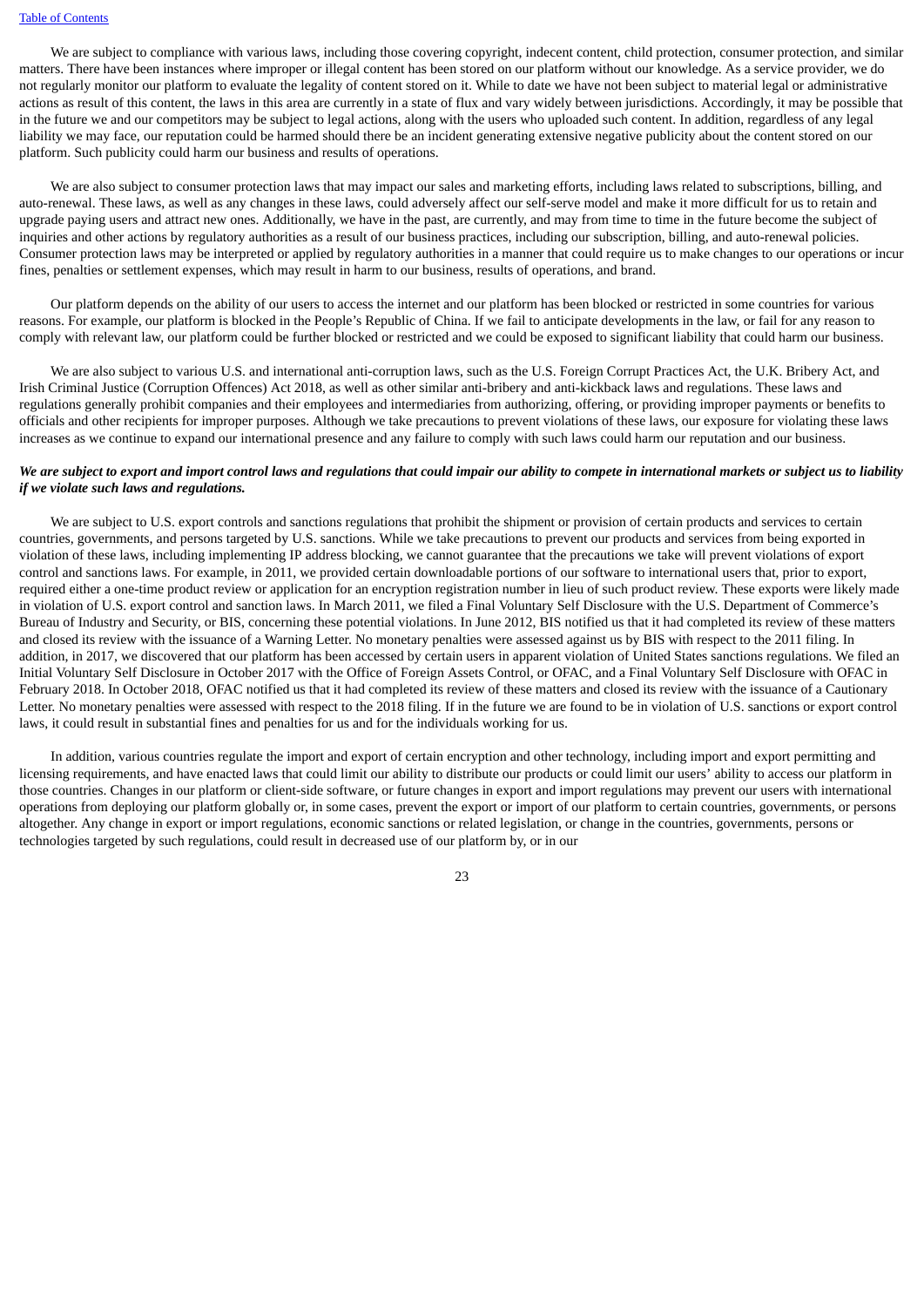#### [Table of Contents](#page-2-0)

decreased ability to export or sell subscriptions to our platform to, existing or potential users with international operations. Any decreased use of our platform or limitation on our ability to export or sell our products would likely adversely affect our business, results of operations, and financial results.

### Our actual or perceived failure to comply with privacy, data protection, and information security laws, regulations, and obligations could harm our *business.*

We receive, store, process, and use personal information and other user content. There are numerous federal, state, local, and international laws and regulations regarding privacy, data protection, information security, and the storing, sharing, use, processing, transfer, disclosure, and protection of personal information and other content, the scope of which are changing, subject to differing interpretations, and may be inconsistent among countries, or conflict with other rules. We are also subject to the terms of our privacy policies and obligations to third parties related to privacy, data protection, and information security. We strive to comply with applicable laws, regulations, policies, and other legal obligations relating to privacy, data protection, and information security to the extent possible. However, the regulatory framework for privacy and data protection worldwide is, and is likely to remain, uncertain for the foreseeable future, and it is possible that these or other actual or alleged obligations may be interpreted and applied in a manner that is inconsistent from one jurisdiction to another and may conflict with other rules or our practices.

We also expect that there will continue to be new laws, regulations, and industry standards concerning privacy, data protection, and information security proposed and enacted in various jurisdictions. For example, in May 2018, the General Data Protection Regulation, or GDPR, went into effect in the European Union, or EU. The GDPR imposed more stringent data protection requirements and provides greater penalties for noncompliance than previous data protection laws. Further, following a referendum in June 2016 in which voters in the United Kingdom approved an exit from the EU, the United Kingdom government has initiated a process to leave the EU, or Brexit. Brexit has created uncertainty with regard to the regulation of data protection in the United Kingdom. In particular, it is unclear whether the United Kingdom will enact data protection laws or regulations designed to be consistent with the GDPR and how data transfers to and from the United Kingdom will be regulated. Additionally, although we have self-certified under the U.S.-EU and U.S.-Swiss Privacy Shield Frameworks with regard to our transfer of certain personal data from the EU and Switzerland to the United States, some regulatory uncertainty remains surrounding the future of data transfers from the EU and Switzerland to the United States, and we are closely monitoring regulatory developments in this area. Additionally, California recently enacted legislation, the California Consumer Privacy Act of 2018, that will afford consumers expanded privacy protections when it goes into effect on January 1, 2020. Legislators have stated that they intend to propose amendments to this legislation, and it remains unclear what, if any, modifications will be made to this legislation or how it will be interpreted. The effects of this legislation potentially are far-reaching, however, and may require us to modify our data processing practices and policies and to incur substantial costs and expenses in an effort to comply. Similarly, there are a number of legislative proposals in the European Union, the United States, at both the federal and state level, as well as other jurisdictions that could impose new obligations in areas affecting our business. In addition, some countries are considering or have passed legislation implementing data protection requirements or requiring local storage and processing of data, or similar requirements, that could increase the cost and complexity of delivering our services.

With laws and regulations such as the GDPR in the EU and the California Consumer Privacy Act in the U.S. imposing new and relatively burdensome obligations, and with substantial uncertainty over the interpretation and application of these and other laws and regulations, we may face challenges in addressing their requirements and making necessary changes to our policies and practices, and may incur significant costs and expenses in an effort to do so. Any failure or perceived failure by us to comply with our privacy policies, our privacy-related obligations to users or other third parties, or any of our other legal obligations relating to privacy, data protection, or information security may result in governmental investigations or enforcement actions, litigation, claims, or public statements against us by consumer advocacy groups or others, and could result in significant liability or cause our users to lose trust in us, which could have an adverse effect on our reputation and business. Furthermore, the costs of compliance with, and other burdens imposed by, the laws, regulations, and policies that are applicable to the businesses of our users may limit the adoption and use of, and reduce the overall demand for, our services.

Additionally, if third parties we work with, such as vendors or developers, violate applicable laws or regulations or our policies, such violations may also put our users' content at risk and could in turn have an adverse effect on our business. Any significant change to applicable laws, regulations, or industry practices regarding the collection, use, retention, security, or disclosure of our users' content, or regarding the manner in which the express or implied consent of users for the collection, use, retention, or disclosure of such content is obtained, could increase our costs and require us to modify our services and features, possibly in a material manner, which we may be unable to complete, and may limit our ability to store and process user data or develop new services and features.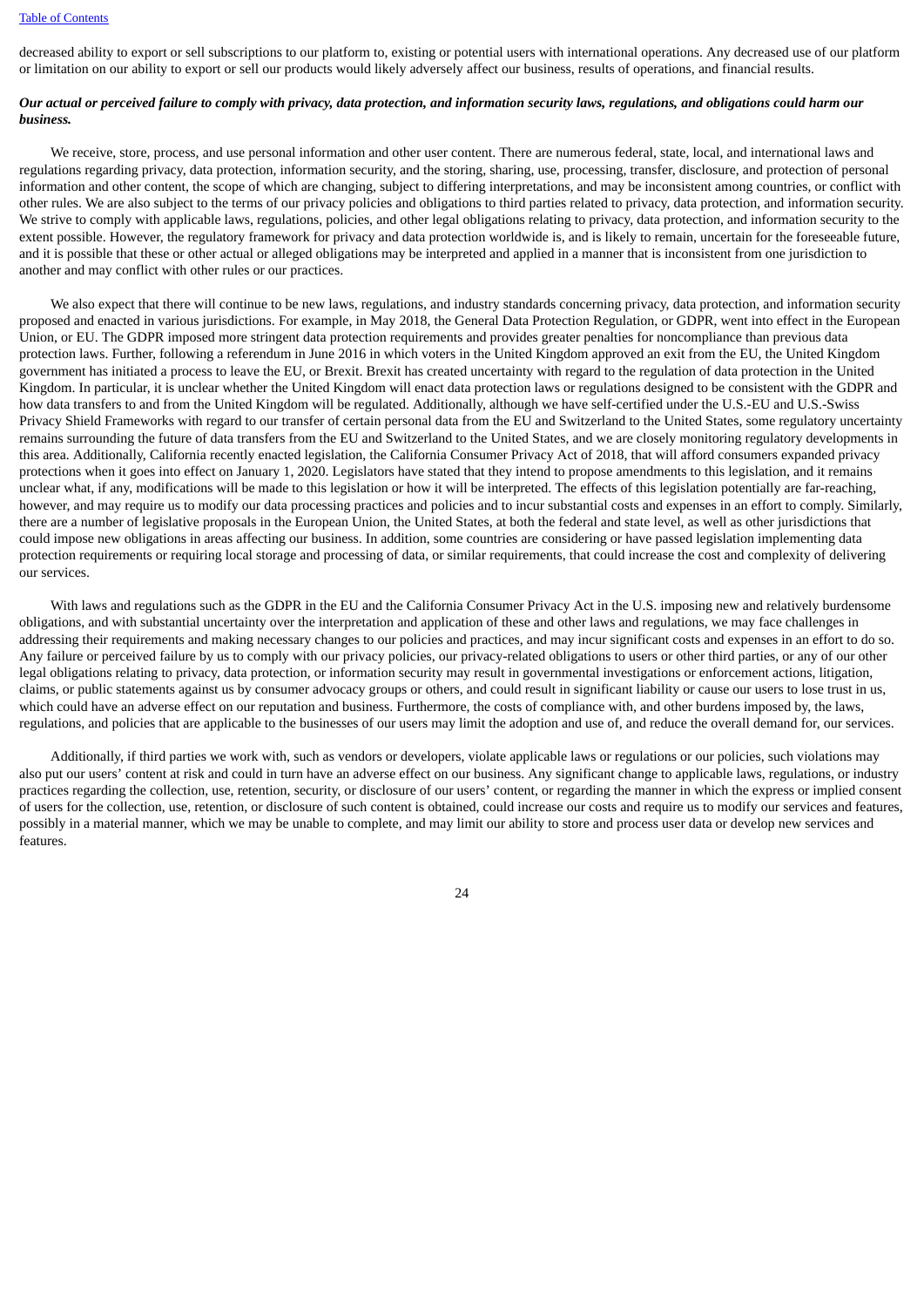### Our business could be adversely impacted by changes in internet access for our users or laws specifically governing the internet.

Our platform depends on the quality of our users' access to the internet. Certain features of our platform require significant bandwidth and fidelity to work effectively. Internet access is frequently provided by companies that have significant market power that could take actions that degrade, disrupt or increase the cost of user access to our platform, which would negatively impact our business. We could incur greater operating expenses and our user acquisition and retention could be negatively impacted if network operators:

- implement usage-based pricing;
- discount pricing for competitive products;
- otherwise materially change their pricing rates or schemes;
- charge us to deliver our traffic at certain levels or at all;
- throttle traffic based on its source or type;
- implement bandwidth caps or other usage restrictions; or
- otherwise try to monetize or control access to their networks.

On June 11, 2018, the repeal of the Federal Communications Commission's, or FCC, "net neutrality" rules took effect and returned to a "light-touch" regulatory framework. The prior rules were designed to ensure that all online content is treated the same by internet service providers and other companies that provide broadband services. Additionally, on September 30, 2018, California enacted the California Internet Consumer Protection and Net Neutrality Act of 2018, making California the fourth state to enact a state-level net neutrality law since the FCC repealed its nationwide regulations, mandating that all broadband services in California must be provided in accordance with state net neutrality requirements. The U.S. Department of Justice has sued to block the law going into effect, and California has agreed to delay enforcement until the resolution of the FCC's repeal of the federal rules. A number of other states are considering legislation or executive actions that would regulate the conduct of broadband providers. We cannot predict whether the FCC order or state initiatives will be modified, overturned, or vacated by legal action of the court, federal legislation, or the FCC. With the repeal of net neutrality rules in effect, we could incur greater operating expenses, which could harm our results of operations. As the internet continues to experience growth in the number of users, frequency of use, and amount of data transmitted, the internet infrastructure that we and our users rely on may be unable to support the demands placed upon it. The failure of the internet infrastructure that we or our users rely on, even for a short period of time, could undermine our operations and harm our results of operations.

In addition, there are various laws and regulations that could impede the growth of the internet or other online services, and new laws and regulations may be adopted in the future. These laws and regulations could, in addition to limiting internet neutrality, involve taxation, tariffs, privacy, data protection, content, copyrights, distribution, electronic contracts and other communications, consumer protection, and the characteristics and quality of services, any of which could decrease the demand for, or the usage of, our platform. Legislators and regulators may make legal and regulatory changes, or interpret and apply existing laws, in ways that require us to incur substantial costs, expose us to unanticipated civil or criminal liability, or cause us to change our business practices. These changes or increased costs could materially harm our business, results of operations, and financial condition.

### We are currently, and may be in the future, party to intellectual property rights claims and other litigation matters and, if resolved adversely, they could *have a significant impact on our business, results of operations, or financial condition.*

We own a large number of patents, copyrights, trademarks, domain names, and trade secrets and, from time to time, are subject to litigation based on allegations of infringement, misappropriation or other violations of intellectual property, or other rights. As we face increasing competition and gain an increasingly high profile, the possibility of intellectual property rights claims, commercial claims, and other assertions against us grows. We have in the past been, are currently, and may from time to time in the future become, a party to litigation and disputes related to our intellectual property, our business practices, and our platform. The costs of supporting litigation and dispute resolution proceedings are considerable, and there can be no assurances that a favorable outcome will be obtained. We may need to settle litigation and disputes on terms that are unfavorable to us, or we may be subject to an unfavorable judgment that may not be reversible upon appeal. The terms of any settlement or judgment may require us to cease some or all of our operations or pay substantial amounts to the other party. With respect to any

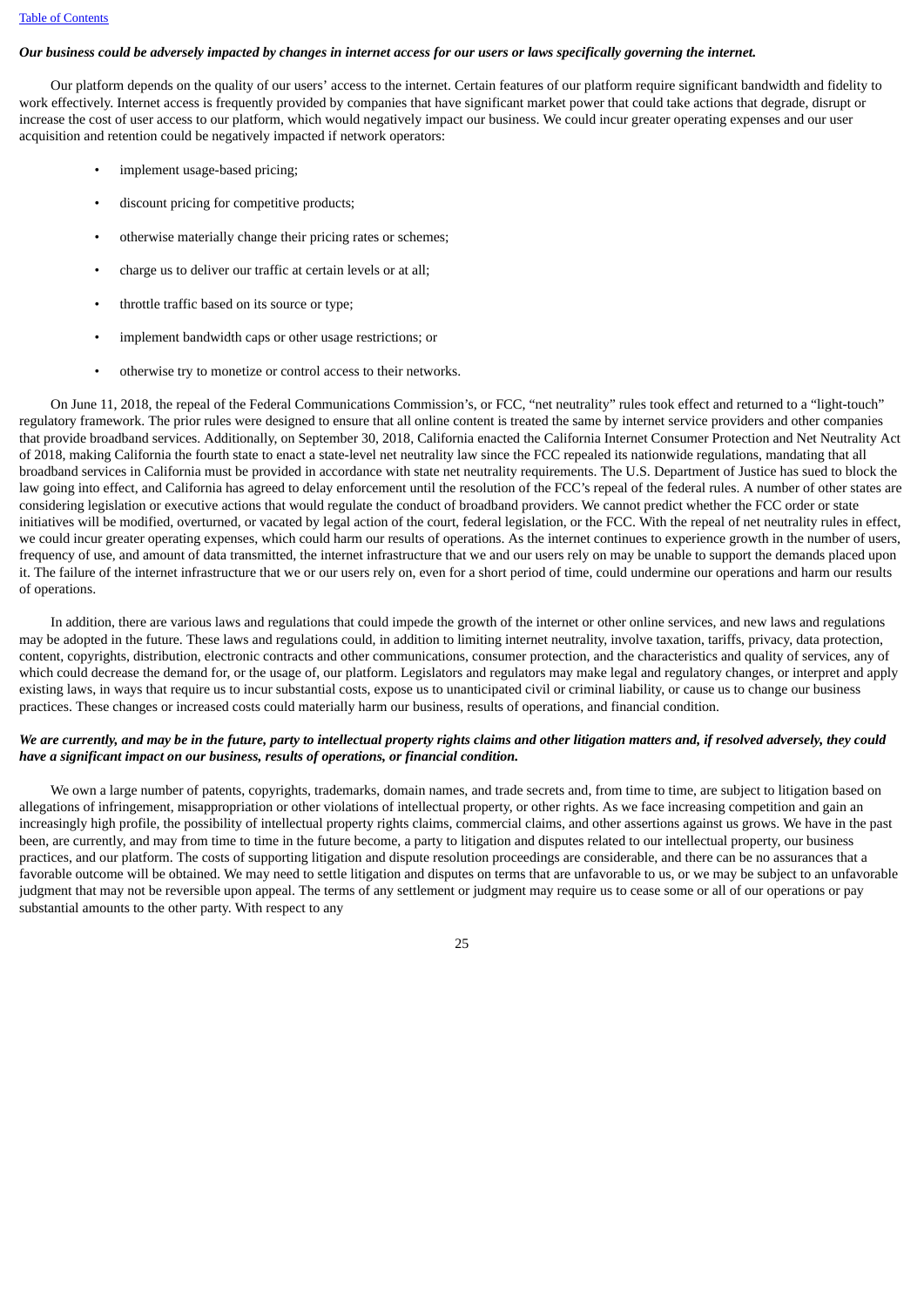#### [Table of Contents](#page-2-0)

intellectual property rights claim, we may have to seek a license to continue practices found to be in violation of third-party rights, which may not be available on reasonable terms and may significantly increase our operating expenses. A license to continue such practices may not be available to us at all, and we may be required to develop alternative non-infringing technology or practices or discontinue the practices. The development of alternative, noninfringing technology or practices could require significant effort and expense. Our business, results of operations, and financial condition could be materially and adversely affected as a result.

### Our failure to protect our intellectual property rights and proprietary information could diminish our brand and other intangible assets.

We rely and expect to continue to rely on a combination of patents, patent licenses, trade secrets, domain name protections, trademarks, and copyright laws, as well as confidentiality and license agreements with our employees, consultants, and third parties, to protect our intellectual property and proprietary rights. In the United States and abroad, we have over 750 issued patents and more than 600 pending patent applications. However, third parties may knowingly or unknowingly infringe our proprietary rights, third parties may challenge our proprietary rights, pending and future patent, trademark, and copyright applications may not be approved, and we may not be able to prevent infringement without incurring substantial expense. We have also devoted substantial resources to the development of our proprietary technologies and related processes. In order to protect our proprietary technologies and processes, we rely in part on trade secret laws and confidentiality agreements with our employees, consultants, and third parties. These agreements may not effectively prevent disclosure of confidential information and may not provide an adequate remedy in the event of unauthorized disclosure of confidential information. In addition, others may independently discover our trade secrets, in which case we would not be able to assert trade secret rights, or develop similar technologies and processes. Further, laws in certain jurisdictions may afford little or no trade secret protection, and any changes in, or unexpected interpretations of, the intellectual property laws in any country in which we operate may compromise our ability to enforce our intellectual property rights. Costly and timeconsuming litigation could be necessary to enforce and determine the scope of our proprietary rights. If the protection of our proprietary rights is inadequate to prevent use or appropriation by third parties, the value of our platform, brand, and other intangible assets may be diminished and competitors may be able to more effectively replicate our platform and its features. Any of these events could materially and adversely affect our business, results of operations, and financial condition.

#### Our use of open source software could negatively affect our ability to offer and sell subscriptions to our platform and subject us to possible litigation.

A portion of the technologies we use incorporates open source software, and we may incorporate open source software in the future. Open source software is generally licensed by its authors or other third parties under open source licenses. These licenses may subject us to certain unfavorable conditions, including requirements that we offer our platform that incorporates the open source software for no cost, that we make publicly available source code for modifications or derivative works we create based upon, incorporating or using the open source software, and/or that we license such modifications or derivative works under the terms of the particular open source license. Additionally, if a third-party software provider has incorporated open source software into software that we license from such provider, we could be required to disclose any of our source code that incorporates or is a modification of our licensed software. If an author or other third party that distributes open source software that we use or license were to allege that we had not complied with the conditions of the applicable license, we could be required to incur significant legal expenses defending against those allegations and could be subject to significant damages, enjoined from offering or selling our solutions that contained the open source software, and required to comply with the foregoing conditions. Any of the foregoing could disrupt and harm our business, results of operations, and financial condition.

### Our ability to sell subscriptions to our platform could be harmed by real or perceived material defects or errors in our platform.

The software technology underlying our platform is inherently complex and may contain material defects or errors, particularly when first introduced or when new features or capabilities are released. We have from time to time found defects or errors in our platform, and new defects or errors in our existing platform or new software may be detected in the future by us or our users. There can be no assurance that our existing platform and new software will not contain defects. Any real or perceived errors, failures, vulnerabilities, or bugs in our platform could result in negative publicity or lead to data security, access, retention, or other performance issues, all of which could harm our business. The costs incurred in correcting such defects or errors may be substantial and could harm our results of operations and financial condition. Moreover, the harm to our reputation and legal liability related to such defects or errors may be substantial and could harm our business, results of operations, and financial condition.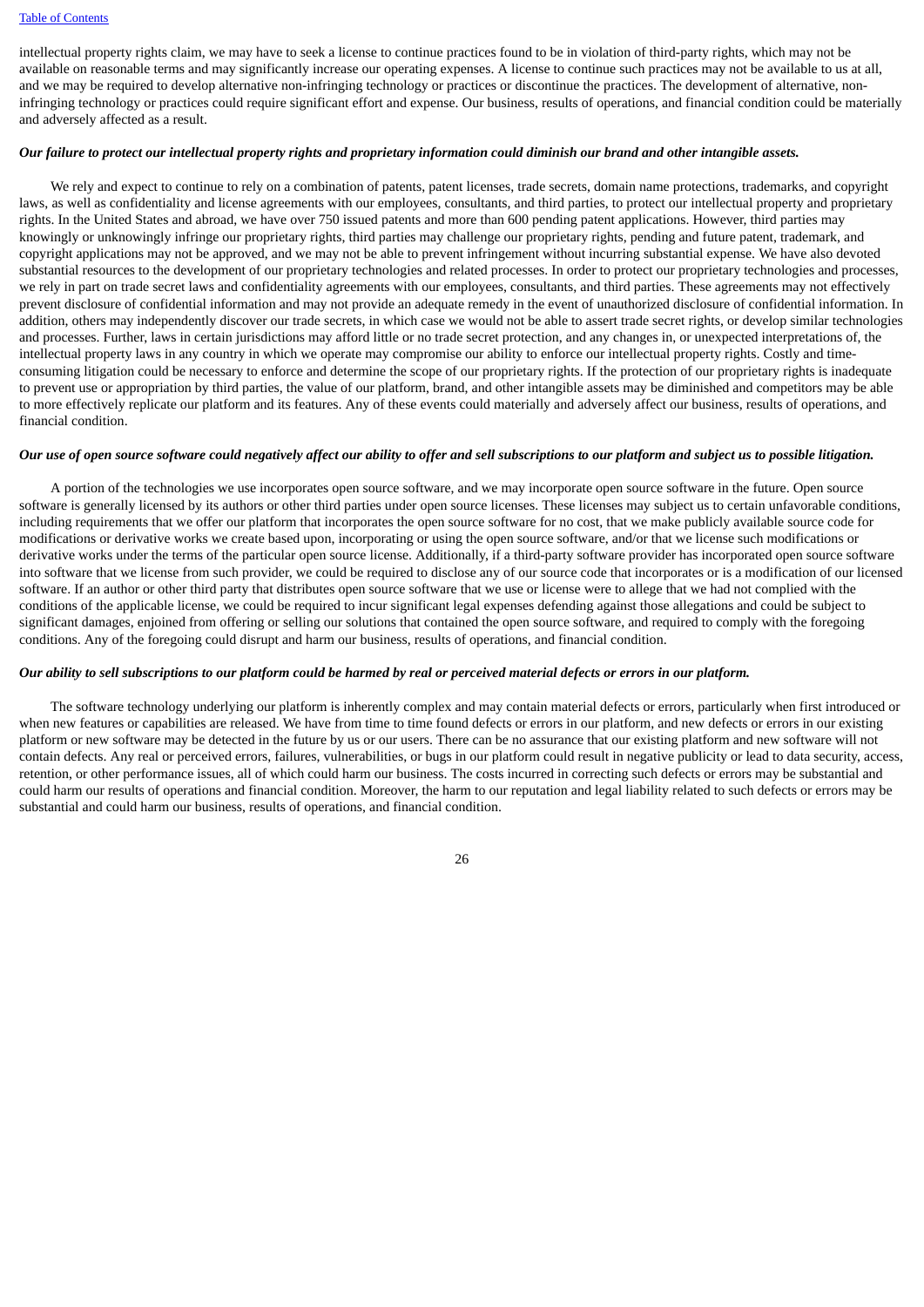We also utilize hardware purchased or leased and software and services licensed from third parties to offer our platform. Any defects in, or unavailability of, our or third-party software, services, or hardware that cause interruptions to the availability of our services, loss of data, or performance issues could, among other things:

- cause a reduction in revenue or delay in market acceptance of our platform;
- require us to issue refunds to our users or expose us to claims for damages;
- cause us to lose existing users and make it more difficult to attract new users;
- divert our development resources or require us to make extensive changes to our platform, which would increase our expenses;
- increase our technical support costs; and
- harm our reputation and brand.

### We have acquired, and may in the future acquire, other businesses, and we may also receive offers to be acquired, any of which could require significant *management attention, disrupt our business, or dilute stockholder value.*

As part of our business strategy, we have acquired, and may in the future acquire, other companies, employee teams, or technologies to complement or expand our products, obtain personnel, or otherwise grow our business. The pursuit of acquisitions may divert the attention of management and cause us to incur various expenses in identifying, investigating, and pursuing suitable acquisitions, whether or not they are consummated.

We have limited experience making acquisitions. We may not be able to find suitable acquisition candidates and we may not be able to complete acquisitions on favorable terms, if at all. If we do complete acquisitions, we may not ultimately strengthen our competitive position or achieve the anticipated benefits from such acquisitions, due to a number of factors, including:

- acquisition-related costs, liabilities, or tax impacts, some of which may be unanticipated;
- difficulty integrating and retaining the personnel, intellectual property, technology infrastructure, and operations of an acquired business;
- ineffective or inadequate, controls, procedures, or policies at an acquired business;
- multiple product lines or services offerings, as a result of our acquisitions, that are offered, priced, and supported differently;
- potential unknown liabilities or risks associated with an acquired business, including those arising from existing contractual obligations or litigation matters;
- inability to maintain relationships with key customers, suppliers, and partners of an acquired business;
- lack of experience in new markets, products or technologies;
- diversion of management's attention from other business concerns; and
- use of resources that are needed in other parts of our business.

We may not be able to integrate acquired businesses successfully or effectively manage the combined company following an acquisition. If we fail to successfully integrate acquisitions, or the people or technologies associated with those acquisitions, the results of operations of the combined company could be adversely affected. Any integration process will require significant time, resources, and attention from management, and disrupt the ordinary functioning of our business, and we may not be able to manage the process successfully, which could adversely affect our business, results of operations, and financial condition.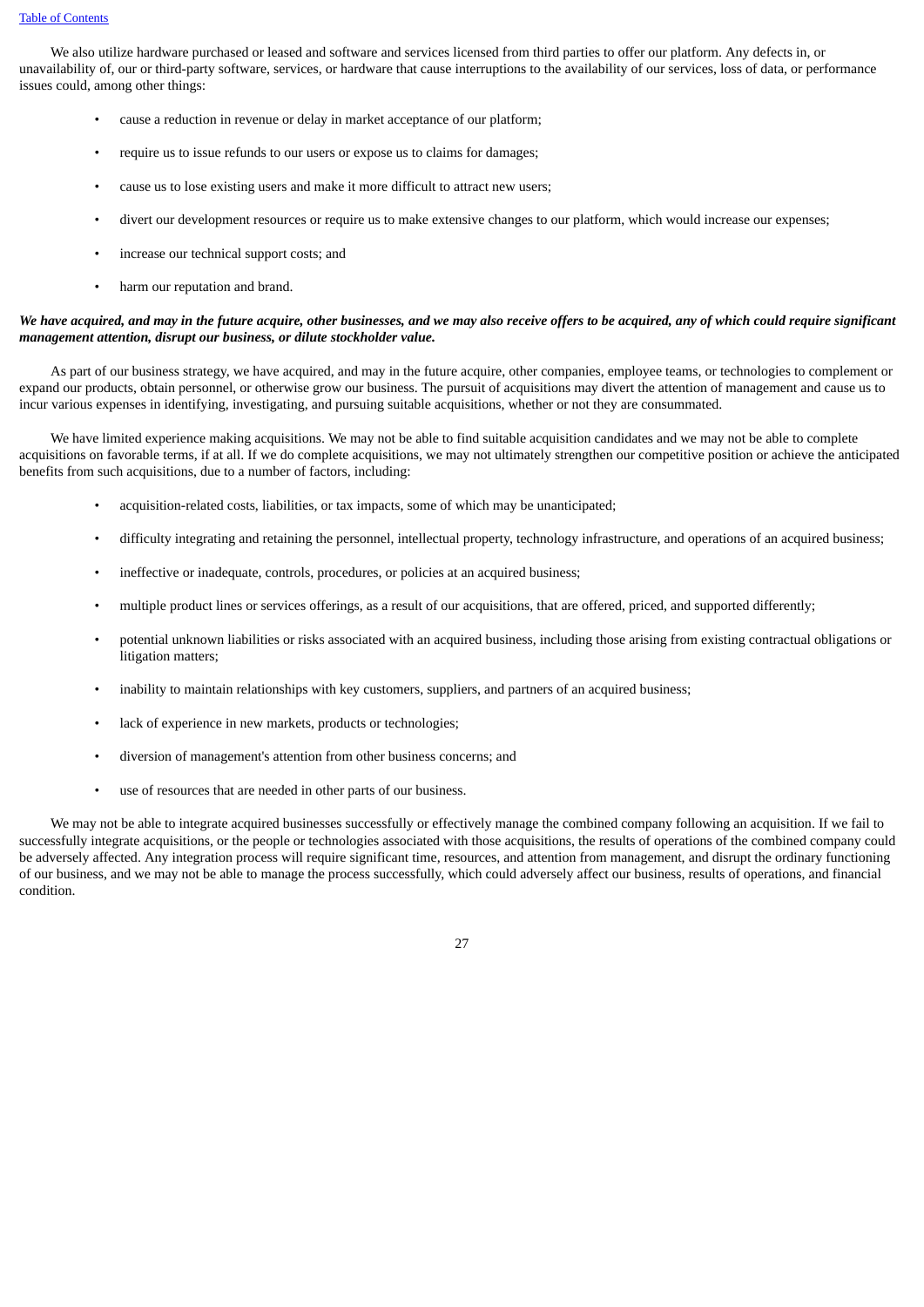Any acquisition we complete could be viewed negatively by users, developers, partners, or investors, and could have adverse effects on our existing business relationships. In addition, we may not successfully evaluate or utilize acquired technology or accurately forecast the financial impact of an acquisition transaction, including accounting charges.

We may have to pay a substantial portion of our available cash, incur debt, or issue equity securities to pay for any such acquisitions, each of which could affect our financial condition or the value of our capital stock. The sale of equity to finance any such acquisitions could result in dilution to our stockholders. If we incur more debt, it would result in increased fixed obligations and could also subject us to covenants or other restrictions that would impede our ability to flexibly operate our business.

#### Our business may be significantly impacted by a change in the economy, including any resulting effect on consumer or business spending.

Our business may be affected by changes in the economy generally, including any resulting effect on spending by our business and consumer users. Some of our users may view a subscription to our platform as a discretionary purchase, and our paying users may reduce their discretionary spending on our platform during an economic downturn. If an economic downturn were to occur, we may experience such a reduction in the future, especially in the event of a prolonged recessionary period. As a result, our business, results of operations, and financial condition may be significantly affected by changes in the economy generally.

#### *Our business could be disrupted by catastrophic events.*

Occurrence of any catastrophic event, including earthquake, fire, flood, tsunami, or other weather event, power loss, telecommunications failure, software or hardware malfunctions, cyber-attack, war, or terrorist attack, could result in lengthy interruptions in our service. In particular, our U.S. headquarters and some of the datacenters we utilize are located in the San Francisco Bay Area, a region known for seismic activity, and our insurance coverage may not compensate us for losses that may occur in the event of an earthquake or other significant natural disaster. In addition, acts of terrorism could cause disruptions to the internet or the economy as a whole. Even with our disaster recovery arrangements, our service could be interrupted. If our systems were to fail or be negatively impacted as a result of a natural disaster or other event, our ability to deliver products to our users would be impaired or we could lose critical data. If we are unable to develop adequate plans to ensure that our business functions continue to operate during and after a disaster, and successfully execute on those plans in the event of a disaster or emergency, our business, results of operations, financial condition, and reputation would be harmed.

#### We may have exposure to greater than anticipated tax liabilities, which could adversely impact our results of operations.

While to date we have not incurred significant income taxes in operating our business, we are subject to income taxes in the United States and various jurisdictions outside of the United States. Our effective tax rate could fluctuate due to changes in the mix of earnings and losses in countries with differing statutory tax rates. Our tax expense could also be impacted by changes in non-deductible expenses, changes in excess tax benefits of stock-based compensation, changes in the valuation of deferred tax assets and liabilities and our ability to utilize them, the applicability of withholding taxes and effects from acquisitions.

Our tax provision could also be impacted by changes in accounting principles, changes in U.S. federal, state, or international tax laws applicable to corporate multinationals such as the recent legislation enacted in the United States, United Kingdom and Australia, other fundamental law changes currently being considered by many countries, and changes in taxing jurisdictions' administrative interpretations, decisions, policies, and positions. Additionally, in October 2015, the Organization for Economic Co-Operation and Development released final guidance covering various topics, including transfer pricing, country-by-country reporting, and definitional changes to permanent establishment that could ultimately impact our tax liabilities.

We are subject to review and audit by U.S. federal, state, local, and foreign tax authorities. Such tax authorities may disagree with tax positions we take and if any such tax authority were to successfully challenge any such position, our financial results and operations could be materially and adversely affected. We may also be subject to additional tax liabilities due to changes in non-income based taxes resulting from changes in federal, state, or international tax laws, changes in taxing jurisdictions' administrative interpretations, decisions, policies, and positions, results of tax examinations, settlements or judicial decisions, changes in accounting principles, changes to the business operations, including acquisitions, as well as the evaluation of new information that results in a change to a tax position taken in a prior period.

#### *Our ability to use our net operating loss carryforwards and certain other tax attributes may be limited.*

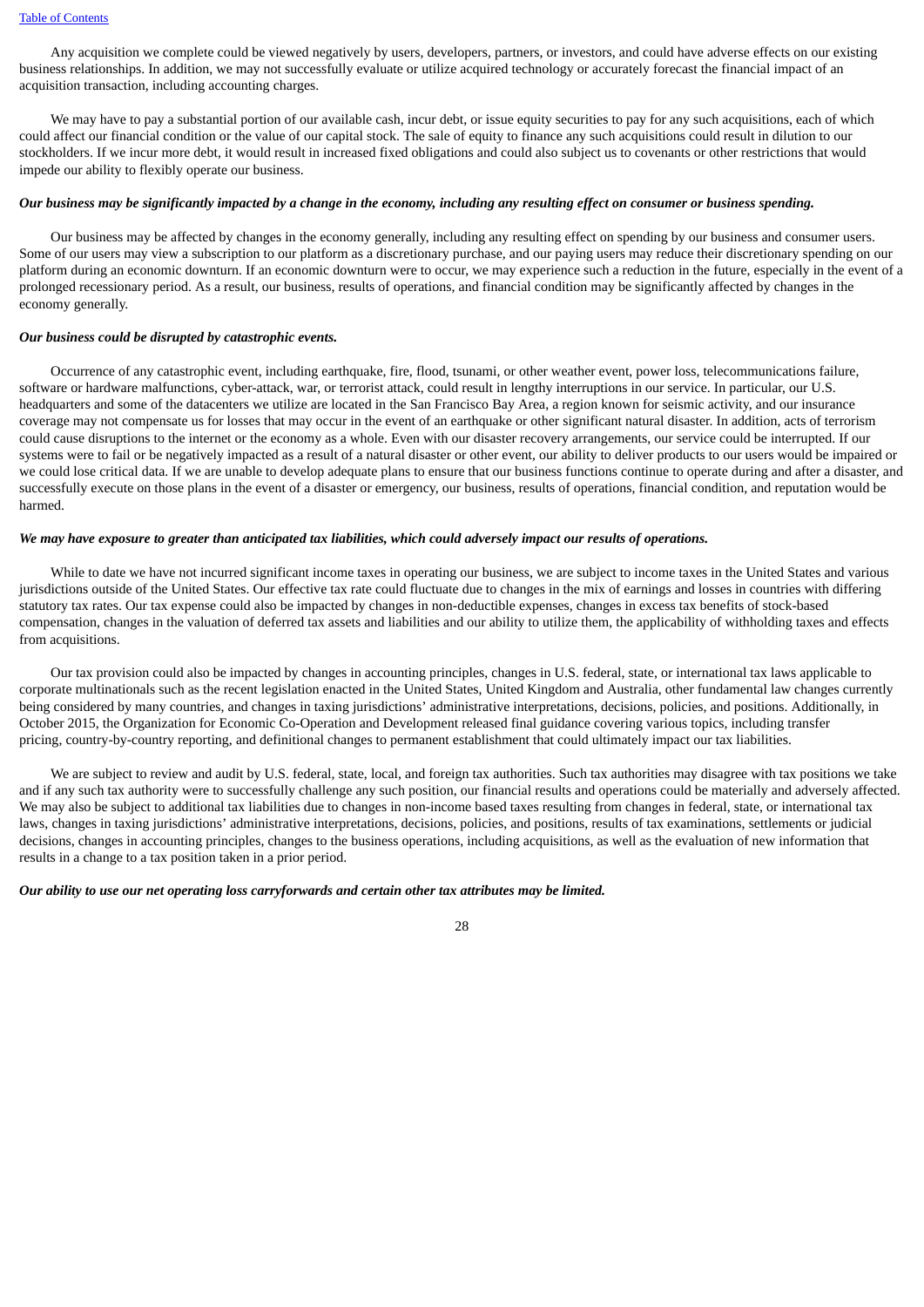As of December 31, 2018, we had \$923.6 million of federal and \$403.5 million of state net operating loss carryforwards available to reduce future taxable income. Of our federal net operating loss carryforwards, \$307.4 million will begin to expire in 2031 and \$616.2 million will carryforward indefinitely, while state net operating losses begin to expire in 2029. As of December 31, 2018, we also had \$265.1 million of foreign net operating loss carryforwards available to reduce future taxable income, which will carryforward indefinitely. In addition, we had \$22.9 million of foreign acquired net operating losses, which will carryforward indefinitely. It is possible that we will not generate taxable income in time to use these net operating loss carryforwards before their expiration or at all. Under Sections 382 and 383 of the Internal Revenue Code of 1986, as amended, or the Code, if a corporation undergoes an "ownership change," the corporation's ability to use its pre-change net operating loss carryforwards and other pre-change attributes, such as research tax credits, to offset its post-change income may be limited. In general, an "ownership change" will occur if there is a cumulative change in our ownership by "5 percent shareholders" that exceeds 50 percentage points over a rolling three-year period. Similar rules may apply under state tax laws. We performed a study for the period through December 31, 2018 and determined that no ownership changes exceeding 50 percentage points had occurred. Our ability to use net operating loss and tax credit carryforwards to reduce future taxable income and liabilities may be subject to annual limitations as a result of ownership changes from January 1, 2019 and subsequent years.

### Our operating results may be harmed if we are required to collect sales or other related taxes for our subscription services in jurisdictions where we have *not historically done so.*

We collect sales and value-added tax as part of our subscription agreements in a number of jurisdictions. One or more states or countries may seek to impose incremental or new sales, use, or other tax collection obligations on us, including for past sales by us or our resellers and other partners. A successful assertion by a state, country, or other jurisdiction that we should have been or should be collecting additional sales, use, or other taxes on our services could, among other things, result in substantial tax liabilities for past sales, create significant administrative burdens for us, discourage users from purchasing our platform, or otherwise harm our business, results of operations, and financial condition.

### Our results of operations and financial condition could be materially affected by the enactment of legislation implementing changes in the U.S. or foreign *taxation of international business activities or the adoption of other tax reform policies.*

On December 22, 2017, the legislation commonly referred to as the Tax Cuts and Jobs Act ("Tax Reform Act") was enacted, which contains significant changes to U.S. tax law, including, but not limited to, a reduction in the corporate tax rate and a transition to a new territorial system of taxation. The primary impact of the new legislation on our provision for income taxes was a reduction of the future tax benefits of our deferred tax assets as a result of the reduction in the corporate tax rate. However, since we have recorded a full valuation allowance against our deferred tax assets, these changes did not have a material impact on our consolidated financial statements. As we expand the scale of our international business activities, any changes in the U.S. or foreign taxation of such activities may increase our worldwide effective tax rate and harm our business, results of operations, and financial condition.

### If we fail to maintain an effective system of disclosure controls and internal control over financial reporting, our ability to produce timely and accurate *financial statements or comply with applicable regulations could be impaired.*

We are subject to the reporting requirements of the Securities Exchange Act of 1934, as amended, or the Exchange Act, the Sarbanes-Oxley Act of 2002, or the Sarbanes-Oxley Act, and the rules and regulations of the applicable listing standards of the Nasdaq Global Select Market, or Nasdaq. We expect that the requirements of these rules and regulations will continue to increase our legal, accounting, and financial compliance costs, make some activities more difficult, time-consuming and costly, and place significant strain on our personnel, systems, and resources.

The Sarbanes-Oxley Act requires, among other things, that we maintain effective disclosure controls and procedures and internal control over financial reporting. We are continuing to develop and refine our disclosure controls and other procedures that are designed to ensure that information required to be disclosed by us in the reports that we will file with the SEC is recorded, processed, summarized, and reported within the time periods specified in SEC rules and forms and that information required to be disclosed in reports under the Exchange Act is accumulated and communicated to our principal executive and financial officers. We are also continuing to improve our internal control over financial reporting. In order to maintain and improve the effectiveness of our disclosure controls and procedures and internal control over financial reporting, we have expended, and anticipate that we will continue to expend, significant resources, including accounting-related costs and significant management oversight.

Our current controls and any new controls that we develop may become inadequate because of changes in conditions in our business. Additionally, to the extent we acquire other businesses, the acquired company may not have a sufficiently robust

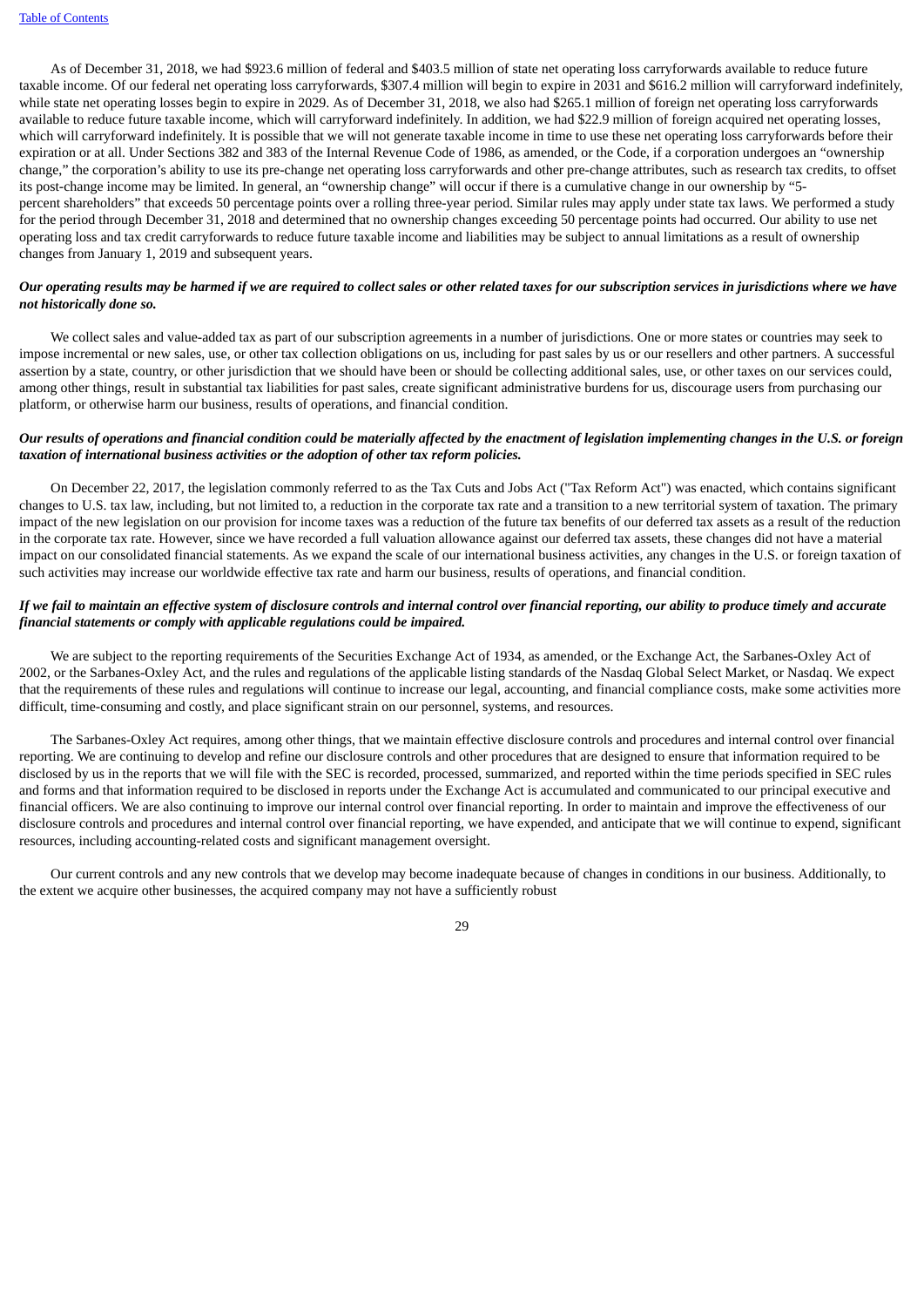system of internal controls and we may uncover new deficiencies. Weaknesses in our disclosure controls and internal control over financial reporting may be discovered in the future. Any failure to develop or maintain effective controls or any difficulties encountered in their implementation or improvement could harm our results of operations or cause us to fail to meet our reporting obligations and may result in a restatement of our financial statements for prior periods. Any failure to implement and maintain effective internal control over financial reporting also could adversely affect the results of periodic management evaluations and annual independent registered public accounting firm attestation reports regarding the effectiveness of our internal control over financial reporting that we will eventually be required to include in our periodic reports that will be filed with the SEC. Ineffective disclosure controls and procedures and internal control over financial reporting could also cause investors to lose confidence in our reported financial and other information, which would likely have a negative effect on the trading price of our Class A common stock. In addition, if we are unable to continue to meet these requirements, we may not be able to remain listed on Nasdaq. We are not currently required to comply with the SEC rules that implement Section 404 of the Sarbanes-Oxley Act and are therefore not required to make a formal assessment of the effectiveness of our internal control over financial reporting for that purpose. We will be required to provide an annual management report on the effectiveness of our internal control over financial reporting commencing with our fiscal 2019 Annual Report on Form 10-K.

Our independent registered public accounting firm is not required to formally attest to the effectiveness of our internal control over financial reporting until our first annual report filed with the SEC where we are an "accelerated filer" or a "large accelerated filer." At such time, our independent registered public accounting firm may issue a report that is adverse in the event it is not satisfied with the level at which our internal control over financial reporting is documented, designed, or operating. Any failure to maintain effective disclosure controls and internal control over financial reporting could materially and adversely affect our business, results of operations, and financial condition and could cause a decline in the trading price of our Class A common stock.

### Our reported results of operations may be adversely affected by changes in accounting principles generally accepted in the United States.

Generally accepted accounting principles in the United States are subject to interpretation by the Financial Accounting Standards Board, or FASB, the SEC, and various bodies formed to promulgate and interpret appropriate accounting principles. A change in these principles or interpretations could have a significant effect on our reported results of operations, and may even affect the reporting of transactions completed before the announcement or effectiveness of a change. It is difficult to predict the impact of future changes to accounting principles or our accounting policies, any of which could negatively affect our results of operations.

### We have publicly disclosed market opportunity estimates, growth forecasts, and key metrics, including the key metrics included in this Annual Report on Form 10-K which could prove to be inaccurate, and any real or perceived inaccuracies may harm our reputation and negatively affect our business.

Market opportunity estimates and growth forecasts are subject to significant uncertainty and are based on assumptions and estimates that may not prove to be accurate. The estimates and forecasts we disclose relating to the size and expected growth of our target market may prove to be inaccurate. Even if the markets in which we compete meet the size estimates and growth we have forecasted, our business could fail to grow at similar rates, if at all. We also rely on assumptions and estimates to calculate certain of our key metrics, such as paying users, average revenue per paying user, and free cash flow. We regularly review and may adjust our processes for calculating our key metrics to improve their accuracy. Our key metrics may differ from estimates published by third parties or from similarly titled metrics of our competitors due to differences in methodology. We have found that aggregate user activity metrics are not leading indicators of revenue or conversion. For that reason, we do not comprehensively track user activity across the Dropbox platform for financial planning and forecasting purposes. If investors or analysts do not perceive our metrics to be accurate representations of our business, or if we discover material inaccuracies in our metrics, our reputation, business, results of operations, and financial condition would be harmed.

### Our revolving credit facility provides our lenders with a first-priority lien against substantially all of our intellectual property and certain other assets, and contains financial covenants and other restrictions on our actions that may limit our operational flexibility or otherwise adversely affect our results of *operations.*

We are party to a revolving credit and guarantee agreement, as amended, which contains a number of covenants that limit our ability and our subsidiaries' ability to, among other things, incur additional indebtedness, pay dividends, make redemptions and repurchases of stock, make investments, loans and acquisitions, create liens, engage in transactions with affiliates, merge or consolidate with other companies, or sell substantially all of our assets. We are also required to maintain certain financial covenants, including a maximum consolidated leverage ratio and a minimum liquidity balance. The terms of our revolving credit facility may restrict our current and future operations and could adversely affect our ability to finance our future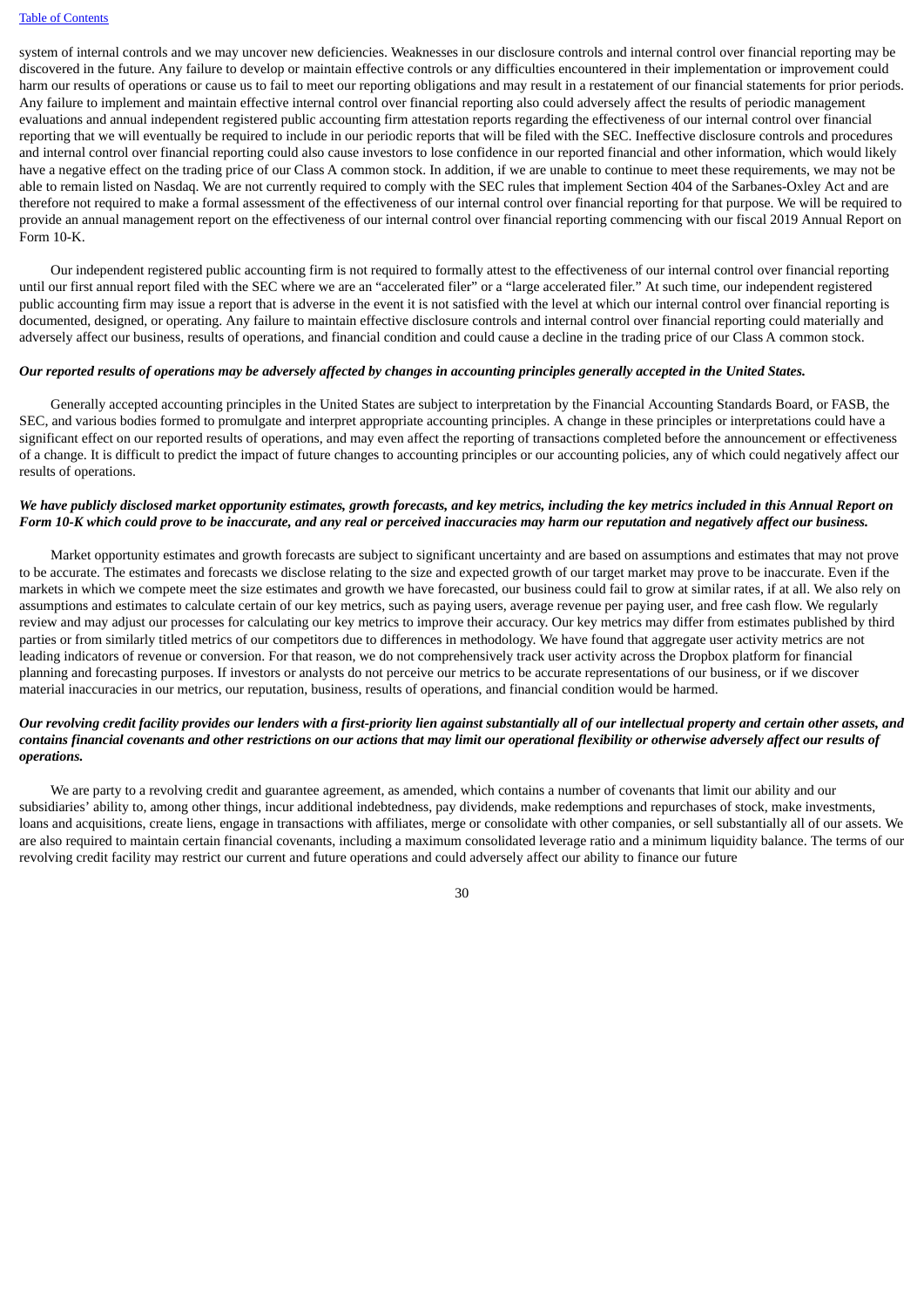operations or capital needs or to execute preferred business strategies. In addition, complying with these covenants may make it more difficult for us to successfully execute our business strategy and compete against companies who are not subject to such restrictions.

A failure by us to comply with the covenants or payment requirements specified in our credit agreement, as amended, could result in an event of default under the agreement, which would give the lenders the right to terminate their commitments to provide additional loans under our revolving credit facility and to declare all borrowings outstanding, together with accrued and unpaid interest and fees, to be immediately due and payable. In addition, the lenders would have the right to proceed against the collateral we granted to them, which consists of substantially all our intellectual property and certain other assets. If the debt under our revolving credit facility were to be accelerated, we may not have sufficient cash or be able to borrow sufficient funds to refinance the debt or sell sufficient assets to repay the debt, which could immediately materially and adversely affect our business, cash flows, results of operations, and financial condition. Even if we were able to obtain new financing, it may not be on commercially reasonable terms or on terms that are acceptable to us.

### Our operations may be interrupted and our business, results of operations, and financial condition could be adversely affected if we default on our *leasing or credit obligations.*

We finance a significant portion of our expenditures through leasing arrangements, some of which are not required to be reflected on our balance sheet, and we may enter into additional similar arrangements in the future. As of December 31, 2018, we had an aggregate of \$1,394.9 million of commitments to settle contractual obligations. In particular, we have used these types of arrangements to finance some of our equipment and datacenters. In addition, we may draw upon our revolving credit facility to finance our operations or for other corporate purposes. If we default on these leasing or credit obligations, our leasing partners and lenders may, among other things:

- require repayment of any outstanding lease obligations;
- terminate our leasing arrangements;
- terminate our access to the leased datacenters we utilize;
- stop delivery of ordered equipment;
- sell or require us to return our leased equipment;
- require repayment of any outstanding amounts drawn on our revolving credit facility;
- terminate our revolving credit facility; or
- require us to pay significant fees, penalties, or damages.

In October 2017, we entered into a new lease agreement to rent office space in San Francisco, California, to serve as our new corporate headquarters. The total minimum obligations under this lease agreement are expected to be approximately \$831.6 million. Before moving to our new corporate headquarters, we will continue to operate in our current corporate headquarters, during which time we will be incurring rent expense on both our current and new corporate headquarters. After moving to our new corporate headquarters, we plan to vacate our current corporate headquarters. If we are unable to move into our new headquarters as scheduled, our results of operations could be adversely impacted as a result of additional rent expense.

If some or all of these events were to occur, our operations may be interrupted and our ability to fund our operations or obligations, as well as our business, results of operations, and financial condition, could be adversely affected.

#### We may need additional capital, and we cannot be certain that additional financing will be available on favorable terms, or at all.

Historically, we have funded our operations and capital expenditures primarily through equity issuances, cash generated from our operations, and debt financing for capital purchases. Although we currently anticipate that our existing cash, cash equivalents and short-term investments, amounts available under our existing credit facilities, and cash flow from operations will be sufficient to meet our cash needs for the foreseeable future, we may require additional financing. We evaluate financing opportunities from time to time, and our ability to obtain financing will depend, among other things, on our development efforts, business plans, operating performance, and condition of the capital markets at the time we seek financing. We cannot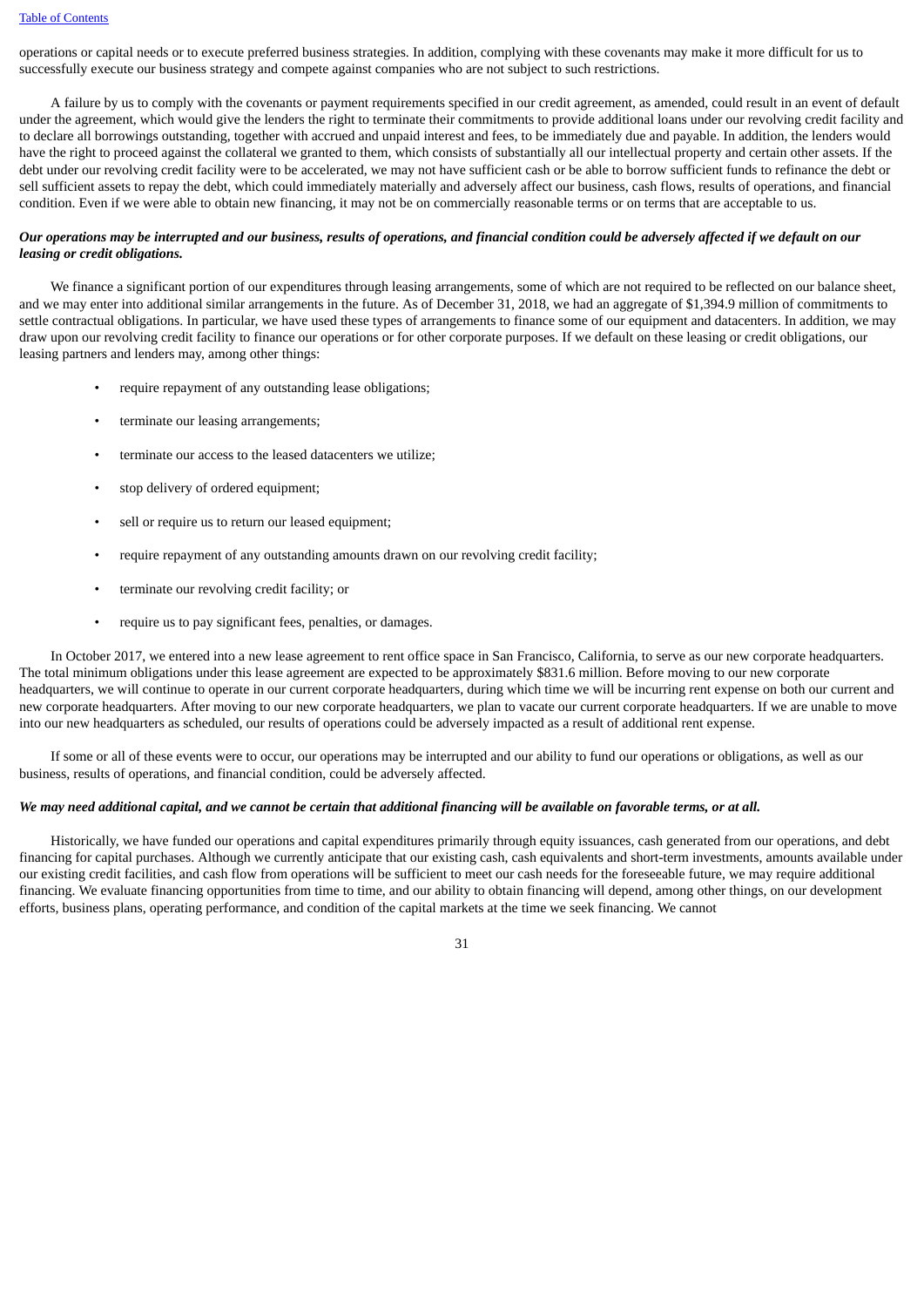assure you that additional financing will be available to us on favorable terms when required, or at all. If we raise additional funds through the issuance of equity or equity-linked or debt securities, those securities may have rights, preferences or privileges senior to the rights of our Class A common stock, and our stockholders may experience dilution.

#### **Risks Related to Ownership of Our Class A Common Stock**

### The trading price of our Class A common stock may be volatile, and you could lose all or part of your investment.

The trading price of our Class A common stock may be volatile and could be subject to fluctuations in response to various factors, some of which are beyond our control. Factors that could cause fluctuations in the trading price of our Class A common stock include the following:

- price and volume fluctuations in the overall stock market from time to time;
- volatility in the trading prices and trading volumes of technology stocks;
- changes in operating performance and stock market valuations of other technology companies generally, or those in our industry in particular;
- sales of shares of our Class A common stock by us or our stockholders;
- failure of securities analysts to maintain coverage of us, changes in financial estimates by securities analysts who follow our company, or our failure to meet these estimates or the expectations of investors;
- the financial projections we may provide to the public, any changes in those projections, or our failure to meet those projections;
- announcements by us or our competitors of new products, features, or services;
- the public's reaction to our press releases, other public announcements, and filings with the SEC;
- rumors and market speculation involving us or other companies in our industry;
- actual or anticipated changes in our results of operations or fluctuations in our results of operations;
- actual or anticipated developments in our business, our competitors' businesses or the competitive landscape generally;
- litigation involving us, our industry, or both, or investigations by regulators into our operations or those of our competitors;
- developments or disputes concerning our intellectual property or other proprietary rights;
- announced or completed acquisitions of businesses, products, services, or technologies by us or our competitors;
- new laws or regulations or new interpretations of existing laws or regulations applicable to our business;
- changes in accounting standards, policies, guidelines, interpretations, or principles;
- any significant change in our management; and
- general economic conditions and slow or negative growth of our markets.

In addition, in the past, following periods of volatility in the overall market and the market price of a particular company's securities, securities class action litigation has often been instituted against these companies. This litigation, if instituted against us, could result in substantial costs and a diversion of our management's attention and resources.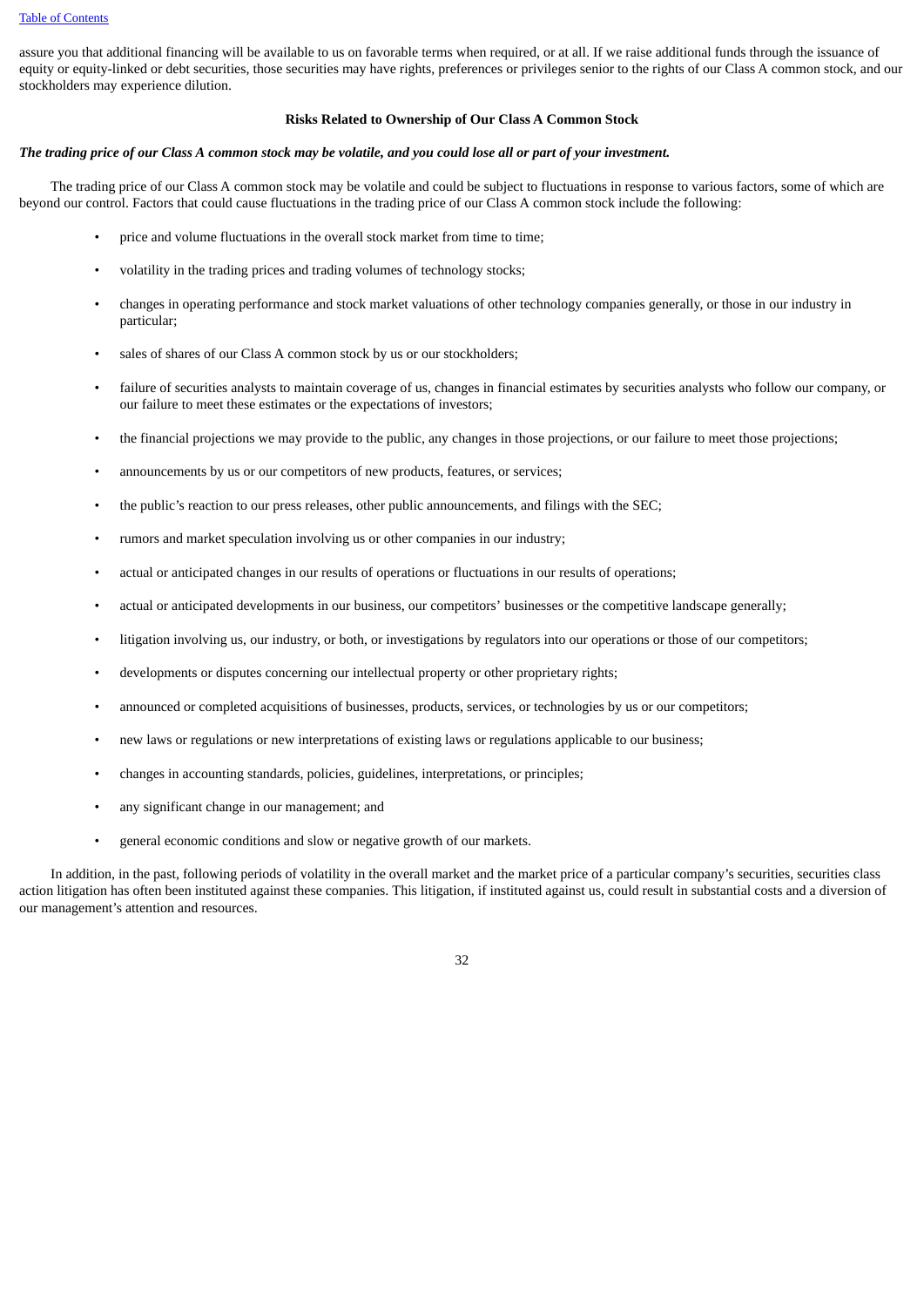### The multi-class structure of our common stock has the effect of concentrating voting control with those stockholders who held our capital stock prior to *the completion of our IPO, and it may depress the trading price of our Class A common stock.*

Our Class A common stock has one vote per share, our Class B common stock has ten votes per share, and our Class C common stock has no voting rights, except as otherwise required by law. As of December 31, 2018, our directors, executive officers and holders of more than 5% of our common stock, and their respective affiliates, held in the aggregate 87.1% of the voting power of our capital stock, with our Co-Founders holding approximately 53% of the voting power of our capital stock (including the Co-Founder Grants and voting agreements that our co-founders entered into with certain of our stockholders that covered an aggregate of 1.2% of the voting power of our capital stock as of December 31, 2018). We are including the Co-Founder Grants in this calculation since they are legally issued and outstanding shares of our Class A common stock and our co-founders are able to vote these shares prior to their vesting. Because of the ten-to-one voting ratio between our Class B and Class A common stock, the holders of our Class B common stock collectively will continue to control a majority of the combined voting power of our common stock and therefore be able to control all matters submitted to our stockholders for approval so long as the shares of Class B common stock represent at least 9.1% of all outstanding shares of our Class A and Class B common stock. This concentrated control will limit or preclude other stockholders' ability to influence corporate matters for the foreseeable future, including the election of directors, amendments of our organizational documents and any merger, consolidation, sale of all or substantially all of our assets, or other major corporate transaction requiring stockholder approval. In addition, this may prevent or discourage unsolicited acquisition proposals or offers for our capital stock that other stockholders may feel are in their best interests as one of our stockholders.

Future transfers or sales by holders of Class B common stock will generally result in those shares converting to Class A common stock, except for certain transfers described in our amended and restated certificate of incorporation, including transfers effected for estate planning purposes where sole dispositive power and exclusive voting control with respect to the shares of Class B common stock is retained by the transferring holder and transfers between our co-founders. In addition, each outstanding share of Class B common stock held by a stockholder who is a natural person, or held by the permitted entities or permitted transferees of such stockholder (as described in our amended and restated certificate of incorporation), will convert automatically into one share of Class A common stock upon the death of such natural person. In the event of the death or permanent and total disability of a co-founder, shares of Class B common stock held by such co-founder, his permitted entities or permitted transferees will convert to Class A common stock, provided that the conversion will be deferred for nine months, or up to 18 months if approved by a majority of our independent directors, following his death or permanent and total disability. Transfers between our co-founders are permitted transfers and will not result in conversion of the shares of Class B common stock that are transferred; however, upon the death or total and permanent disability of the transferring co-founder, the transferred shares would convert to Class A common stock following the deferral period of nine months, or up to 18 months if approved by a majority of our independent directors. The conversion of Class B common stock to Class A common stock will have the effect, over time, of increasing the relative voting power of those individual holders of Class B common stock who retain their shares in the long term.

In addition, because our Class C common stock carries no voting rights (except as otherwise required by law), if we issue Class C common stock in the future, the holders of Class B common stock may be able to elect all of our directors and to determine the outcome of most matters submitted to a vote of our stockholders for a longer period of time than would be the case if we issued Class A common stock rather than Class C common stock in such transactions.

In addition, in July 2017, FTSE Russell and Standard & Poor's announced that they would cease to allow most newly public companies utilizing dual or multi-class capital structures to be included in their indices. Affected indices include the Russell 2000 and the S&P 500, S&P MidCap 400, and S&P SmallCap 600, which together make up the S&P Composite 1500. Under the announced policies, our multi-class capital structure likely makes us ineligible for inclusion in any of these indices, and as a result, mutual funds, exchange-traded funds, and other investment vehicles that attempt to passively track these indices will not be investing in our stock. These policies are still new and it is as of yet unclear what effect, if any, they will have on the valuations of publicly traded companies excluded from the indices, but it is possible that they may depress these valuations compared to those of other similar companies that are included.

### Because of the relatively small number of shares of our Class A common stock outstanding after our IPO and the number of shares of Class A common stock held by our founders as a result of their RSAs, which shares have full voting rights, our co-founders will have significant influence over any vote of *the Class A common stock voting as a separate class.*

As of December 31, 2018, we had 225,750,948 shares of Class A common stock legally issued and outstanding. As a result, until the public float of our Class A common stock increases, which is expected to occur primarily as a result of conversion of shares of Class B common stock into shares of Class A common stock upon transfer, our co-founders will hold a significant percentage of the outstanding Class A common stock. Although the terms of our amended and restated certificate of

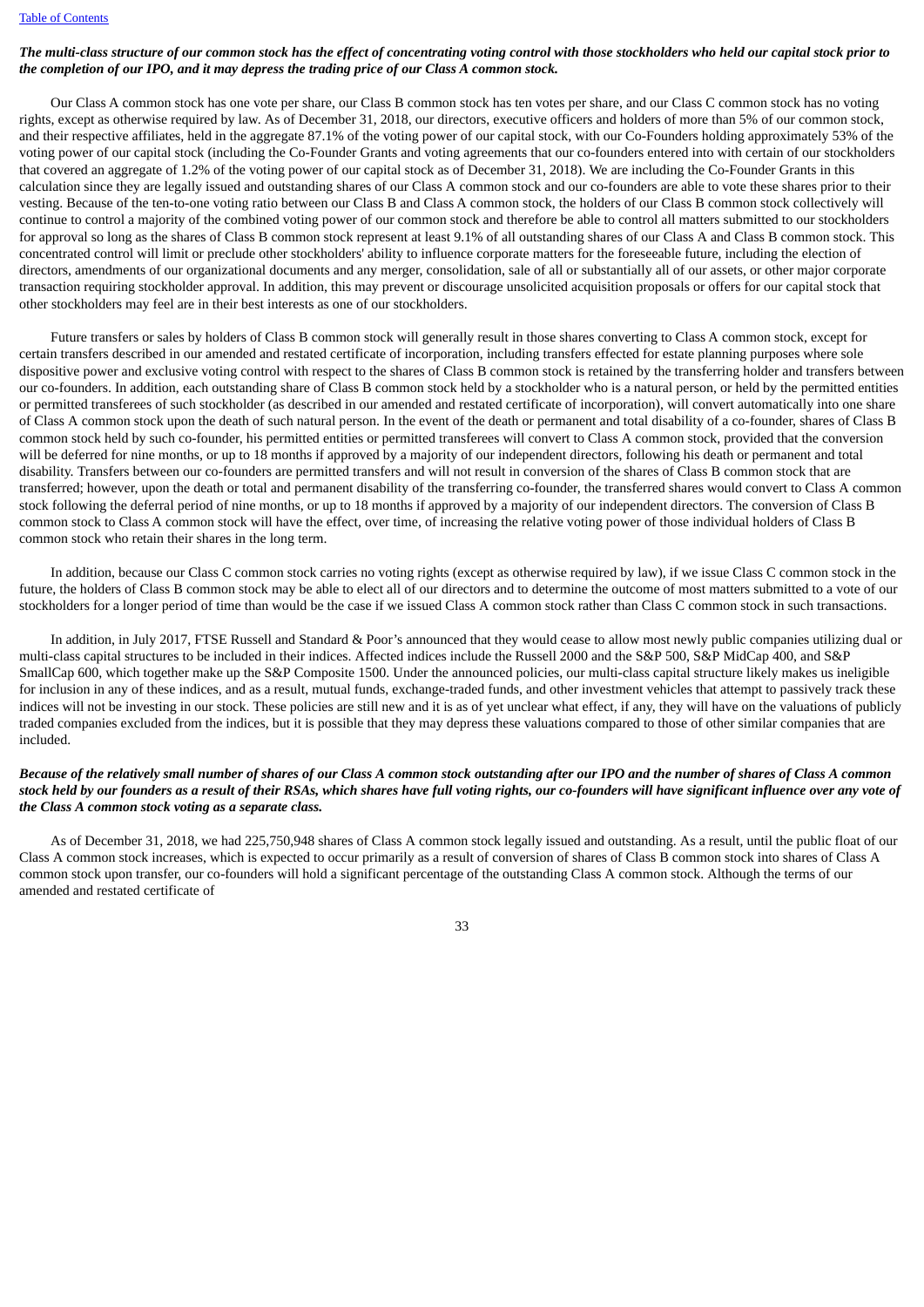#### [Table of Contents](#page-2-0)

incorporation only provide for a separate vote of the holders of the Class A common stock on matters occurring after the conversion of the Class B common stock as a class, under Delaware law, certain actions may require the approval of the holders of the Class A common stock voting as a separate class. For example, if we amend our amended and restated certificate of incorporation to adversely affect our Class A common stock, Delaware law could require approval of the holders of our Class A common stock voting separately as a single class. For any vote of the Class A common stock voting as a separate class, our co-founders will heavily influence such vote until the number of outstanding shares of Class A common stock significantly increases. Further, our cofounders will have the right to vote those shares until the termination of the award even if the performance targets have not been met or are not expected to be met. To the extent that the RSAs vest, our co-founders will have the ability to gain liquidity by selling shares of our Class A common stock without reducing their voting power by converting their Class B common stock.

#### *Substantial future sales could depress the market price of our Class A common stock.*

The market price of our Class A common stock could decline as a result of a large number of sales of shares of such stock, and the perception that these sales could occur may also depress the market price of our Class A common stock.

Under our investors' rights agreement, certain stockholders can require us to register shares owned by them for public sale in the United States. In addition, we filed a registration statement to register shares reserved for future issuance under our equity compensation plans. As a result, subject to the satisfaction of applicable exercise periods, the shares issued upon exercise of outstanding stock options or upon settlement of outstanding RSU awards are available for immediate resale in the United States in the open market.

Sales of our shares may make it more difficult for us to sell equity securities in the future at a time and at a price that we deem appropriate. These sales also could cause the trading price of our Class A common stock to fall and make it more difficult for you to sell shares of our Class A common stock.

### Delaware law and provisions in our restated certificate of incorporation and restated bylaws could make a merger, tender offer, or proxy contest difficult, *thereby depressing the market price of our Class A common stock.*

Our status as a Delaware corporation and the anti-takeover provisions of the Delaware General Corporation Law may discourage, delay, or prevent a change in control by prohibiting us from engaging in a business combination with an interested stockholder for a period of three years after the person becomes an interested stockholder, even if a change of control would be beneficial to our existing stockholders. In addition, our restated certificate of incorporation and restated bylaws contain provisions that may make the acquisition of our company more difficult, including the following:

- any transaction that would result in a change in control of our company requires the approval of a majority of our outstanding Class B common stock voting as a separate class;
- our multi-class common stock structure, which provides our holders of Class B common stock with the ability to significantly influence the outcome of matters requiring stockholder approval, even if they own significantly less than a majority of the shares of our outstanding Class A common stock, Class B common stock, and Class C common stock;
- when the outstanding shares of Class B common stock represent less than a majority of the total combined voting power of our Class A and Class B common stock, or the Voting Threshold Date, our Board of Directors will be classified into three classes of directors with staggered three-year terms, and directors will only be able to be removed from office for cause;
- until the Class B common stock, as a class, converts to Class A common stock, any amendments to our restated certificate of incorporation will require the approval of two-thirds of the combined vote of our then-outstanding shares of Class A common stock and Class B common stock; and following the conversion of our Class B common stock, as a class, to Class A common stock, certain amendments to our amended and restated certificate of incorporation will require the approval of two-thirds of our then outstanding voting power;
- four amended and restated bylaws will provide that approval of stockholders holding two-thirds of our outstanding voting power voting as a single class is required for stockholders to amend or adopt any provision of our bylaws;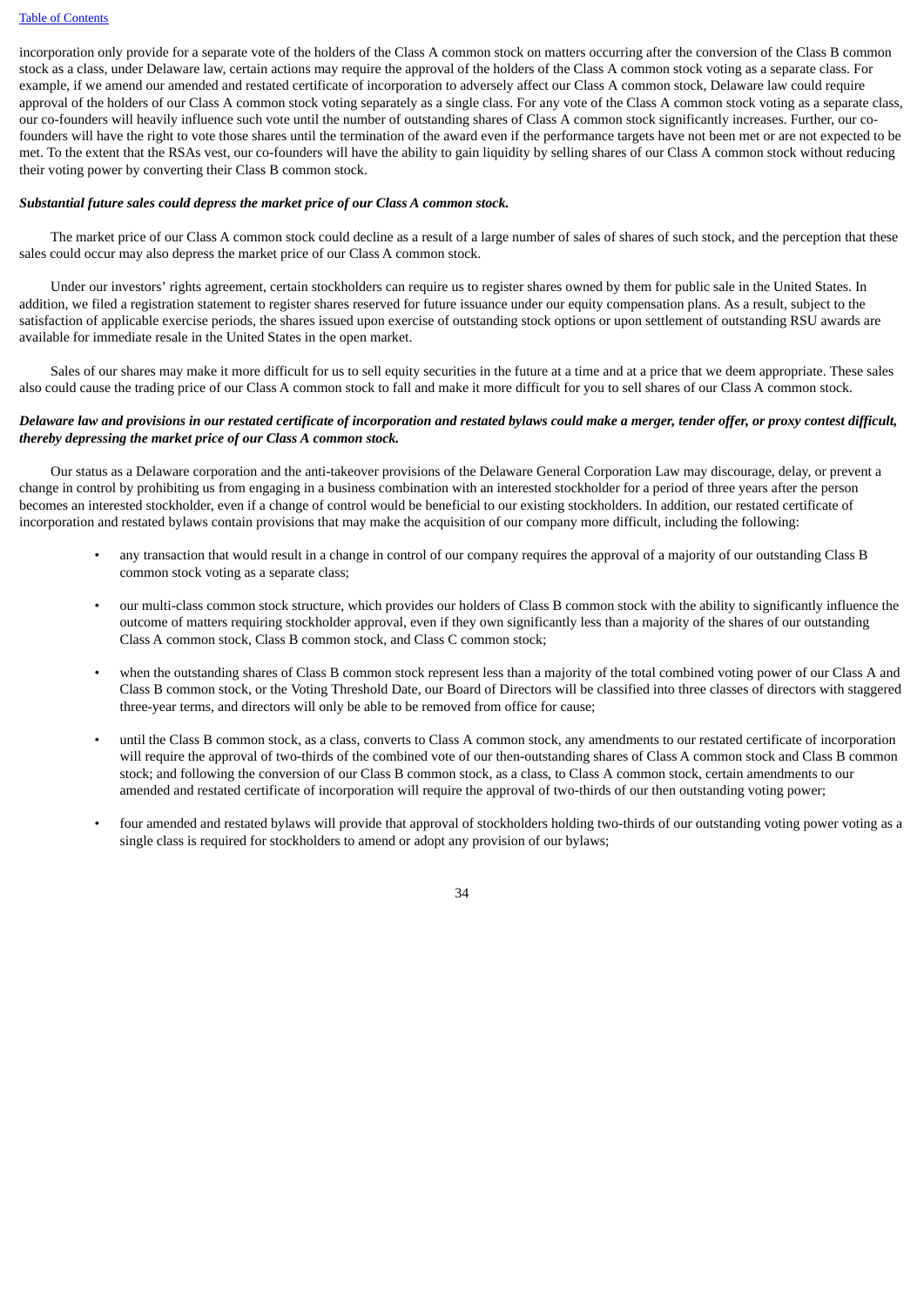- after the Voting Threshold Date our stockholders will only be able to take action at a meeting of stockholders, and will not be able to take action by written consent for any matter;
- until the Voting Threshold Date, our stockholders will be able to act by written consent only if the action is first recommended or approved by the Board of Directors;
- vacancies on our Board of Directors will be able to be filled only by our Board of Directors and not by stockholders;
- only our chairman of the Board of Directors, chief executive officer, a majority of Board of Directors or until the Class B common stock, as a class, converts to Class A common stock, a stockholder holding thirty percent of the combined voting power of our Class A and Class B common stock are authorized to call a special meeting of stockholders;
- certain litigation against us can only be brought in Delaware;
- our restated certificate of incorporation authorizes undesignated preferred stock, the terms of which may be established and shares of which may be issued, without the approval of the holders of Class A common stock; and
- advance notice procedures apply for stockholders to nominate candidates for election as directors or to bring matters before an annual meeting of stockholders.

These anti-takeover defenses could discourage, delay, or prevent a transaction involving a change in control of our company. These provisions could also discourage proxy contests and make it more difficult for stockholders to elect directors of their choosing and to cause us to take other corporate actions they desire, any of which, under certain circumstances, could limit the opportunity for our stockholders to receive a premium for their shares of our capital stock, and could also affect the price that some investors are willing to pay for our Class A common stock.

### Our amended and restated bylaws designate a state or federal court located within the State of Delaware as the exclusive forum for substantially all disputes between us and our stockholders, and also provide that the federal district courts will be the exclusive forum for resolving any complaint asserting a cause of action arising under the Securities Act, each of which could limit our stockholders' ability to choose the judicial forum for disputes *with us or our directors, officers, or employees.*

Our amended and restated bylaws provide that, unless we consent in writing to the selection of an alternative forum, the sole and exclusive forum for (1) any derivative action or proceeding brought on our behalf, (2) any action asserting a claim of breach of a fiduciary duty owed by any of our directors, officers, or other employees to us or our stockholders, (3) any action arising pursuant to any provision of the Delaware General Corporation Law, or the certificate of incorporation or the amended and restated bylaws or (4) any other action asserting a claim that is governed by the internal affairs doctrine shall be the Court of Chancery of the State of Delaware (or, if the Court of Chancery does not have jurisdiction, the federal district court for the District of Delaware), in all cases subject to the court having jurisdiction over indispensable parties named as defendants.

Our amended and restated bylaws also provide that the federal district courts of the United States of America will be the exclusive forum for resolving any complaint asserting a cause of action arising under the Securities Act, or a Federal Forum Provision.

Any person or entity purchasing or otherwise acquiring any interest in any of our securities shall be deemed to have notice of and consented to this provision. These exclusive-forum provisions may limit a stockholder's ability to bring a claim in a judicial forum of its choosing for disputes with us or our directors, officers, or other employees, which may discourage lawsuits against us and our directors, officers, and other employees.

As previously disclosed in our Current Report on Form 8-K filed with the SEC on December 19, 2018, in light of the decision issued by the Delaware Court of Chancery in Matthew Sciabacucchi v. Matthew B. Salzberg et al., C.A. No. 2017-0931-JTL (Del. Ch.), finding Federal Forum Provisions are not valid under Delaware law, we do not intend to enforce the Federal Forum Provision in our amended and restated bylaws unless and until such time there is a final determination by the Delaware Supreme Court regarding the validity of such provisions. To the extent the Delaware Supreme Court makes a final determination that provisions such as the Federal Forum Provision are not valid as a matter of Delaware law, our board of directors intends to amend our amended and restated bylaws to remove the Federal Forum Provision.

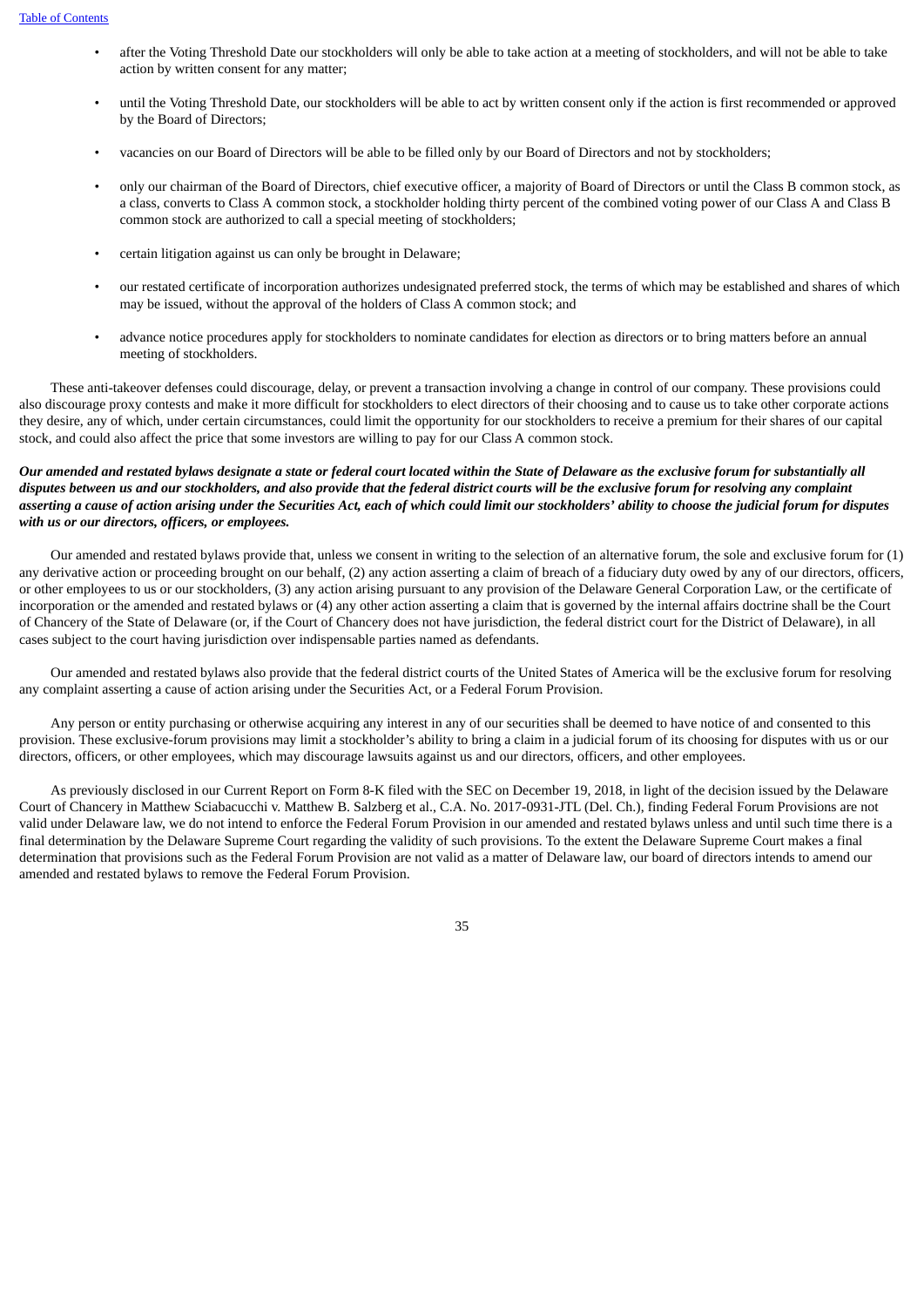If we face relevant litigation and are unable to enforce these provisions, we may incur additional costs associated with resolving the dispute in other jurisdictions, which could harm our results of operations.

# Our Class A common stock market price and trading volume could decline if securities or industry analysts do not publish research or publish inaccurate *or unfavorable research about our business.*

The trading market for our Class A common stock will depend in part on the research and reports that securities or industry analysts publish about us or our business. The analysts' estimates are based upon their own opinions and are often different from our estimates or expectations. If one or more of the analysts who cover us downgrade our Class A common stock or publish inaccurate or unfavorable research about our business, the price of our securities would likely decline. If few securities analysts commence coverage of us, or if one or more of these analysts cease coverage of us or fail to publish reports on us regularly, demand for our securities could decrease, which might cause the price and trading volume of our Class A common stock to decline.

### *We do not intend to pay dividends for the foreseeable future.*

We have never declared nor paid cash dividends on our capital stock. We currently intend to retain any future earnings to finance the operation and expansion of our business, and we do not expect to declare or pay any dividends in the foreseeable future. As a result, stockholders must rely on sales of their Class A common stock after price appreciation as the only way to realize any future gains on their investment. In addition, our revolving credit facility contains restrictions on our ability to pay dividends.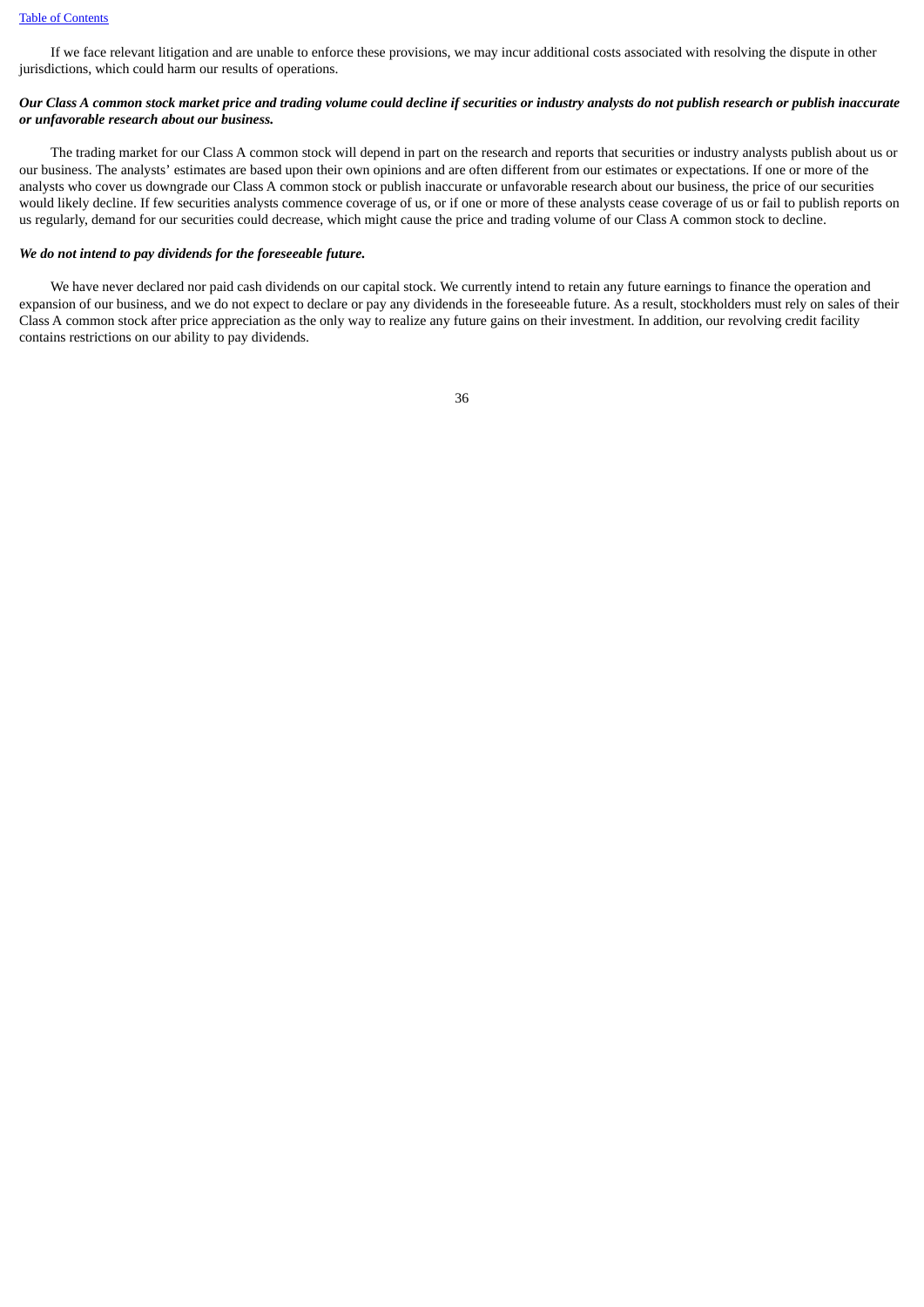# **ITEM 1B. URESOLVED STAFF COMMENTS**

None.

## **ITEM 2. PROPERTIES**

Our corporate headquarters is located in San Francisco, California, pursuant to operating leases that expire in 2033. We lease additional offices in San Francisco and around the world, including in Austin, Texas; Seattle, Washington; New York, New York; Dublin, Ireland; London, United Kingdom; Tel Aviv, Israel; Sydney, Australia; and Tokyo, Japan. We have datacenter co-location facilities in California, Texas, and Virginia. We believe that these facilities are generally suitable to meet our needs.

# **ITEM 3. LEGAL PROCEEDINGS**

#### **Legal Proceedings**

We are currently involved in, and may in the future be involved in, legal proceedings, claims, and government investigations in the ordinary course of business, including legal proceedings with third parties asserting infringement of their intellectual property rights. For example, in April 2015, Synchronoss Technologies, Inc., a public company that provides cloud-based products, filed a patent infringement lawsuit against us in the United States District Court for the District of New Jersey, claiming three counts of patent infringement and seeking injunctive relief. The case was subsequently transferred to the United States District Court for the Northern District of California. Trial is set for August 2019. We do not currently believe that this matter is likely to have a material adverse impact on our consolidated results of operations, cash flows, or our financial position. We intend to vigorously defend this lawsuit, and believe we have valid defenses to the claims. However, any litigation is inherently uncertain, and any judgment or injunctive relief entered against us or any adverse settlement could materially and adversely impact our business, results of operations, financial condition, and prospects.

Future litigation may be necessary, among other things, to defend ourselves or our users by determining the scope, enforceability, and validity of thirdparty proprietary rights or to establish our proprietary rights. The results of any current or future litigation cannot be predicted with certainty, and regardless of the outcome, litigation can have an adverse impact on us because of defense and settlement costs, diversion of management resources, and other factors.

# **ITEM 4. MINE SAFETY DISCLOSURES**

Not applicable.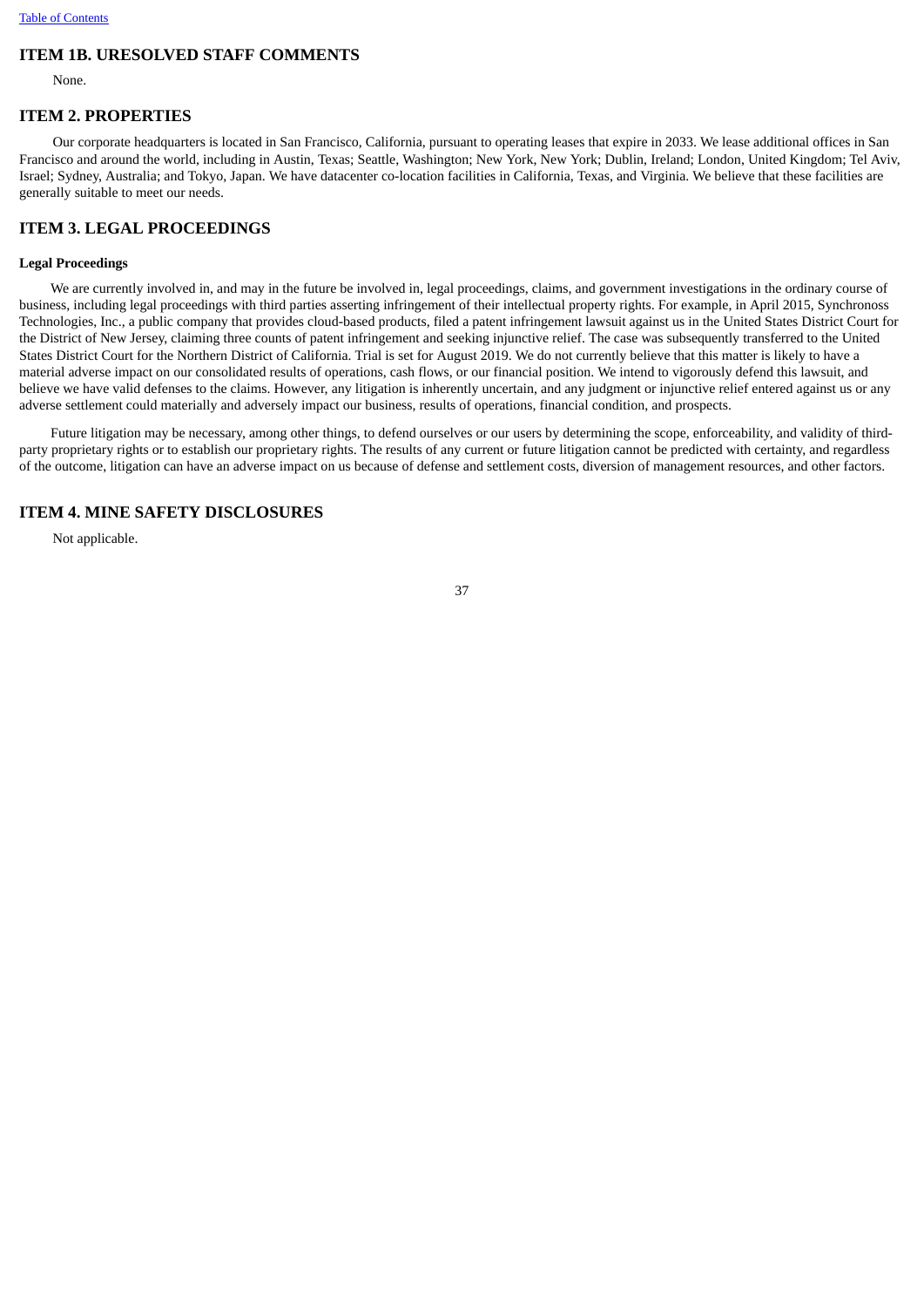# **PART II**

# **ITEM 5. MARKET FOR REGISTRANT'S COMMON EQUITY, RELATED STOCKHOLDER MATTERS AND ISSUER PURCHASES OF EQUITY SECURITIES**

#### **Market Information for Class A Common Stock**

Our Class A common stock has been listed on the Nasdaq Global Market under the symbol "DBX" since March 23, 2018. Prior to that date, there was no public trading market for our Class A common stock.

#### **Holders of Record**

As of February 19, 2019, we had 945 holders of record of our Class A and Class B common stock, and no holders of our Class C common stock. The actual number of stockholders is greater than this number of record holders and includes stockholders who are beneficial owners, but whose shares are held in street name by brokers and other nominees.

### **Dividend Policy**

We have never declared or paid any cash dividends on our capital stock. We currently intend to retain any future earnings and do not expect to pay any dividends in the foreseeable future. Any future determination to declare cash dividends will be made at the discretion of our Board of Directors, subject to applicable laws, and will depend on a number of factors, including our financial condition, results of operations, capital requirements, contractual restrictions, general business conditions, and other factors that our Board of Directors may deem relevant. In addition, the terms of our revolving credit facility place certain limitations on the amount of cash dividends we can pay, even if no amounts are currently outstanding.

### **Stock Performance Graph**

This performance graph shall not be deemed "soliciting material" or to be "filed" with the Securities and Exchange Commission, or the SEC, for purposes of Section 18 of the Securities Exchange Act of 1934, as amended, or the Exchange Act, or otherwise subject to the liabilities under that Section, and shall not be deemed to be incorporated by reference into any of our filings under the Securities Act of 1933, as amended, or the Securities Act.

The following graph compares (i) the cumulative total stockholder return on our Class A common stock from March 23, 2018 (the date our Class A common stock commenced trading on the NASDAQ Global Select Market) through December 31, 2018 with (ii) the cumulative total return of the Standard & Poor's 500 Index and the NASDAQ Computer Index over the same period, assuming the investment of \$100 in our common stock and in both of the other indices on March 23, 2018 and the reinvestment of dividends. The graph uses the closing market price on March 23, 2018 of \$28.48 per share as the initial value of our common stock. As discussed above, we have never declared or paid a cash dividend on our common stock and do not anticipate declaring or paying a cash dividend in the foreseeable future.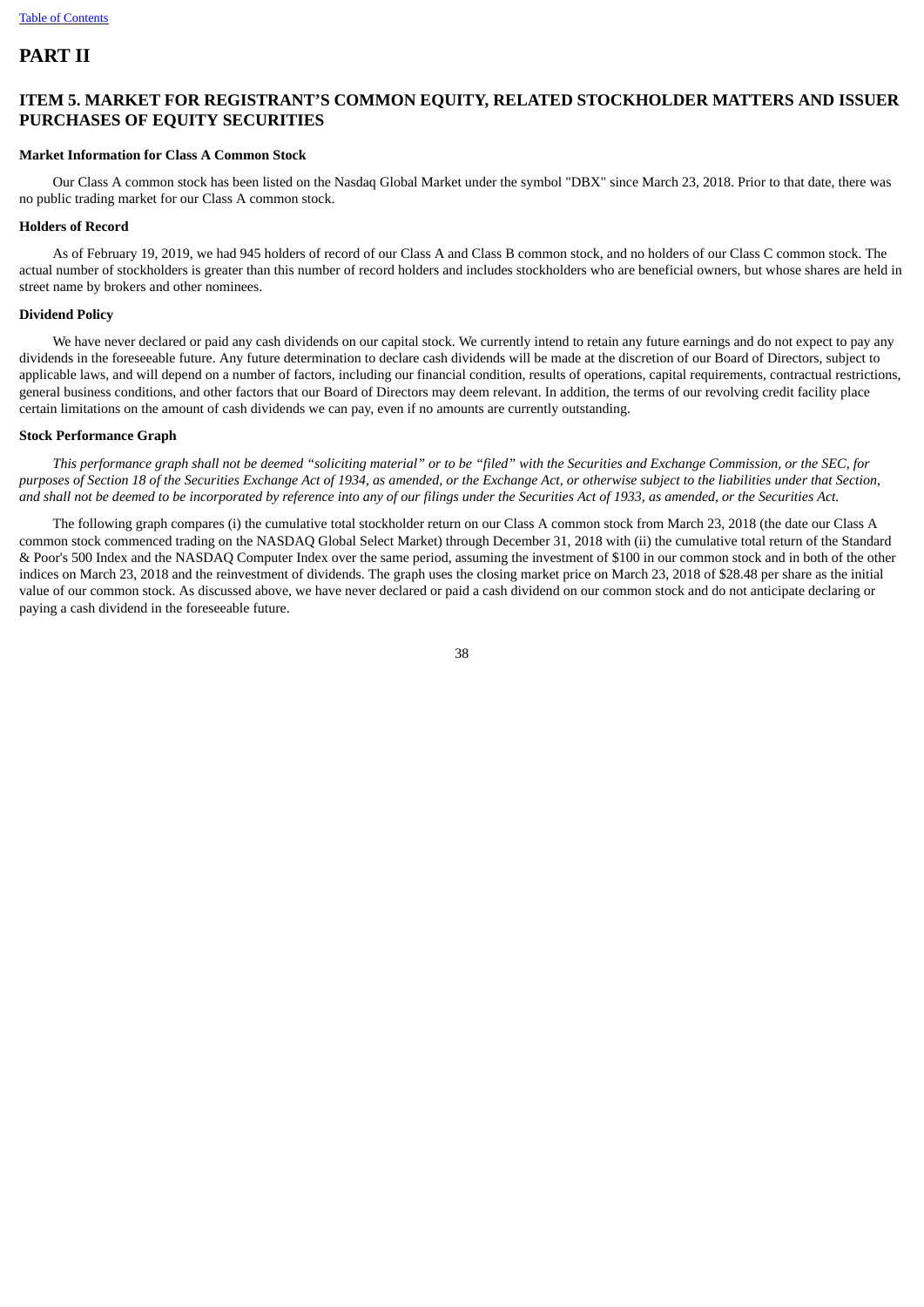

| Company Index                | <b>Base period</b><br>3/23/18 | 3/31/2018 | 6/30/2018 | 9/30/2018 | 12/31/2018 |
|------------------------------|-------------------------------|-----------|-----------|-----------|------------|
|                              |                               |           |           |           |            |
| Dropbox, Inc. Class A        | 100                           | 110       | 114       | 94        | 72         |
| S&P 500 Index                | 100                           | 102       | 105       | 113       | 97         |
| <b>NASDAQ Computer Index</b> | 100                           | 101       | 109       | 117       | 95         |

\* Returns are based on historical results and are not necessarily indicative of future performance. See the disclosure in Part I, Item 1A, "Risk Factors."

## **Unregistered Sales of Equity Securities**

#### *Options and RSU issuances*

From January 1, 2018 through March 23, 2018 (the date of the filing of our registration statement on Form S-8, File No. 333-223863), we issued and sold to our employees, consultants, and other services providers an aggregate of 130,735 shares of Class B common stock upon the exercise of options issued under our 2008 Plan at exercise prices from \$4.28 to \$25.23, for an aggregate exercise price of \$0.8 million.

From January 1, 2018 through March 23, 2018 (the date of the filing of our registration statement on Form S-8, File No. 333-223863), we granted to our directors, officers, employees, consultants, and other service providers an aggregate of 11.0 million restricted stock units to be settled in shares of our Class A common stock under our equity compensation plans.

#### **Use of Proceeds from Public Offering of Class A Common Stock and Concurrent Private Placement**

On March 27, 2018, we closed our IPO, in which we sold 26,822,409 shares of our Class A common stock at a price to the public of \$21.00 per share. The offer and sale of the shares in the IPO were registered under the Securities Act pursuant to a registration statement on Form S-1 (File No. 333-223182), which was declared effective by the SEC on March 22, 2018. Immediately subsequent to the closing of our IPO, Salesforce Ventures LLC purchased 4,761,905 shares of our Class A common stock from us at \$21.00 per share. On March 28, 2018, the underwriters exercised their option to purchase an additional 5,400,000 shares of our Class A common stock at \$21.00 per share. This transaction closed on April 3, 2018, resulting in additional proceeds of \$108.4 million. In aggregate, we raised \$746.6 million in net proceeds after deducting underwriters' discounts and commissions of \$30.1 million and before deducting offering expenses of approximately \$6.9 million, net of reimbursements. We utilized a portion of the net proceeds to satisfy our tax withholding and remittance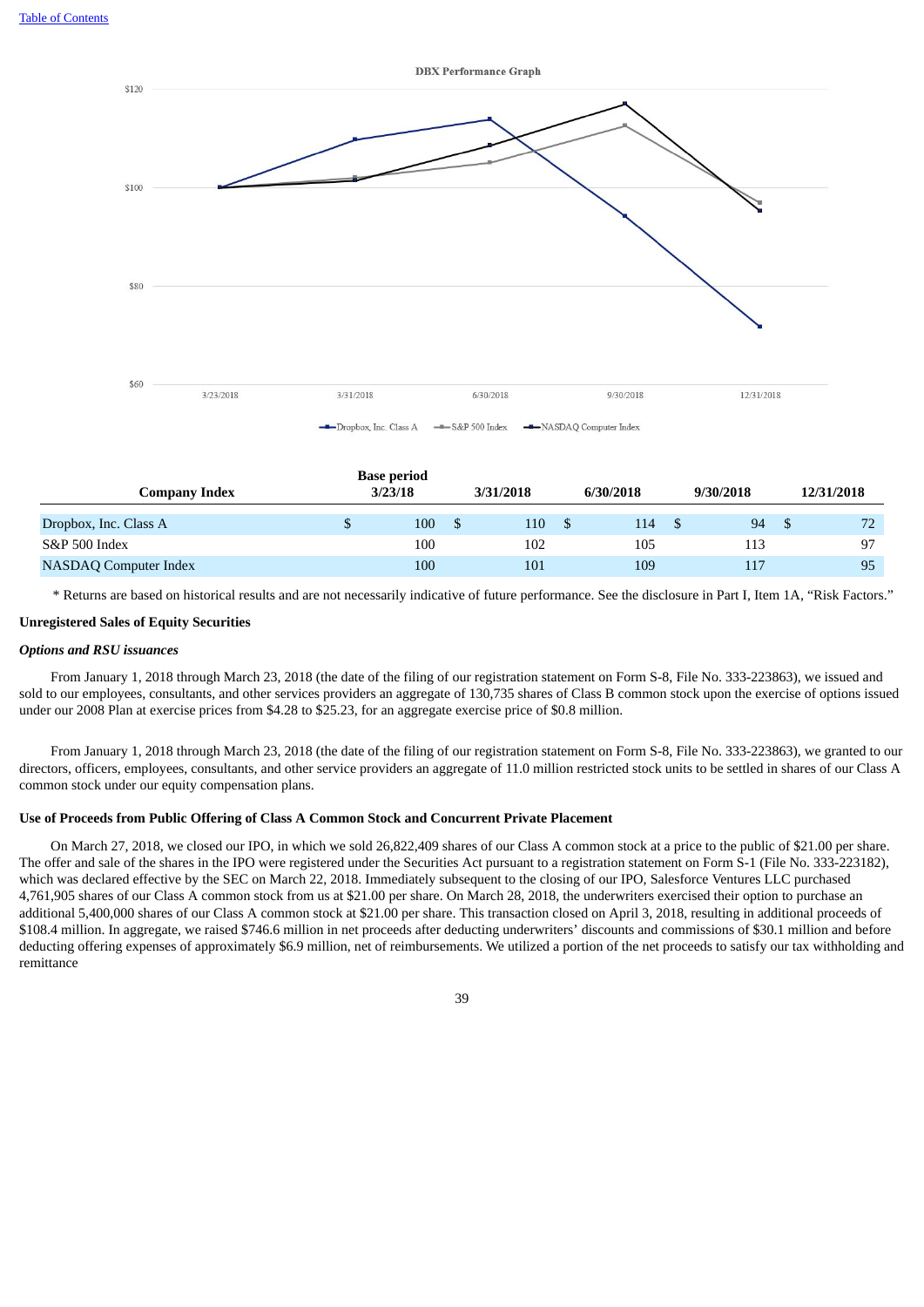obligations related to the release of restricted stock units, or the RSU settlement. Additionally, we utilized a portion of the net proceeds to purchase investment grade, interest bearing instruments pursuant to the investment policy approved by our board of directors. We also intend to use the net proceeds we received from our IPO and the concurrent private placement for general corporate purposes, including working capital, operating expenses, and capital expenditures. Additionally, we may use a portion of the net proceeds we received from our IPO and the concurrent private placement to acquire businesses, products, services, or technologies. The managing underwriters of our IPO were Goldman, Sachs & Co. LLC and J.P. Morgan Securities LLC. No payments were made by us to directors, officers or persons owning ten percent or more of our common stock or to their associates, or to our affiliates, other than payments in the ordinary course of business to officers for salaries and to non-employee directors pursuant to our director compensation policy.

#### **Issuer Purchases of Equity Securities**

None.

# **ITEM 6. SELECTED CONSOLIDATED FINANCIAL AND OTHER DATA**

The following selected consolidated financial data should be read in conjunction with "Management's Discussion and Analysis of Financial Condition and Results of Operations" and the consolidated financial statements and related notes thereto included elsewhere in this Annual Report on Form 10-K. The consolidated statements of operations data for each of the years ended December 31, 2018, 2017, and 2016 and the consolidated balance sheet data as of December 31, 2018, and 2017, are derived from our audited consolidated financial statements that are included elsewhere in this Annual Report on Form 10- K. The consolidated statement of operations data for the year ended December 31, 2015 and the consolidated balance sheet data as of December 31, 2016 are derived from our audited consolidated financial statements not included in this Annual Report on Form 10-K. Our historical results are not necessarily indicative of our future results. The selected consolidated financial data in this section are not intended to replace the consolidated financial statements and related notes thereto included elsewhere in this Annual Report on Form 10-K and are qualified in their entirety by the consolidated financial statements and related notes thereto included elsewhere in this Annual Report on Form 10-K.

#### **Consolidated Statements of Operations Data**

|                                                                                                                        | Year ended December 31, |         |                                            |             |      |         |                |         |  |
|------------------------------------------------------------------------------------------------------------------------|-------------------------|---------|--------------------------------------------|-------------|------|---------|----------------|---------|--|
|                                                                                                                        |                         | 2018    |                                            | 2017        |      | 2016    |                | 2015    |  |
|                                                                                                                        |                         |         | (In millions except for per share amounts) |             |      |         |                |         |  |
| Revenue                                                                                                                | \$                      | 1,391.7 | \$                                         | 1,106.8     | - \$ | 844.8   | $\mathfrak{L}$ | 603.8   |  |
| Cost of revenue <sup>(1)</sup>                                                                                         |                         | 394.7   |                                            | 368.9       |      | 390.6   |                | 407.4   |  |
| Gross profit                                                                                                           |                         | 997.0   |                                            | 737.9       |      | 454.2   |                | 196.4   |  |
| Operating expenses: $(1)$                                                                                              |                         |         |                                            |             |      |         |                |         |  |
| Research and development                                                                                               |                         | 768.2   |                                            | 380.3       |      | 289.7   |                | 201.6   |  |
| Sales and marketing                                                                                                    |                         | 439.6   |                                            | 314.0       |      | 250.6   |                | 193.1   |  |
| General and administrative                                                                                             |                         | 283.2   |                                            | 157.3       |      | 107.4   |                | 107.9   |  |
| Total operating expenses                                                                                               |                         | 1,491.0 |                                            | 851.6       |      | 647.7   |                | 502.6   |  |
| Loss from operations                                                                                                   |                         | (494.0) |                                            | (113.7)     |      | (193.5) |                | (306.2) |  |
| Interest income (expense), net                                                                                         |                         | 7.1     |                                            | (11.0)      |      | (16.4)  |                | (15.2)  |  |
| Other income (expense), net                                                                                            |                         | 6.8     |                                            | 13.2        |      | 4.9     |                | (4.2)   |  |
| Loss before income taxes                                                                                               |                         | (480.1) |                                            | (111.5)     |      | (205.0) |                | (325.6) |  |
| Provision for income taxes                                                                                             |                         | (4.8)   |                                            | (0.2)       |      | (5.2)   |                | (0.3)   |  |
| Net loss                                                                                                               | \$                      | (484.9) | \$                                         | (111.7)     | -\$  | (210.2) | \$             | (325.9) |  |
| Net loss per share attributable to common stockholders, basic and diluted <sup>(2)</sup>                               | \$                      | (1.35)  | -\$                                        | $(0.57)$ \$ |      | (1.11)  |                | (1.77)  |  |
| Weighted-average shares used in computing net loss per share attributable to<br>common stockholders, basic and diluted |                         | 358.6   |                                            | 195.9       |      | 189.1   |                | 184.5   |  |
|                                                                                                                        |                         |         |                                            |             |      |         |                |         |  |

(1) Includes stock-based compensation as follows: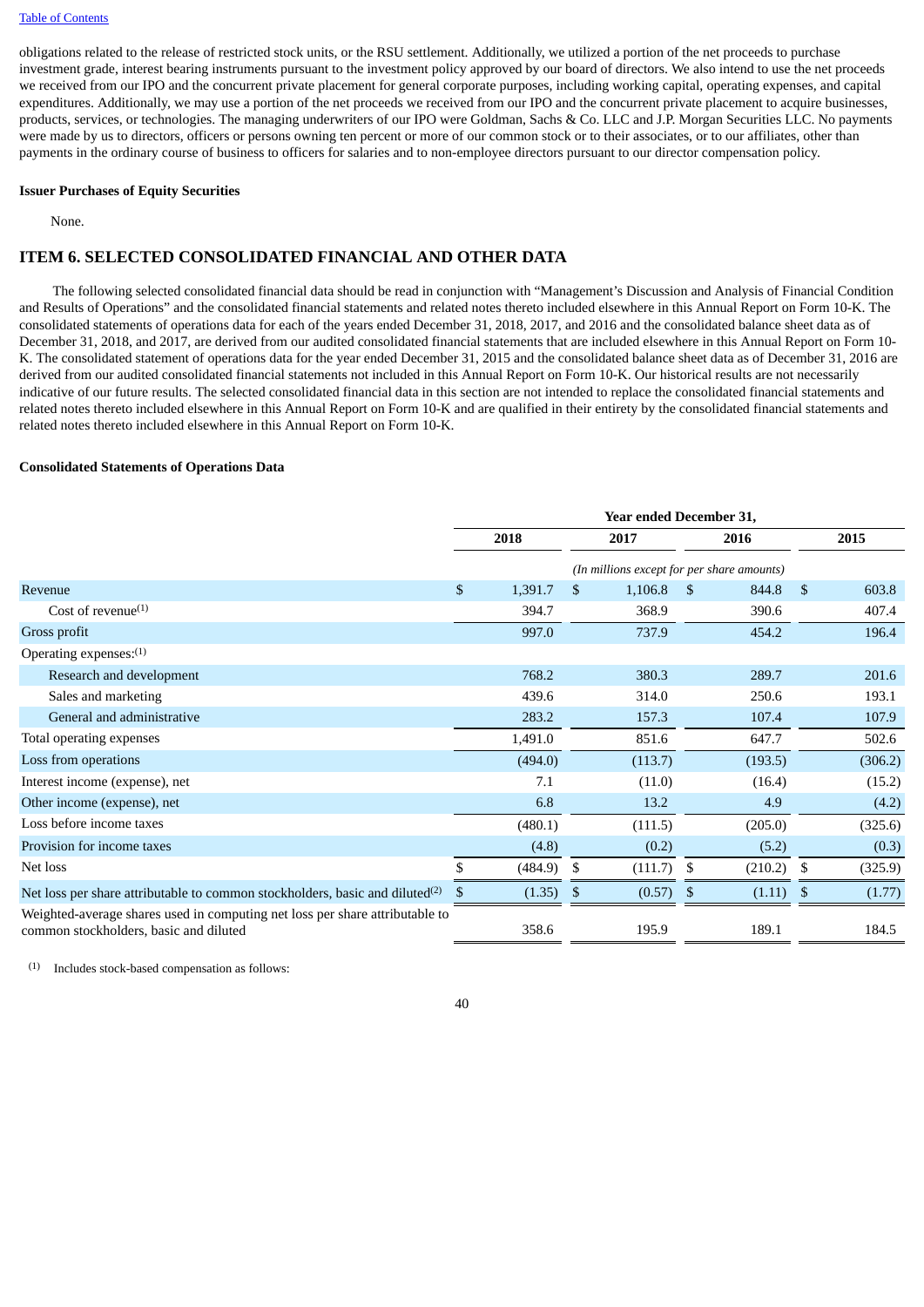|                                               | <b>Year ended December 31,</b> |        |  |       |               |       |     |      |  |  |
|-----------------------------------------------|--------------------------------|--------|--|-------|---------------|-------|-----|------|--|--|
|                                               | 2018                           |        |  | 2017  |               | 2016  |     | 2015 |  |  |
|                                               |                                |        |  |       | (In millions) |       |     |      |  |  |
| Cost of revenue                               | \$                             | 47.0 S |  | 12.2  | - \$          | 8.2   | - S | 2.6  |  |  |
| Research and development                      |                                | 368.2  |  | 93.1  |               | 72.7  |     | 36.1 |  |  |
| Sales and marketing                           |                                | 94.3   |  | 33.7  |               | 44.6  |     | 19.8 |  |  |
| General and administrative                    |                                | 140.6  |  | 25.6  |               | 22.1  |     | 7.6  |  |  |
| Total stock-based compensation <sup>(3)</sup> |                                | 650.1  |  | 164.6 |               | 147.6 |     | 66.1 |  |  |

(2) See Note 12, "Net Loss Per Share" to our consolidated financial statements included elsewhere in this Annual Report on Form 10-K for an explanation of the method used to calculate basic and diluted net loss per share attributable to common stockholders.

(3) During the year ended December 31, 2018, the Company recognized the cumulative unrecognized stock-based compensation of \$418.7 million related to our two-tier restricted stock units ("RSUs") upon the effectiveness of our registration statement for our Initial Public Offering ("IPO"). Refer to "Significant Impacts of Stock-Based Compensation" included elsewhere in this Annual Report on Form 10-K for further information.

# **Consolidated Balance Sheet Data**

|                                                    | As of December 31, |              |      |               |     |         |  |  |  |
|----------------------------------------------------|--------------------|--------------|------|---------------|-----|---------|--|--|--|
|                                                    | 2018               |              | 2017 |               |     | 2016    |  |  |  |
|                                                    |                    |              |      | (In millions) |     |         |  |  |  |
| Cash, cash equivalents, and short-term investments | \$                 | $1,089.3$ \$ |      | 430.0         | -\$ | 352.7   |  |  |  |
| Working capital                                    |                    | 372.7        |      | (220.3)       |     | (221.9) |  |  |  |
| Property and equipment, net                        |                    | 310.6        |      | 341.9         |     | 444.0   |  |  |  |
| Total assets                                       |                    | 1,694.1      |      | 1,019.9       |     | 1,004.2 |  |  |  |
| Deferred revenue, current and non-current          |                    | 485.6        |      | 419.2         |     | 354.9   |  |  |  |
| Capital lease obligations, current and non-current |                    | 163.7        |      | 174.3         |     | 257.2   |  |  |  |
| Total stockholders' equity                         |                    | 676.8        |      | 102.9         |     | 122.8   |  |  |  |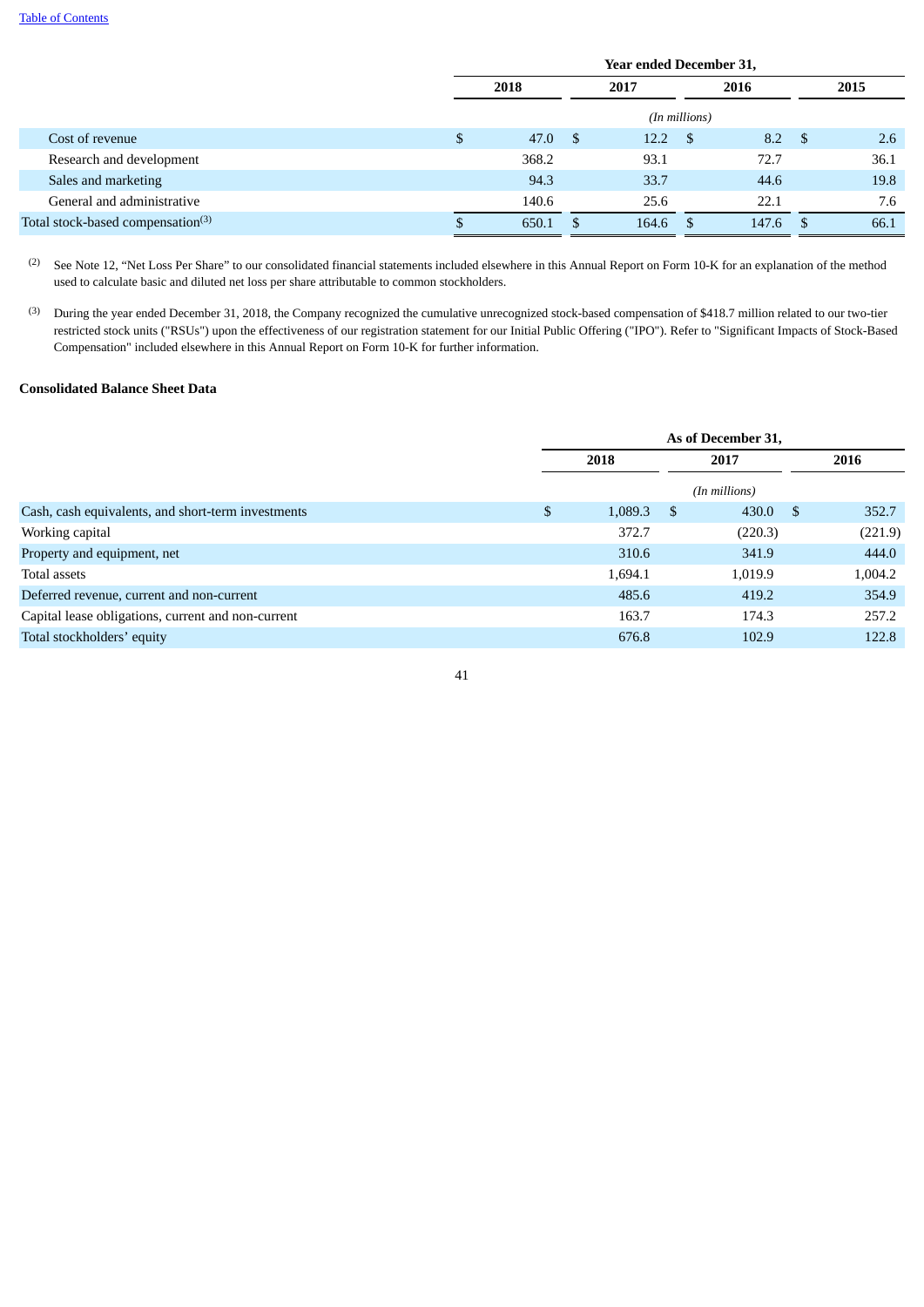# **ITEM 7. MANAGEMENT'S DISCUSSION AND ANALYSIS OF FINANCIAL CONDITION AND RESULTS OF OPERATIONS**

The following discussion and analysis of our financial condition and results of operations should be read in conjunction with the section titled "Selected Consolidated Financial and Other Data" and the consolidated financial statements and related notes thereto included elsewhere in this Annual Report on Form 10-K. This discussion contains forward-looking statements that involve risks and uncertainties. Our actual results could differ materially from those discussed below. Factors that could cause or contribute to such differences include, but are not limited to, those identified below and those *discussed in the section titled "Risk Factors" included elsewhere in this Annual Report on Form 10-K.*

### **Overview**

Our modern economy runs on knowledge. Today, knowledge lives in the cloud as digital content, and Dropbox is a global collaboration platform where more and more of this content is created, accessed, and shared with the world. We serve more than 500 million registered users across 180 countries.

Since our founding in 2007, our market opportunity has grown as we've expanded from keeping files in sync to keeping teams in sync. We believe the need for our platform will continue to grow as teams become more fluid and global, and content is increasingly fragmented across incompatible tools and devices. Dropbox breaks down silos by centralizing the flow of information between the products and services our users prefer, even if they're not our own.

By solving these universal problems, we've become invaluable to our users. The popularity of our platform drives viral growth, which has allowed us to scale rapidly and efficiently. We've built a thriving global business with 12.7 million paying users.

#### **Our Subscription Plans**

We generate revenue from individuals, teams, and organizations by selling subscriptions to our platform, which serve the varying needs of our diverse customer base. Subscribers can purchase individual licenses through our Plus and Professional plans, or purchase multiple licenses through a Standard, Advanced, or Enterprise team plan. Each team represents a separately billed deployment that is managed through a single administrative dashboard. Teams must have a minimum of three users, but can also have more than tens of thousands of users. Customers can choose between an annual or monthly plan, with a small number of large organizations on multi-year plans. A majority of our customers opt for our annual plans. We typically bill our customers at the beginning of their respective terms and recognize revenue ratably over the term of the subscription period. International customers can pay in U.S. dollars or a select number of foreign currencies.

Our premium subscription plans, such as Professional and Advanced, provide more functionality than other subscription plans and have higher per user prices. Our Standard and Advanced subscription plans offer robust capabilities for businesses, and the vast majority of Dropbox Business teams purchase our Standard or Advanced subscription plans. While our Enterprise subscription plan offers more opportunities for customization, companies can subscribe to any of these team plans for their business needs.

#### **Our Customers**

Our customer base is highly diversified, and in the period presented, no customer accounted for more than 1% of our revenue. Our customers include individuals, teams, and organizations of all sizes, from freelancers and small businesses to Fortune 100 companies. They work across a wide range of industries, including professional services, technology, media, education, industrials, consumer and retail, and financial services. Within companies, our platform is used by all types of teams and functions, including sales, marketing, product, design, engineering, finance, legal, and human resources.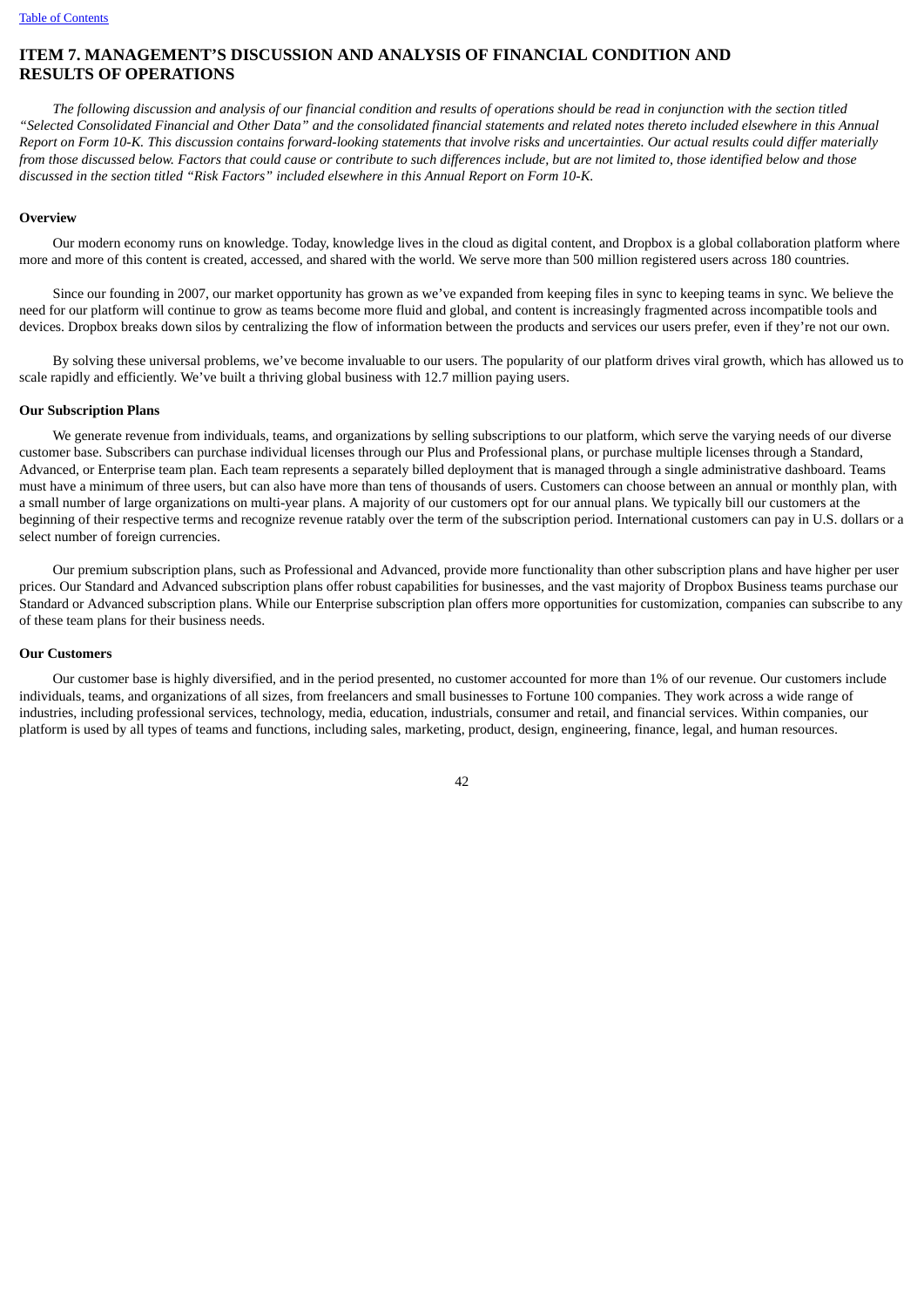## **Our Business Model**

#### *Drive new signups*

We acquire users efficiently and at relatively low costs through word-of-mouth referrals, direct in-product referrals, and sharing of content. Anyone can create a Dropbox account for free through our website or app and be up and running in minutes. These users often share and collaborate with other nonregistered users, attracting new signups into our network.

#### *Increase conversion of registered users to our paid subscription plans*

We generate over 90% of our revenue from self-serve channels—users who purchase a subscription through our app or website. We actively encourage our registered users to become paying users through in-product prompts and notifications, time-limited free trials of paid subscription plans, email campaigns, and lifecycle marketing.

### *Upgrade and expand existing customers*

We offer a range of paid subscription plans, from Plus and Professional for individuals to Standard, Advanced, and Enterprise for teams. We analyze usage patterns within our network and run hundreds of targeted marketing campaigns to encourage paying users to upgrade their plans. We prompt individual subscribers who collaborate with others on Dropbox to purchase our Standard or Advanced plans for a better team experience, and we also encourage existing Dropbox Business teams to purchase additional licenses or to upgrade to premium subscription plans.

#### **Key Business Metrics**

We review a number of operating and financial metrics, including the following key metrics to evaluate our business, measure our performance, identify trends affecting our business, formulate business plans, and make strategic decisions.

#### *Paying users*

We define paying users as the number of users who have active paid licenses for access to our platform as of the end of the period. One person would count as multiple paying users if the person had more than one active license. For example, a 50-person Dropbox Business team would count as 50 paying users, and an individual Dropbox Plus user would count as one paying user. If that individual Dropbox Plus user was also part of the 50-person Dropbox Business team, we would count the individual as two paying users. As of December 31, 2018, across all of our paying users, more than 30% subscribe to a Dropbox team plan while the remainder are on a Dropbox individual plan.

We have experienced growth in the number of paying users across our products, with the majority of paying users for the periods presented coming from our self-serve channels.

The below table sets forth the number of paying users as of December 31, 2018, 2017, and 2016:

|              |      | As of December 31, |      |  |  |  |  |  |
|--------------|------|--------------------|------|--|--|--|--|--|
|              | 2018 | 2017               | 2016 |  |  |  |  |  |
|              |      | (In millions)      |      |  |  |  |  |  |
| Paying users | 12.7 | 11.0               | 8.8  |  |  |  |  |  |

#### *Average revenue per paying user*

We define average revenue per paying user, or ARPU, as our revenue for the period presented divided by the average paying users during the same period. For interim periods, we use annualized revenue, which is calculated by dividing the revenue for the particular period by the number of days in that period and multiplying this value by 365 days. Average paying users are calculated based on adding the number of paying users as of the beginning of the period to the number of paying users as of the end of the period, and then dividing by two.

In 2017, we launched our Dropbox Business Advanced plan. At the time of launch, we grandfathered existing Dropbox Business teams into the Dropbox Business Advanced plan at their legacy price. During the second quarter of 2018, a significant portion of those grandfathered teams renewed at a higher price. As a result of these renewals, and combined with an increased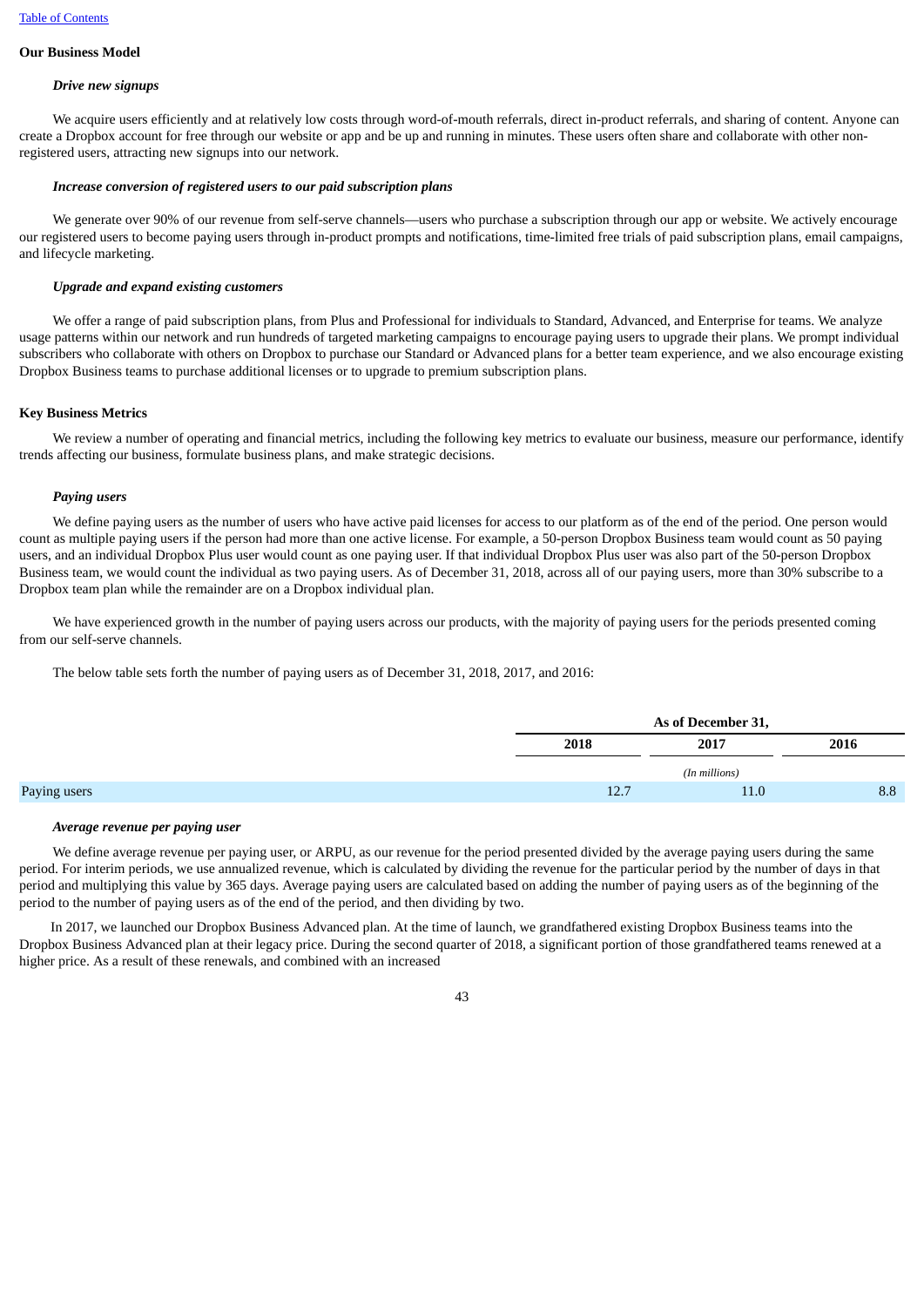mix of sales towards our higher-priced subscription plans, we experienced an increase in our average revenue per paying user for the year ended December 31, 2018, compared to the year ended December 31, 2017.

Our ARPU increased for the year ended December 31, 2017, compared to the year ended December 31, 2016, primarily due to an increased mix of sales towards our higher priced subscription plans, including our Dropbox Business Advanced plan launched in early 2017.

The below table sets forth our ARPU for the years ended December 31, 2018, 2017, and 2016.

|             | Year ended December 31, |  |        |      |        |  |  |  |
|-------------|-------------------------|--|--------|------|--------|--|--|--|
|             | 2018                    |  | 2017   | 2016 |        |  |  |  |
| <b>ARPU</b> | 117.64                  |  | 111.91 | \$.  | 110.54 |  |  |  |

#### **Non-GAAP Financial Measure**

In addition to our results determined in accordance with U.S. generally accepted accounting principles, or GAAP, we believe that free cash flow, or FCF, a non-GAAP financial measure, is useful in evaluating our liquidity.

### *Free cash flow*

We define FCF as GAAP net cash provided by operating activities less capital expenditures. We believe that FCF is a liquidity measure and that it provides useful information regarding cash provided by operating activities and cash used for investments in property and equipment required to maintain and grow our business. FCF is presented for supplemental informational purposes only and should not be considered a substitute for financial information presented in accordance with GAAP. FCF has limitations as an analytical tool, and it should not be considered in isolation or as a substitute for analysis of other GAAP financial measures, such as net cash provided by operating activities. Some of the limitations of FCF are that FCF does not reflect our future contractual commitments, excludes investments made to acquire assets under capital leases, and may be calculated differently by other companies in our industry, limiting its usefulness as a comparative measure.

Our FCF increased for the year ended December 31, 2018, compared to the year ended December 31, 2017, primarily due to higher cash provided by operating activities, which was driven by increased subscription sales, as a majority of our paying users are invoiced in advance. These cash inflows were partially offset by an increase in capital expenditures primarily related to the build-out of our new corporate headquarters.

Our FCF increased for the year ended December 31, 2017, compared to the year ended December 31, 2016, primarily due to higher cash provided by operating activities, which was driven by increased subscription sales, as a majority of our paying users are invoiced in advance. In addition, FCF increased due to a decrease in capital expenditures related to our office and datacenter build-outs.

We expect our FCF to fluctuate in future periods as we purchase infrastructure equipment to support our user base and invest in our new and existing office spaces, including our new corporate headquarters, to support our plans for growth. These activities, along with certain increased operating expenses as described below, may result in a decrease in FCF as a percentage of revenue in future periods.

The following is a reconciliation of FCF to the most comparable GAAP measure, net cash provided by operating activities:

|                                           | Year ended December 31, |        |      |               |               |         |  |  |  |
|-------------------------------------------|-------------------------|--------|------|---------------|---------------|---------|--|--|--|
|                                           | 2018                    |        | 2017 |               |               | 2016    |  |  |  |
|                                           |                         |        |      | (In millions) |               |         |  |  |  |
| Net cash provided by operating activities | S                       | 425.4  |      | 330.3         | <sup>\$</sup> | 252.6   |  |  |  |
| Capital expenditures                      |                         | (63.0) |      | (25.3)        |               | (115.2) |  |  |  |
| Free cash flow                            |                         | 362.4  |      | 305.0         |               | 137.4   |  |  |  |

#### **Components of Our Results of Operations**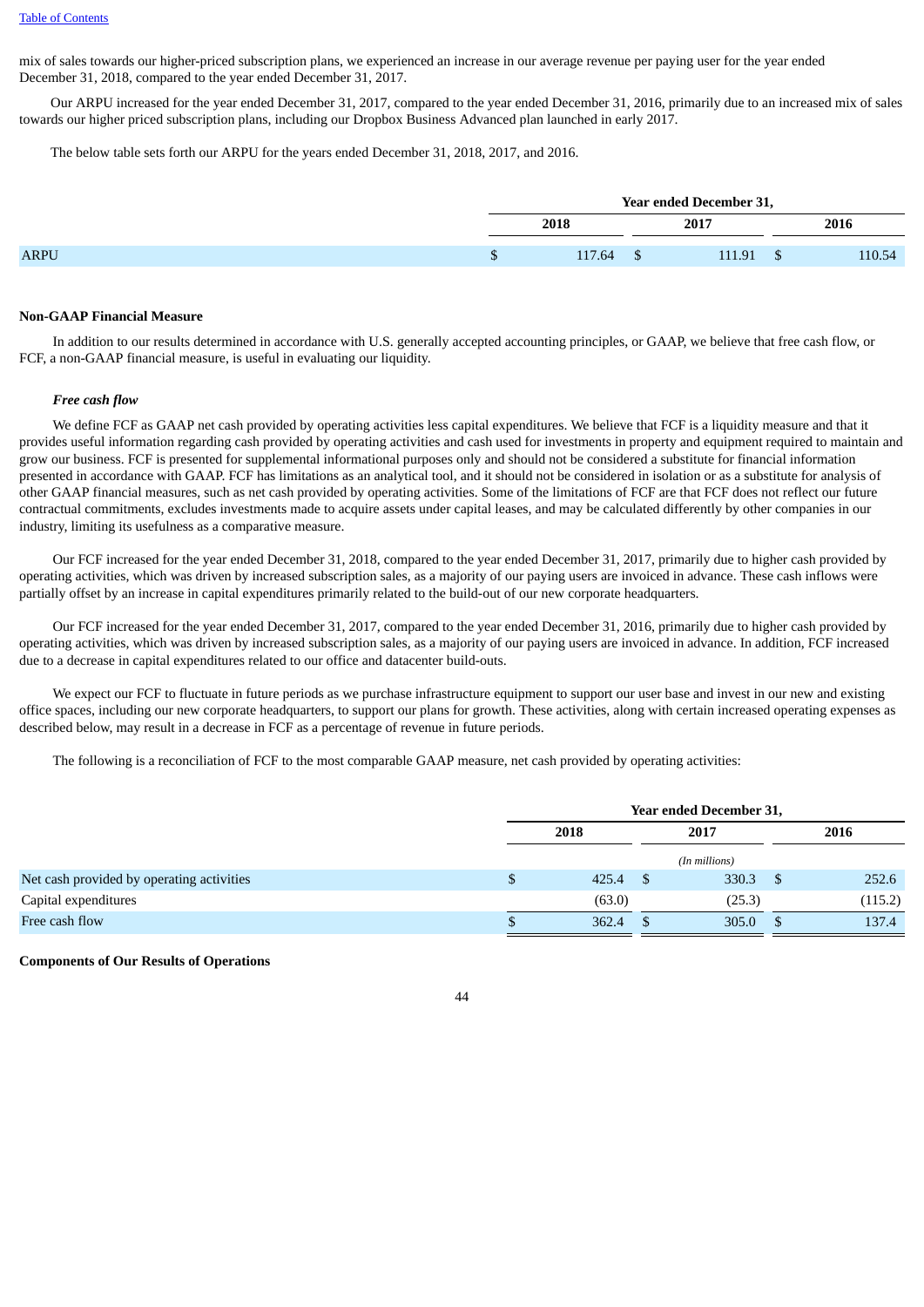#### *Revenue*

We generate revenue from sales of subscriptions to our platform.

Revenue is recognized ratably over the related contractual term generally beginning on the date that our platform is made available to a customer. Our subscription agreements typically have monthly or annual contractual terms, although a small percentage have multi-year contractual terms. Our agreements are generally non-cancelable. We typically bill in advance for monthly contracts and annually in advance for contracts with terms of one year or longer. Amounts that have been billed are initially recorded as deferred revenue until the revenue is recognized.

Our revenue is driven primarily by the number of paying users and the price we charge for access to our platform, which varies based on the type of plan to which a customer subscribes. We generate over 90% of our revenue from self-serve channels. No customer represented more than 1% of our revenue in the periods presented.

# *Cost of revenue and gross margin*

*Cost of revenue.* Our cost of revenue consists primarily of expenses associated with the storage, delivery, and distribution of our platform for both paying users and free users, also known as Basic users. These costs, which we refer to as infrastructure costs, include depreciation of our servers located in co-location facilities that we lease and operate, rent and facilities expense for those datacenters, network and bandwidth costs, support and maintenance costs for our infrastructure equipment, and payments to third-party datacenter service providers. Cost of revenue also includes costs, such as salaries, bonuses, employer payroll taxes and benefits, travel-related expenses, and stock-based compensation, which we refer to as employee-related costs, for employees whose primary responsibilities relate to supporting our infrastructure and delivering user support. Other non-employee costs included in cost of revenue include credit card fees related to processing customer transactions, and allocated overhead, such as facilities, including rent, utilities, depreciation on leasehold improvements and other equipment shared by all departments, and shared information technology costs. In addition, cost of revenue includes amortization of developed technologies, professional fees related to user support initiatives, and property taxes related to the datacenters.

In recent years, we have taken several steps to improve the efficiency of the infrastructure that supports our platform. These efforts include an initiative that focused on migrating the vast majority of user data stored on the infrastructure of third-party service providers to our own lower cost, custom-built infrastructure in co-location facilities that we directly lease and operate. In order to host user data on our own infrastructure, we leased or purchased infrastructure that is depreciated within our cost of revenue. During the migration to our internal infrastructure, we duplicated our users' data between our internal infrastructure and that of our third-party service providers, resulting in higher storage costs. We reduced this practice over time until we completed the migration in the fourth quarter of 2016. Related to this initiative, we no longer duplicate data between our internal infrastructure and that of any thirdparty service providers. We expect to continue to realize benefits from expanding our internal infrastructure due to our operating scale and lower unit costs.

Starting in 2016, we also took measures to manage the storage footprint of certain long-inactive Basic users, freeing up additional storage capacity. Specifically, we closed the accounts of certain Basic users who had not engaged in any activity on the Dropbox platform in the last year and did not respond to multiple e-mail inquiries from us regarding their inactivity. We continue to regularly take similar measures to manage long-inactive and non-responsive Basic user accounts, and our total registered user numbers do not include accounts that have been closed. This effort, along with additional usage optimizations in 2017, enabled us to continue operating our business within our existing infrastructure base without a need for extensive incremental capital expenditures and leasing activity.

These efforts are collectively referred to as our Infrastructure Optimization, and some are ongoing.

Our Infrastructure Optimization reduced unit costs and helped limit capital expenditures and associated depreciation. Combined with the concurrent increase in our base of paying users, we experienced a reduction in our cost of revenue, an increase in our gross margins, and an improvement in our free cash flow in the periods presented.

During the first quarter of 2018, based on considerations including our asset replacement cycle and our ongoing Infrastructure Optimization efforts, we revisited the useful life estimates of certain infrastructure equipment. These optimization efforts include efficiencies that allow us to utilize certain infrastructure equipment for longer periods of time. As a result, we determined that the useful lives of the impacted infrastructure equipment, which are depreciated through cost of revenue, should be increased from three to four years. We accounted for this as a change in estimate that was applied prospectively, effective as of January 1, 2018. This change in useful life resulted in a reduction in depreciation expense within cost of revenue of \$16.1 million during the year ended December 31, 2018.

We plan to continue increasing the capacity and enhancing the capability and reliability of our infrastructure to support user growth and increased use of our platform. We expect that cost of revenue, excluding the impact of certain stock-based compensation charges described in "—Significant Impacts of Stock-Based Compensation", will increase in absolute dollars in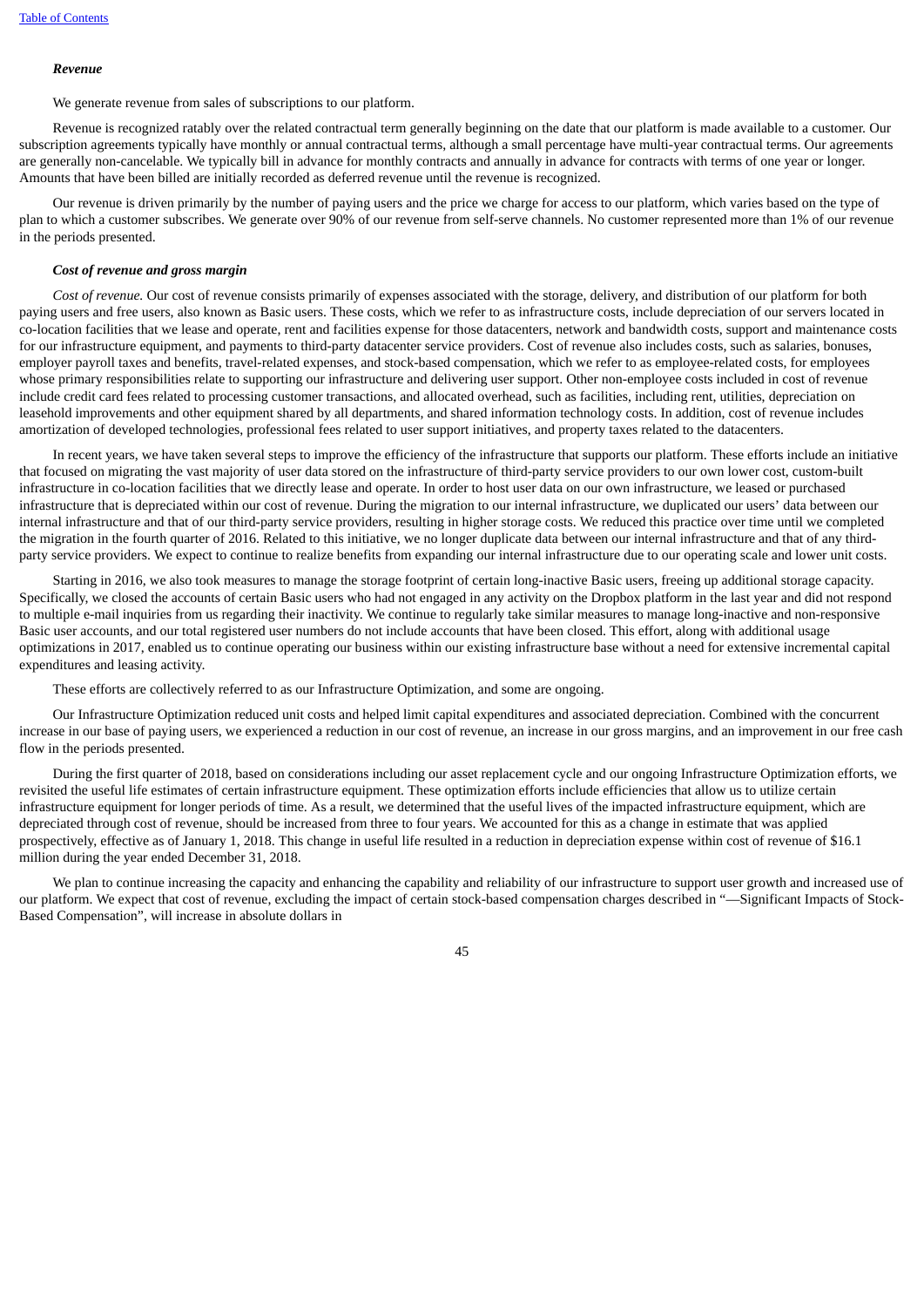future periods. In addition, as a result of certain stock-based compensation charges described in "—Significant Impacts of Stock-Based Compensation", our cost of revenue increased significantly in absolute dollars during the year ended December 31, 2018 due to the completion of our initial public offering.

*Gross margin.* Gross margin is gross profit expressed as a percentage of revenue. Our gross margin may fluctuate from period to period based on the timing of additional capital expenditures and the related depreciation expense, or other increases in our infrastructure costs, as well as revenue fluctuations. As we continue to increase the utilization of our internal infrastructure, we generally expect our gross margin, excluding the impact of certain stock-based compensation charges described in "—Significant Impacts of Stock-Based Compensation", to remain relatively constant in the near term and to increase modestly in the long term.

#### *Operating expenses*

*Research and development*. Our research and development expenses consist primarily of employee-related costs for our engineering, product, and design teams, and allocated overhead. Additionally, research and development expenses include internal development-related third-party hosting fees. We have expensed almost all of our research and development costs as they were incurred.

We plan to continue to hire employees for our engineering, product, and design teams to support our research and development efforts. We expect that research and development costs will increase in absolute dollars in future periods and, excluding the impact of certain stock-based compensation charges described in "—Significant Impacts of Stock-Based Compensation", vary from period to period as a percentage of revenue.

*Sales and marketing*. Our sales and marketing expenses relate to both self-serve and outbound sales activities, and consist primarily of employee-related costs, brand marketing costs, lead generation costs, sponsorships and allocated overhead. Sales commissions earned by our outbound sales team and the related payroll taxes, as well as commissions earned by third-party resellers that we consider to be incremental and recoverable costs of obtaining a contract with a user, are deferred and amortized over an estimated period of benefit of five years. Additionally, sales and marketing expenses include non-employee costs related to app store fees and fees payable to third-party sales representatives.

We plan to continue to invest in sales and marketing to grow our user base and increase our brand awareness, including marketing efforts to continue to drive our self-serve business model. We expect that sales and marketing expenses will increase in absolute dollars in future periods and, excluding the impact of certain stock-based compensation charges described in "—Significant Impacts of Stock-Based Compensation", vary from period to period as a percentage of revenue. The trend and timing of sales and marketing expenses will depend in part on the timing of marketing campaigns.

*General and administrative*. Our general and administrative expenses consist primarily of employee-related costs for our legal, finance, human resources, and other administrative teams, as well as certain executives. In addition, general and administrative expenses include allocated overhead, outside legal, accounting and other professional fees, non-income based taxes, and contributions to the Dropbox Charitable Foundation.

We expect to incur additional general and administrative expenses to support the growth of the Company as well as our transition to being a publicly traded company, which includes the recognition of stock-based compensation expense related to grants of restricted stock made to our co-founders. We expect that general and administrative expenses will increase in absolute dollars in future periods and, excluding the impact of certain stock-based compensation charges described in "—Significant Impacts of Stock-Based Compensation", vary from period to period as a percentage of revenue.

As a result of certain stock-based compensation charges described in "—Significant Impacts of Stock-Based Compensation", our research and development, sales and marketing, and general and administrative expenses increased significantly in absolute dollars and as a percentage of revenue during the year ended December 31, 2018 due to the completion of our initial public offering.

#### *Interest income (expense), net*

Interest income (expense), net consists primarily of interest income earned from our money market funds classified as cash and cash equivalents and short-term investments, partially offset by interest expense related to our capital lease obligations for infrastructure and our imputed financing obligation for our liability to the legal owner of our previous corporate headquarters. Beginning in the fourth quarter of 2018, we no longer incur interest expense for our imputed financing obligation due to the termination of our master lease for our previous corporate headquarters in the third quarter of 2018.

46

### *Other income, net*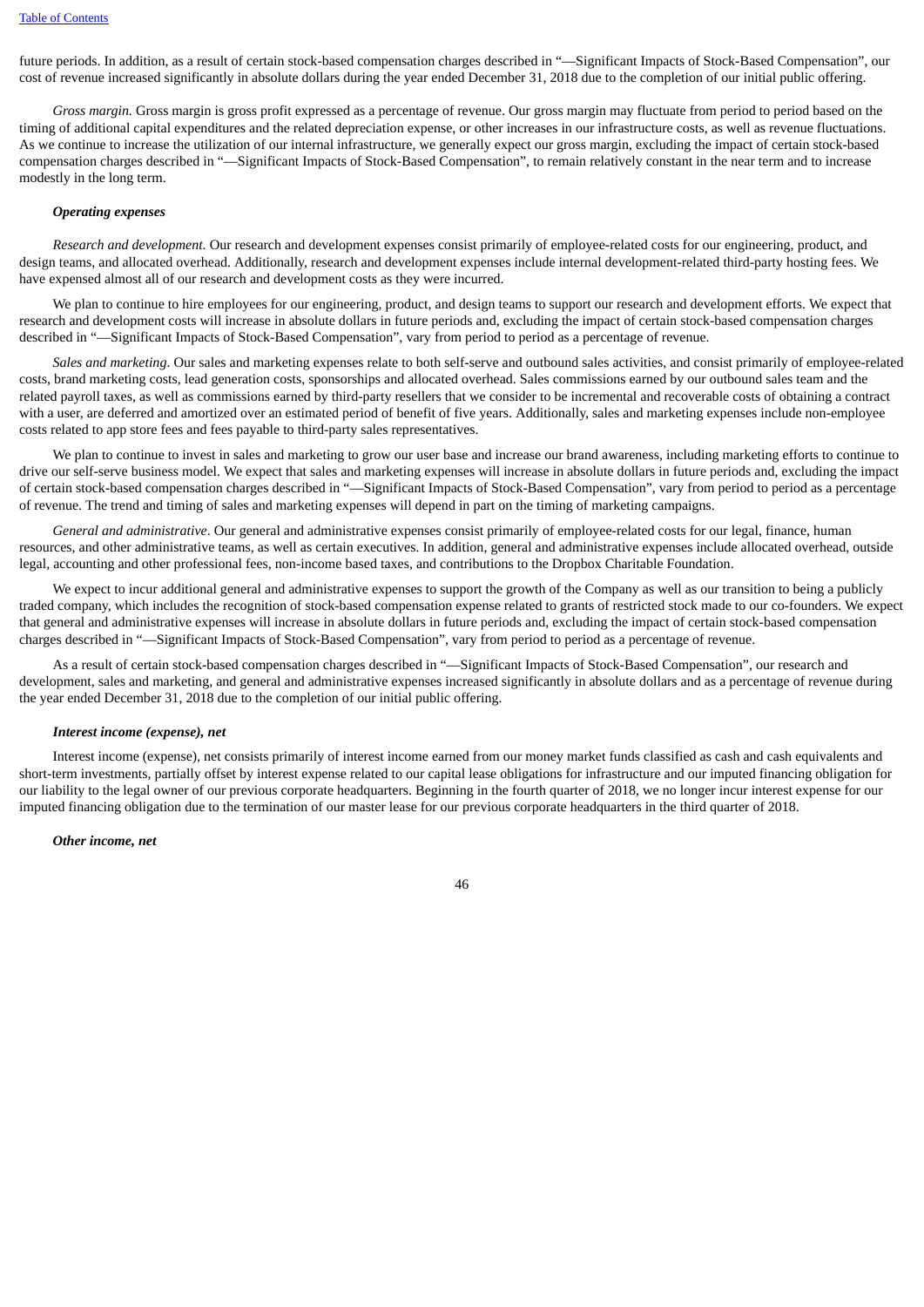#### [Table of Contents](#page-2-0)

Other income, net consists of other non-operating gains or losses, including those related to lease arrangements, which include ongoing subleases. Sublease income in excess of our original lease obligation is split with the original lessor per the terms of the sublease agreement, with our portion recorded to other income, net. Other income, net also includes foreign currency transaction gains and losses, and realized gains and losses related to our short-term investments.

#### *Provision for income taxes*

Provision for income taxes consists primarily of U.S. federal and state income taxes and income taxes in certain foreign jurisdictions in which we conduct business. For the periods presented, the difference between the U.S. statutory rate and our effective tax rate is primarily due to the valuation allowance on deferred tax assets. Our effective tax rate is also impacted by earnings realized in foreign jurisdictions with statutory tax rates lower than the federal statutory tax rate. We maintain a full valuation allowance on our net deferred tax assets for federal, state, and certain foreign jurisdictions as we have concluded that it is not more likely than not that the deferred assets will be realized.

As of December 31, 2018, we had \$923.6 million of federal and \$403.5 million of state net operating loss carryforwards available to reduce future taxable income. Of our federal net operating loss carryforwards, \$307.4 million will begin to expire in 2031 and \$616.2 million will carryforward indefinitely, while state net operating losses begin to expire in 2029. As of December 31, 2018, we also had \$265.1 million of foreign net operating loss carryforwards available to reduce future taxable income, which will carryforward indefinitely. In addition, we had \$22.9 million of foreign acquired net operating losses, which will carryforward indefinitely. It is possible that we will not generate taxable income in time to use these net operating loss carryforwards before their expiration. In addition, under Section 382 and 383 of the Internal Revenue Code of 1986, as amended, or the Code, if a corporation undergoes an "ownership change," the corporation's ability to use its pre-change net operating loss carryforwards and other pre-change attributes, such as research tax credits, to offset its post-change income may be limited. In general, an "ownership change" will occur if there is a cumulative change in our ownership by "5-percent shareholders" that exceeds 50 percentage points over a rolling three-year period. Similar rules may apply under state tax laws. We performed a study for the period through December 31, 2018, and determined that no ownership changes exceeding 50 percentage points have occurred. Our ability to use net operating loss and tax credit carryforwards to reduce future taxable income and liabilities may be subject to annual limitations as a result of ownership changes from January 1, 2019, and subsequent years.

The Tax Cuts and Jobs Act, or the Tax Reform Act, was enacted on December 22, 2017 and provides for significant changes to U.S. tax law. Among other provisions, the Tax Reform Act reduces the U.S. corporate income tax rate to 21% effective in 2018. The Tax Reform Act also contains a number of provisions that may impact us in future years. At December 31, 2017, we had not completed our accounting for all of the enactment-date income tax effects of the Tax Reform Act for remeasurement of deferred tax assets and liabilities, one-time transition tax, and tax on global intangible low-taxed income. During the twelve months ended December 31, 2018 we completed our accounting for all of the enactment-date income tax effects of the Tax Reform Act. Upon completing our analysis, we have recognized no material adjustments to our provisional amounts recorded for the year ended December 31, 2017.

We continue to monitor ongoing guidance in this area, as the U.S. Treasury Department, the IRS, and other standard-setting bodies could interpret or issue guidance on how provisions of the Tax Reform Act will be applied or otherwise administered that is different from our interpretation.

As a result of the reduction in the corporate rate, we remeasured our U.S. deferred tax assets and liabilities as of December 31, 2017 to reflect the lower rate expected to apply when these temporary differences reverse. As of December 31, 2017, we determined the remeasurement resulted in a reduction in deferred tax assets of \$63.1 million, which was fully offset by a corresponding change to our valuation allowance. There were no material changes from provisional amounts recorded for the year ended December 31, 2017.

The Tax Reform Act repeals the corporate alternative minimum tax, or AMT, effective beginning in 2018 and permits AMT credit carryforwards to be refunded to the extent unused through 2021. Since we do not anticipate the use of these credits to reduce future federal taxes, we recognized an income tax benefit and established an income tax receivable to reflect anticipated refunds of \$1.4 million for our 2016 AMT credit carryforward during the year ended December 31, 2018. There were no material changes from provisional amounts recorded for the year ended December 31, 2017.

The Tax Reform Act also provides for a transition to a new territorial system of taxation and generally requires companies to include certain untaxed foreign earnings of non-U.S. subsidiaries into taxable income in 2017, or the Transition Tax. As a result of the cumulative deficits in our foreign subsidiaries, we have no Transition Tax inclusion.

The Tax Reform Act subjects a U.S. shareholder to current tax on global intangible low-taxed income (GILTI) earned by certain foreign subsidiaries. The FASB Staff Q&A, Topic 740 No. 5, Accounting for Global Intangible Low-Taxed Income, states that an entity can make an accounting policy election to either recognize deferred taxes for temporary differences expected to reverse as GILTI in future years or provide for the tax expense related to GILTI in the year the tax is incurred. We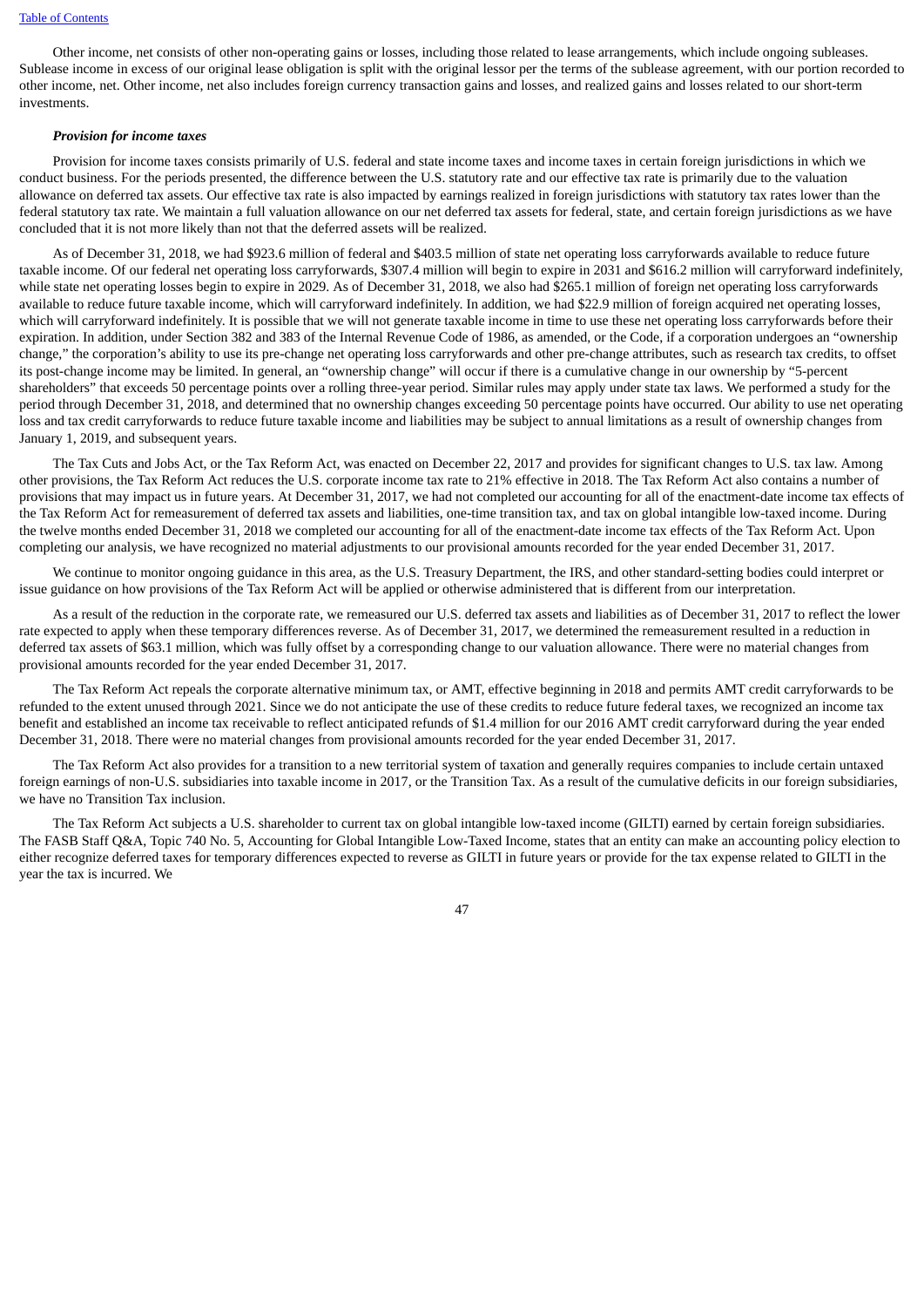have elected to recognize the tax on GILTI as a period expense in the period the tax is incurred. As a result of the tested losses in our foreign subsidiaries under GILTI regulations, we have no GILTI inclusion for the year ended December 31, 2018.

# **Results of Operations**

The following tables set forth our results of operations for the periods presented and as a percentage of our total revenue for those periods:

|                                             | Year ended December 31, |         |                |               |    |         |  |  |  |
|---------------------------------------------|-------------------------|---------|----------------|---------------|----|---------|--|--|--|
|                                             | 2018                    |         | 2017           |               |    | 2016    |  |  |  |
|                                             |                         |         |                | (In millions) |    |         |  |  |  |
| Revenue                                     | \$                      | 1,391.7 | $\mathfrak{S}$ | 1,106.8       | \$ | 844.8   |  |  |  |
| Cost of revenue <sup><math>(1)</math></sup> |                         | 394.7   |                | 368.9         |    | 390.6   |  |  |  |
| Gross profit                                |                         | 997.0   |                | 737.9         |    | 454.2   |  |  |  |
| Operating expenses: <sup>(1)</sup>          |                         |         |                |               |    |         |  |  |  |
| Research and development                    |                         | 768.2   |                | 380.3         |    | 289.7   |  |  |  |
| Sales and marketing                         |                         | 439.6   |                | 314.0         |    | 250.6   |  |  |  |
| General and administrative                  |                         | 283.2   |                | 157.3         |    | 107.4   |  |  |  |
| Total operating expenses                    |                         | 1,491.0 |                | 851.6         |    | 647.7   |  |  |  |
| Loss from operations                        |                         | (494.0) |                | (113.7)       |    | (193.5) |  |  |  |
| Interest income (expense), net              |                         | 7.1     |                | (11.0)        |    | (16.4)  |  |  |  |
| Other income, net                           |                         | 6.8     |                | 13.2          |    | 4.9     |  |  |  |
| Loss before income taxes                    |                         | (480.1) |                | (111.5)       |    | (205.0) |  |  |  |
| Provision for income taxes                  |                         | (4.8)   |                | (0.2)         |    | (5.2)   |  |  |  |
| Net loss                                    | \$                      | (484.9) | \$             | (111.7)       | \$ | (210.2) |  |  |  |

(1) Includes stock-based compensation as follows:

|                                               | <b>Year ended December 31,</b> |       |      |                 |  |       |  |  |  |  |
|-----------------------------------------------|--------------------------------|-------|------|-----------------|--|-------|--|--|--|--|
|                                               | 2018                           |       |      | 2017            |  | 2016  |  |  |  |  |
|                                               |                                |       |      | (In millions)   |  |       |  |  |  |  |
| Cost of revenue                               |                                | 47.0  | - \$ | $12.2 \quad$ \$ |  | 8.2   |  |  |  |  |
| Research and development                      |                                | 368.2 |      | 93.1            |  | 72.7  |  |  |  |  |
| Sales and marketing                           |                                | 94.3  |      | 33.7            |  | 44.6  |  |  |  |  |
| General and administrative                    |                                | 140.6 |      | 25.6            |  | 22.1  |  |  |  |  |
| Total stock-based compensation <sup>(2)</sup> |                                | 650.1 |      | 164.6           |  | 147.6 |  |  |  |  |

(2) During the year ended December 31, 2018, we recognized the cumulative unrecognized stock-based compensation of \$418.7 million related to our two-tier restricted stock units upon the effectiveness of our registration statement for our IPO. Refer to "Significant Impacts of Stock-Based Compensation" included elsewhere in this Annual Report on Form 10-K for further information.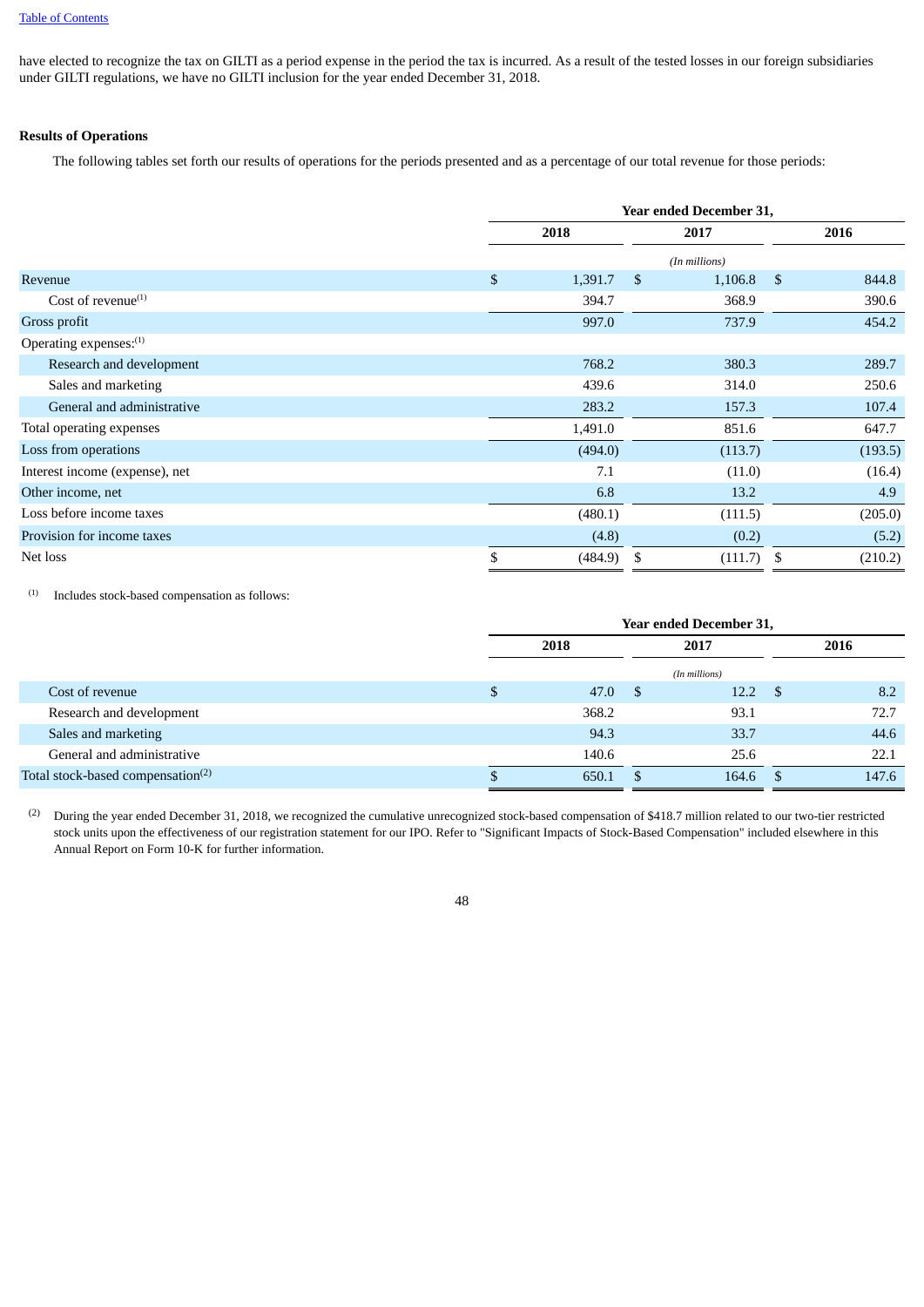#### [Table of Contents](#page-2-0)

|                                | Year ended December 31, |                     |              |  |  |  |  |  |  |
|--------------------------------|-------------------------|---------------------|--------------|--|--|--|--|--|--|
|                                | 2018                    | 2017                | 2016         |  |  |  |  |  |  |
|                                |                         | (As a % of revenue) |              |  |  |  |  |  |  |
| Revenue                        | 100 %                   | 100 %               | 100 %        |  |  |  |  |  |  |
| Cost of revenue                | 28                      | 33                  | 46           |  |  |  |  |  |  |
| Gross profit                   | 72                      | 67                  | 54           |  |  |  |  |  |  |
| Operating expenses:            |                         |                     |              |  |  |  |  |  |  |
| Research and development       | 55                      | 34                  | 34           |  |  |  |  |  |  |
| Sales and marketing            | 32                      | 28                  | 30           |  |  |  |  |  |  |
| General and administrative     | 20                      | 14                  | 13           |  |  |  |  |  |  |
| Total operating expenses       | 107                     | 77                  | 77           |  |  |  |  |  |  |
| Loss from operations           | (35)                    | (10)                | (23)         |  |  |  |  |  |  |
| Interest income (expense), net |                         | (1)                 | (2)          |  |  |  |  |  |  |
| Other income, net              |                         | $\mathbf{1}$        | $\mathbf{1}$ |  |  |  |  |  |  |
| Loss before income taxes       | (34)                    | (10)                | (24)         |  |  |  |  |  |  |
| Provision for income taxes     |                         |                     | (1)          |  |  |  |  |  |  |
| Net loss                       | (35)%                   | $(10)\%$            | (25)%        |  |  |  |  |  |  |

#### *Comparison of the year ended December 31, 2018 and 2017*

*Revenue*

|         |    | Year ended<br>December 31, |               |         |           |       |          |  |
|---------|----|----------------------------|---------------|---------|-----------|-------|----------|--|
|         |    | 2018                       |               | 2017    | \$ Change |       | % Change |  |
|         |    |                            | (In millions) |         |           |       |          |  |
| Revenue | D. | 1,391.7                    | - \$          | 1,106.8 | \$        | 284.9 | 26%      |  |

Revenue increased \$284.9 million or 26% during the year ended December 31, 2018, as compared to the year ended December 31, 2017. This increase was primarily due to a 16% increase in the number of paying users between periods. The average revenue per paying user also increased between periods primarily due to an increased mix of sales towards our higher priced subscription plans, including our Dropbox Business Advanced plan launched in early 2017.

*Cost of revenue, gross profit, and gross margin*

|                 |               | December 31, | <b>Year ended</b> |       |    |           |          |
|-----------------|---------------|--------------|-------------------|-------|----|-----------|----------|
|                 |               | 2018         |                   | 2017  |    | \$ Change | % Change |
|                 |               |              | (In millions)     |       |    |           |          |
| Cost of revenue | <sup>\$</sup> | 394.7        | \$                | 368.9 | \$ | 25.8      | 7%       |
| Gross profit    |               | 997.0        |                   | 737.9 |    | 259.1     | 35%      |
| Gross margin    |               | 72%          |                   | 67%   |    |           |          |

Cost of revenue increased \$25.8 million or 7% during the year ended December 31, 2018, as compared to the year ended December 31, 2017, primarily due to an increase of \$34.8 million in stock-based compensation, which included expense recognized due to the achievement of the performance vesting condition of our two-tier RSUs upon the effectiveness of the registration statement related to our IPO. Cost of revenue also increased due to \$10.1 million in credit card transaction fees due to higher sales and professional fees for user support, and \$4.3 million in overhead-related costs. These increases were partially offset by a decrease of \$23.3 million in our infrastructure costs primarily due to continued infrastructure usage optimization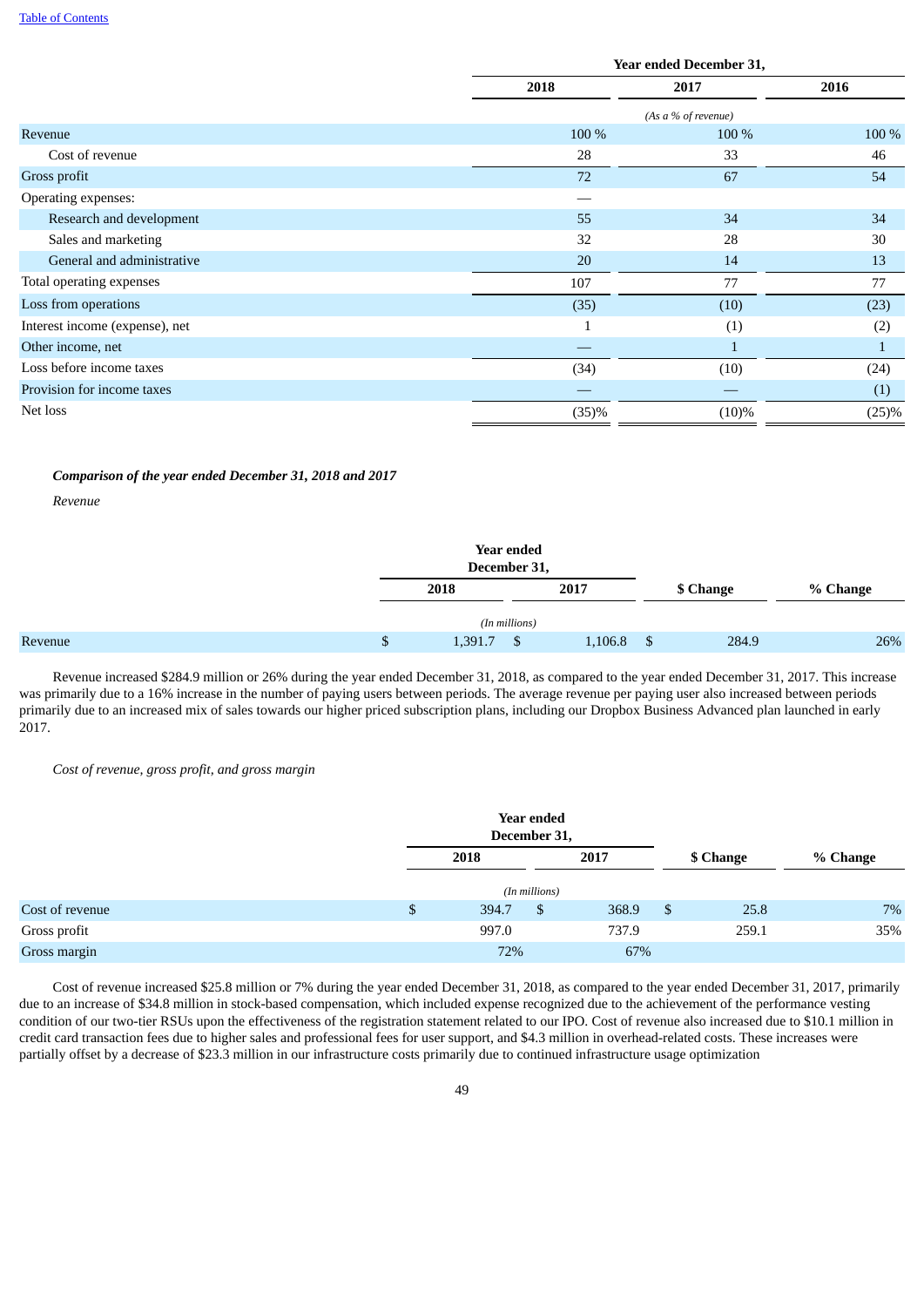efforts, which included a reduction in depreciation expense due to the change in depreciable useful life of certain of our infrastructure equipment, which was effective on January 1, 2018.

Our gross margin increased from 67% during the year ended December 31, 2017 to 72% during the year ended December 31, 2018, primarily due to a 26% increase in our revenue during the period and a decrease in our infrastructure costs as described above. The increase in gross margin was partially offset by the increase in stock-based compensation from the achievement of the performance vesting condition related to our two-tier RSUs upon the effectiveness of the registration statement related to our IPO.

#### *Research and development*

|                          |       | <b>Year ended</b><br>December 31, |       |               |       |          |
|--------------------------|-------|-----------------------------------|-------|---------------|-------|----------|
|                          | 2018  |                                   | 2017  | \$ Change     |       | % Change |
|                          |       | (In millions)                     |       |               |       |          |
| Research and development | 768.2 |                                   | 380.3 | <sup>\$</sup> | 387.9 | 102%     |

Research and development expenses increased \$387.9 million or 102% during the year ended December 31, 2018, as compared to the year ended December 31, 2017, primarily due to an increase of \$275.1 million in stock-based compensation, which included expense recognized due to the achievement of the performance vesting condition of our two-tier RSUs upon the effectiveness of the registration statement related to our IPO. Further, the increase in research and development expense was due to an increase of \$61.8 million in employee-related expenses, excluding stock-based compensation, which was due to headcount growth and employer payroll taxes related to the release of our two-tier RSUs, and an increase of \$39.9 million in overhead-related costs.

#### *Sales and marketing*

|                     |       | Year ended<br>December 31, |       |           |       |          |  |
|---------------------|-------|----------------------------|-------|-----------|-------|----------|--|
|                     | 2018  |                            | 2017  | \$ Change |       | % Change |  |
|                     |       | (In millions)              |       |           |       |          |  |
| Sales and marketing | 439.6 |                            | 314.0 |           | 125.6 | 40%      |  |

Sales and marketing expenses increased \$125.6 million or 40% during the year ended December 31 2018, as compared to the year ended December 31, 2017, primarily due to an increase of \$60.6 million in stock-based compensation, which included expense recognized due to the achievement of the performance vesting condition of our two-tier RSUs upon the effectiveness of the registration statement related to our IPO. Sales and marketing expenses also increased \$22.3 million due to brand marketing costs, lead generation costs, third-party sales representative fees, and sponsorships. In addition, the increase in sales and marketing expense was due to an increase of \$17.5 million in employee-related expenses, excluding stock-based compensation, which was due to headcount growth and employer payroll taxes related to the release of our two-tier RSUs, and an increase of app store fees as a result of increased sales.

#### *General and administrative*

|                            |    |       | Year ended<br>December 31, |       |           |       |          |  |
|----------------------------|----|-------|----------------------------|-------|-----------|-------|----------|--|
|                            |    | 2018  |                            | 2017  | \$ Change |       | % Change |  |
|                            |    |       | (In millions)              |       |           |       |          |  |
| General and administrative | Эħ | 283.2 | -S                         | 157.3 |           | 125.9 | 80%      |  |

General and administrative expenses increased \$125.9 million or 80% during the year ended December 31, 2018, as compared to the year ended December 31, 2017, primarily due to an increase of \$115.0 million in stock-based compensation, which included expense recognized due to the achievement of the performance vesting condition of our two-tier RSUs, and the

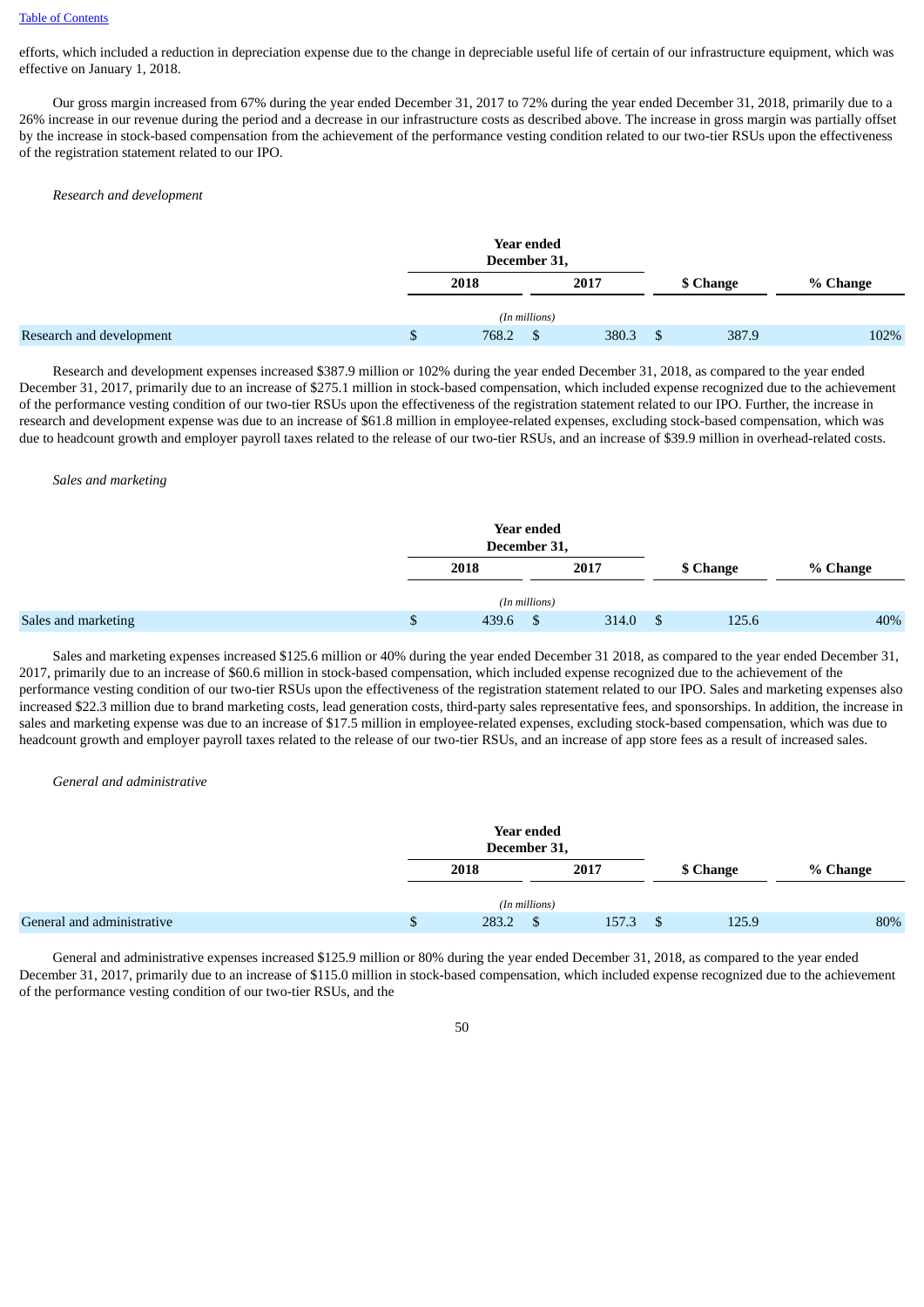performance-based vesting condition for the Co-Founder Grants in connection with our IPO. In addition, general and administrative expenses increased \$12.0 million due to employee-related expenses, excluding stock-based compensation, due to headcount growth and employer payroll taxes related to the release of our two-tier RSUs. These increases were offset by a decrease of \$11.3 million in contributions to the Dropbox Charitable Foundation, of which \$9.4 million was a non-cash contribution of Class A common stock for its initial funding, and \$1.9 million was related to cash contributions made during the year ended December 31, 2017.

#### *Interest income (expense), net*

Interest income (expense), net increased \$18.1 million during the year ended December 31, 2018, as compared to the year ended December 31, 2017, primarily due to an increase in interest income from our money market funds and short-term investments of \$13.8 million, and a decrease of interest expense of \$4.2 million due to fewer assets acquired under capital leases.

#### *Other income, net*

Other income, net decreased \$6.4 million during the year ended December 31, 2018, as compared to the year ended December 31, 2017, primarily due to foreign currency losses of \$1.9 million during the year ended December 31, 2018, compared to foreign currency gains of \$5.0 million during the year ended December 31, 2017, primarily related to monetary assets and liabilities denominated in euros and pounds.

#### *Provision for income taxes*

Provision for income taxes increased by \$4.6 million during the year ended December 31, 2018 as compared to the year ended December 31, 2017, primarily as a result of an increase in foreign taxes and the one-time benefit recorded during the year ended December 31, 2017 from the repeal of the AMT pursuant to the Tax Reform Act.

## *Comparison of the year ended December 31, 2017 and 2016*

*Revenue*

|         |   | December 31, | <b>Year ended</b> |       |   |           |          |
|---------|---|--------------|-------------------|-------|---|-----------|----------|
|         |   | 2017         |                   | 2016  |   | \$ Change | % Change |
|         |   |              | (In millions)     |       |   |           |          |
| Revenue | C | 1,106.8      | - \$              | 844.8 | S | 262.0     | 31%      |

Revenue increased \$262.0 million or 31% during the year ended December 31, 2017 as compared to the year ended December 31, 2016. This increase was primarily due to a 25% increase in the number of paying users between periods. The average revenue per paying user also increased slightly between periods primarily due to an increased mix of sales towards our higher priced subscription plans, including our Dropbox Business Advanced plan launched in early 2017.

*Cost of revenue, gross profit, and gross margin*

|                 |             | Year ended<br>December 31, |       |     |           |          |
|-----------------|-------------|----------------------------|-------|-----|-----------|----------|
|                 | 2017        |                            | 2016  |     | \$ Change | % Change |
|                 |             | (In millions)              |       |     |           |          |
| Cost of revenue | \$<br>368.9 | $\mathbf{S}$               | 390.6 | -\$ | (21.7)    | $(6)$ %  |
| Gross profit    | 737.9       |                            | 454.2 |     | 283.7     | 62 %     |
| Gross margin    | 67%         |                            | 54%   |     |           |          |

Cost of revenue decreased \$21.7 million or 6% during the year ended December 31, 2017, as compared to the year ended December 31, 2016, primarily due to a \$35.1 million decrease in our infrastructure costs due to our Infrastructure Optimization. Further, the decrease in cost of revenue was due to a \$5.9 million decrease in amortization of developed technologies, as certain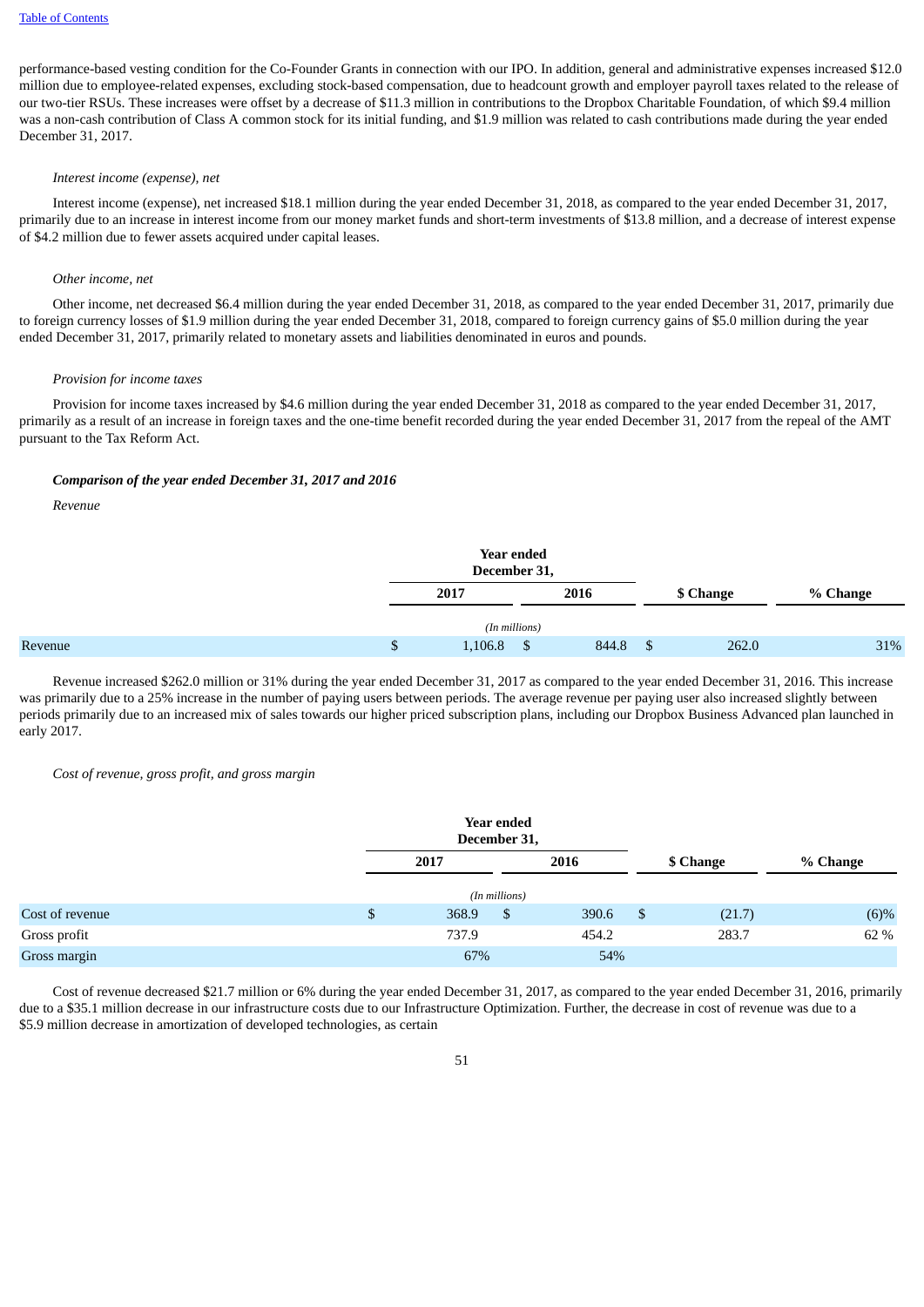intangible assets became fully amortized during 2016. These decreases were partially offset by an increase of \$11.0 million in employee-related expenses, which was due to headcount growth, and an increase of \$8.3 million in credit card transaction fees and professional fees for user support.

Our gross margin increased from 54% during the year ended December 31, 2016 to 67% during the year ended December 31, 2017 primarily due to a 31% increase in our revenue during the period and our Infrastructure Optimization.

#### *Research and development*

|                          | December 31, | Year ended    |       |           |      |          |
|--------------------------|--------------|---------------|-------|-----------|------|----------|
|                          | 2017         |               | 2016  | \$ Change |      | % Change |
|                          |              | (In millions) |       |           |      |          |
| Research and development | 380.3        | -\$           | 289.7 |           | 90.6 | 31%      |

Research and development expenses increased \$90.6 million or 31% during the year ended December 31, 2017, as compared to the year ended December 31, 2016, primarily due to an increase of \$64.7 million in employee-related expenses, which was due to headcount growth. Further, the increase in research and development expense was due to an increase of \$14.1 million in overhead-related costs and an increase of \$4.5 million in internal developmentrelated third-party hosting fees.

#### *Sales and marketing*

|                     |       | <b>Year ended</b><br>December 31, |       |               |      |          |
|---------------------|-------|-----------------------------------|-------|---------------|------|----------|
|                     | 2017  |                                   | 2016  | \$ Change     |      | % Change |
|                     |       | (In millions)                     |       |               |      |          |
| Sales and marketing | 314.0 | \$                                | 250.6 | <sup>\$</sup> | 63.4 | 25%      |

Sales and marketing expenses increased \$63.4 million or 25% during the year ended December 31, 2017, as compared to the year ended December 31, 2016, primarily due to an increase of \$40.9 million in spend related to brand campaign fees, lead generation fees, and third-party sales representative fees. In addition, sales and marketing expenses increased due to \$17.8 million in employee-related expenses excluding stock-based compensation, which was due to headcount growth. Stock-based compensation decreased \$10.9 million due to the modification of an executive stock grant during 2016, that resulted in a charge of \$18.8 million in that prior period. Sales and marketing expenses also increased \$7.6 million due to an increase in overhead-related costs and an increase in app store fees as a result of increased sales.

#### *General and administrative*

|                            |             | Year ended<br>December 31, |       |    |           |          |  |
|----------------------------|-------------|----------------------------|-------|----|-----------|----------|--|
|                            | 2017        |                            | 2016  |    | \$ Change | % Change |  |
|                            |             | (In millions)              |       |    |           |          |  |
| General and administrative | \$<br>157.3 | S                          | 107.4 | -S | 49.9      | 46%      |  |

General and administrative expenses increased \$49.9 million or 46% during the year ended December 31, 2017, as compared to the year ended December 31, 2016, primarily due to an increase of \$17.3 million in non-income based taxes as a result of the growth in our business. General and administrative expenses during 2016 included a \$12.4 million benefit relating to a non-income based tax ruling. In addition, employee-related expenses increased \$13.3 million during 2017, as compared to 2016, due to headcount growth, and other general and administrative expenses increased \$11.3 million related to the funding of the Dropbox Charitable Foundation. Included in this amount was an equity-based charitable contribution of \$9.4 million and cash contributions of \$1.9 million. Further, general and administrative expenses increased \$4.3 million due to legal-related expenses and accounting services.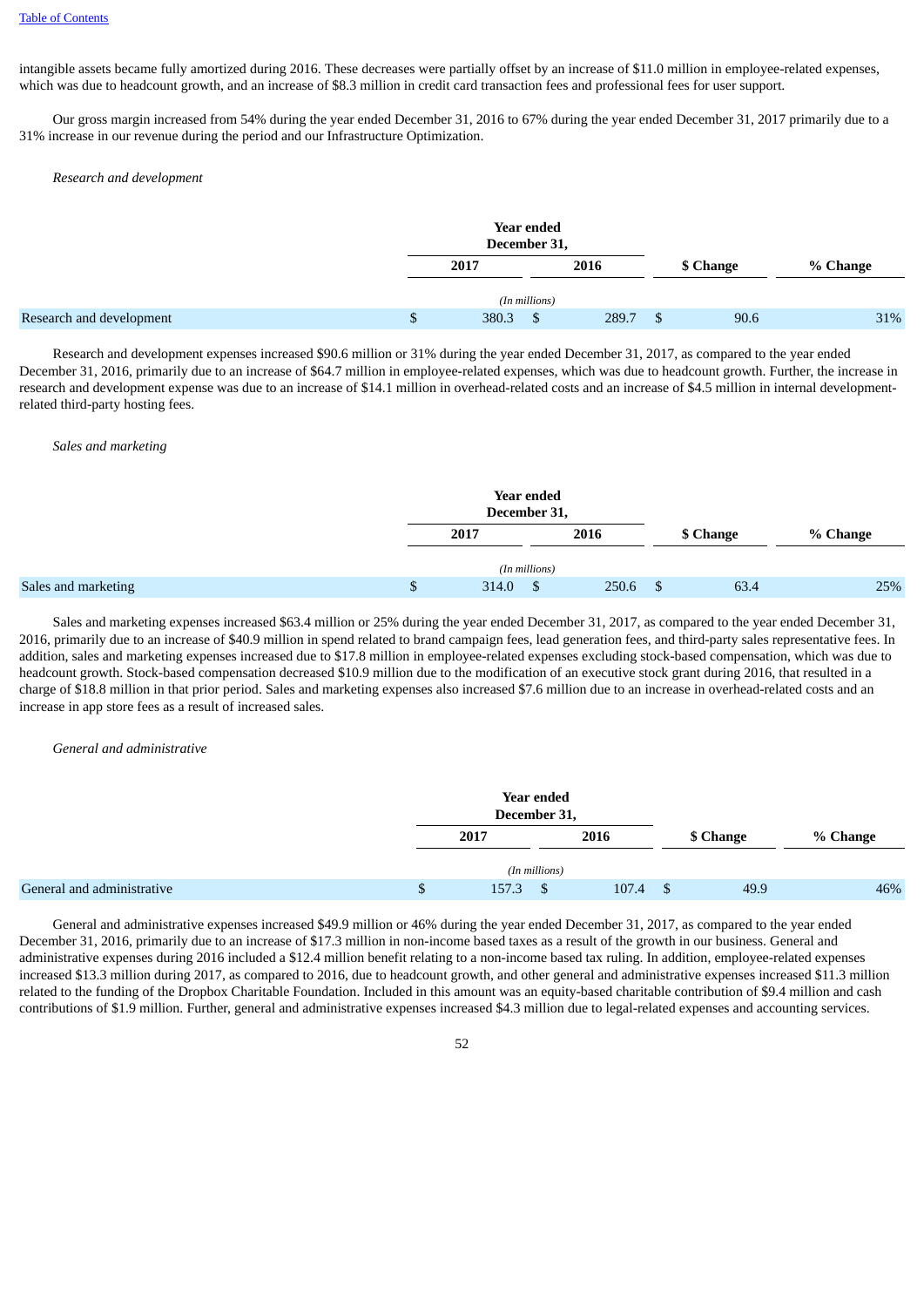#### *Interest income (expense), net*

Interest income (expense), net decreased \$5.4 million during the year ended December 31, 2017, as compared to the year ended December 31, 2016, primarily due to a decrease in interest expense of \$3.3 million due to fewer assets acquired under capital leases. In addition, interest income from our money market funds increased by \$2.1 million.

## *Other income, net*

Other income, net increased \$8.3 million during the year ended December 31, 2017, as compared to the year ended December 31, 2016, primarily due to an increase of \$8.6 million in foreign currency gains related to monetary assets and liabilities denominated in euros and British pound sterling.

### *Provision for income taxes*

Provision for income taxes decreased by \$5.0 million during the year ended December 31, 2017 as compared to the year ended December 31, 2016, primarily as a result of a change in our U.S. alternative minimum tax ("AMT") position. We were subject to U.S. AMT during 2016, and were not subject to U.S. AMT during 2017. In addition, as a result of the repeal of AMT as part of the Tax Reform Act, we recognized a benefit and established a receivable in 2017 to reflect anticipated refunds of our 2016 AMT credit carryforward.

### **Quarterly Results of Operations**

The following table sets forth our unaudited quarterly statements of operations data for each of the last eight quarters ended December 31, 2018. The information for each of these quarters has been prepared on the same basis as the audited annual financial statements included elsewhere in this Annual Report on Form 10-K and, in the opinion of management, includes all adjustments, which includes only normal recurring adjustments, necessary for the fair statement of the results of operations for these periods. This data should be read in conjunction with our audited consolidated financial statements and related notes thereto included elsewhere in this Annual Report on Form 10-K. These quarterly results of operations are not necessarily indicative of our future results of operations that may be expected for any future period.

|                                                                              | Three months ended   |        |                       |        |                         |        |                   |         |                      |                                         |                       |        |                         |        |              |                   |
|------------------------------------------------------------------------------|----------------------|--------|-----------------------|--------|-------------------------|--------|-------------------|---------|----------------------|-----------------------------------------|-----------------------|--------|-------------------------|--------|--------------|-------------------|
|                                                                              | December 31,<br>2018 |        | September 30,<br>2018 |        | <b>June 30,</b><br>2018 |        | March 31,<br>2018 |         | December 31,<br>2017 |                                         | September 30,<br>2017 |        | <b>June 30,</b><br>2017 |        |              | March 31,<br>2017 |
|                                                                              |                      |        |                       |        |                         |        |                   |         |                      | (In millions, except per share amounts) |                       |        |                         |        |              |                   |
| Revenue                                                                      | \$                   | 375.9  | \$                    | 360.3  | $\mathcal{S}$           | 339.2  | \$                | 316.3   | \$                   | 305.5                                   | $\mathbb{S}$          | 286.7  | $\mathbb{S}$            | 266.7  | $\mathbf{s}$ | 247.9             |
| Cost of revenue $(1)$                                                        |                      | 94.4   |                       | 90.2   |                         | 89.5   |                   | 120.6   |                      | 91.7                                    |                       | 91.5   |                         | 92.2   |              | 93.5              |
| Gross profit                                                                 |                      | 281.5  |                       | 270.1  |                         | 249.7  |                   | 195.7   |                      | 213.8                                   |                       | 195.2  |                         | 174.5  |              | 154.4             |
| Operating expenses: $(1)(2)$                                                 |                      |        |                       |        |                         |        |                   |         |                      |                                         |                       |        |                         |        |              |                   |
| Research and development                                                     |                      | 136.8  |                       | 133.2  |                         | 119.7  |                   | 378.5   |                      | 104.0                                   |                       | 97.2   |                         | 89.8   |              | 89.3              |
| Sales and marketing                                                          |                      | 100.2  |                       | 95.0   |                         | 87.4   |                   | 157.0   |                      | 102.9                                   |                       | 74.7   |                         | 69.2   |              | 67.2              |
| General and administrative                                                   |                      | 56.5   |                       | 50.8   |                         | 49.8   |                   | 126.1   |                      | 44.2                                    |                       | 39.6   |                         | 42.2   |              | 31.3              |
| Total operating expenses                                                     |                      | 293.5  |                       | 279.0  |                         | 256.9  |                   | 661.6   |                      | 251.1                                   |                       | 211.5  |                         | 201.2  |              | 187.8             |
| Loss from operations                                                         | \$                   | (12.0) | \$                    | (8.9)  | $\mathbf{s}$            | (7.2)  | -S                | (465.9) | - \$                 | $(37.3)$ \$                             |                       | (16.3) | \$                      | (26.7) | - \$         | (33.4)            |
|                                                                              |                      |        |                       |        |                         |        |                   |         |                      |                                         |                       |        |                         |        |              |                   |
| Net loss                                                                     | \$.                  | (9.5)  | \$                    | (5.8)  | <sup>\$</sup>           | (4.1)  | S.                | (465.5) | -S                   | (37.7)                                  | \$                    | (14.1) | \$                      | (26.8) | -S           | (33.1)            |
| Net loss per share attributable to<br>common stockholders, basic and diluted | -S                   | (0.02) | S                     | (0.01) | \$                      | (0.01) | S                 | (2.13)  | -S                   | (0.19)                                  | S                     | (0.07) | S.                      | (0.14) | -S           | (0.17)            |

(1) Includes stock-based compensation as follows: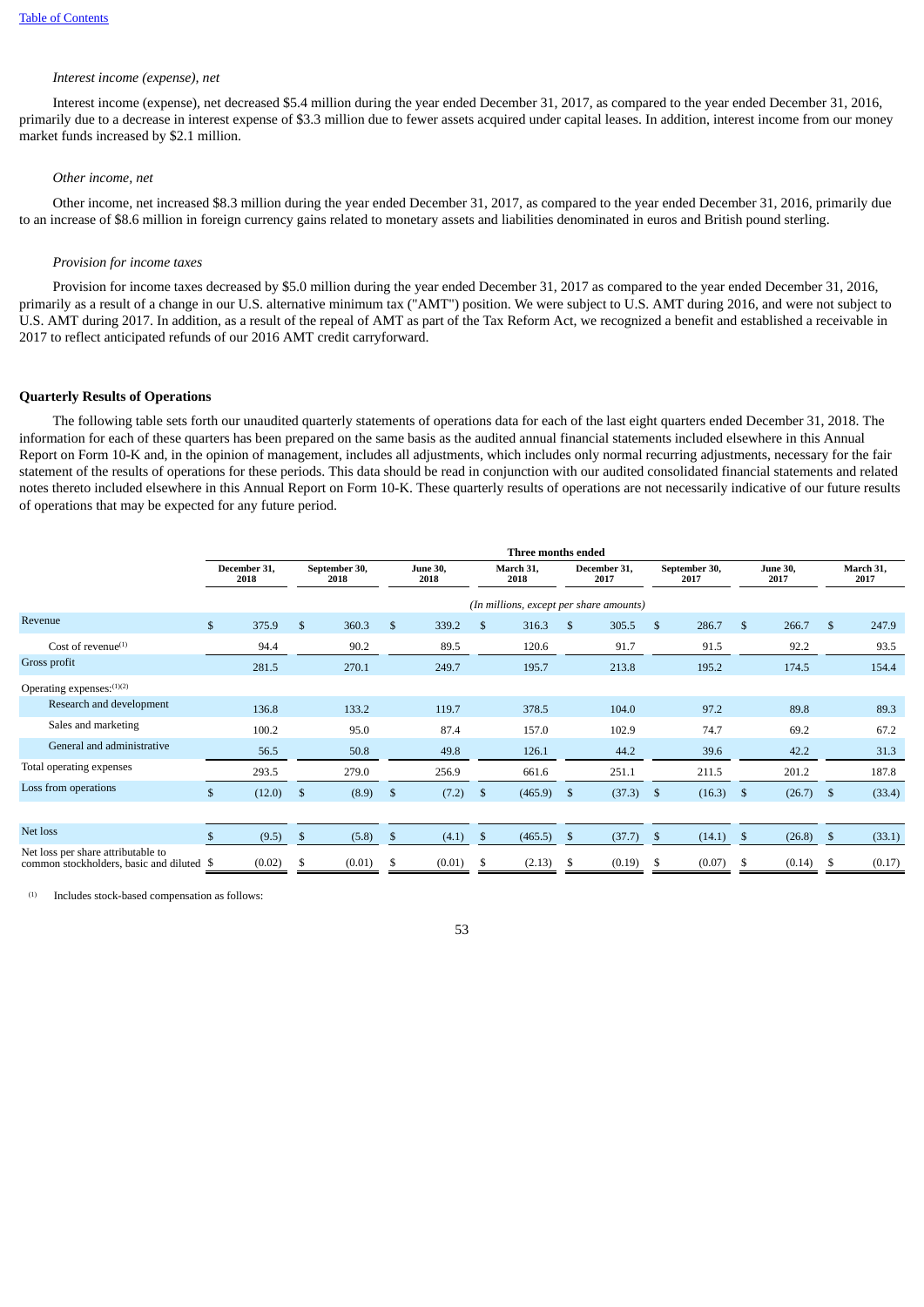|                                                  |                                               | Three months ended |                         |      |                   |      |                      |               |                       |      |                         |      |     |                   |     |      |
|--------------------------------------------------|-----------------------------------------------|--------------------|-------------------------|------|-------------------|------|----------------------|---------------|-----------------------|------|-------------------------|------|-----|-------------------|-----|------|
|                                                  | December 31.<br>September 30,<br>2018<br>2018 |                    | <b>June 30,</b><br>2018 |      | March 31.<br>2018 |      | December 31,<br>2017 |               | September 30,<br>2017 |      | <b>June 30,</b><br>2017 |      |     | March 31,<br>2017 |     |      |
|                                                  |                                               |                    |                         |      |                   |      |                      | (In millions) |                       |      |                         |      |     |                   |     |      |
| Cost of revenue                                  | \$                                            | 3.1                | -S                      | 3.2  | \$                | 2.9  | <sup>\$</sup>        | 37.8          | <sup>\$</sup>         | 2.9  | <sup>\$</sup>           | 2.9  | S   | 3.3               | -\$ | 3.1  |
| Research and development                         |                                               | 29.2               |                         | 28.2 |                   | 27.9 |                      | 282.9         |                       | 26.7 |                         | 22.9 |     | 21.7              |     | 21.8 |
| Sales and marketing                              |                                               | 5.9                |                         | 8.1  |                   | 7.9  |                      | 72.4          |                       | 10.8 |                         | 7.5  |     | 7.7               |     | 7.7  |
| General and administrative                       |                                               | 15.3               |                         | 15.5 |                   | 16.4 |                      | 93.4          |                       | 7.0  |                         | 6.4  |     | 6.0               |     | 6.2  |
| Total stock-based compensation <sup>(2)(3)</sup> |                                               | 53.5               |                         | 55.0 |                   | 55.1 |                      | 486.5         |                       | 47.4 | .S                      | 39.7 | \$. | 38.7              |     | 38.8 |
|                                                  |                                               |                    |                         |      |                   |      |                      |               |                       |      |                         |      |     |                   |     |      |

(2) During the three months ended March 31, 2018 we recognized the cumulative unrecognized stock-based compensation of \$418.7 million related to our two-tier RSUs upon the effectiveness of our registration statement for our IPO. During the quarter, we also released 26.8 million shares of common stock underlying the vested two-tier RSUs, and as a result recorded \$13.9 million in employer related payroll tax expenses associated with these same awards. Refer to "Significant Impacts of Stock-Based Compensation" included elsewhere in this Annual Report on Form 10-K for further information.

(3) During the year ended December 31, 2017, our Board of Directors voted to approve a modification of vesting schedules for certain unvested one-tier and two-tier RSUs to align the vesting schedules for all RSUs to vest once per quarter. As a result, we recognized an incremental \$10.0 million in stock-based compensation during the three months ended March 31, 2018. Refer to "Significant Impacts of Stock-Based Compensation" included elsewhere in this Annual Report on Form 10-K for further information.

| Three months ended   |                       |                         |                   |                      |                       |                         |                   |  |  |  |  |
|----------------------|-----------------------|-------------------------|-------------------|----------------------|-----------------------|-------------------------|-------------------|--|--|--|--|
| December 31,<br>2018 | September 30,<br>2018 | <b>June 30,</b><br>2018 | March 31,<br>2018 | December 31,<br>2017 | September 30,<br>2017 | <b>June 30,</b><br>2017 | March 31,<br>2017 |  |  |  |  |
|                      |                       |                         |                   |                      |                       |                         |                   |  |  |  |  |
| 100 %                | 100 %                 | 100 %                   | 100 %             | 100 %                | 100 %                 | 100 %                   | 100 %             |  |  |  |  |
| 25                   | 25                    | 26                      | 38                | 30                   | 32                    | 35                      | 38                |  |  |  |  |
| 75                   | 75                    | 74                      | 62                | 70                   | 68                    | 65                      | 62                |  |  |  |  |
|                      |                       |                         |                   |                      |                       |                         |                   |  |  |  |  |
| 36                   | 37                    | 35                      | 120               | 34                   | 34                    | 34                      | 36                |  |  |  |  |
| 27                   | 26                    | 26                      | 50                | 34                   | 26                    | 26                      | 27                |  |  |  |  |
| 15                   | 14                    | 15                      | 40                | 14                   | 14                    | 16                      | 13                |  |  |  |  |
| 78                   | 77                    | 76                      | 209               | 82                   | 74                    | 75                      | 76                |  |  |  |  |
| $(3)\%$              | (2)%                  | (2)%                    | (147)%            | (12)%                | $(6)\%$               | $(10)\%$                | (13)%             |  |  |  |  |
|                      |                       |                         |                   |                      |                       |                         |                   |  |  |  |  |
| (3)%                 | (2)%                  | (1)%                    | (147)%            | (12)%                | (5)%                  | (10)%                   | (13)%             |  |  |  |  |
|                      |                       |                         |                   |                      | (As a % of revenue)   |                         |                   |  |  |  |  |

#### *Quarterly revenue trends*

Our revenue increased sequentially in each of the quarters presented primarily due to increases in the number of paying users and increases in ARPU. Seasonality in our revenue is not material.

#### *Quarterly cost of revenue and gross margin trends*

Except for the three months ended March 31, 2018, our cost of revenue fluctuated in each of the quarters presented primarily due to the timing of our Infrastructure Optimization efforts, which combined with increases in our revenue caused our gross margins to increase or remain constant. In addition, our cost of revenue increased significantly, in absolute dollars and as a percentage of revenue, during the three months ended March 31, 2018, due to the completion of our initial public offering, as further described in "—Significant Impacts of Stock-Based Compensation".

#### *Quarterly operating expense trends*

Except for the three months ended March 31, 2018, our total quarterly operating expenses increased sequentially in the quarters presented primarily due to headcount growth in connection with the expansion of our business and other events that are discussed herein. In addition, our quarterly operating expenses increased significantly, in absolute dollars and as a percentage of revenue, during the three months ended March 31, 2018, due to the completion of our initial public offering, as further described in "—Significant Impacts of Stock-Based Compensation".

#### *Research and development*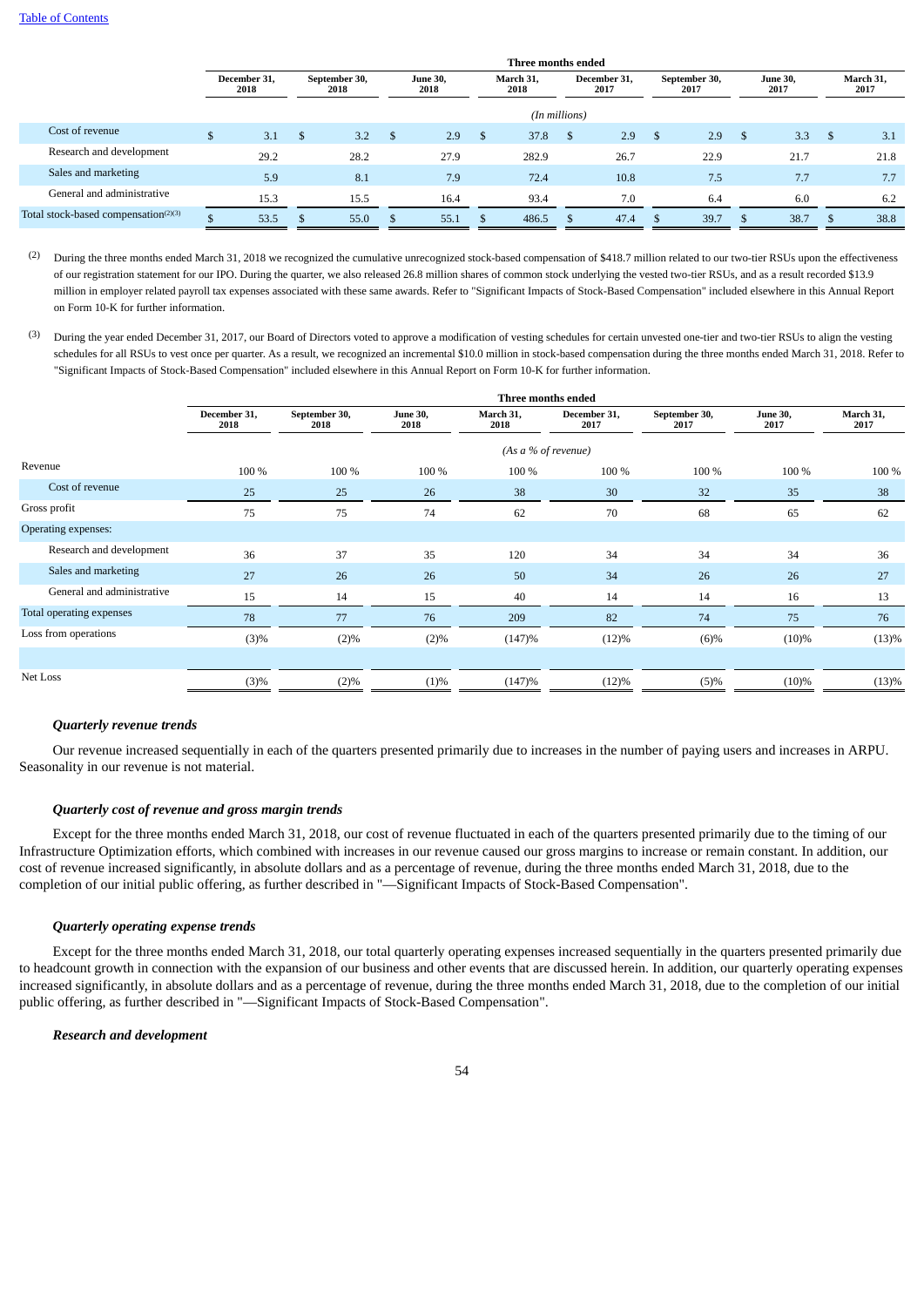Our research and development expenses increased at a faster rate during the three months ended March 31, 2018, comparatively to other quarters, primarily due to the completion of our initial public offering, as further described in "—Significant Impacts of Stock-Based Compensation".

#### *Sales and marketing*

Our sales and marketing expenses fluctuated in the quarters presented primarily due to employee-related expenses and brand advertising campaigns. The timing of brand advertising campaigns can impact the trends in sales and marketing expenses. Our sales and marketing expenses increased at a faster rate during the three months ended March 31, 2018, primarily due to the completion of our initial public offering, as further described in "-Significant Impacts of Stock-Based Compensation".

#### *General and administrative*

Our general and administrative expenses fluctuated in the quarters presented, primarily due to increases in employee-related expenses and legal, accounting, and other professional fees. Our general and administrative expenses for the three months ended June 30, 2017 included expense of \$9.4 million for a non-cash charitable donation of shares of our common stock as initial funding for the Dropbox Charitable Foundation. Additionally, as a result of our initial public offering, and in the same quarter, we began recognizing stock-based compensation expense related to market-based awards granted to our cofounders in 2017 ("Co-Founder Grants"), as further described in "—Significant Impacts of Stock-Based Compensation".

#### **Liquidity and Capital Resources**

As of December 31, 2018, we had cash and cash equivalents of \$519.3 million and short-term investments of \$570.0 million, which were held for working capital purposes. Our cash, cash equivalents, and short-term investments consist primarily of cash, money market funds, corporate notes and obligations, U.S. treasury securities, U.S. agency obligations, commercial paper, and certificates of deposits. As of December 31, 2018, we had \$133.8 million of our cash and cash equivalents held by our foreign subsidiaries. We do not expect to incur material taxes in the event we repatriate any of these amounts.

On March 27, 2018, upon the completion of our IPO and concurrent private placement, we received aggregate proceeds of \$638.2 million, net of underwriters' discounts and commissions. On March 28, 2018, the underwriters exercised their option to purchase an additional 5,400,000 shares of our Class A common stock. This transaction closed on April 3, 2018, resulting in additional proceeds of \$108.4 million, net of underwriters' discounts and commissions. Our net proceeds from the IPO, the concurrent private placement, and underwriters' option totaled \$746.6 million, before deducting offering costs of \$6.9 million, net of reimbursements.

Since our inception, we have financed our operations primarily through equity issuances, cash generated from our operations, and capital leases to finance infrastructure-related assets in co-location facilities that we directly lease and operate. We enter into capital leases in part to better match the timing of payments for infrastructure-related assets with that of cash received from our paying users. In our business model, some of our registered users convert to paying users over time, and consequently there is a lag between initial investment in infrastructure assets and cash received from some of our users.

Our principal uses of cash in recent periods have been funding our operations, purchases of short-term investments, the satisfaction of tax withholdings in connection with the settlement of restricted stock units, making principal payments on our capital lease obligations, and capital expenditures.

In April 2017, we entered into a \$600.0 million credit facility with a syndicate of financial institutions. Pursuant to the terms of the revolving credit facility, we may issue letters of credit under the revolving credit facility, which reduce the total amount available for borrowing under such facility. The revolving credit facility terminates on April 4, 2022. In February 2018, we amended our revolving credit facility to, among other things, permit us to make certain investments, enter into an unsecured standby letter of credit facility, and increase our standby letter of credit sublimit to \$187.5 million. We also increased our borrowing capacity under the revolving credit facility from \$600.0 million to \$725.0 million. We may from time to time request increases in the borrowing capacity under our revolving credit facility of up to \$275.0 million, provided no event of default has occurred or is continuing or would result from such increase.

Interest on borrowings under the revolving credit facility accrues at a variable rate tied to the prime rate or the LIBOR rate, at our election. Interest is payable quarterly in arrears. Pursuant to the terms of the revolving credit facility, we are required to pay an annual commitment fee that accrues at a rate of 0.20% per annum on the unused portion of the borrowing commitments under the revolving credit facility. In addition, we are required to pay a fee in connection with letters of credit issued under the revolving credit facility that accrues at a rate of 1.5% per annum on the amount of such letters of credit

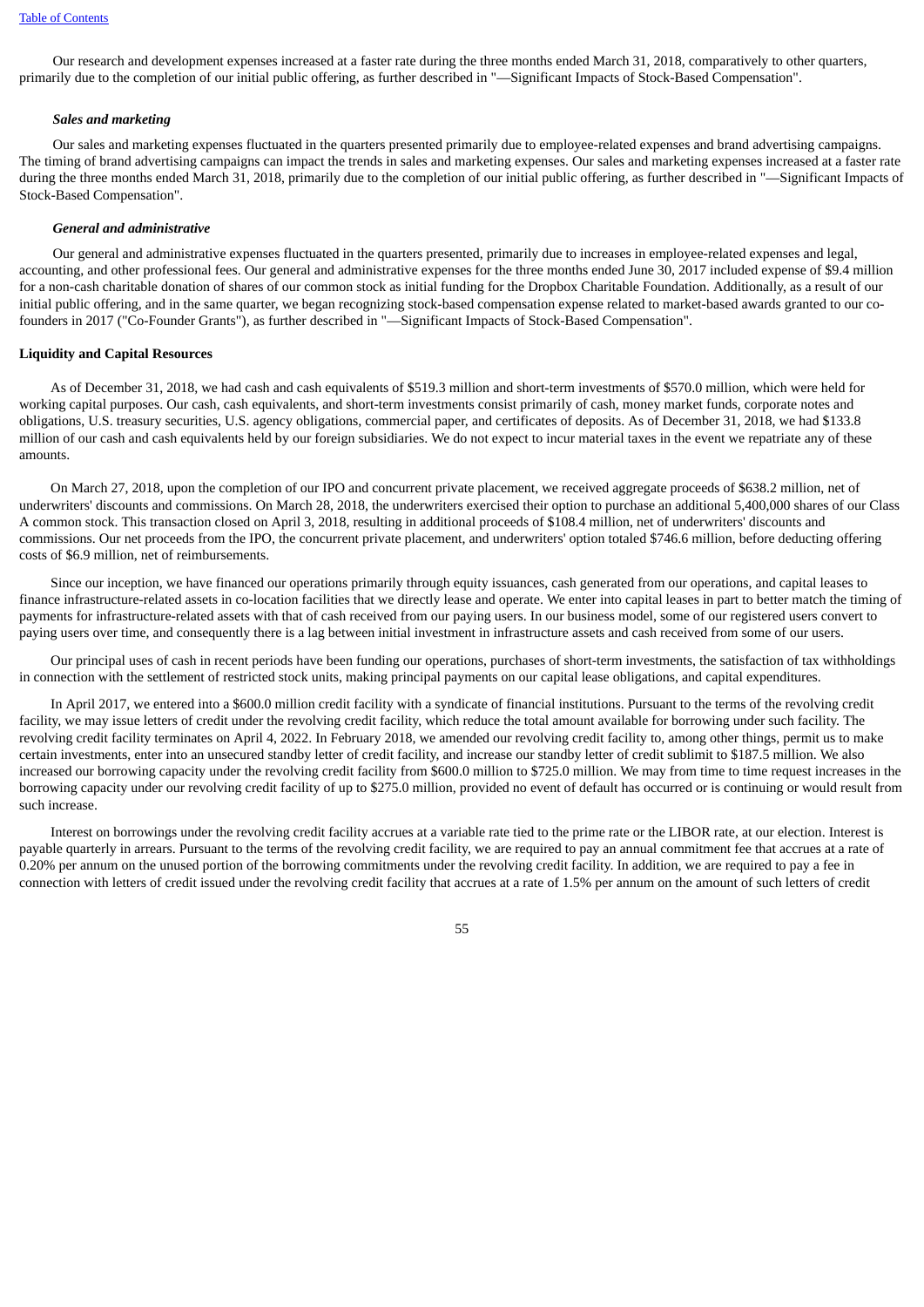outstanding. There is an additional fronting fee of 0.125% per annum multiplied by the average aggregate daily maximum amount available under all letters of credit.

The revolving credit facility contains customary conditions to borrowing, events of default, and covenants, including covenants that restrict our ability to incur indebtedness, grant liens, make distributions to our holders or our subsidiaries' equity interests, make investments, or engage in transactions with our affiliates. In addition, the revolving credit facility contains financial covenants, including a consolidated leverage ratio covenant and a minimum liquidity balance. We were in compliance with all covenants under the revolving credit facility as of December 31, 2018.

As of December 31, 2018, we had no amounts outstanding under the revolving credit facility and an aggregate of \$68.5 million in letters of credit outstanding under the revolving credit facility. Our total available borrowing capacity under the revolving credit facility was \$656.5 million as of December 31, 2018.

We believe our existing cash and cash equivalents, together with our short-term investments, cash provided by operations and amounts available under the revolving credit facility, will be sufficient to meet our needs for the foreseeable future. Our future capital requirements will depend on many factors including our revenue growth rate, subscription renewal activity, billing frequency, the timing and extent of spending to support further infrastructure development and research and development efforts, the timing and extent of additional capital expenditures to invest in existing and new office spaces, such as our new corporate headquarters, the satisfaction of tax withholding obligations for the release of restricted stock units, the expansion of sales and marketing and international operation activities, the introduction of new product capabilities and enhancement of our platform, and the continuing market acceptance of our platform. We have and may in the future enter into arrangements to acquire or invest in complementary businesses, services, and technologies, including intellectual property rights. We may be required to seek additional equity or debt financing. In the event that additional financing is required from outside sources, we may not be able to raise it on terms acceptable to us or at all. If we are unable to raise additional capital when desired, our business, results of operations, and financial condition would be materially and adversely affected.

Our cash flow activities were as follows for the periods presented:

|                                                              | <b>Year ended December 31,</b> |         |  |               |  |         |  |  |  |  |
|--------------------------------------------------------------|--------------------------------|---------|--|---------------|--|---------|--|--|--|--|
|                                                              |                                | 2018    |  | 2017          |  | 2016    |  |  |  |  |
|                                                              |                                |         |  | (In millions) |  |         |  |  |  |  |
| Net cash provided by operating activities                    |                                | 425.4   |  | 330.3         |  | 252.6   |  |  |  |  |
| Net cash used in investing activities                        |                                | (633.8) |  | (23.9)        |  | (118.0) |  |  |  |  |
| Net cash provided by (used in) financing activities          |                                | 300.8   |  | (231.7)       |  | (134.5) |  |  |  |  |
| Effect of exchange rate changes on cash and cash equivalents |                                | (3.1)   |  | 2.6           |  | (4.3)   |  |  |  |  |
| Net increase (decrease) in cash and cash equivalents         |                                | 89.3    |  | 77.3          |  | (4.2)   |  |  |  |  |

#### *Operating activities*

Our largest source of operating cash is cash collections from our paying users for subscriptions to our platform. Our primary uses of cash from operating activities are for employee-related expenditures, infrastructure-related costs, and marketing expenses. Net cash provided by operating activities is impacted by our net loss adjusted for certain non-cash items, including depreciation and amortization expenses and stock-based compensation, as well as the effect of changes in operating assets and liabilities.

For the year ended December 31, 2018, net cash provided by operating activities was \$425.4 million, which mostly consisted of our net loss of \$484.9 million, adjusted for stock-based compensation expense of \$650.1 million and depreciation and amortization expenses of \$166.8 million, and net cash inflow of \$83.2 million from operating assets and liabilities. The inflow from operating assets and liabilities was primarily due to an increase of \$66.4 million in deferred revenue from increased subscription sales, as a majority of our paying users are invoiced in advance. Additionally, cash provided by operating activities increased due to an increase in other operating assets and liabilities of \$16.8 million. Our net cash provided by operating activities for the year ended December 31, 2018 also included a payment of \$13.8 million of employer payroll taxes related to the release of our two-tier RSUs in connection with our IPO, which was paid in the first quarter of 2018.

For the year ended December 31, 2017, net cash provided by operating activities was \$330.3 million, which mostly consisted of our net loss of \$111.7 million, adjusted for depreciation and amortization expenses of \$181.8 million and stock-based compensation expense of \$164.6 million, and net cash inflow of \$81.3 million from operating assets and liabilities. The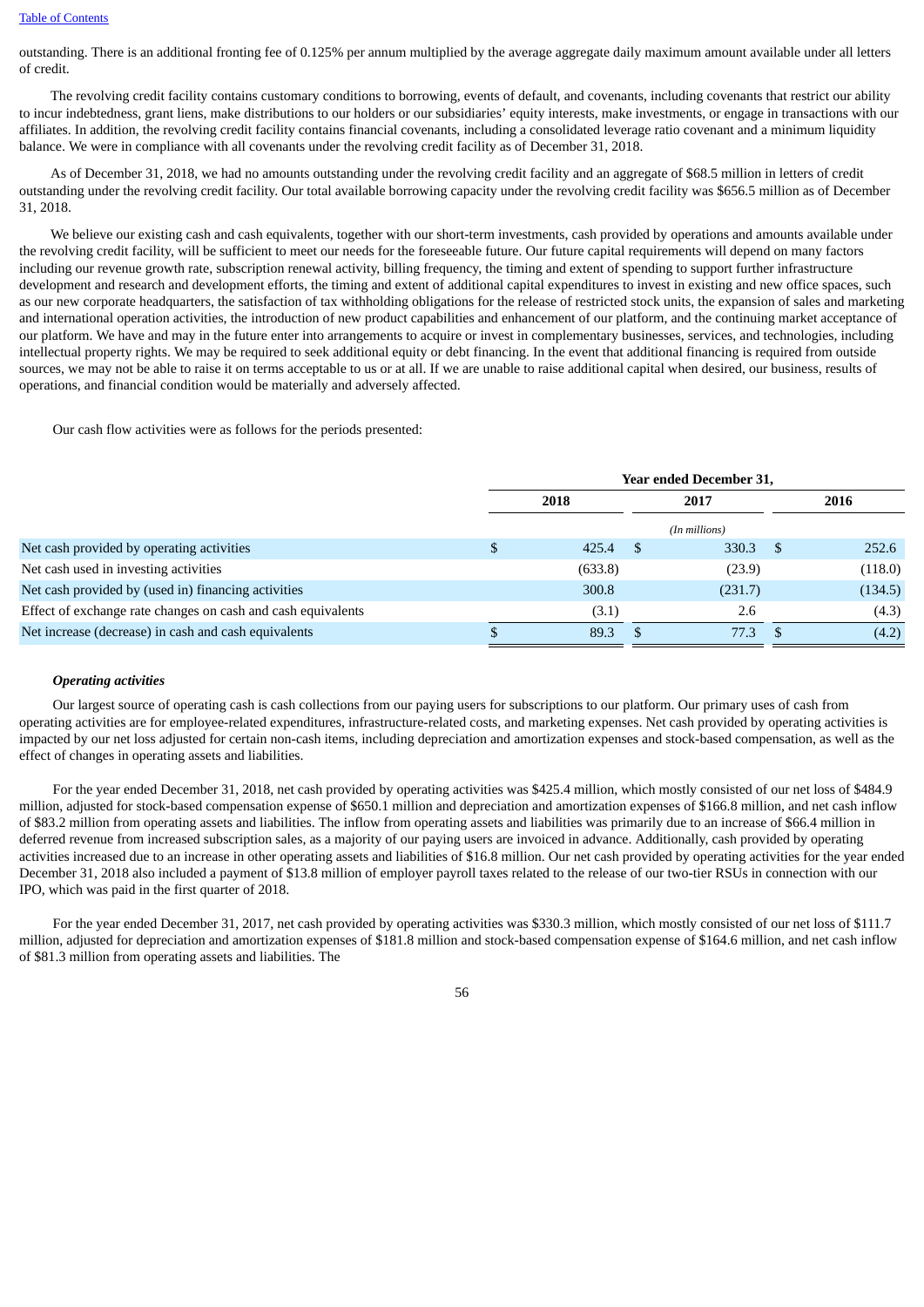inflow from operating assets and liabilities was primarily due to an increase of \$64.3 million in deferred revenue from increased subscription sales, as a majority of our paying users are invoiced in advance. The increase in net cash provided by operating activities during the year ended December 31, 2017, compared to the year ended December 31, 2016, was primarily due to a reduction of our net loss, as adjusted for stock-based compensation and depreciation and amortization expenses, as well as cash inflow from changes in operating assets and liabilities.

For the year ended December 31, 2016, net cash provided by operating activities was \$252.6 million, which primarily consisted of our net loss of \$210.2 million, adjusted for depreciation and amortization expenses of \$191.6 million and stock-based compensation expense of \$147.6 million, as well as a net cash inflow of \$118.8 million from operating assets and liabilities. The inflow from operating assets and liabilities was primarily due to an increase of \$87.6 million in deferred revenue from increased subscription sales, as a majority of our paying users are invoiced in advance, and an increase of \$35.6 million in accrued compensation and benefits due to the introduction of our annual bonus plan.

### *Investing activities*

Net cash used in investing activities is primarily impacted by purchases of short-term investments, purchases of property and equipment to make improvements to existing and new office spaces, and for purchasing infrastructure equipment in co-location facilities that we directly lease and operate.

For the year ended December 31, 2018, net cash used in investing activities was \$633.8 million, which primarily related to purchases of short-term investments of \$850.4 million and capital expenditures of \$63.0 million related to our office and datacenter build-outs. These outflows were partially offset by inflows of \$283.6 million related to proceeds from maturities and sales of short-term investments.

For the year ended December 31, 2017, net cash used in investing activities was \$23.9 million, which mostly consisted of capital expenditures related to our infrastructure equipment and office build-outs. The decrease in cash used in investing activities during the year ended December 31, 2017, compared to the year ended December 31, 2016, was primarily due to decreases in capital expenditures for infrastructure equipment and leasehold improvements related to our current corporate headquarters.

For the year ended December 31, 2016, net cash used in investing activities was \$118.0 million, which mostly consisted of capital expenditures related to our infrastructure and office build-outs.

#### *Financing activities*

Net cash provided by (used in) financing activities is primarily impacted by the completion of our IPO, repurchases of common stock to satisfy the tax withholding obligation for the release of RSUs and capital lease obligations for our infrastructure equipment. In 2017, we began releasing shares of common stock underlying vested one-tier RSUs, which generally have a service-based vesting condition over a four-year period and resulted in cash outflows to satisfy the employee tax withholding obligation for those employees who elected to net share settle their awards. See "—Significant Impacts of Stock-Based Compensation" for additional information.

For the year ended December 31, 2018, net cash provided by financing activities was \$300.8 million, which primarily consisted of \$746.6 million in net proceeds from the completion of our IPO and concurrent private placement. The proceeds were offset by \$351.9 million for the satisfaction of tax withholding obligations for the release of restricted stock units and \$109.1 million in principal payments against capital lease obligations.

For the year ended December 31, 2017, net cash used in financing activities was \$231.7 million, which primarily consisted of \$133.0 million in principal payments against capital lease obligations and \$87.9 million for the satisfaction of tax withholding obligations for the release of restricted stock units. The increase in cash used by financing activities during the year ended December 31, 2017, compared to the year ended December 31, 2016, was primarily due to the increase of \$87.9 million related to the satisfaction of tax withholding obligations for the release of restricted stock units.

For the year ended December 31, 2016, net cash used in financing activities was \$134.5 million, which primarily consisted of \$137.9 million in principal payments against capital lease obligations and \$3.8 million in principal payments against a note payable issued in 2015, offset by \$8.8 million in proceeds received for a sale-leaseback agreement.

## **Contractual Obligations**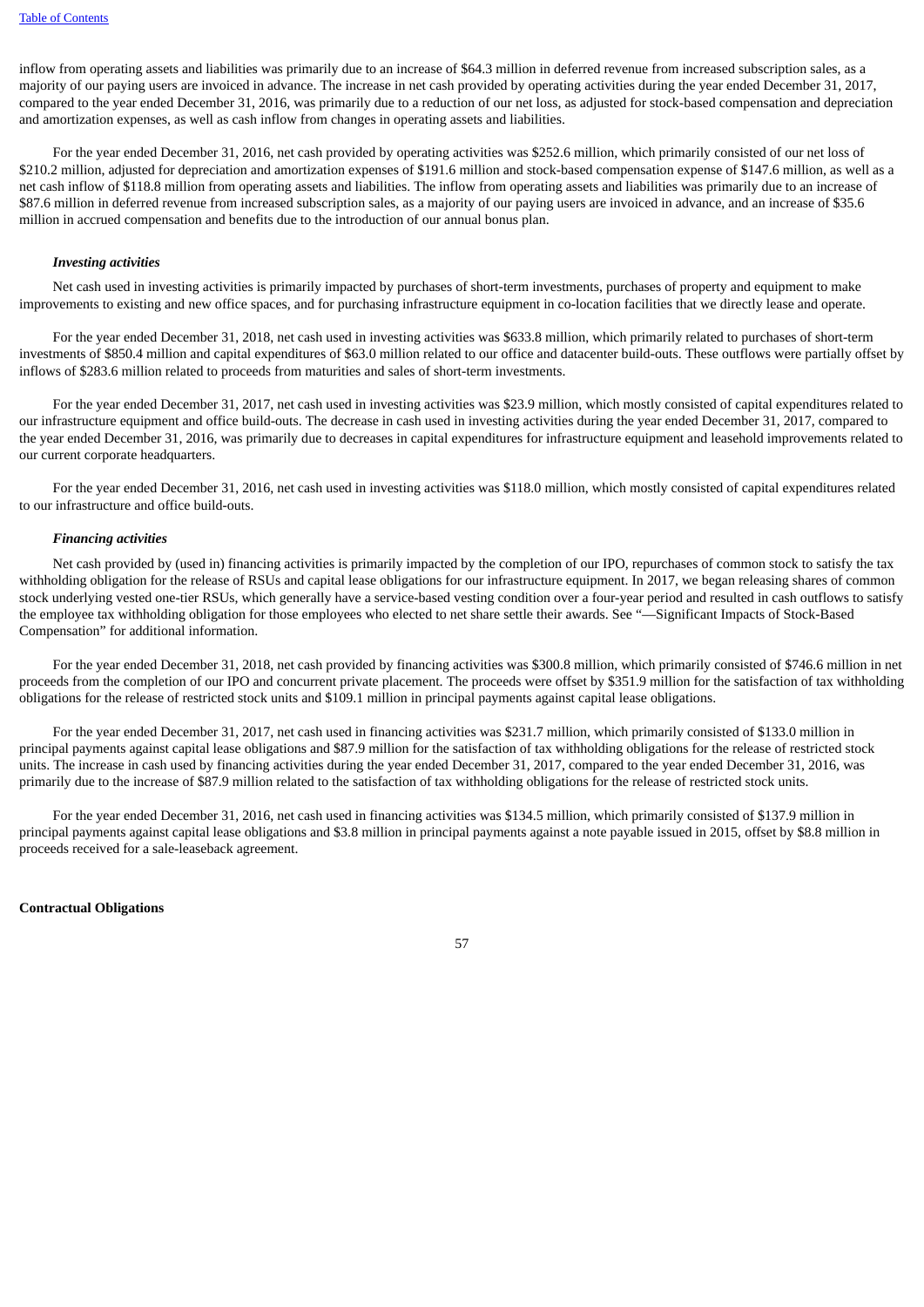Our principal commitments consist of obligations under operating leases for office space and datacenter operations, and capital leases for datacenter equipment. The following table summarizes our commitments to settle contractual obligations in cash as of December 31, 2018, for the periods presented below:

|                                            | Total   | Less than<br>1 year |       | $1 - 3$ vears |               | $3 - 5$ vears |       | More than<br>5 years |  |
|--------------------------------------------|---------|---------------------|-------|---------------|---------------|---------------|-------|----------------------|--|
|                                            |         |                     |       |               | (In millions) |               |       |                      |  |
| Operating lease commitments <sup>(1)</sup> | 1,122.2 |                     | 96.4  |               | 205.2         |               | 169.0 | 651.6                |  |
| Capital lease commitments $(2)$            | 176.0   |                     | 82.4  |               | 75.6          |               | 18.0  |                      |  |
| Other commitments $(3)$                    | 96.7    |                     | 57.0  |               | 39.4          |               | 0.3   |                      |  |
| Total contractual obligations              | 1,394.9 | S                   | 235.8 |               | 320.2         |               | 187.3 | 651.6                |  |

Consists of future non-cancelable minimum rental payments under operating leases for our offices and datacenters, excluding rent payments from our sub-tenants and variable operating expenses. As of December 31, 2018, we are entitled to non-cancelable rent payments from our sub-tenants of \$43.5 million, which will be collected over the next 5 years.

<sup>(2)</sup> Consists of future non-cancelable minimum rental payments under capital leases primarily for our infrastructure.

<sup>(3)</sup> Consists of commitments to third-party vendors for services related to our infrastructure, infrastructure warranty contracts, asset retirement obligations for office modifications, and a note payable related to financing of our infrastructure.

In addition to the contractual obligations set forth above, as of December 31, 2018, we had an aggregate of \$68.5 million in letters of credit outstanding under our revolving credit facility.

In May 2018, we amended our lease for our current corporate headquarters, modifying the original lease termination date from 2027 to 2019. As a result of the amendment, we expect to vacate our current corporate headquarters in August 2019, but are obligated to pay rent through February 2020. Accordingly, our future operating lease commitments were reduced by \$192.4 million. The lease amendment did not have a material impact to our consolidated statement of operations in the year ended December 31, 2018, nor do we expect it to be material through our lease termination date in 2019. See Note 10, "Commitments and Contingencies" to our consolidated financial statements included elsewhere in this Annual Report on Form 10-K for further information.

In 2017, we entered into a new lease agreement for office space in San Francisco, California, to serve as our new corporate headquarters. We took initial possession of our new corporate headquarters in June 2018 and began to recognize rent expense in the same period.

#### **Off-Balance Sheet Arrangements**

As of December 31, 2018, we did not have any relationships with unconsolidated entities or financial partnerships, such as entities often referred to as structured finance or variable interest entities, which would have been established for the purpose of facilitating off balance sheet arrangements or other contractually narrow or limited purposes.

#### **Significant Impacts of Stock-Based Compensation**

#### *Restricted Stock Units*

We have granted restricted stock units, or RSUs, to our employees and members of our Board of Directors under our 2008 Equity Incentive Plan, or 2008 Plan, our 2017 Equity Incentive Plan, or 2017 Plan and our 2018 Equity Incentive Plan, or 2018 Plan. We have two types of RSUs outstanding as of December 31, 2018:

- One-tier RSUs, which have a service-based vesting condition over a four-year period. These awards typically have a cliff vesting period of one year and continue to vest quarterly thereafter. We recognize compensation expense associated with one-tier RSUs ratably on a straight-line basis over the requisite service period.
- Two-tier RSUs, which have both a service-based vesting condition and a liquidity event-related performance vesting condition. These awards typically have a service-based vesting period of four years with a cliff vesting period of one year and continue to vest monthly thereafter. Upon satisfaction of the Performance Vesting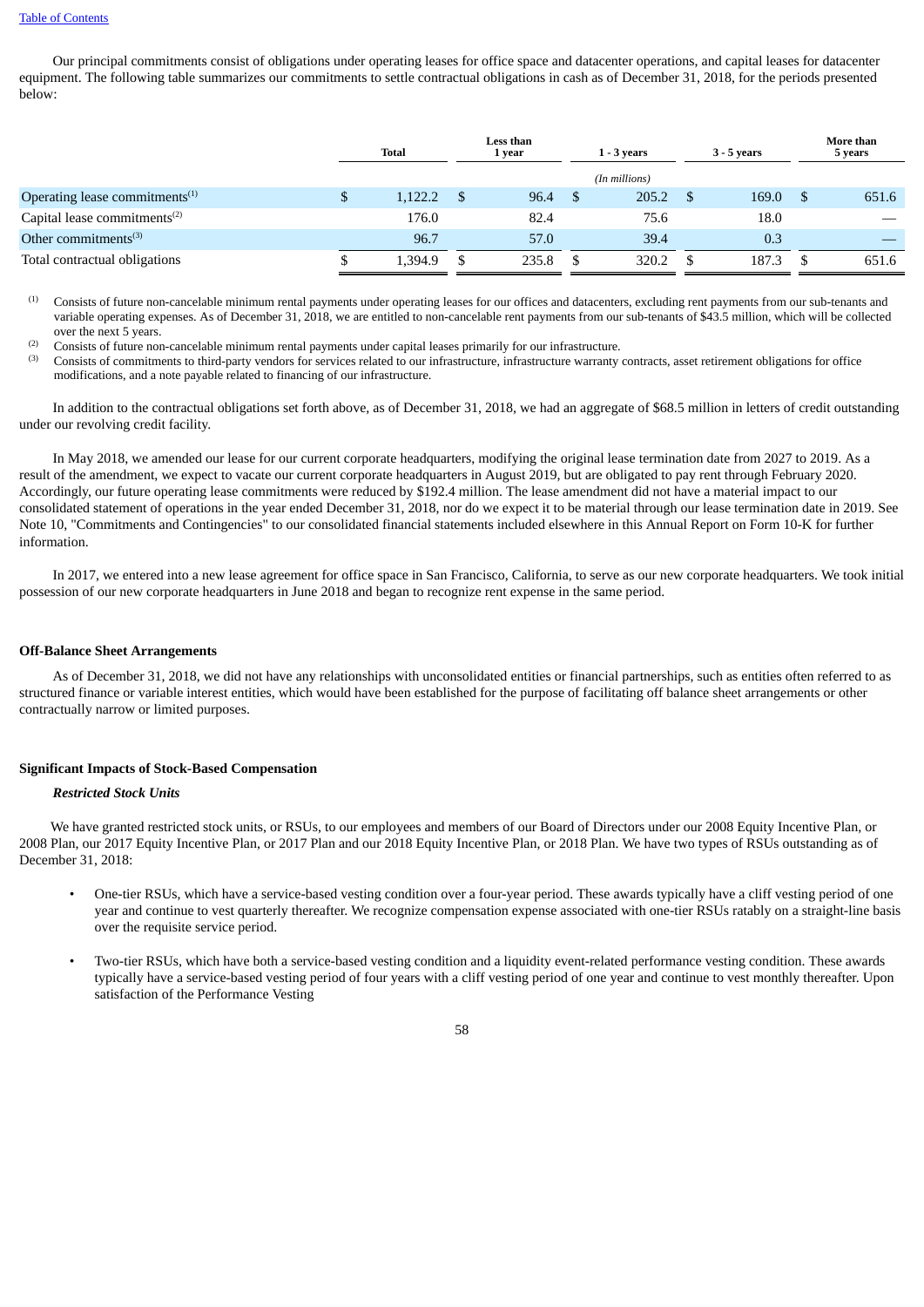Condition, these awards vest quarterly. The Performance Vesting Condition was satisfied upon the effectiveness of the registration statement related to our IPO. Our last grant date for two-tier RSUs was May 2015. We recognize compensation expense associated with two-tier RSUs using the accelerated attribution method over the requisite service period.

Upon the effectiveness of the registration statement related to our IPO, we recognized stock-based compensation related to our two-tier RSUs using the accelerated attribution method, with a cumulative catch-up in the amount of \$418.7 million attributable to service provided prior to such effective date. As of December 31, 2018, the unamortized stock-based compensation related to our two-tier RSUs was \$0.1 million, which will be recognized if the requisite service is provided over a remaining weighted average period of 0.2 years.

## *Co-Founder Grants*

In December 2017, the Board of Directors approved a grant to our co-founders of restricted stock awards, or RSAs, with respect to 14.7 million shares of Class A Common Stock in the aggregate, or collectively, the Co-Founder Grants, of which 10.3 million RSAs were granted to Mr. Houston, the Company's co-founder and Chief Executive Officer, and 4.4 million RSAs were granted to Mr. Ferdowsi, the Company's co-founder and Director. These Co-Founder Grants have service-based, market-based, and performance-based vesting conditions. While the Co-Founder Grants have certain stockholder rights prior to their vesting, such as the right to vote the shares with the other holders of our Class A common stock, the Co-Founder Grants will be excluded from Class A common stock issued and outstanding until the satisfaction of these vesting conditions.

The Co-Founder Grants are eligible to vest over the ten-year period following the date the Company's shares of Class A common stock began trading on the Nasdaq Global Select Market in connection with our IPO, which occurred on March 23, 2018. The Co-Founder Grants comprise nine tranches that are eligible to vest based on the achievement of stock price goals (each, a "Stock Price Target"), measured over a consecutive thirty-day trading period during the Performance Period, which will begin on January 1, 2019, as follows:

| <b>Company Stock Price</b><br><b>Target</b> | <b>Shares Eligible to Vest for</b><br>Mr. Houston | <b>Shares Eligible to Vest</b><br>for Mr. Ferdowsi |
|---------------------------------------------|---------------------------------------------------|----------------------------------------------------|
| \$30.00                                     | 2,066,667                                         | 880,000                                            |
| \$37.50                                     | 1,033,334                                         | 440,000                                            |
| \$45.00                                     | 1,033,334                                         | 440,000                                            |
| \$52.50                                     | 1,033,333                                         | 440,000                                            |
| \$60.00                                     | 1,033,333                                         | 440,000                                            |
| \$67.50                                     | 1,033,333                                         | 440,000                                            |
| \$75.00                                     | 1,033,333                                         | 440,000                                            |
| \$82.50                                     | 1,033,333                                         | 440,000                                            |
| \$90.00                                     | 1,033,333                                         | 440,000                                            |

During the first four years of the Performance Period, no more than 20% of the shares subject to each Co-Founder Grant would be eligible to vest in any calendar year. After the first four years, all shares are eligible to vest based on the achievement of the Company Stock Price Targets. The Co-Founder Grants contain an implied performance-based vesting condition that was satisfied on the date of our IPO.

We estimated the grant date fair value of the Co-Founder Grants using a model based on multiple stock price paths developed through the use of a Monte Carlo simulation that incorporates into the valuation the possibility that the Stock Price Targets may not be satisfied. The average grant date fair value of each Co-Founder Grant was estimated to be \$10.60 per share, and we will recognize total stock-based compensation expense of \$156.2 million over the requisite service period of each tranche, which ranged from 2.9 to 6.9 years, using the accelerated attribution method. If the Stock Price Targets are met sooner than the derived service period, we will adjust our stock-based compensation to reflect the cumulative expense associated with the vested awards. We will recognize stock-based compensation expense if the requisite service period is provided, regardless of whether the market conditions are achieved.

The performance vesting condition for the Co-Founder Grants was satisfied on the date that our shares of Class A common stock began trading on the Nasdaq Global Select Market in connection with our IPO. We recognized the cumulative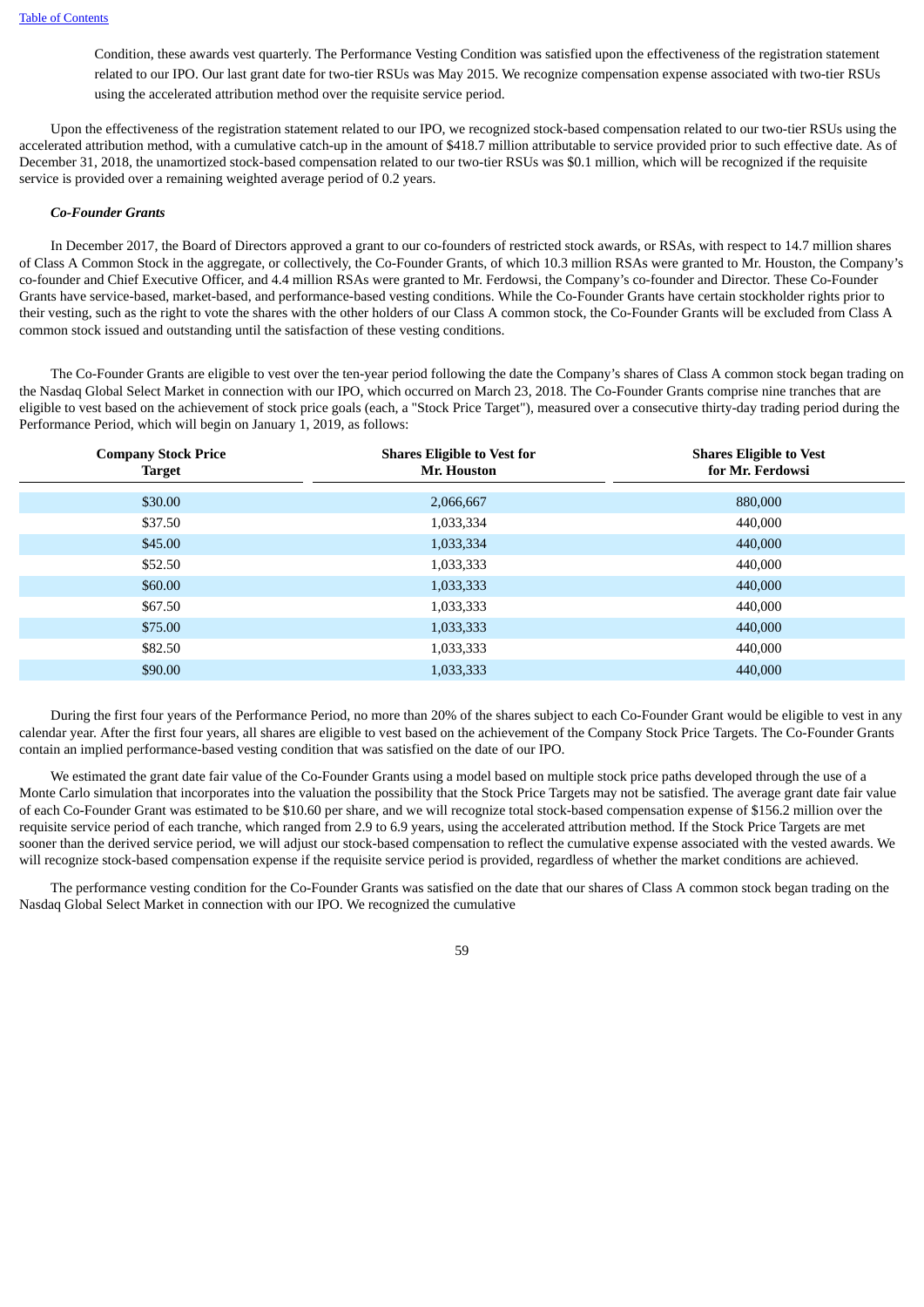unrecognized expense of our Co-Founder Grants of \$10.6 million in the first quarter of 2018, using the accelerated attribution method, which increased our general and administrative expenses.

## *Award Modifications*

During the year ended the year ended December 31, 2017, our Board of Directors voted to approve a modification of vesting schedules for certain unvested one-tier and two-tier RSUs to align the vesting schedules for all RSUs to vest once per quarter. The modification was effective February 15, 2018, which resulted in accelerated vesting of impacted RSUs that had met their service requirement as of that date. As a result, we recognized an incremental \$10.0 million in stock-based compensation during the first quarter of 2018, which is included in the results for the year ended December 31, 2018, related to these modified RSUs. We do not expect to record incremental stock-based compensation related to this modification in future periods.

See Note 1, "Description of the Business and Summary of Significant Accounting Policies" and Note 11, "Stockholders' Equity" to our consolidated financial statements included elsewhere in this Annual Report on Form 10-K for more information regarding our equity awards.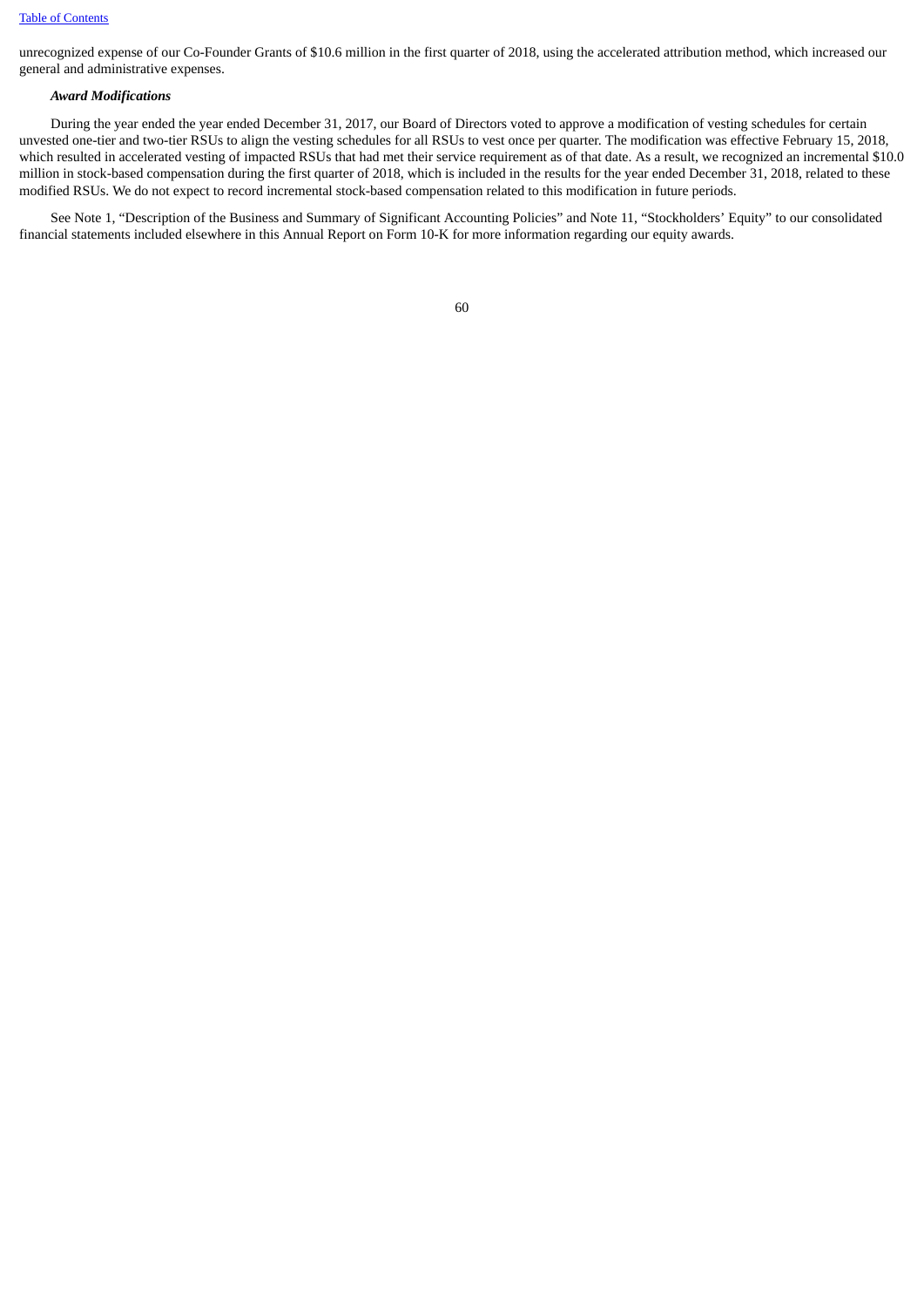# **Critical Accounting Policies and Judgments**

Our consolidated financial statements and the related notes thereto included elsewhere in this Annual Report on Form 10-K are prepared in accordance with generally accepted accounting principles, or GAAP, in the United States. The preparation of consolidated financial statements also requires us to make estimates and assumptions that affect the reported amounts of assets, liabilities, revenue, costs and expenses, and related disclosures. We base our estimates on historical experience and on various other assumptions that we believe to be reasonable under the circumstances. Actual results could differ significantly from the estimates made by management. To the extent that there are differences between our estimates and actual results, our future financial statement presentation, financial condition, results of operations, and cash flows will be affected.

We believe that the accounting policies described below involve a greater degree of judgment and complexity. Accordingly, these are the policies we believe are the most critical to aid in fully understanding and evaluating our consolidated financial condition and results of operations.

## *Revenue recognition*

We generate revenue from sales of subscriptions to our platform. Subscription fees exclude sales and other indirect taxes. We determine revenue recognition through the following steps:

- Identification of the contract, or contracts, with a customer
- Identification of the performance obligations in the contract
- Determination of the transaction price
- Allocation of the transaction price to the performance obligations in the contract
- Recognition of revenue when, or as, we satisfy a performance obligation

Our subscription agreements typically have monthly or annual contractual terms, and a small percentage have multi-year contractual terms. Revenue is recognized ratably over the related contractual term generally beginning on the date that our platform is made available to a customer. Our agreements are generally non-cancelable. We typically bill in advance for monthly contracts and annually in advance for contracts with terms of one year or longer.

### *Deferred commissions*

Certain sales commissions and the related payroll taxes earned by our outbound sales team, as well as commissions earned by third-party resellers, are considered to be incremental and recoverable costs of obtaining a contract with a customer. These costs are deferred and then amortized over a period of benefit that we have determined to be five years. We determined the period of benefit by taking into consideration our historical customer attrition rates, the useful life of our technology, and the impact of competition in our industry.

#### *Common stock valuations*

Since August 2015, we have granted RSUs as the only stock-based payment awards to our employees, excluding the Co-Founder Grants. While we stopped granting stock options in August 2015, we currently have stock options outstanding that will continue to vest through 2019 if the requisite service is provided.

The fair values of the common stock underlying the RSUs prior to the date of our IPO were determined by our Board of Directors, with input from management and contemporaneous third-party valuations, which were performed at least quarterly. If RSUs were granted a short period of time prior to the date of a valuation report, we retrospectively assessed the fair value used for financial reporting purposes after considering the fair value reflected in the subsequent valuation report and other facts and circumstances on the date of grant as discussed below.

Given the absence of a public trading market for our common stock prior to our IPO, and in accordance with the American Institute of Certified Public Accountants Practice Guide, *Valuation of Privately-Held-Company Equity Securities Issued as Compensation,* or AICPA Guide, our Board of Directors exercised reasonable judgment and considered numerous objective and subjective factors to determine the best estimate of the fair value of our common stock including:

- The results of contemporaneous valuations of our common stock by unrelated third parties;
- The rights, preferences, and privileges of our convertible preferred stock relative to those of our common stock;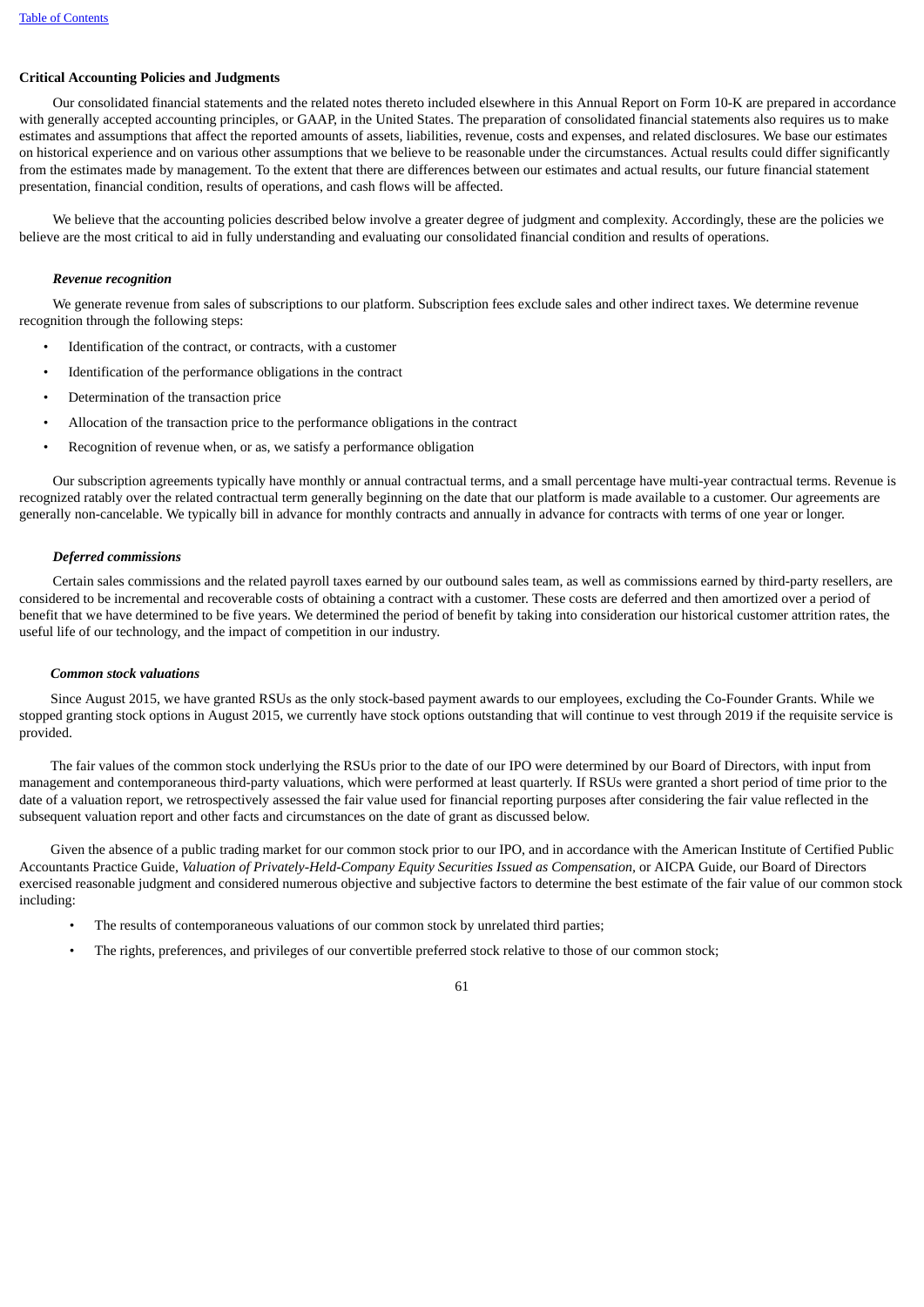- Market multiples of comparable public companies in our industry as indicated by their market capitalization and guideline merger and acquisition transactions;
- Our performance and market position relative to our competitors, who may change from time to time;
- Our historical financial results and estimated trends and prospects for our future performance;
- Valuations published by institutional investors that hold investments in our capital stock;
- The economic and competitive environment;
- The likelihood and timeline of achieving a liquidity event, such as an initial public offering or sale, given prevailing market conditions;
- Any adjustments necessary to recognize a lack of marketability for our common stock; and
- Precedent sales of or offers to purchase our capital stock.

In valuing our common stock, our Board of Directors determined the fair value of our common stock using both the income and market approach valuation methods. The income approach estimates value based on the expectation of future cash flows that a company will generate. These future cash flows are discounted to their present values using a discount rate based on our weighted average cost of capital, and is adjusted to reflect the risks inherent in our cash flows. The market approach estimates value based on a comparison of the subject company to comparable public companies in a similar line of business. From the comparable companies, a representative market value multiple is determined and then applied to the subject company's financial forecasts to estimate the value of the subject company.

For valuations prior to August 31, 2017, the equity valuation was based on both the income and the market approach valuation methods, in addition to giving consideration to recent secondary sales of our common stock. The Option Pricing Method was selected as the principal equity allocation method. These methods were consistent with prior valuations.

For valuations as of and subsequent to August 31, 2017, we have used a hybrid method to determine the fair value of our common stock, in addition to giving consideration to recent secondary sales of our common stock. Under the hybrid method, multiple valuation approaches were used and then combined into a single probability weighted valuation. Our approach included the use of initial public offering scenarios, a scenario assuming continued operation as a private entity, and a scenario assuming an acquisition of the company.

Application of these approaches involves the use of estimates, judgment, and assumptions that are highly complex and subjective, such as those regarding our expected future revenue, expenses, and cash flows, discount rates, market multiples, the selection of comparable companies, and the probability of future events. Changes in any or all of these estimates and assumptions, or the relationships between those assumptions, impact our valuations as of each valuation date and may have a material impact on the valuation of common stock.

For valuations after our initial public offering, our Board of Directors determines the fair value of each share of underlying common stock based on the closing price of our Class A common stock as reported on the date of the grant.

#### *Fair value of market condition awards*

The Co-Founder Grants contain market-based vesting conditions. The market-based vesting condition is considered when calculating the grant date fair value of these awards, which requires the use of various estimates and assumptions. The grant date fair value of the Co-Founder Grants was estimated using a model based on multiple stock price paths developed through the use of a Monte Carlo simulation that incorporates into the valuation the possibility that the market condition may not be satisfied. A Monte Carlo simulation requires the use of various assumptions, including our underlying stock price, volatility, and the risk-free interest rate as of the valuation date, corresponding to the length of time remaining in the performance period, and expected dividend yield. A Monte Carlo simulation also calculates a derived service period for each of the nine vesting tranches, which is the measure of the expected time to achieve the market conditions. Expense associated with market-based awards is recognized over the requisite service period of each tranche using the accelerated attribution method, regardless of whether the market conditions are achieved.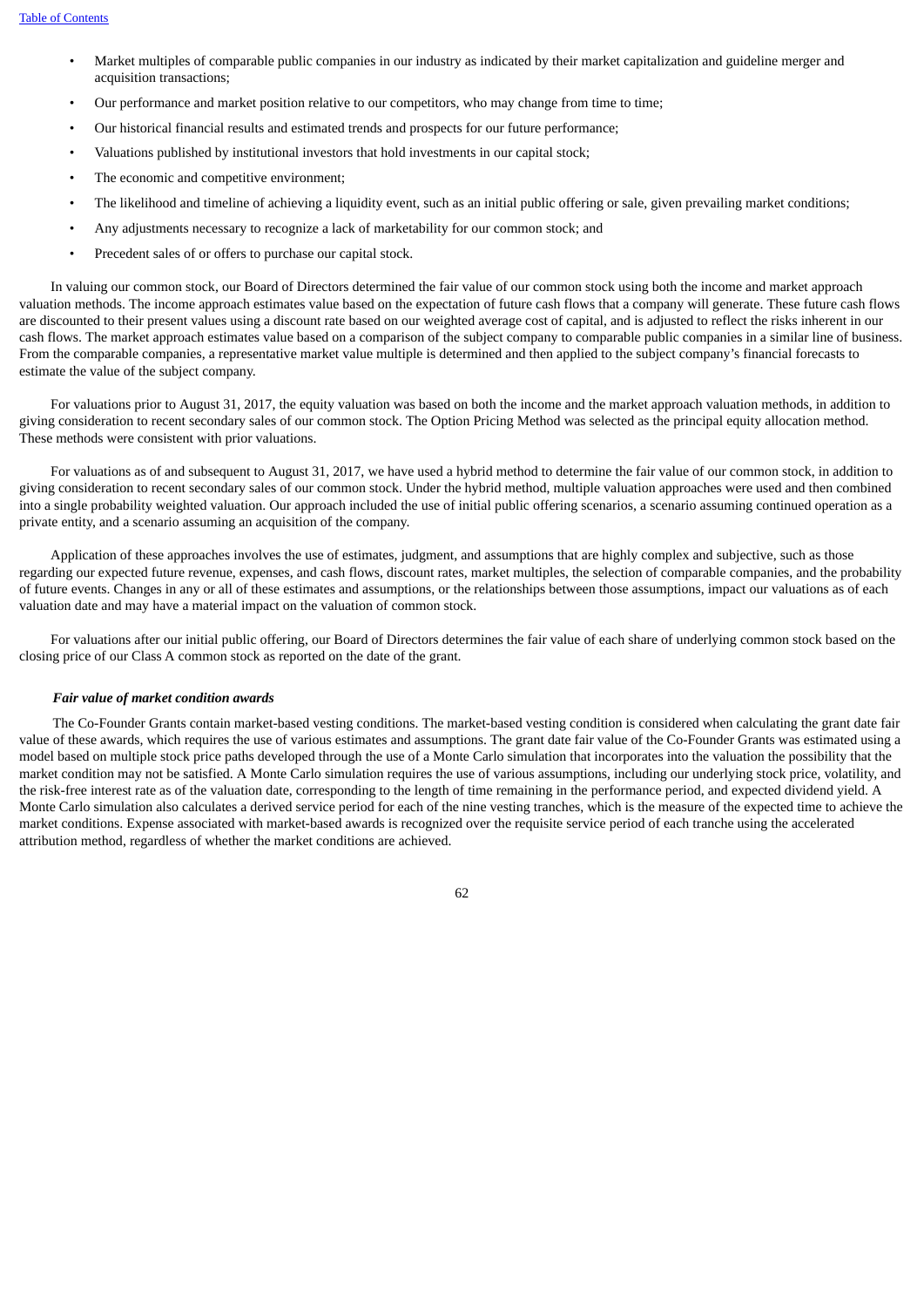# **Recent Accounting Pronouncements**

See Note 1, "Description of the Business and Summary of Significant Accounting Policies" to our consolidated financial statements included elsewhere in this Annual Report on Form 10-K for recently adopted accounting pronouncements and recently issued accounting pronouncements not yet adopted as of the date of this Annual Report on Form 10-K.

# **ITEM 7A. QUANTITATIVE AND QUALITATIVE DISCLOSURES ABOUT MARKET RISK**

# *Interest rate risk*

We had cash and cash equivalents of \$519.3 million and short-term investments of \$570.0 million as of December 31, 2018. We hold our cash and cash equivalents and short-term investments for working capital purposes. Our cash, cash equivalents, and short-term investments consist primarily of cash, money market funds, corporate notes and obligations, U.S. treasury securities, U.S. agency obligations, commercial paper, and certificates of deposits. The primary objectives of our investment activities are the preservation of capital, the fulfillment of liquidity needs, and the control of cash and investments. We do not enter into investments for trading or speculative purposes. Due to the short-term nature of these instruments, we believe that we do not have any material exposure to changes in the fair value of our investment portfolio as a result of changes in interest rates. Decreases in interest rates, however, would reduce future interest income.

Any borrowings under the revolving credit facility bear interest at a variable rate tied to the prime rate or the LIBOR rate. As of December 31, 2018, we had no amounts outstanding under the revolving credit facility. We do not have any other long-term debt or financial liabilities with floating interest rates that would subject us to interest rate fluctuations.

As of December 31, 2018, a hypothetical change in interest rates by 100 basis points would not have a significant impact on our cash and cash equivalents or the fair value of our investment portfolio.

### *Foreign currency exchange risk*

Our results of operations and cash flows are subject to fluctuations due to changes in foreign currency exchange rates relative to U.S. dollars, our reporting currency.

All of our domestic revenue and a certain portion of our international revenue is generated in U.S. dollars, with the remainder generated in euros, British pounds sterling, Australian dollars, Canadian dollars, and Japanese yen. The functional currency of Dropbox International Unlimited, our international headquarters and largest international entity, is the U.S. dollar.

Our expenses are generally denominated in the currencies in which our operations are located, which are primarily the United States and, to a lesser extent, Europe and Asia. Our results of operations and cash flows are, therefore, subject to fluctuations due to changes in foreign currency exchange rates in ways that are unrelated to our operating performance.

As exchange rates may fluctuate significantly between periods, revenue and operating expenses, when converted into U.S. dollars, may also experience significant fluctuations between periods. Historically, a majority of our revenue and operating expenses have been denominated in U.S. dollars, euros, and British pounds sterling. Although we are impacted by the exchange rate movements from a number of currencies relative to the U.S. dollar, our results of operations are particularly impacted by fluctuations in the U.S. dollar-euro and U.S. dollar-British pounds sterling exchange rates. In the year ended December 31, 2018, 30% of our sales were denominated in currencies other than U.S. dollars. Our expenses, by contrast, are primarily denominated in U.S. dollars. As a result, any increase in the value of the U.S. dollar against these foreign currencies could cause our revenue to decline relative to our costs, thereby decreasing our margins.

We recorded \$1.9 million and \$3.6 million in net foreign currency transaction losses in the years ended December 31, 2018 and 2016, respectively, and \$5.0 million in net foreign currency transaction gains in the year ended December 31, 2017. A hypothetical 10% change in foreign currency rates would not have resulted in material gains or losses for the years ended December 31, 2018, 2017 and 2016.

To date, we have not engaged in any hedging activities. As our international operations grow, we will continue to reassess our approach to managing risks relating to fluctuations in currency rates.

# *Inflation risk*

We do not believe that inflation has had a material effect on our business, results of operations, or financial condition. Nonetheless, if our costs were to become subject to significant inflationary pressures, we may not be able to fully offset such higher costs. Our inability or failure to do so could harm our business, results of operations, or financial condition.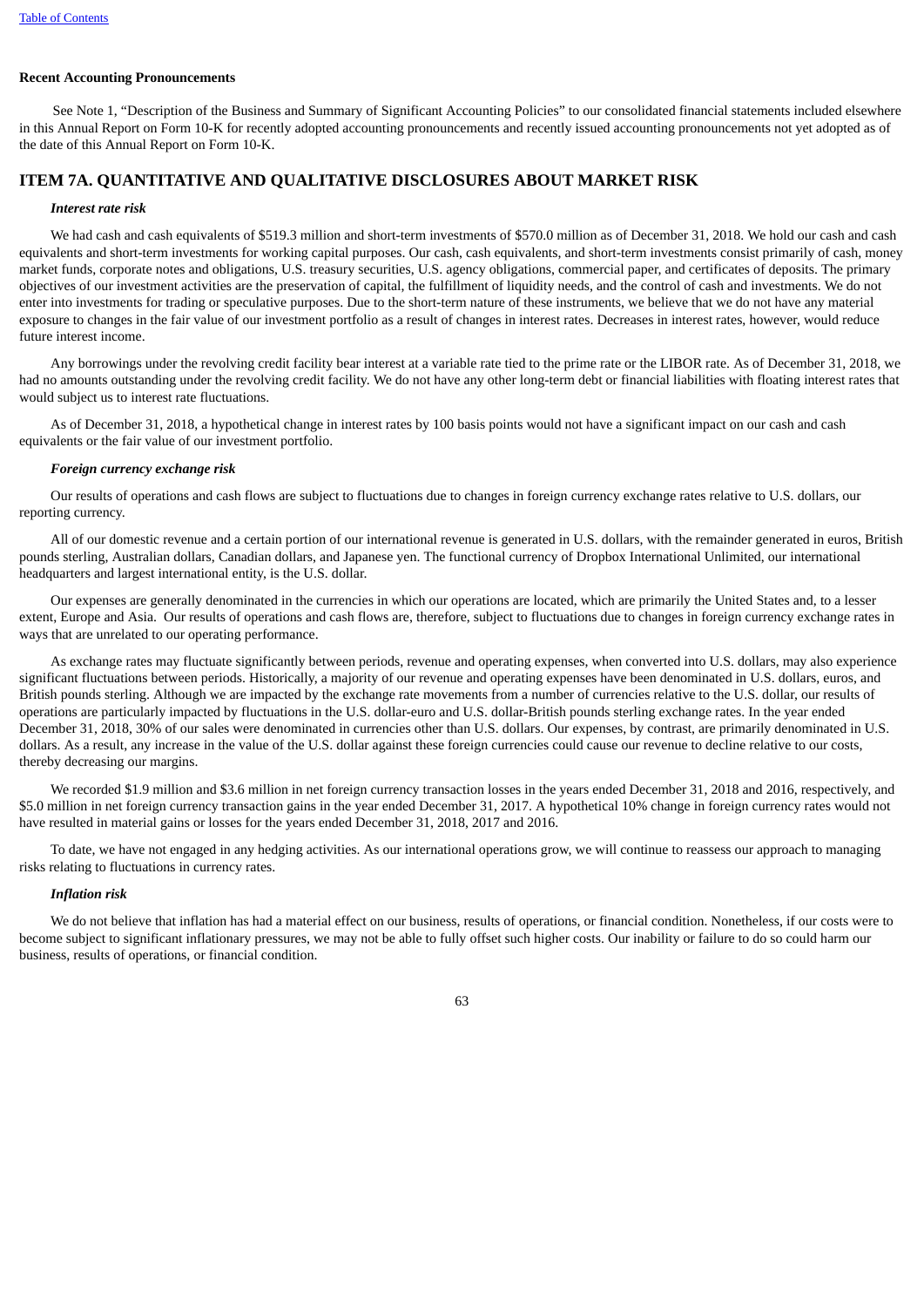# **ITEM 8. FINANCIAL STATEMENTS AND SUPPLEMENTARY DATA DROPBOX, INC. INDEX TO CONSOLIDATED FINANCIAL STATEMENTS**

|                                                         | Page      |
|---------------------------------------------------------|-----------|
| Report of Independent Registered Public Accounting Firm | <u>65</u> |
| <b>Consolidated Balance Sheets</b>                      | 66        |
| <b>Consolidated Statements of Operations</b>            | 67        |
| <b>Consolidated Statements of Comprehensive Loss</b>    | 68        |
| <b>Consolidated Statements of Stockholders' Equity</b>  | 69        |
| <b>Consolidated Statements of Cash Flows</b>            |           |
| <b>Notes to Consolidated Financial Statements</b>       | 73        |

The supplementary financial information required by this Item 8 is included in Item 7 under the caption "Quarterly Results of Operations."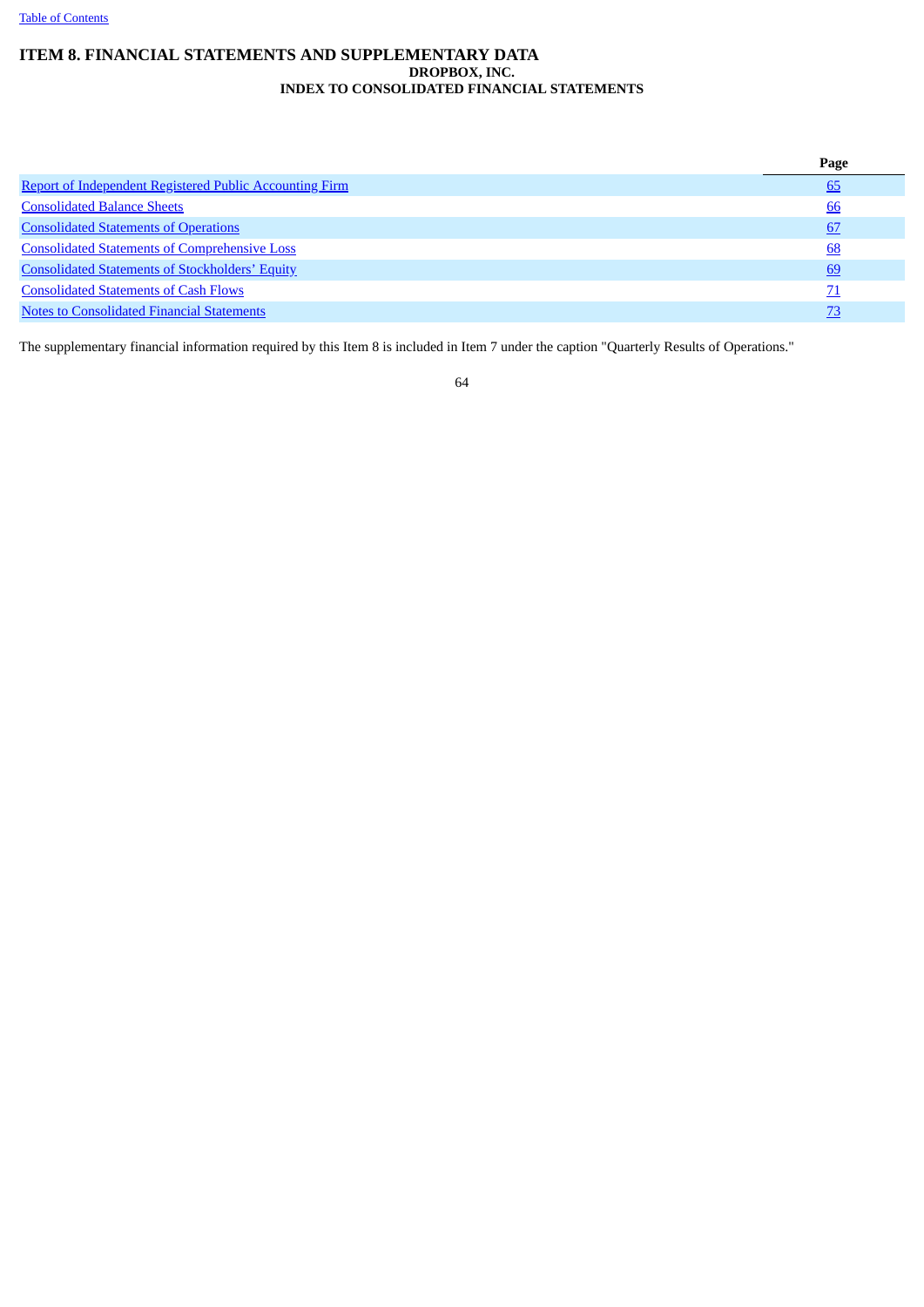# **REPORT OF INDEPENDENT REGISTERED PUBLIC ACCOUNTING FIRM**

<span id="page-65-0"></span>To the Stockholders and the Board of Directors of Dropbox, Inc.

#### **Opinion on the Financial Statements**

We have audited the accompanying consolidated balance sheets of Dropbox, Inc. (the Company) as of December 31, 2018 and 2017, the related consolidated statements of operations, comprehensive loss, stockholders' equity and cash flows for each of the three years in the period ended December 31, 2018, and the related notes (collectively referred to as the "consolidated financial statements"). In our opinion, the consolidated financial statements present fairly, in all material respects, the financial position of the Company at December 31, 2018 and 2017, and the results of its operations and its cash flows for each of the three years in the period ended December 31, 2018, in conformity with U.S. generally accepted accounting principles.

### **Basis for Opinion**

These financial statements are the responsibility of the Company's management. Our responsibility is to express an opinion on the Company's financial statements based on our audits. We are a public accounting firm registered with the Public Company Accounting Oversight Board (United States) (PCAOB) and are required to be independent with respect to the Company in accordance with the U.S. federal securities laws and the applicable rules and regulations of the Securities and Exchange Commission and the PCAOB.

We conducted our audits in accordance with the standards of the PCAOB. Those standards require that we plan and perform the audit to obtain reasonable assurance about whether the financial statements are free of material misstatement, whether due to error or fraud. The Company is not required to have, nor were we engaged to perform, an audit of its internal control over financial reporting. As part of our audits we are required to obtain an understanding of internal control over financial reporting but not for the purpose of expressing an opinion on the effectiveness of the Company's internal control over financial reporting. Accordingly, we express no such opinion.

Our audits included performing procedures to assess the risks of material misstatement of the financial statements, whether due to error or fraud, and performing procedures that respond to those risks. Such procedures included examining, on a test basis, evidence regarding the amounts and disclosures in the financial statements. Our audits also included evaluating the accounting principles used and significant estimates made by management, as well as evaluating the overall presentation of the financial statements. We believe that our audits provide a reasonable basis for our opinion.

/s/ Ernst & Young LLP

We have served as the Company's auditor since 2013.

San Francisco, California February 22, 2019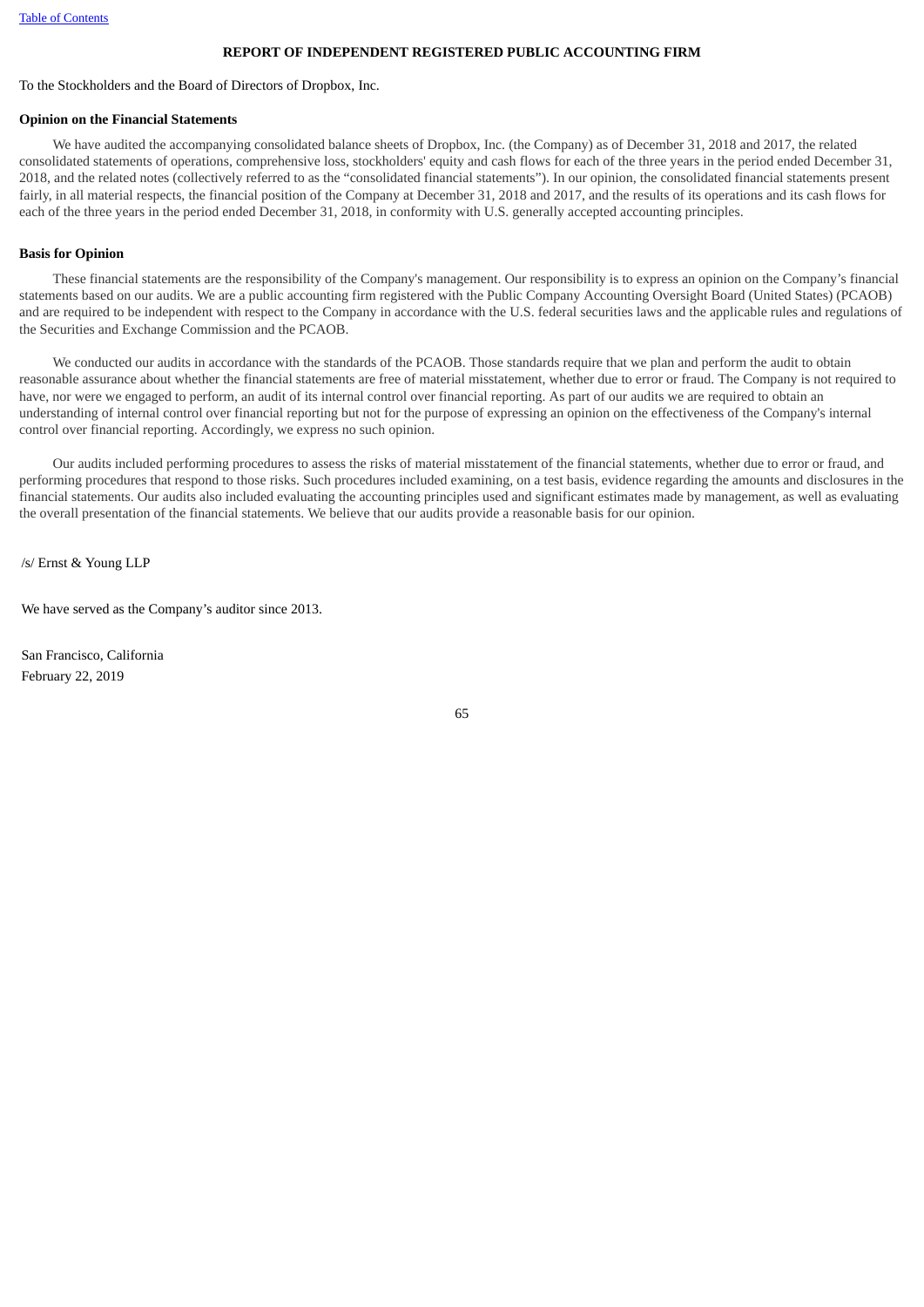# **DROPBOX, INC. CONSOLIDATED BALANCE SHEETS**

*(In millions, except for par value)*

<span id="page-66-0"></span>

|                                                                                                                                                                                                                                                                                                                                                                                                                                                                                                                                                                                                                                                   | As of December 31, |    |           |
|---------------------------------------------------------------------------------------------------------------------------------------------------------------------------------------------------------------------------------------------------------------------------------------------------------------------------------------------------------------------------------------------------------------------------------------------------------------------------------------------------------------------------------------------------------------------------------------------------------------------------------------------------|--------------------|----|-----------|
|                                                                                                                                                                                                                                                                                                                                                                                                                                                                                                                                                                                                                                                   | 2018               |    | 2017      |
| <b>Assets</b>                                                                                                                                                                                                                                                                                                                                                                                                                                                                                                                                                                                                                                     |                    |    |           |
| Current assets:                                                                                                                                                                                                                                                                                                                                                                                                                                                                                                                                                                                                                                   |                    |    |           |
| Cash and cash equivalents                                                                                                                                                                                                                                                                                                                                                                                                                                                                                                                                                                                                                         | \$<br>519.3        | \$ | 430.0     |
| Short-term investments                                                                                                                                                                                                                                                                                                                                                                                                                                                                                                                                                                                                                            | 570.0              |    |           |
| Trade and other receivables, net                                                                                                                                                                                                                                                                                                                                                                                                                                                                                                                                                                                                                  | 28.6               |    | 29.3      |
| Prepaid expenses and other current assets                                                                                                                                                                                                                                                                                                                                                                                                                                                                                                                                                                                                         | 92.3               |    | 58.8      |
| Total current assets                                                                                                                                                                                                                                                                                                                                                                                                                                                                                                                                                                                                                              | 1,210.2            |    | 518.1     |
| Property and equipment, net                                                                                                                                                                                                                                                                                                                                                                                                                                                                                                                                                                                                                       | 310.6              |    | 341.9     |
| Intangible assets, net                                                                                                                                                                                                                                                                                                                                                                                                                                                                                                                                                                                                                            | 14.7               |    | 17.0      |
| Goodwill                                                                                                                                                                                                                                                                                                                                                                                                                                                                                                                                                                                                                                          | 96.5               |    | 98.9      |
| Other assets                                                                                                                                                                                                                                                                                                                                                                                                                                                                                                                                                                                                                                      | 62.1               |    | 44.0      |
| <b>Total assets</b>                                                                                                                                                                                                                                                                                                                                                                                                                                                                                                                                                                                                                               | \$<br>1,694.1      | \$ | 1,019.9   |
| Liabilities and stockholders' equity                                                                                                                                                                                                                                                                                                                                                                                                                                                                                                                                                                                                              |                    |    |           |
| Current liabilities:                                                                                                                                                                                                                                                                                                                                                                                                                                                                                                                                                                                                                              |                    |    |           |
| Accounts payable                                                                                                                                                                                                                                                                                                                                                                                                                                                                                                                                                                                                                                  | \$<br>33.3         | \$ | 31.9      |
| Accrued and other current liabilities                                                                                                                                                                                                                                                                                                                                                                                                                                                                                                                                                                                                             | 164.5              |    | 129.8     |
| Accrued compensation and benefits                                                                                                                                                                                                                                                                                                                                                                                                                                                                                                                                                                                                                 | 80.9               |    | 56.1      |
| Capital lease obligation <sup>(1)</sup>                                                                                                                                                                                                                                                                                                                                                                                                                                                                                                                                                                                                           | 73.8               |    | 102.7     |
| Deferred revenue                                                                                                                                                                                                                                                                                                                                                                                                                                                                                                                                                                                                                                  | 485.0              |    | 417.9     |
| Total current liabilities                                                                                                                                                                                                                                                                                                                                                                                                                                                                                                                                                                                                                         | 837.5              |    | 738.4     |
| Capital lease obligation, non-current <sup>(1)</sup>                                                                                                                                                                                                                                                                                                                                                                                                                                                                                                                                                                                              | 89.9               |    | 71.6      |
| Deferred rent, non-current                                                                                                                                                                                                                                                                                                                                                                                                                                                                                                                                                                                                                        | 81.0               |    | 69.8      |
| Other non-current liabilities                                                                                                                                                                                                                                                                                                                                                                                                                                                                                                                                                                                                                     | 8.9                |    | 37.2      |
| <b>Total liabilities</b>                                                                                                                                                                                                                                                                                                                                                                                                                                                                                                                                                                                                                          | 1,017.3            |    | 917.0     |
| Commitments and contingencies (Note 10)                                                                                                                                                                                                                                                                                                                                                                                                                                                                                                                                                                                                           |                    |    |           |
| Stockholders' equity:                                                                                                                                                                                                                                                                                                                                                                                                                                                                                                                                                                                                                             |                    |    |           |
| Convertible preferred stock, \$0.00001 par value; no shares authorized, issued and outstanding as of<br>December 31, 2018; 151.2 shares authorized, 147.6 shares issued and outstanding with liquidation<br>preference of \$624.7 as of December 31, 2017                                                                                                                                                                                                                                                                                                                                                                                         |                    |    | 615.3     |
| Preferred stock, \$0.00001 par value; 240.0 shares authorized and no shares issued and outstanding as of<br>December 31, 2018; no shares authorized, issued and outstanding as of December 31, 2017                                                                                                                                                                                                                                                                                                                                                                                                                                               |                    |    |           |
| Common stock, \$0.00001 par value; Class A common stock - 2,400.0 shares authorized and 211.0 shares<br>issued and outstanding as of December 31, 2018; 533.3 shares authorized and 8.9 shares issued and<br>outstanding as of December 31, 2017; Class B common stock - 475.0 shares authorized and 198.6 shares<br>issued and outstanding as of December 31, 2018; 466.7 shares authorized and 187.9 issued and<br>outstanding as of December 31, 2017; Class C common stock - 800.0 shares authorized and no shares<br>issued and outstanding as of December 31, 2018; no shares authorized, issued and outstanding as of<br>December 31, 2017 |                    |    |           |
| Additional paid-in capital                                                                                                                                                                                                                                                                                                                                                                                                                                                                                                                                                                                                                        | 2,337.5            |    | 533.1     |
| Accumulated deficit                                                                                                                                                                                                                                                                                                                                                                                                                                                                                                                                                                                                                               | (1,659.5)          |    | (1,049.7) |
| Accumulated other comprehensive income (loss)                                                                                                                                                                                                                                                                                                                                                                                                                                                                                                                                                                                                     | (1.2)              |    | 4.2       |
| Total stockholders' equity                                                                                                                                                                                                                                                                                                                                                                                                                                                                                                                                                                                                                        | 676.8              |    | 102.9     |
| Total liabilities and stockholders' equity                                                                                                                                                                                                                                                                                                                                                                                                                                                                                                                                                                                                        | \$<br>1,694.1      | \$ | 1,019.9   |

(1) Includes amounts attributable to related party transactions. See Note 14, "Related Party Transactions" for further details.

*See accompanying Notes to Consolidated Financial Statements.*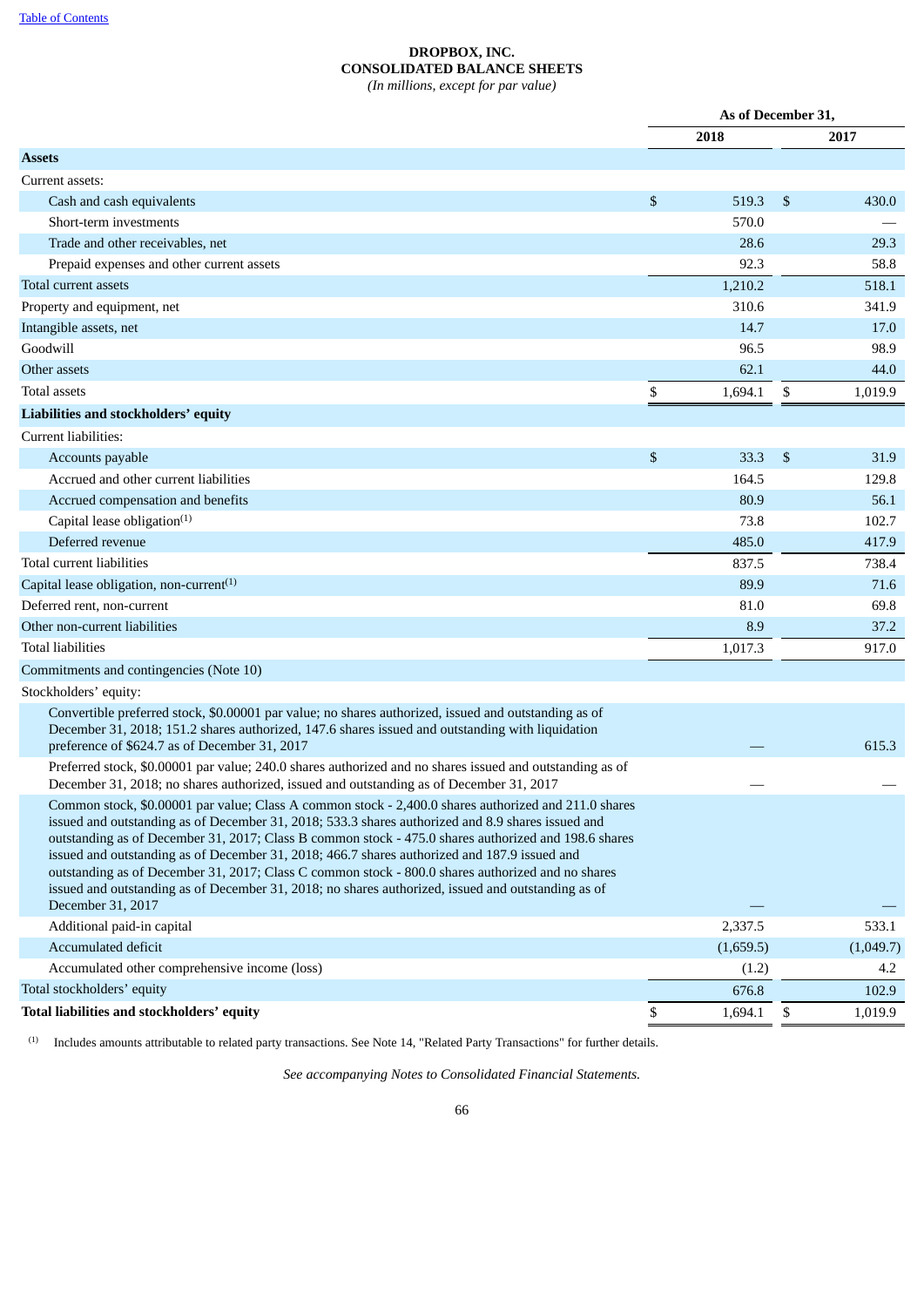# **DROPBOX, INC. CONSOLIDATED STATEMENTS OF OPERATIONS**

*(In millions, except per share data)*

<span id="page-67-0"></span>

|                                                                                                                        | Year ended December 31, |              |     |         |                |         |  |
|------------------------------------------------------------------------------------------------------------------------|-------------------------|--------------|-----|---------|----------------|---------|--|
|                                                                                                                        |                         | 2018         |     | 2017    |                | 2016    |  |
| Revenue                                                                                                                | \$                      | 1,391.7      | -\$ | 1,106.8 | $\mathfrak{S}$ | 844.8   |  |
| Cost of revenue $(1)$                                                                                                  |                         | 394.7        |     | 368.9   |                | 390.6   |  |
| Gross profit                                                                                                           |                         | 997.0        |     | 737.9   |                | 454.2   |  |
| Operating expenses $(1)(2)$ :                                                                                          |                         |              |     |         |                |         |  |
| Research and development                                                                                               |                         | 768.2        |     | 380.3   |                | 289.7   |  |
| Sales and marketing                                                                                                    |                         | 439.6        |     | 314.0   |                | 250.6   |  |
| General and administrative $(3)$                                                                                       |                         | 283.2        |     | 157.3   |                | 107.4   |  |
| Total operating expenses                                                                                               |                         | 1,491.0      |     | 851.6   |                | 647.7   |  |
| Loss from operations                                                                                                   |                         | (494.0)      |     | (113.7) |                | (193.5) |  |
| Interest income (expense), net                                                                                         |                         | 7.1          |     | (11.0)  |                | (16.4)  |  |
| Other income, net                                                                                                      |                         | 6.8          |     | 13.2    |                | 4.9     |  |
| Loss before income taxes                                                                                               |                         | (480.1)      |     | (111.5) |                | (205.0) |  |
| Provision for income taxes                                                                                             |                         | (4.8)        |     | (0.2)   |                | (5.2)   |  |
| Net loss                                                                                                               | \$                      | $(484.9)$ \$ |     | (111.7) | -\$            | (210.2) |  |
| Net loss per share attributable to common stockholders, basic and diluted                                              | \$                      | $(1.35)$ \$  |     | (0.57)  | <sup>\$</sup>  | (1.11)  |  |
| Weighted-average shares used in computing net loss per share attributable to<br>common stockholders, basic and diluted |                         | 358.6        |     | 195.9   |                | 189.1   |  |

(1) Includes stock-based compensation as follows (in millions):

|                            |      | Year ended December 31, |  |      |      |      |  |  |  |
|----------------------------|------|-------------------------|--|------|------|------|--|--|--|
|                            | 2018 |                         |  | 2017 | 2016 |      |  |  |  |
| Cost of revenue            |      | 47.0                    |  | 12.2 |      | 8.2  |  |  |  |
| Research and development   |      | 368.2                   |  | 93.1 |      | 72.7 |  |  |  |
| Sales and marketing        |      | 94.3                    |  | 33.7 |      | 44.6 |  |  |  |
| General and administrative |      | 140.6                   |  | 25.6 |      | 22.1 |  |  |  |

<sup>(2)</sup> During the year ended December 31, 2018, the Company recognized the cumulative unrecognized stock-based compensation of \$418.7 million related to the two-tier restricted stock units upon the effectiveness of the Company's registration statement for its initial public offering. See Note 1, "Description of the Business and Summary of Significant Accounting Policies**"** for further details.

<sup>(3)</sup> During the year ended the year ended December 31, 2017, general and administrative expense includes \$9.4 million for a non-cash charitable contribution and \$1.9 million of cash contributions to the Dropbox Charitable Foundation, a related party. See Note 14, "Related Party Transactions" for further details.

*See accompanying Notes to Consolidated Financial Statements.*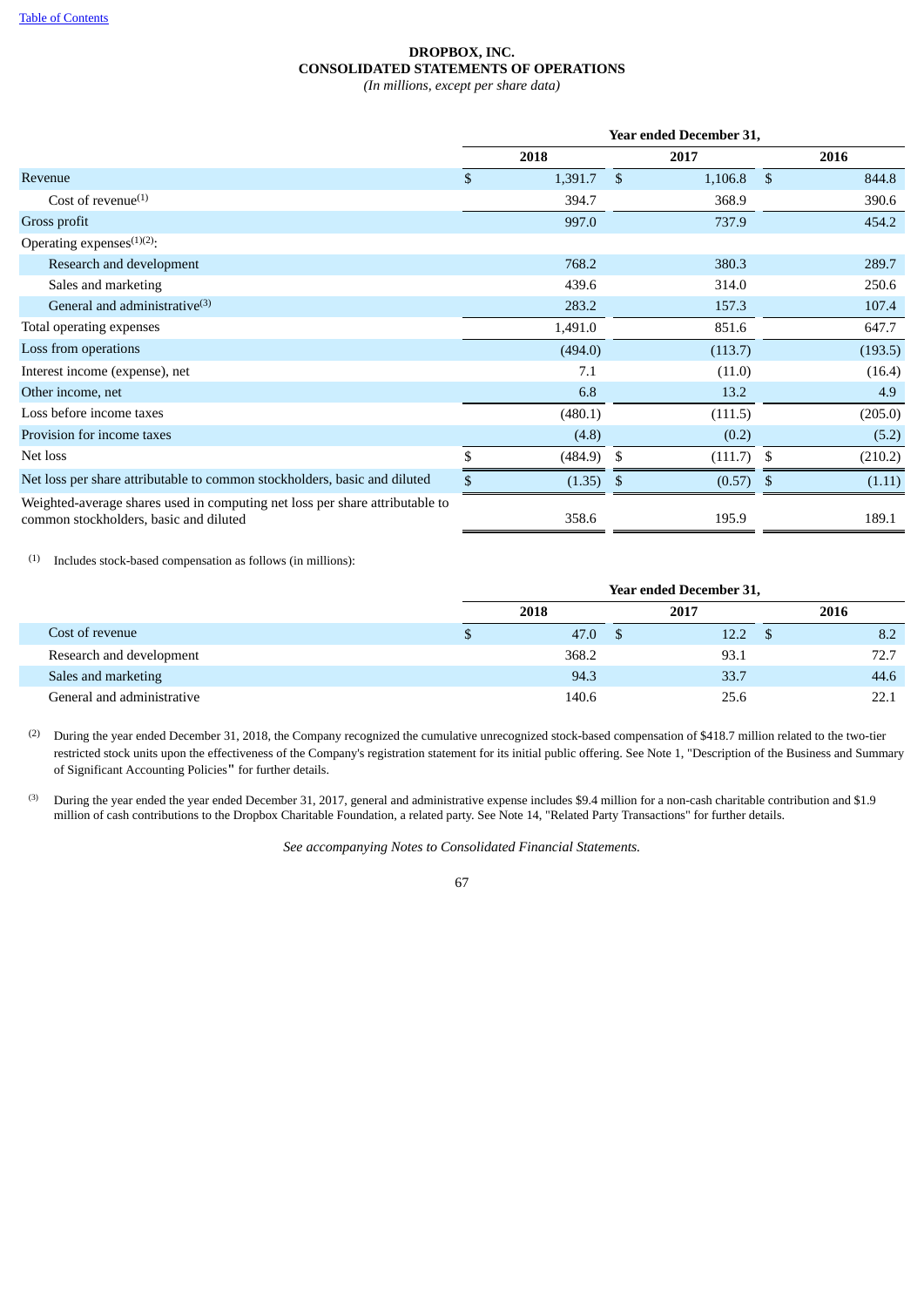# **DROPBOX, INC. CONSOLIDATED STATEMENTS OF COMPREHENSIVE LOSS** *(In millions)*

<span id="page-68-0"></span>

|                                                           | Year ended December 31, |              |      |              |  |         |  |  |  |  |
|-----------------------------------------------------------|-------------------------|--------------|------|--------------|--|---------|--|--|--|--|
|                                                           |                         | 2018         |      | 2017         |  | 2016    |  |  |  |  |
| Net loss                                                  |                         | $(484.9)$ \$ |      | $(111.7)$ \$ |  | (210.2) |  |  |  |  |
| Other comprehensive income (loss), net of tax:            |                         |              |      |              |  |         |  |  |  |  |
| Change in foreign currency translation adjustments        |                         | (4.9)        |      | 5.2          |  | (1.3)   |  |  |  |  |
| Change in net unrealized losses on short-term investments |                         | (0.5)        |      |              |  |         |  |  |  |  |
| Total other comprehensive income (loss), net of tax       |                         | (5.4)        | - \$ | 5.2          |  | (1.3)   |  |  |  |  |
| Comprehensive loss                                        |                         | (490.3)      |      | (106.5)      |  | (211.5) |  |  |  |  |

*See accompanying Notes to Consolidated Financial Statements.*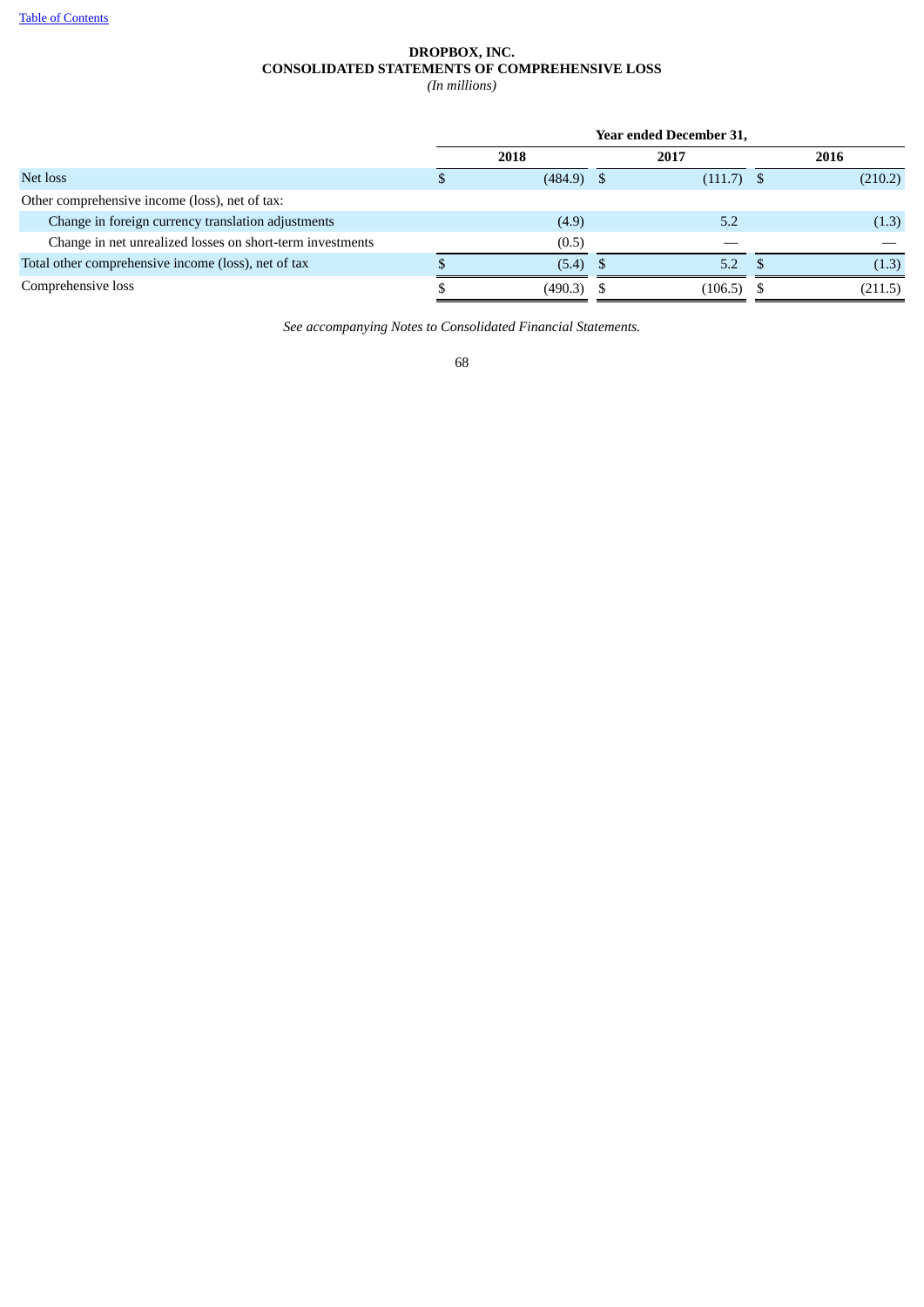# **DROPBOX, INC. CONSOLIDATED STATEMENTS OF STOCKHOLDERS' EQUITY** *(In millions)*

<span id="page-69-0"></span>

|                                                                                                                                                     | Convertible<br>preferred stock |               |               | <b>Class A and Class B</b><br>common stock | <b>Additional</b><br>paid-in       | <b>Accumulated</b>                 | <b>Accumulated</b><br>other<br>comprehensive | Total<br>stockholders' |  |
|-----------------------------------------------------------------------------------------------------------------------------------------------------|--------------------------------|---------------|---------------|--------------------------------------------|------------------------------------|------------------------------------|----------------------------------------------|------------------------|--|
|                                                                                                                                                     | Shares                         | <b>Amount</b> | <b>Shares</b> | <b>Amount</b>                              | capital                            | deficit                            | income (loss)                                | equity                 |  |
| <b>Balance at December 31, 2015</b>                                                                                                                 | 147.6                          | \$615.3       | 187.3         |                                            | $\boldsymbol{\mathsf{S}}$<br>297.3 | $\sqrt[6]{\frac{1}{2}}$<br>(727.3) | $\mathfrak{s}$<br>0.3                        | $\sqrt{3}$<br>185.6    |  |
| Vesting of early exercised stock options                                                                                                            |                                |               |               |                                            | 0.5                                |                                    |                                              | 0.5                    |  |
| Issuance of common stock, options and awards<br>related to acquisitions                                                                             |                                |               | 0.1           |                                            | 0.7                                |                                    |                                              | 0.7                    |  |
| Repurchase of unvested common stock (related<br>to early exercised stock options)                                                                   |                                |               | (0.3)         |                                            | (0.1)                              |                                    |                                              | (0.1)                  |  |
| Stock-based compensation                                                                                                                            |                                |               |               |                                            | 147.6                              |                                    |                                              | 147.6                  |  |
| Other comprehensive loss                                                                                                                            |                                |               |               |                                            |                                    |                                    | (1.3)                                        | (1.3)                  |  |
| Net loss                                                                                                                                            |                                |               |               |                                            | $\overline{\phantom{0}}$           | (210.2)                            | $\overline{\phantom{m}}$                     | (210.2)                |  |
| <b>Balance at December 31, 2016</b>                                                                                                                 | 147.6                          | 615.3         | 187.1         |                                            | 446.0                              | (937.5)                            | (1.0)                                        | 122.8                  |  |
| Cumulative-effect adjustment from adoption of<br>ASU 2016-09                                                                                        |                                |               |               |                                            | 0.5                                | (0.5)                              |                                              |                        |  |
| Release of restricted stock units                                                                                                                   |                                |               | 14.6          |                                            |                                    |                                    |                                              |                        |  |
| Shares repurchased for tax withholdings on<br>release of restricted stock                                                                           |                                |               | (5.5)         |                                            | (87.9)                             |                                    |                                              | (87.9)                 |  |
| Donation of common stock to charitable<br>foundation                                                                                                |                                |               | 0.6           |                                            | 9.4                                |                                    |                                              | 9.4                    |  |
| Exercise of stock options and awards                                                                                                                |                                |               | 0.2           |                                            | 0.5                                |                                    |                                              | 0.5                    |  |
| Repurchase of unvested common stock (related<br>to early exercised stock options)                                                                   |                                |               | (0.2)         |                                            |                                    |                                    |                                              |                        |  |
| Stock-based compensation                                                                                                                            |                                |               |               |                                            | 164.6                              |                                    | $\overline{\phantom{0}}$                     | 164.6                  |  |
| Other comprehensive income                                                                                                                          |                                |               |               |                                            |                                    |                                    | 5.2                                          | 5.2                    |  |
| Net loss                                                                                                                                            | $\overline{\phantom{0}}$       |               |               |                                            |                                    | (111.7)                            |                                              | (111.7)                |  |
| <b>Balance at December 31, 2017</b>                                                                                                                 | 147.6                          | 615.3         | 196.8         | \$<br>$\overline{\phantom{0}}$             | 533.1                              | (1,049.7)                          | 4.2                                          | 102.9                  |  |
| Release of restricted stock units                                                                                                                   |                                |               | 40.4          |                                            |                                    |                                    | $\overline{\phantom{0}}$                     |                        |  |
| Shares repurchased for tax withholdings on<br>release of restricted stock                                                                           |                                |               | (15.6)        |                                            | (226.9)                            | (124.9)                            |                                              | (351.8)                |  |
| Conversion of preferred stock to common stock<br>in connection with initial public offering                                                         | (147.6)                        | (615.3)       | 147.6         |                                            | 615.3                              |                                    |                                              |                        |  |
| Issuance of common stock in connection with<br>initial public offering and private placement, net<br>of underwriters' discounts and commissions and |                                |               |               |                                            |                                    |                                    |                                              |                        |  |
| issuance costs                                                                                                                                      |                                |               | 37.0          |                                            | 739.7                              |                                    |                                              | 739.7                  |  |
| Exercise of stock options and awards                                                                                                                |                                |               | 3.4           |                                            | 26.2                               |                                    |                                              | 26.2                   |  |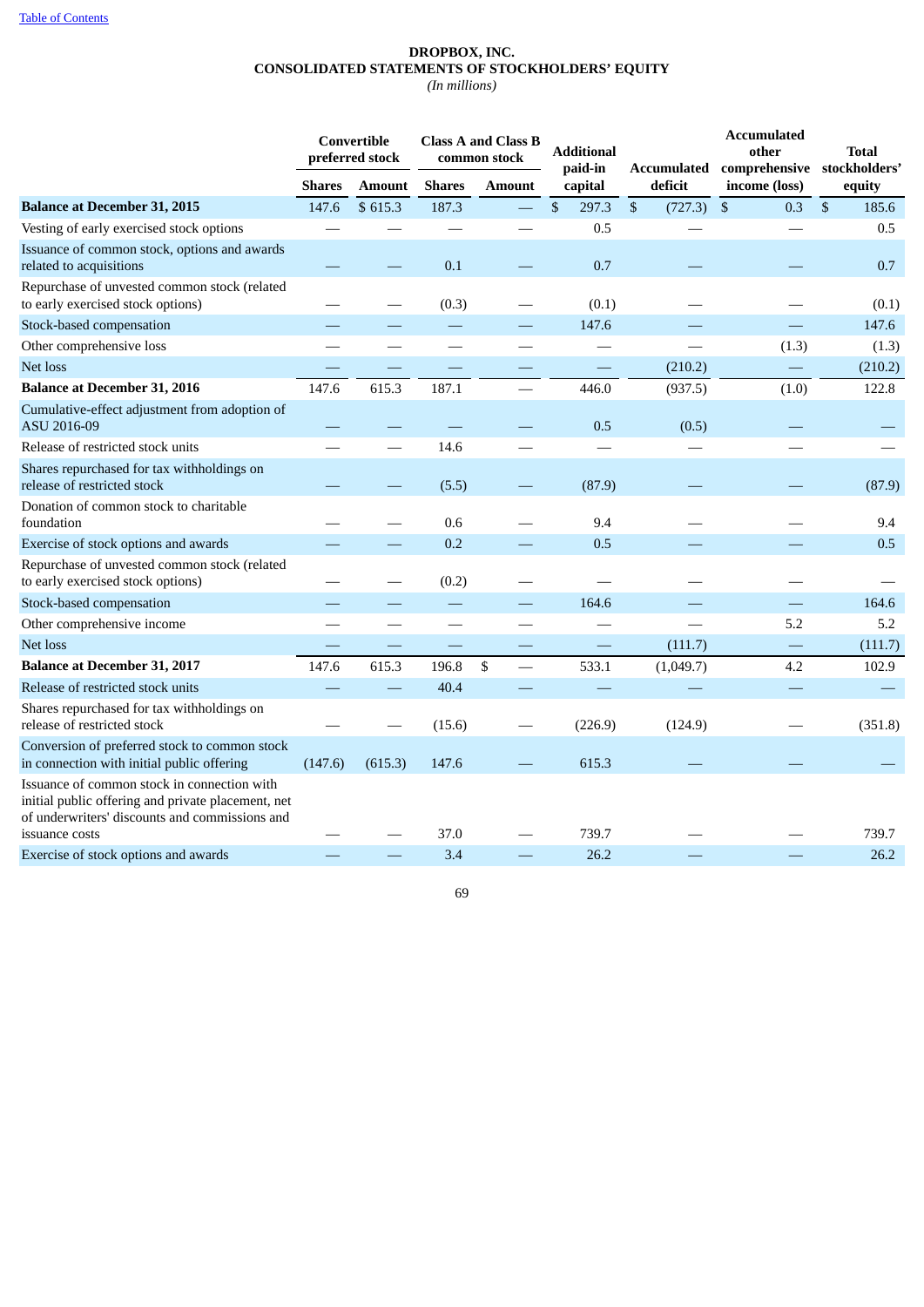| Stock-based compensation            |  |       | 650.1   |              |           |                                 | 650.1   |
|-------------------------------------|--|-------|---------|--------------|-----------|---------------------------------|---------|
| Other comprehensive income (loss)   |  |       |         |              |           | (5.4)                           | (5.4)   |
| Net loss                            |  |       |         |              | (484.9)   | $\hspace{0.1mm}-\hspace{0.1mm}$ | (484.9) |
| <b>Balance at December 31, 2018</b> |  | 409.6 | 2,337.5 | $\mathbf{D}$ | (1,659.5) | (1.2)                           | 676.8   |

*See accompanying Notes to Consolidated Financial Statements.*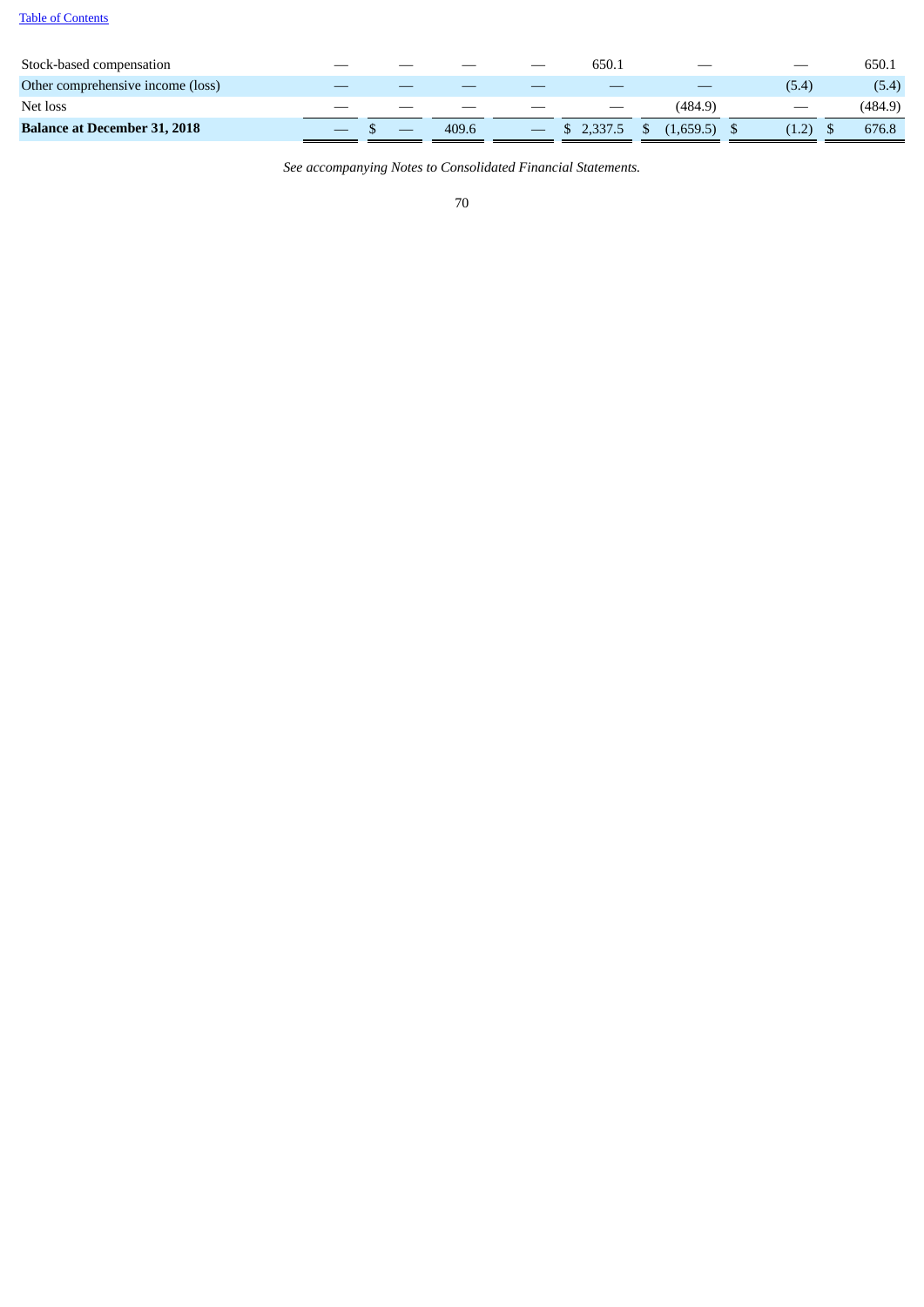# **DROPBOX, INC. CONSOLIDATED STATEMENTS OF CASH FLOWS** *(In millions)*

<span id="page-71-0"></span>

|                                                                                 |              |              | Year ended December 31, |               |
|---------------------------------------------------------------------------------|--------------|--------------|-------------------------|---------------|
|                                                                                 |              | 2018         | 2017                    | 2016          |
| <b>Cash flow from operating activities</b>                                      |              |              |                         |               |
| Net loss                                                                        | \$           | $(484.9)$ \$ | (111.7)                 | \$<br>(210.2) |
| Adjustments to reconcile net loss to net cash provided by operating activities: |              |              |                         |               |
| Depreciation and amortization                                                   |              | 166.8        | 181.8                   | 191.6         |
| Stock-based compensation                                                        |              | 650.1        | 164.6                   | 147.6         |
| Amortization of deferred commissions                                            |              | 12.1         | 6.6                     | 3.7           |
| Donation of common stock to charitable foundation                               |              |              | 9.4                     |               |
| Other                                                                           |              | (1.9)        | (1.7)                   | 1.1           |
| Changes in operating assets and liabilities:                                    |              |              |                         |               |
| Trade and other receivables, net                                                |              | 0.1          | (14.4)                  | 1.0           |
| Prepaid expenses and other current assets                                       |              | (47.9)       | (18.2)                  |               |
| Other assets                                                                    |              | (11.2)       | (10.6)                  | (7.8)         |
| Accounts payable                                                                |              | (1.7)        | 16.2                    | 5.5           |
| Accrued and other current liabilities                                           |              | 40.3         | 34.0                    | (12.4)        |
| Accrued compensation and benefits                                               |              | 25.0         | 14.4                    | 35.6          |
| Deferred revenue                                                                |              | 66.4         | 64.3                    | 87.6          |
| Non-current liabilities                                                         |              | 12.2         | (4.4)                   | 9.3           |
| Net cash provided by operating activities                                       |              | 425.4        | 330.3                   | 252.6         |
| <b>Cash flow from investing activities</b>                                      |              |              |                         |               |
| Capital expenditures                                                            |              | (63.0)       | (25.3)                  | (115.2)       |
| Purchase of intangible assets                                                   |              | (3.0)        | (0.8)                   | (8.5)         |
| Purchases of short-term investments                                             |              | (850.4)      |                         |               |
| Proceeds from maturities of short-term investments                              |              | 212.4        |                         |               |
| Proceeds from sales of short-term investments                                   |              | 71.2         |                         |               |
| Other                                                                           |              | (1.0)        | 2.2                     | 5.7           |
| Net cash used in investing activities                                           |              | (633.8)      | (23.9)                  | (118.0)       |
| <b>Cash flow from financing activities</b>                                      |              |              |                         |               |
| Proceeds from initial public offering and private placement, net of             |              |              |                         |               |
| underwriters' discounts and commissions                                         |              | 746.6        |                         |               |
| Payments of deferred offering costs                                             |              | (4.5)        | (2.5)                   |               |
| Shares repurchased for tax withholdings on release of restricted stock          |              | (351.9)      | (87.9)                  |               |
| Proceeds from issuance of common stock, net of repurchases                      |              | 26.2         | 0.5                     |               |
| Principal payments on capital lease obligations <sup>(1)</sup>                  |              | (109.1)      | (133.0)                 | (137.9)       |
| Principal payments against note payable                                         |              | (3.5)        | (3.9)                   | (3.8)         |
| Proceeds from sale-leaseback agreement                                          |              |              |                         | $\ \, 8.8$    |
| Fees paid for revolving credit facility                                         |              | (0.4)        | (2.6)                   |               |
| Other                                                                           |              | (2.6)        | (2.3)                   | (1.6)         |
| Net cash provided by (used in) financing activities                             |              | 300.8        | (231.7)                 | (134.5)       |
| Effect of exchange rate changes on cash and cash equivalents                    |              | (3.1)        | 2.6                     | (4.3)         |
| Change in cash and cash equivalents                                             |              | 89.3         | 77.3                    | (4.2)         |
| Cash and cash equivalents-beginning of period                                   |              | 430.0        | 352.7                   | 356.9         |
| Cash and cash equivalents-end of period                                         | $\mathbb{S}$ | 519.3        | \$<br>430.0             | \$<br>352.7   |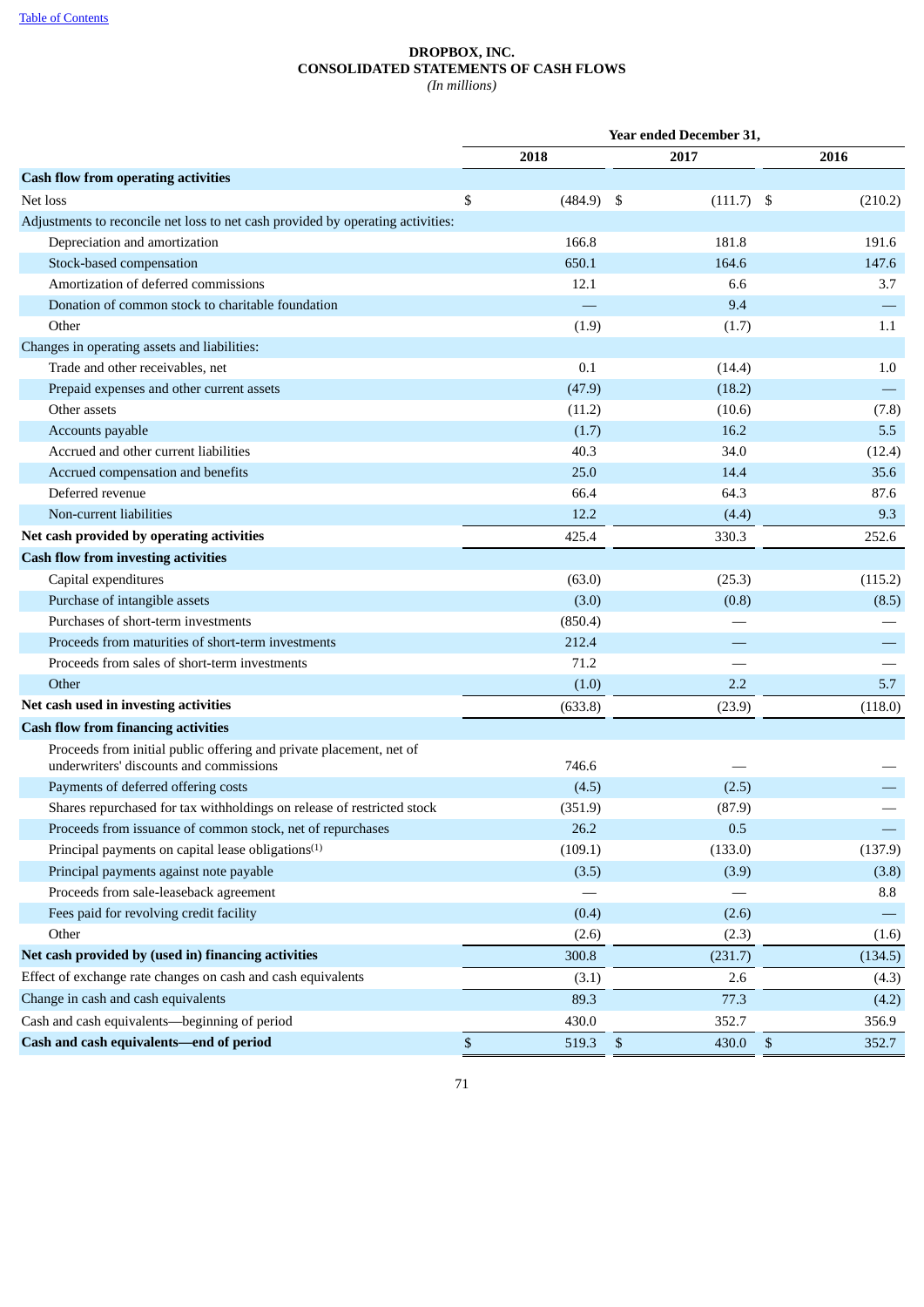## [Table of Contents](#page-2-0)

## **Supplemental cash flow data:**

| Cash paid during the period for:                                                           |      |      |    |      |
|--------------------------------------------------------------------------------------------|------|------|----|------|
| Interest                                                                                   | 8.3  | 10.8 | -S | 14.9 |
| Income taxes                                                                               | 1.4  | 3.4  |    | 1.5  |
| Non-cash investing and financing activities:                                               |      |      |    |      |
| Property and equipment received and accrued in accounts payable<br>and accrued liabilities | 7.3  | 2.4  |    | 7.6  |
| Property and equipment acquired under capital leases                                       | 98.5 | 44.9 |    | 92.2 |
| Fair value of shares issued related to acquisitions of businesses and<br>other assets      |      |      |    | 0.7  |
| Deferred offering costs accrued in accounts payable and accrued<br>liabilities             |      | 1.6  |    |      |

(1) Includes amounts attributable to related party transactions. See Note 14, "Related Party Transactions" for further details.

*See accompanying Notes to Consolidated Financial Statements.*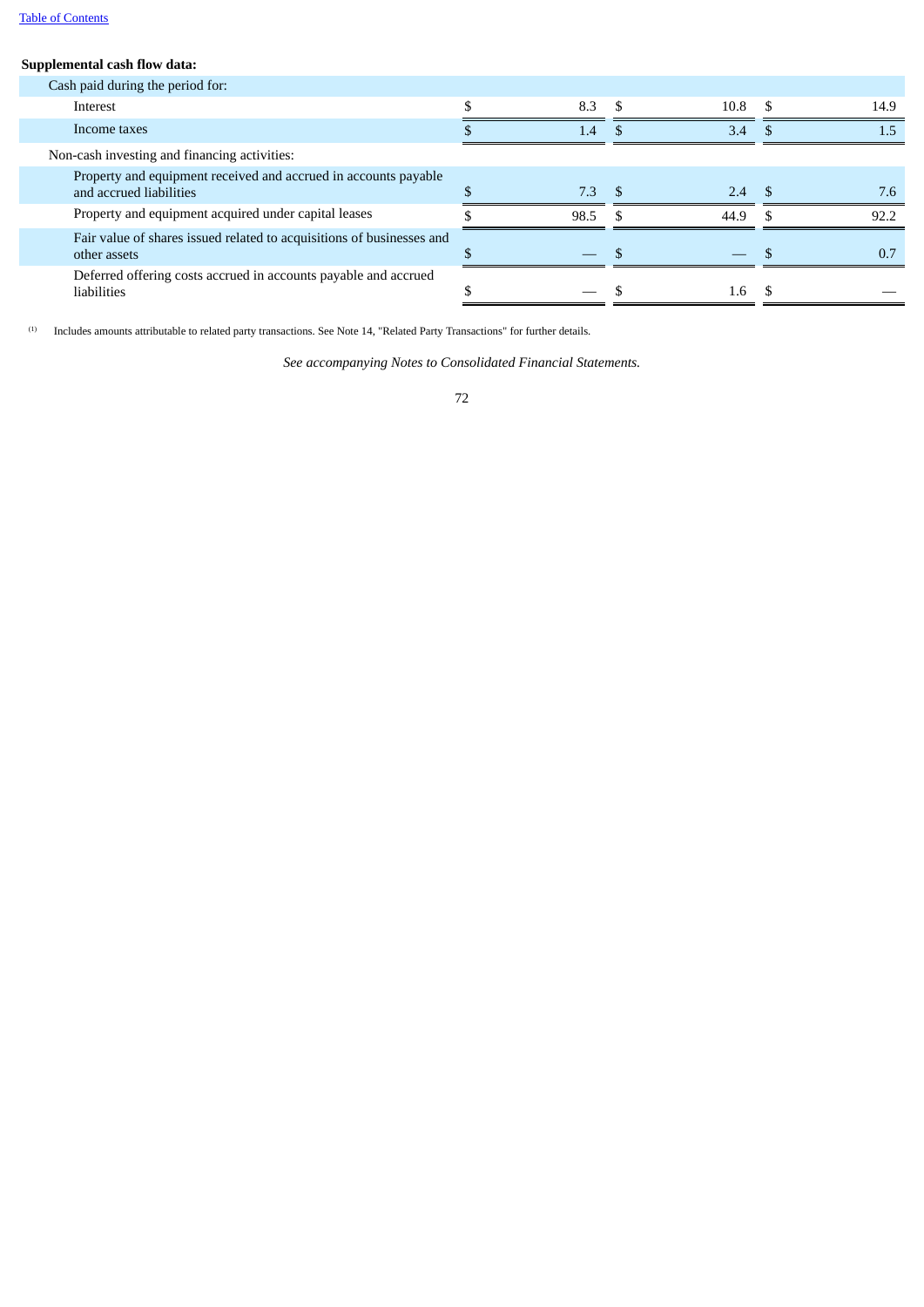*(Amounts in tables are in millions except per share data, or as otherwise noted)*

### **Note 1. Description of the Business and Summary of Significant Accounting Policies**

### *Business*

Dropbox, Inc. (the "Company" or "Dropbox") is a global collaboration platform. Dropbox was incorporated in May 2007 as Evenflow, Inc., a Delaware corporation, and changed its name to Dropbox, Inc. in October 2009. The Company is headquartered in San Francisco, California.

### *Basis of presentation and consolidation*

The accompanying consolidated financial statements have been prepared in accordance with the United States of America generally accepted accounting principles ("GAAP"). The accompanying consolidated financial statements include the accounts of Dropbox and its wholly owned subsidiaries. All intercompany balances and transactions have been eliminated in consolidation.

### *Initial public offering and private placement*

On March 27, 2018, the Company closed its initial public offering ("IPO"), in which the Company issued and sold 26,822,409 shares of Class A common stock at \$21.00 per share. The Company received aggregate proceeds of \$538.2 million, net of underwriters' discounts and commissions, before deducting offering costs of \$6.9 million, net of reimbursements.

Immediately prior to the closing of the Company's IPO, 147,310,563 shares of convertible preferred stock outstanding converted into an equivalent number of shares of Class B common stock. Further, pursuant to transfer agreements with certain of the Company's stockholders, 258,620 shares of the Company's convertible preferred stock and 2,609,951 shares of the Company's Class B common stock automatically converted into an equivalent number of shares of Class A common stock.

Immediately subsequent to the closing of the Company's IPO, Salesforce Ventures LLC purchased 4,761,905 shares of Class A common stock from the Company at \$21.00 per share. The Company received aggregate proceeds of \$100.0 million and did not pay any underwriting discounts or commissions with respect to the shares that were sold in the private placement.

On March 28, 2018, the underwriters exercised their option to purchase an additional 5,400,000 shares of the Company's Class A common stock at \$21.00 per share. This transaction closed on April 3, 2018, resulting in additional proceeds of \$108.4 million, net of underwriters' discounts and commissions.

The Company's net proceeds from the IPO, the concurrent private placement, and underwriters' option totaled \$746.6 million, before deducting offering costs of \$6.9 million, net of reimbursements.

Upon the effectiveness of the registration statement for the Company's IPO, which was March 22, 2018, the liquidity event-related performance vesting condition, referred to as the Performance Vesting Condition, associated with the Company's two-tier restricted stock units ("RSUs") was satisfied. As a result, the Company recognized the cumulative unrecognized stock-based compensation related to its two-tier RSUs using the accelerated attribution method of \$418.7 million attributable to service prior to such effective date. As of December 31, 2018, the remaining unamortized stock-based compensation related to the two-tier RSUs was \$0.1 million, which will be recognized if the requisite service is provided over a weighted average period of 0.2 years.

During the first quarter of 2018, the Company's Board of Directors approved the acceleration of the Performance Vesting Condition for which the service condition was satisfied, to occur upon the effectiveness of the registration statement for the Company's IPO, rather than six months following an IPO. As a result, the Company released 26.8 million shares of common stock underlying the two-tier RSUs for which the Performance Vesting Condition was satisfied, and recorded \$13.9 million in employer related payroll tax expenses associated with these same awards. See "—Stock-based compensation" for further discussion regarding the Company's two-tier RSUs.

*Use of estimates*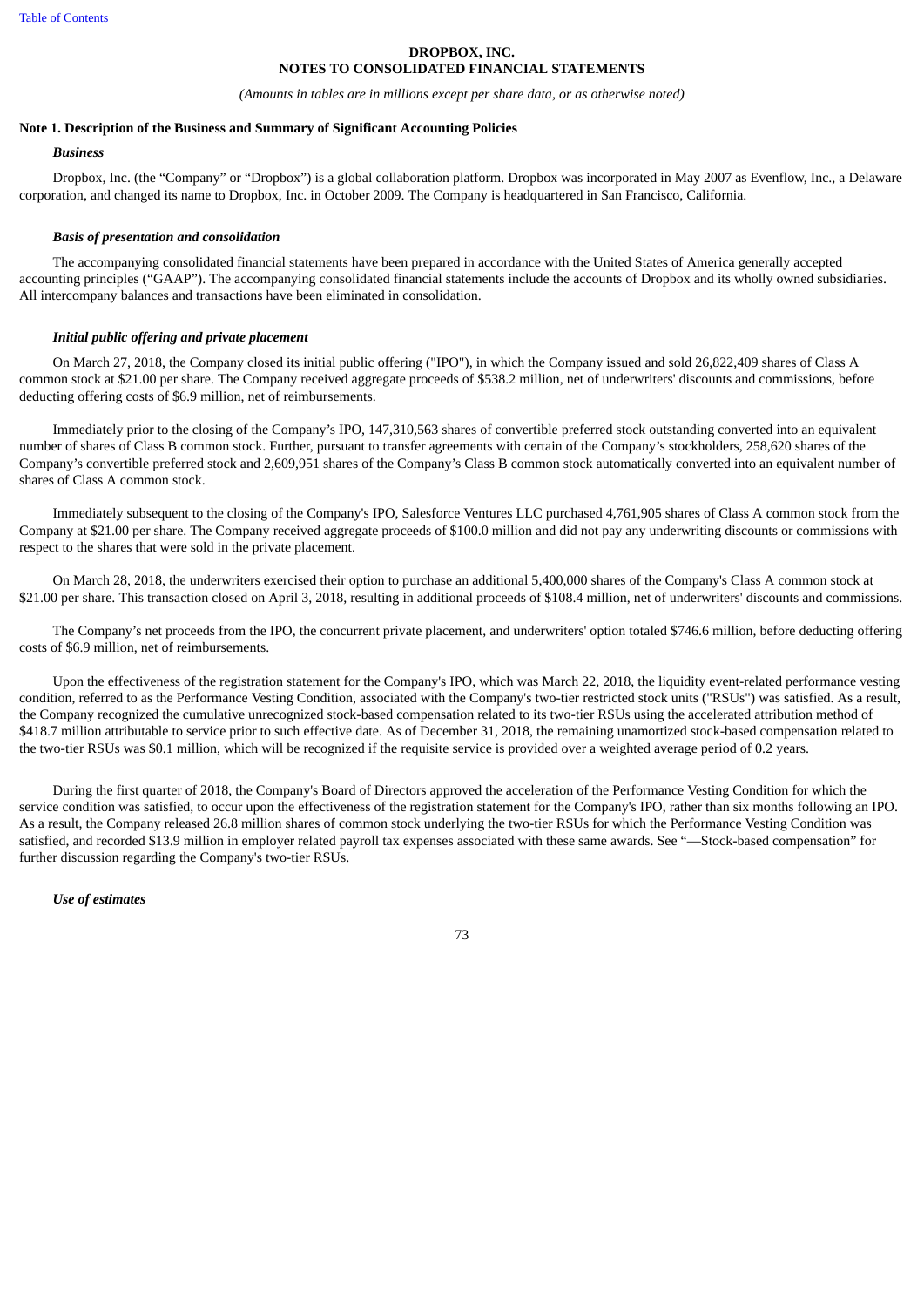*(Amounts in tables are in millions except per share data, or as otherwise noted)*

The preparation of financial statements in conformity with GAAP requires management to make estimates and assumptions that affect the amounts reported and disclosed in the Company's consolidated financial statements and accompanying notes. These estimates are based on information available as of the date of the consolidated financial statements. On a regular basis, management evaluates these estimates and assumptions. Actual results may differ materially from these estimates.

The Company's most significant estimates and judgments involve the measurement of the Company's stock-based compensation, including the estimation of the underlying deemed fair value of common stock for periods prior to the Company's IPO, and the estimation of the fair value of market-based awards.

### *Financial information about segments and geographic areas*

The Company manages its operations and allocates resources as a single operating segment. Further, the Company manages, monitors, and reports its financials as a single reporting segment. The Company's chief operating decision-maker is its Chief Executive Officer, who reviews financial information presented on a consolidated basis for purposes of making operating decisions, assessing financial performance, and allocating resources. See Note 15, "Geographic Areas" for information regarding the Company's long-lived assets and revenue by geography.

#### *Stock Split*

On March 7, 2018, the Company effected a 1-for-1.5 reverse stock split of its capital stock. All of the share and per share information referenced throughout the consolidated financial statements and notes to the consolidated financial statements have been retroactively adjusted to reflect this reverse stock split.

#### *Foreign currency transactions*

The assets and liabilities of the Company's foreign subsidiaries are translated from their respective functional currencies into U.S. dollars at the rates in effect at the balance sheet date and revenue and expense amounts are translated at the average exchange rate for the period. Foreign currency translation gains and losses are recorded in other comprehensive income (loss).

Gains and losses realized from foreign currency transactions (those transactions denominated in currencies other than the foreign subsidiaries' functional currency) are included in other income, net. Monetary assets and liabilities are remeasured using foreign currency exchange rates at the end of the period, and non-monetary assets are remeasured based on historical exchange rates. The Company recorded \$1.9 million and \$3.6 million in net foreign currency transaction losses in the years ended December 31, 2018 and 2016, respectively, and recorded \$5.0 million in net foreign currency gains in the year ended December 31, 2017.

### *Revenue recognition*

The Company derives its revenue from subscription fees from customers for access to its platform. The Company's policy is to exclude sales and other indirect taxes when measuring the transaction price of its subscription agreements. The Company accounts for revenue contracts with customers through the following steps:

- Identification of the contract, or contracts, with a customer
- Identification of the performance obligations in the contract
- Determination of the transaction price
- Allocation of the transaction price to the performance obligations in the contract
- Recognition of revenue when, or as, the Company satisfies a performance obligation

The Company's subscription agreements generally have monthly or annual contractual terms and a small percentage have multi-year contractual terms. Revenue is recognized ratably over the related contractual term beginning on the date that the platform is made available to a customer. Access to the platform represents a series of distinct services as the Company continually provides access to, and fulfills its obligation to the end customer over the subscription term. The series of distinct services represents a single performance obligation that is satisfied over time. The Company recognizes revenue ratably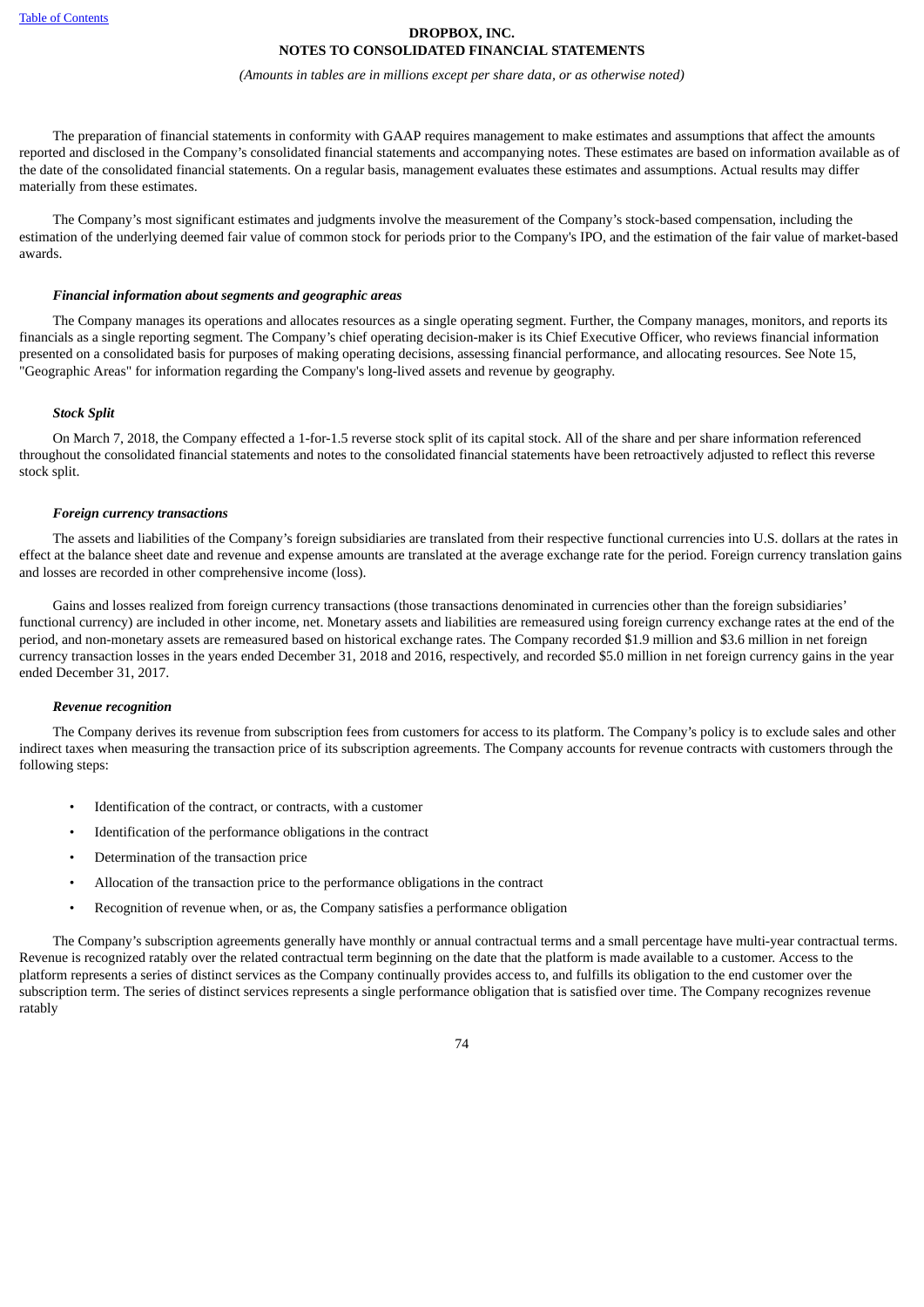*(Amounts in tables are in millions except per share data, or as otherwise noted)*

because the customer receives and consumes the benefits of the platform throughout the contract period. The Company's contracts are generally noncancelable.

The Company bills in advance for monthly contracts and typically bills annually in advance for contracts with terms of one year or longer. The Company also recognizes an immaterial amount of unbilled receivables, primarily relating to consideration for services completed but not billed at the reporting date. Unbilled receivables are classified as receivables when the Company has the right to invoice the customer.

The Company records contract liabilities when cash payments are received or due in advance of performance to deferred revenue. Deferred revenue primarily relates to the advance consideration received from the customer.

The price of subscriptions is generally fixed at contract inception and therefore, the Company's contracts do not contain a significant amount of variable consideration. As a result, the amount of revenue recognized in the periods presented from performance obligations satisfied (or partially satisfied) in previous periods was not material.

The Company recognized \$411.6 million, \$353.0 million, and \$266.9 million of revenue during the years ended December 31, 2018, 2017 and 2016, respectively, that was included in the deferred revenue balances at the beginning of the respective periods.

As of December 31, 2018, future estimated revenue related to performance obligations that are unsatisfied or partially unsatisfied at the end of the reporting period was \$529.9 million. The substantial majority of the unsatisfied performance obligations will be satisfied over the next twelve months.

### *Stock-based compensation*

The Company has granted RSUs to its employees and members of the Board of Directors under the 2008 Equity Incentive Plan ("2008 Plan"), the 2017 Equity Incentive Plan ("2017 Plan"), and the 2018 Equity Incentive Plan ("2018 Plan"). The Company had two types of RSUs outstanding as of December 31, 2018:

- One-tier RSUs, which have a service-based vesting condition over a four-year period. These awards typically have a cliff vesting period of one year and continue to vest quarterly thereafter. The Company began granting one-tier RSUs under its 2008 Plan in August 2015 and it continues to grant one-tier RSUs under its 2018 Plan. The Company recognizes compensation expense associated with one-tier RSUs ratably on a straightline basis over the requisite service period and accounts for forfeitures in the period in which they occur.
- Two-tier RSUs, which have both a service-based vesting condition and a Performance Vesting Condition. The service-based vesting period for these awards is typically four years with a cliff vesting period of one year and continue to vest monthly thereafter. Upon satisfaction of the Performance Vesting Condition, these awards vest quarterly. The Performance Vesting Condition was satisfied on the the effectiveness of the registration statement related to the Company's IPO. Prior to August 2015, the Company granted two-tier RSUs under the 2008 Plan. The last grant date for two-tier RSUs was in May 2015. The Company recognizes compensation expense associated with two-tier RSUs using the accelerated attribution method over the requisite service period.

The Performance Vesting Condition for the two-tier RSUs was satisfied upon the effectiveness of the registration statement related to the Company's IPO, which was March 22, 2018. On that date, the Company recognized the cumulative unrecognized expense of the two-tier RSUs, using the accelerated attribution method, which is included in the Company's results for the year ended December 31, 2018. See "—Initial public offering and private placement" for further discussion. As of December 31, 2018, the remaining unamortized stock-based compensation related to the two-tier RSUs was \$0.1 million, which will be recognized if the requisite service is provided over a weighted average period of 0.2 years.

Since August 2015, the Company has granted RSUs as the only stock-based payment awards to its employees, with the exception of awards granted to its co-founders, and has not granted any stock options since then. The fair values of the common stock underlying the RSUs granted in periods prior to the date of the Company's IPO were determined by the Board of Directors, with input from management and contemporaneous third-party valuations, which were performed at least quarterly.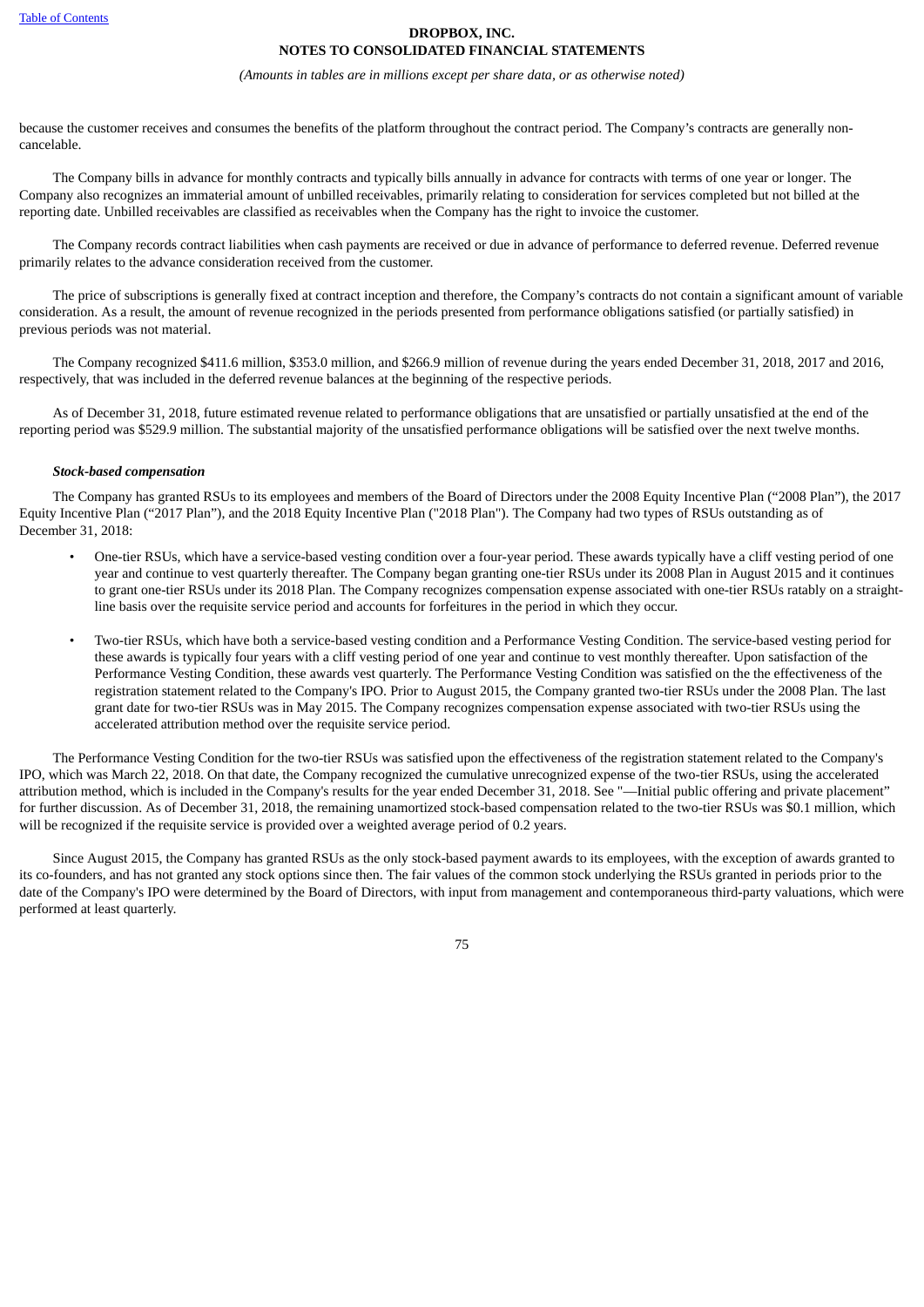*(Amounts in tables are in millions except per share data, or as otherwise noted)*

Given the absence of a public trading market for the Company's common stock prior to its IPO, and in accordance with the American Institute of Certified Public Accountants Practice Guide, *Valuation of Privately-Held-Company Equity Securities Issued as Compensation,* or AICPA Guide, the Company's Board of Directors exercised reasonable judgment and considered numerous objective and subjective factors to determine the best estimate of the fair value of its common stock including:

- The results of contemporaneous valuations of its common stock by unrelated third parties;
- The rights, preferences, and privileges of its convertible preferred stock relative to those of its common stock;
- Market multiples of comparable public companies in its industry as indicated by their market capitalization and guideline merger and acquisition transactions;
- The Company's performance and market position relative to its competitors, who may change from time to time;
- The Company's historical financial results and estimated trends and prospects for its future performance;
- Valuations published by institutional investors that hold investments in its capital stock;
- The economic and competitive environment;
- The likelihood and timeline of achieving a liquidity event, such as an initial public offering or sale, given prevailing market conditions;
- Any adjustments necessary to recognize a lack of marketability for its common stock; and
- Precedent sales of or offers to purchase its capital stock.

In valuing the Company's common stock, the Board of Directors determined the fair value of its common stock using both the income and market approach valuation methods. The income approach estimates value based on the expectation of future cash flows that a company will generate. These future cash flows are discounted to their present values using a discount rate based on our weighted average cost of capital, and is adjusted to reflect the risks inherent in the Company's cash flows. The market approach estimates value based on a comparison of the subject company to comparable public companies in a similar line of business. From the comparable companies, a representative market value multiple is determined and then applied to the subject company's financial forecasts to estimate the value of the subject company.

For valuations after the Company's IPO, the Board of Directors determines the fair value of each share of underlying common stock based on the closing price of the Company's Class A common stock as reported on the Nasdaq Global Select Market on the date of the grant.

In December 2017, the Board of Directors approved a grant to the Company's co-founders of restricted stock awards ("RSAs") with respect to 14.7 million shares of Class A Common Stock in the aggregate (collectively, the "Co-Founder Grants"), of which 10.3 million RSAs were granted to Mr. Houston, the Company's co-founder and Chief Executive Officer, and 4.4 million RSAs were granted to Mr. Ferdowsi, the Company's co-founder and Director. These Co-Founder Grants have service-based, market-based, and performance-based vesting conditions.

The Co-Founder Grants comprise nine tranches that are eligible to vest based on the achievement of stock price goals, or, each, a Stock Price Target. The Company estimated the grant date fair value of the Co-Founder Grants using a model based on multiple stock price paths developed through the use of a Monte Carlo simulation that incorporates into the valuation the possibility that the Stock Price Targets may not be satisfied. The average grant date fair value of each Co-Founder Grant was estimated to be \$10.60 per share, and the Company will recognize aggregate stock-based compensation expense of \$156.2 million over the requisite service period of each tranche, which ranged from 2.9 to 6.9 years, using the accelerated attribution method. If the Stock Price Targets are met sooner than the derived service period, the Company will adjust its stock-based compensation to reflect the cumulative expense associated with the vested awards. The Company will recognize expense if the requisite service is provided, regardless of whether the market conditions are achieved.

The Co-Founder Grants contain an implied performance-based vesting condition because the Stock Price Targets are based on the trailing 30-day average price of the shares from an established national securities exchange or automated quotation system. Accordingly, no vesting could occur until the completion of the Company's IPO. The relevant performance-based vesting condition for the Co-Founder Grants was satisfied on the date the Company's shares of Class A common stock commenced trading on the Nasdaq Global Select Market, in connection with the Company's IPO, which was March 23, 2018.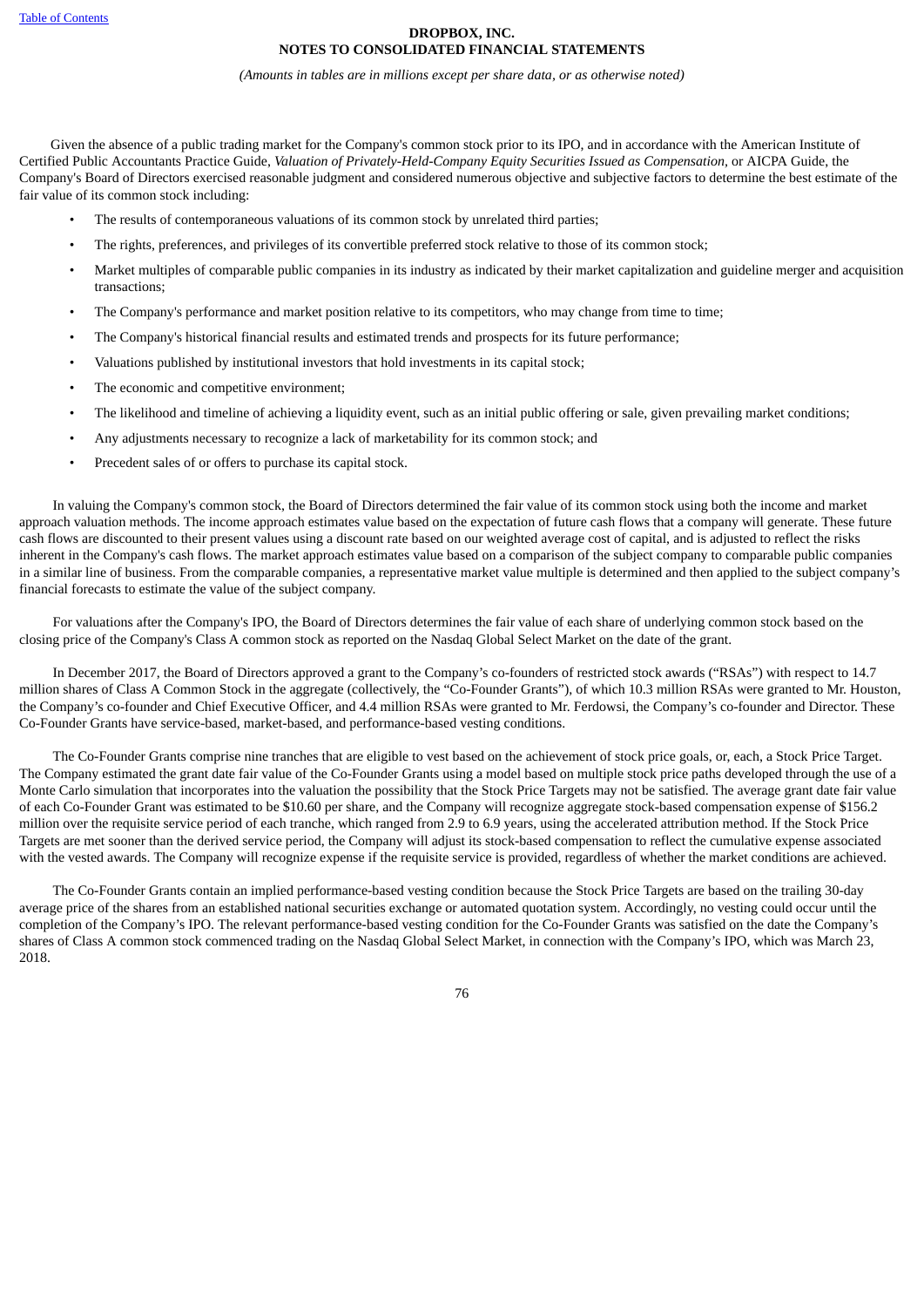*(Amounts in tables are in millions except per share data, or as otherwise noted)*

The Company recognized \$37.0 million in stock-based compensation related to the Co-Founder Grants during the year ended December 31, 2018.

On January 1, 2017, the Company adopted ASU No. 2016-09: Improvement to Employee Share-based Payment Accounting (Topic 718) issued by the Financial Accounting Standards Board, which among other items, provides an accounting policy election to account for forfeitures as they occur, rather than to account for them based on an estimate of expected forfeitures. The Company elected to account for forfeitures as they occur and therefore, stock-based compensation expense for the years ended December 31, 2018 and 2017, has been calculated based on actual forfeitures in the Company's consolidated statements of operations, rather than the Company's previous approach which was net of estimated forfeitures. The net cumulative effect of this change as of January 1, 2017, was not material. Stock-based compensation expense for the year ended December 31, 2016, was recorded net of estimated forfeitures, which were based on historical forfeitures and adjusted to reflect changes in facts and circumstances, if any.

#### *Cost of revenue*

Cost of revenue consists primarily of expenses associated with the storage, delivery, and distribution of the Company's platform for both paying users and Basic users. These costs, which are referred to as infrastructure costs, include depreciation of servers located in co-location facilities that the Company leases and operates, rent and facilities expense for those datacenters, network and bandwidth costs, support and maintenance costs for infrastructure equipment, and payments to third-party datacenter service providers. Cost of revenue also includes costs, such as salaries, bonuses, benefits, travel-related expenses, and stock-based compensation, which are referred to as employee-related costs, for employees whose primary responsibilities relate to supporting the Company's infrastructure and delivering user support. Other non-employee costs included in cost of revenue include credit card fees related to processing customer transactions and allocated overhead, such as facilities, including rent, utilities, depreciation on leasehold improvements and other equipment shared by all departments, and shared information technology costs. In addition, cost of revenue includes amortization of developed technologies, professional fees related to user support initiatives, and property taxes related to the datacenters.

#### *Advertising and promotional expense*

Advertising and promotional expenses are included in sales and marketing expenses within the consolidated statements of operations and are expensed when incurred. Advertising and promotional expenses were \$100.9 million, \$80.1 million, and \$46.6 million in the years ended December 31, 2018, 2017, and 2016, respectively.

#### *Cash and cash equivalents*

Cash consists primarily of cash on deposit with banks. Cash equivalents include highly liquid investments purchased with an original maturity date of 90 days or less from the date of purchase and primarily consist of money market funds. Cash equivalents also include amounts in transit from payment processors for credit and debit card transactions, which typically settle within five days. Cash and cash equivalents are recorded at cost, which approximates fair value.

#### *Short-term investments*

The Company's short-term investments are primarily comprised of corporate notes and obligations, U.S. treasury securities, certificates of deposits, U.S. agency obligations, and commercial paper. The Company determines the appropriate classification of its short-term investments at the time of purchase and reevaluates such designation at each balance sheet date. The Company has classified and accounted for its short-term investments as available-for-sale securities as the Company may sell these securities at any time for use in its current operations or for other purposes, even prior to maturity. As a result, the Company classifies its short-term investments, including securities with stated maturities beyond twelve months, within current assets in the consolidated balance sheets.

The Company's short-term investments are classified as available-for-sale securities and are recorded at fair value each reporting period. Unrealized gains and losses on these short-term investments are reported as a separate component of accumulated other comprehensive income (loss) in the consolidated balance sheets until realized. Interest income is reported within interest income (expense), net in the consolidated statements of operations. The Company periodically evaluates its short-term investments to assess whether those with unrealized loss positions are other-than-temporarily impaired. The Company considers various factors in determining whether to recognize an impairment charge, including the length of time the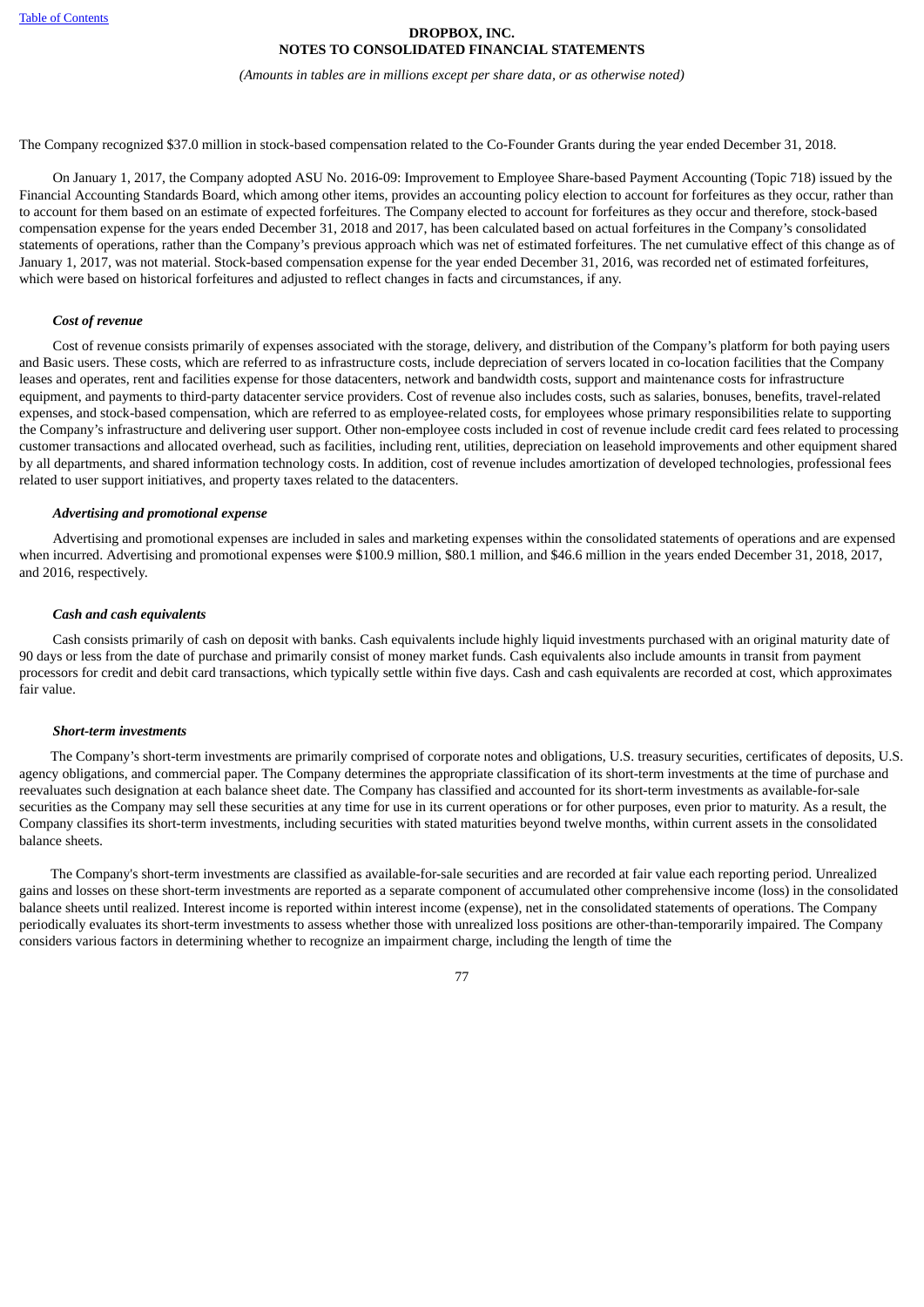*(Amounts in tables are in millions except per share data, or as otherwise noted)*

investment has been in a loss position, the extent to which the fair value is less than the Company's cost basis, and the financial condition and near-term prospects of the investee. Realized gains and losses are determined based on the specific identification method and are reported in other income, net in the consolidated statements of operations. If the Company determines that the decline in an investment's fair value is other-than-temporary, the difference is recognized as an impairment loss in the consolidated statements of operations.

#### *Trade and other receivables, net*

Trade and other receivables, net consists primarily of trade receivables that are recorded at the invoice amount, net of an allowance for doubtful accounts.

The allowance for doubtful accounts is based on the Company's assessment of the collectability of accounts. The Company regularly reviews the adequacy of the allowance for doubtful accounts by considering the age of each outstanding invoice, the collection history of each customer, and other relevant factors to determine the appropriate amount of the allowance. Accounts receivable deemed uncollectable are charged against the allowance for doubtful accounts when identified. The Company's allowance for doubtful accounts was \$1.2 million and \$1.0 million as of December 31, 2018 and 2017, respectively.

#### *Concentrations of credit risk*

Financial instruments that potentially subject the Company to significant concentrations of credit risk consist primarily of cash, cash equivalents, shortterm investments, and accounts receivable. The Company places its cash, cash equivalents, and short-term investments with well-established financial institutions. Cash equivalents consist primarily of highly rated money market funds.

Trade accounts receivables are typically unsecured and are derived from revenue earned from customers located around the world. Two customers accounted for 14% and 23% of total trade and other receivables, net as of December 31, 2018. Two customers accounted for 18% and 27% of total trade and other receivables, net as of December 31, 2017. No customer accounted for more than 10% of the Company's revenue in the periods presented.

#### *Non-trade receivables*

The Company records non-trade receivables to reflect amounts due for activities outside of its subscription agreements. Historically, the Company's non-trade receivables have related primarily to receivables resulting from tenant improvement allowances. Non-trade receivables totaled \$46.2 million and \$5.2 million, as of December 31, 2018 and 2017, respectively, and are classified within prepaid expenses and other current assets in the accompanying consolidated balance sheets. The Company recognized its initial tenant improvement allowance receivable related to its new corporate headquarters once it took initial possession of the first phase in June 2018. As of December 31, 2018, \$40.5 million is included in prepaid expenses and other current assets related to this tenant improvement allowance receivable. See "—Lease obligations" for further discussion on the corresponding recording of the lease incentive obligation.

#### *Deferred commissions, net*

Deferred commissions, net is stated at gross deferred commissions less accumulated amortization. Sales commissions earned by the Company's sales force and third-party resellers, as well as related payroll taxes, are considered to be incremental and recoverable costs of obtaining a contract with a customer. As a result, these amounts have been capitalized as deferred commissions within prepaid and other current assets and other assets on the consolidated balance sheet. The Company deferred incremental costs of obtaining a contract of \$32.0 million and \$19.4 million during the years ended December 31, 2018 and 2017, respectively.

Deferred commissions, net included in prepaid and other current assets were \$14.5 million and \$8.1 million as of December 31, 2018 and 2017, respectively. Deferred commissions, net included in other assets were \$38.3 million and \$24.8 million as of December 31, 2018 and 2017, respectively.

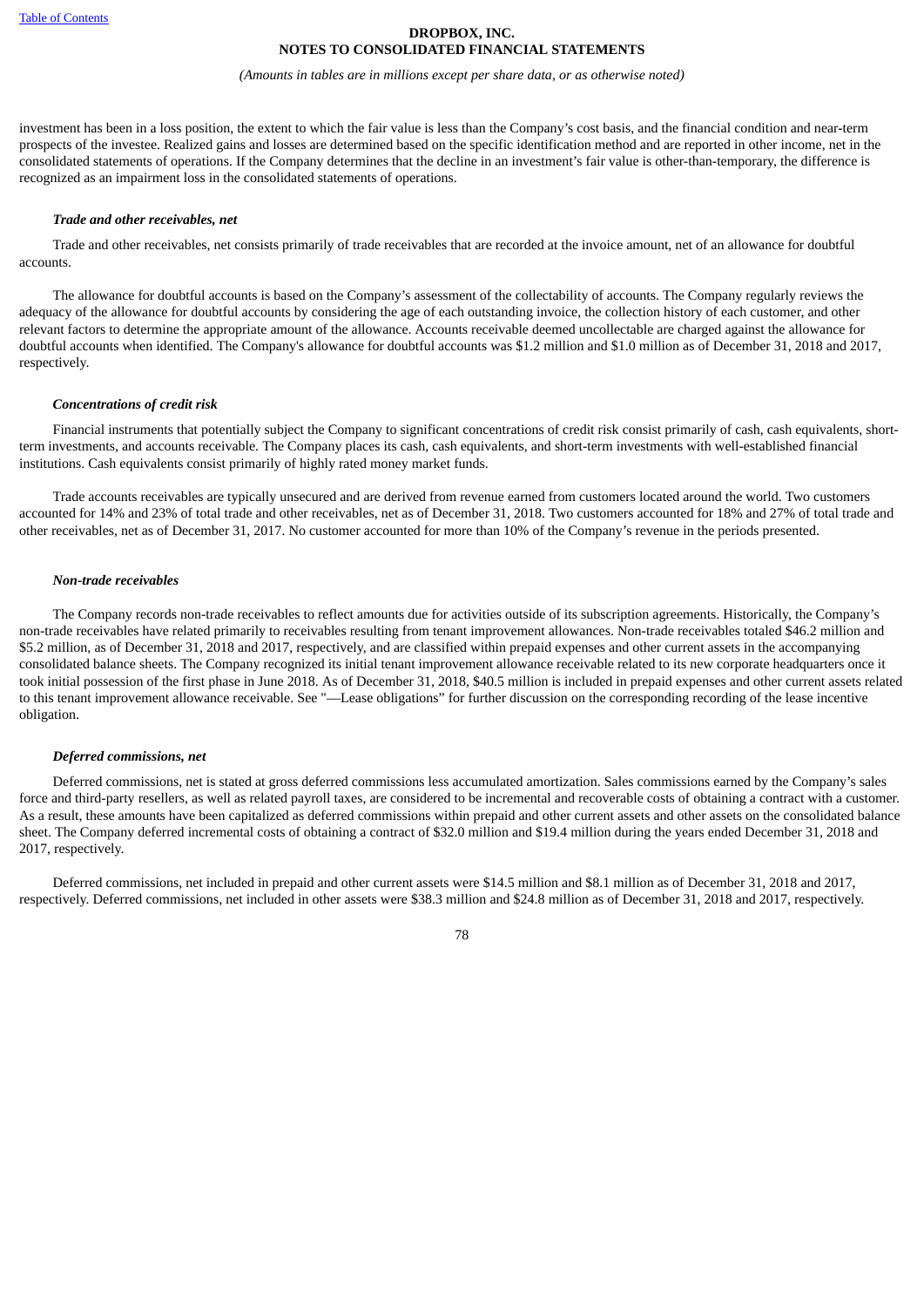## *(Amounts in tables are in millions except per share data, or as otherwise noted)*

Deferred commissions are amortized over a period of benefit of five years. The period of benefit was estimated by considering factors such as historical customer attrition rates, the useful life of the Company's technology, and the impact of competition in its industry. Amortized costs were \$12.1 million, \$6.6 million, and \$3.7 million for the years ended December 31, 2018, 2017, and 2016, respectively. Amortized costs are included in sales and marketing expense in the accompanying consolidated statements of operations. There was no impairment loss in relation to the deferred costs for any period presented.

#### *Property and equipment, net*

Equipment is stated at cost less accumulated depreciation. Depreciation is computed using the straight-line method over the estimated useful life of the related asset, which is generally three to seven years. Leasehold improvements are amortized on a straight-line basis over the shorter of their estimated useful lives or the term of the related lease. In the first quarter of 2018, the Company determined that the useful lives of certain infrastructure equipment, which are depreciated through cost of revenue, should be increased from three to four years. The Company accounted for this as a change in estimate that was applied prospectively, effective as of January 1, 2018. This change in useful life resulted in a reduction in depreciation expense within cost of revenue of \$16.1 million during the year ended December 31, 2018.

The following table presents the estimated useful lives of property and equipment:

| <b>Property and equipment</b>           | <b>Useful life</b>                                      |
|-----------------------------------------|---------------------------------------------------------|
| <b>Buildings</b>                        | 20 to 30 years                                          |
| Datacenter and other computer equipment | 3 to 5 years                                            |
| Office equipment and other              | 3 to 7 years                                            |
| Leasehold improvements                  | Lesser of estimated useful life or remaining lease term |

#### *Lease obligations*

The Company leases office space, datacenters, and equipment under non-cancelable capital and operating leases with various expiration dates through 2033. Certain of the Company's operating lease agreements contain tenant improvement allowances from its landlords. These allowances are accounted for as lease incentive obligations and are amortized as reductions to rent expense over the lease term. In June 2018, the Company took initial possession of the first phase of its new corporate headquarters and recorded a lease incentive obligation related to this phase. As of December 31, 2018, \$2.6 million was included in accrued and other current liabilities and \$36.4 million was included in deferred rent, non-current in the Company's consolidated balance sheets.

In addition, certain of the operating lease agreements contain rent concession, rent escalation, and option to renew provisions. Rent concession and rent escalation provisions are considered in determining the straight-line rent expense to be recorded over the lease term. Lease expense is recognized on a straight-line basis over the lease term commencing on the date the Company has the right to use the leased property. The Company does not assume renewals in its determination of the lease term unless the renewals are deemed to be reasonably assured at lease inception.

In 2012, the Company undertook a series of structural improvements to the floor that it occupied in its previous corporate headquarters. As a result of the requirement to fund construction costs and its responsibility for cost overruns during the construction period, the Company was considered the deemed owner of the floor for accounting purposes. Due to the presence of a standby letter of credit as a security deposit, the Company was deemed to have continuing involvement after the construction period. As such, it accounted for this arrangement as owned real estate and recorded a building asset and an imputed financing obligation for its liability to the legal owners. In September 2018, the Company terminated its master lease for its previous corporate headquarters, the impact of which is described in Note 4, "Property and Equipment, Net".

The Company leases certain equipment from various third parties, including from a related party, through equipment financing leases under capital leases. See Note 14, "Related Party Transactions" for additional details. These leases either include a bargain purchase option, a full transfer of ownership at the completion of the lease term, or the terms of the leases are at least 75 percent of the useful lives of the assets and are therefore classified as capital leases. These leases are capitalized in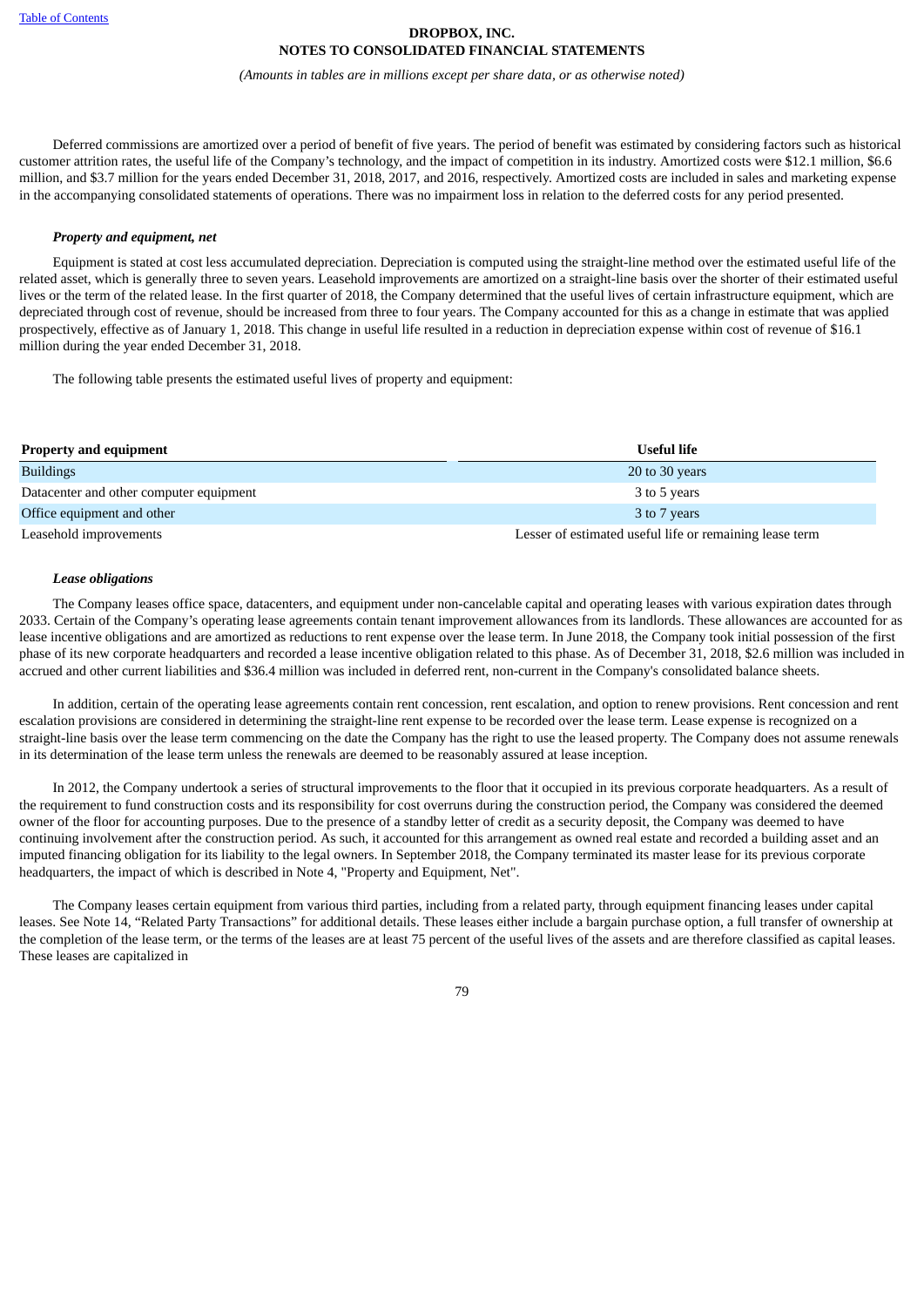## *(Amounts in tables are in millions except per share data, or as otherwise noted)*

property and equipment, net and the related amortization of assets under capital leases is included in depreciation and amortization expense in the Company's consolidated statements of operations. Initial asset values and lease obligations are based on the present value of future minimum lease payments.

#### *Internal use software*

The Company capitalizes certain costs related to developed or modified software solely for its internal use and cloud based applications used to deliver its platform. The Company capitalizes costs during the application development stage once the preliminary project stage is complete, management authorizes and commits to funding the project, and it is probable that the project will be completed and that the software will be used to perform the function intended. Costs related to preliminary project activities and post implementation activities are expensed as incurred. Capitalized internal use software costs were not material to the Company's consolidated financial statements during the years ended December 31, 2018, 2017, and 2016.

#### *Business combinations*

The Company uses best estimates and assumptions to assign a fair value to the tangible and intangible assets acquired and liabilities assumed in business combinations as of the acquisition date. These estimates are inherently uncertain and subject to refinement. During the measurement period, which may be up to one year from the acquisition date, adjustments to the fair value of these tangible and intangible assets acquired and liabilities assumed may be recorded, with the corresponding offset to goodwill. Upon the conclusion of the measurement period or final determination of the fair value of assets acquired or liabilities assumed, whichever comes first, any subsequent adjustments are recorded to the Company's consolidated statements of operations.

#### *Long-lived assets, including goodwill and other acquired intangible assets, net*

The Company evaluates the recoverability of property and equipment and finite-lived intangible assets for possible impairment whenever events or circumstances indicate that the carrying amount of such assets may not be recoverable. The evaluation is performed at the lowest level for which identifiable cash flows are largely independent of the cash flows of other assets and liabilities. Recoverability of these assets is measured by a comparison of the carrying amounts to the future undiscounted cash flows the assets are expected to generate. If such review determines that the carrying amount of specific property and equipment or intangible assets is not recoverable, the carrying amount of such assets is reduced to its fair value.

The Company reviews goodwill for impairment at least annually in the fourth quarter, or more frequently if events or changes in circumstances would more likely than not reduce the fair value of its single reporting unit below its carrying value.

The Company has not recorded impairment charges on property and equipment, goodwill, or intangible assets for the periods presented in these consolidated financial statements.

Acquired property and equipment and finite-lived intangible assets are amortized over their useful lives. The Company evaluates the estimated remaining useful life of these assets when events or changes in circumstances warrant a revision to the remaining period of amortization. If the Company reduces the estimated useful life assumption for any asset, the remaining unamortized balance is amortized or depreciated over the revised estimated useful life on a prospective basis.

#### *Deferred offering costs*

Deferred offering costs, which consist of direct incremental legal, accounting, and consulting fees related to the Company's IPO, were capitalized. The deferred offering costs were offset against IPO proceeds within the consolidated statements of stockholders' equity. There were no deferred offering costs outstanding as of December 31, 2018. As of December 31, 2017, the Company had capitalized approximately \$4.1 million of deferred offering costs within other assets on the consolidated balance sheet.

#### *Income taxes*

Deferred income tax balances reflect the effects of temporary differences between the financial reporting and tax bases of the Company's assets and liabilities using enacted tax rates expected to apply when taxes are actually paid or recovered. In addition, deferred tax assets are recorded for net operating loss and credit carryforwards.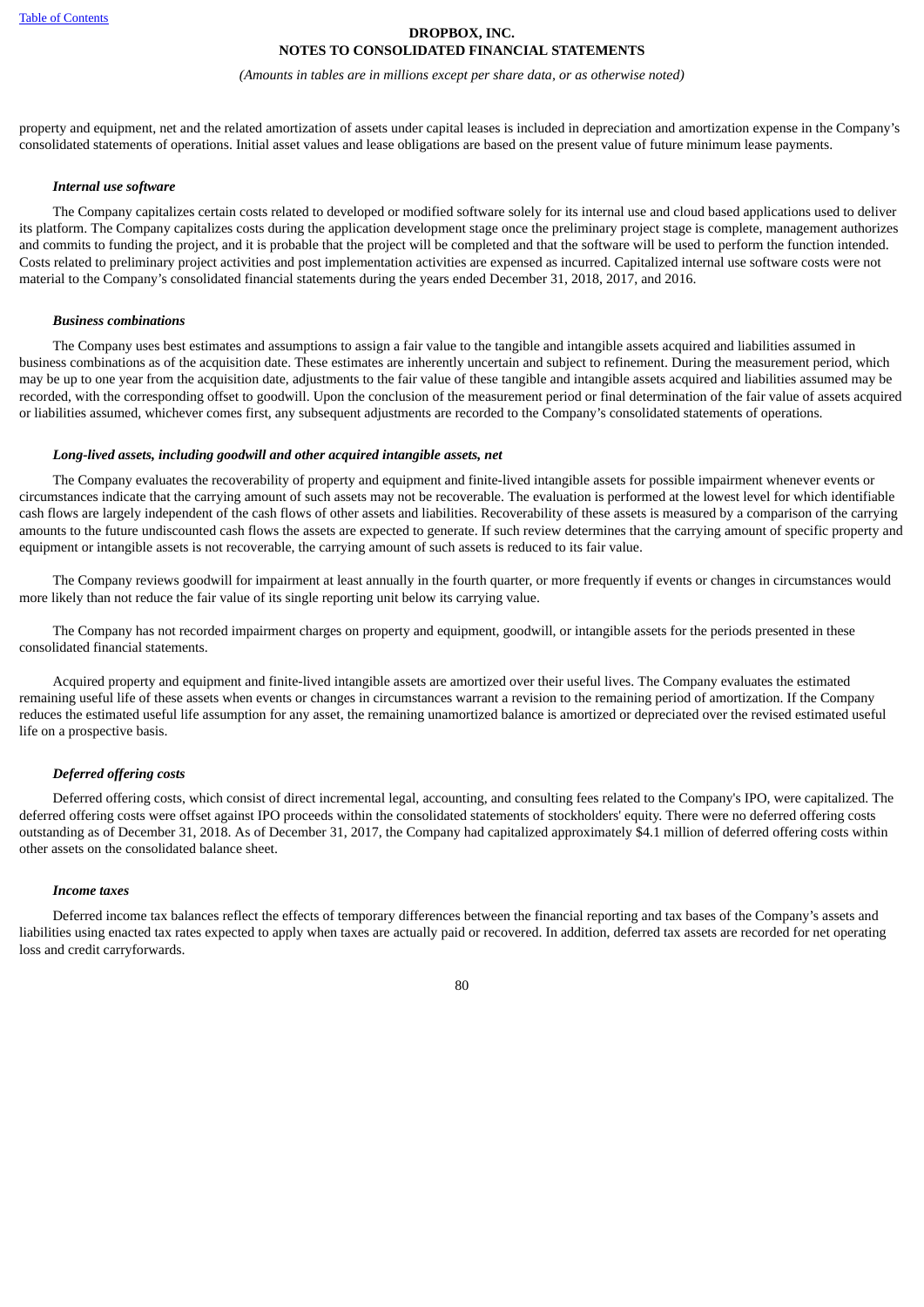#### *(Amounts in tables are in millions except per share data, or as otherwise noted)*

A valuation allowance is provided against deferred tax assets unless it is more likely than not that they will be realized based on all available positive and negative evidence. Such evidence includes, but is not limited to, recent cumulative earnings or losses, expectations of future taxable income by taxing jurisdiction, and the carry-forward periods available for the utilization of deferred tax assets.

The Company uses a two-step approach to recognizing and measuring uncertain income tax positions. The first step is to evaluate the tax position for recognition by determining if the weight of available evidence indicates it is more likely than not that the position will be sustained on audit. The second step is to measure the tax benefit as the largest amount, which is more than 50% likely of being realized upon ultimate settlement. The Company recognizes interest and penalties related to unrecognized tax benefits as income tax expense. Significant judgment is required to evaluate uncertain tax positions.

Although the Company believes that it has adequately reserved for its uncertain tax positions, it can provide no assurance that the final tax outcome of these matters will not be materially different. The Company evaluates its uncertain tax positions on a regular basis and evaluations are based on a number of factors, including changes in facts and circumstances, changes in tax law, such as the Tax Cuts and Jobs Act, correspondence with tax authorities during the course of an audit, and effective settlement of audit issues.

To the extent that the final tax outcome of these matters is different than the amounts recorded, such differences will affect the provision for income taxes in the period in which such determination is made and could have a material impact on the Company's financial condition and results of operations.

#### *Fair value measurement*

The Company applies fair value accounting for all financial assets and liabilities and non-financial assets and liabilities that are recognized or disclosed at fair value in the financial statements on a recurring basis. The Company defines fair value as the price that would be received from selling an asset or paid to transfer a liability in an orderly transaction between market participants at the measurement date. When determining fair value measurements for assets and liabilities, the Company considers the principal or most advantageous market in which it would transact and the market-based risk measurements or assumptions that market participants would use in pricing the asset or liability, such as risks inherent in valuation techniques, transfer restrictions, and credit risk. Fair value is estimated by applying the following hierarchy, which prioritizes the inputs used to measure fair value into three levels and bases the categorization within the hierarchy upon the lowest level of input that is available and significant to the fair value measurement:

*Level 1*—Quoted prices in active markets for identical assets or liabilities.

*Level 2*—Observable inputs other than quoted prices in active markets for identical assets and liabilities, quoted prices for identical or similar assets or liabilities in inactive markets, or other inputs that are observable or can be corroborated by observable market data for substantially the full term of the assets or liabilities.

*Level 3*—Inputs that are generally unobservable and typically reflect management's estimate of assumptions that market participants would use in pricing the asset or liability.

#### *Recently issued accounting pronouncements not yet adopted*

In February 2016, the Financial Accounting Standards Board ("FASB") issued Accounting Standards Update ("ASU") No. 2016-02, *Leases (Topic 842)*. Most prominent among the changes in the standard is the recognition of right of use assets and lease liabilities by lessees for those leases classified as operating leases under current GAAP. Under the standard, disclosures are required to meet the objective of enabling users of financial statements to assess the amount, timing, and uncertainty of cash flows arising from leases. The Company is required to adopt the standard using the modified retrospective approach and has elected to use the optional transition method related to comparative reporting at adoption. The new standard is effective for fiscal years beginning after December 15, 2018. The Company will recognize a material operating lease liability and related right-of-use asset on the consolidated balance sheet on January 1, 2019. The lease liability and corresponding right-of-use asset primarily relate to its office space and data center operating leases. The prospective impact on the consolidated statement of operations under the new standard is substantially similar compared to the current lease accounting model. The Company's accounting for capital leases related to infrastructure equipment, now referred to as financing leases under the new standard, is substantially unchanged under the new standard.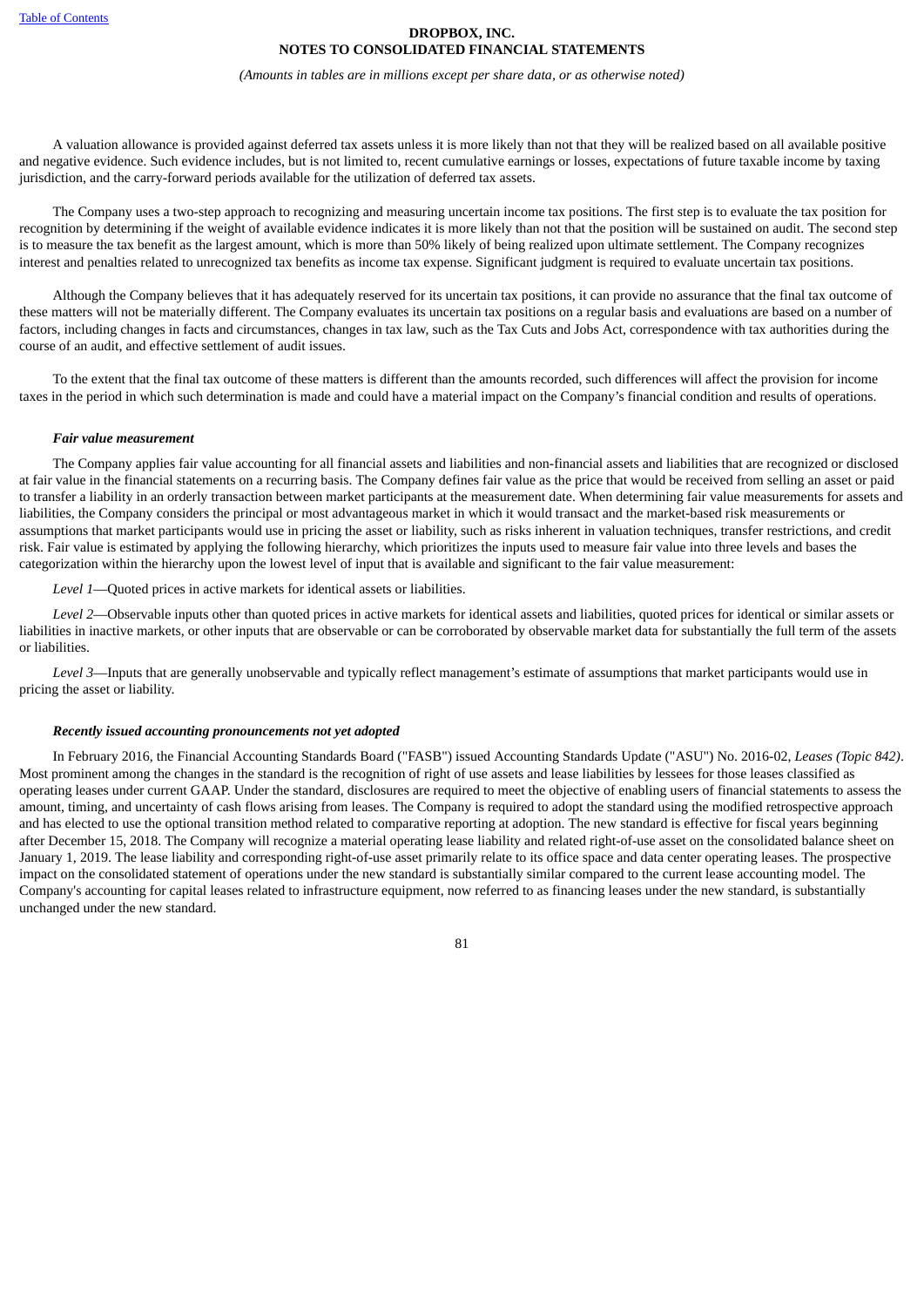*(Amounts in tables are in millions except per share data, or as otherwise noted)*

In June 2016, the FASB issued ASU No. 2016-13, *Financial Instruments-Credit Losses (Topic 326): Measurement of Credit Losses on Financial Instruments*, which requires the measurement and recognition of expected credit losses for financial assets held at amortized cost. It also eliminates the concept of other-than-temporary impairment and requires credit losses related to available-for-sale debt securities to be recorded through an allowance for credit losses rather than as a reduction in the amortized cost basis of the securities. These changes will result in more timely recognition of credit losses. The guidance is effective for fiscal years beginning after December 15, 2019, and interim periods within those fiscal years. Early adoption is permitted. The Company is currently evaluating the impact and timing of adopting ASU No. 2016-13.

In February 2018, the FASB issued ASU No. 2018-02, *Reclassification of Certain Tax Effects from Accumulated Other Comprehensive Income*. Under existing U.S. GAAP, the effects of changes in tax rates and laws on deferred tax balances are recorded as a component of income tax expense in the period in which the law was enacted. When deferred tax balances related to items originally recorded in accumulated other comprehensive income are adjusted, certain tax effects become stranded in accumulated other comprehensive income. The amendments in ASU No. 2018-02 allow a reclassification from accumulated other comprehensive income to retained earnings for stranded tax effects resulting from the 2017 Tax Reform Act. The amendments in ASU No. 2018-02 also require certain disclosures about stranded tax effects. The guidance is effective for fiscal years beginning after December 15, 2018 and interim periods within those fiscal years. The Company does not expect the impact of adoption to have a material impact on its consolidated financial statements.

In June 2018, the FASB issued ASU No. 2018-07, *Improvements to Nonemployee Share-Based Payment Accounting.* Under existing U.S. GAAP, the measurement date for equity awards granted to nonemployees is the earlier of the performance commitment date or the date the performance is complete. The amendments in ASU No. 2018-07 allow for measurement of these awards on the grant date, consistent with equity awards granted to employees. The guidance is effective for fiscal years beginning after December 15, 2018 and interim periods within those fiscal years. The Company does not expect the impact of adoption to have a material impact on its consolidated financial statements.

In August 2018, the FASB issued ASU No. 2018-13, *Fair Value Measurement (Topic 820),* which amends disclosure requirements for fair value measurements by requiring new disclosures, modifying existing requirements, and eliminating others. The amendments are the result of a broader disclosure project, which aims to improve the effectiveness of disclosures. ASU No. 2018-13 is effective for fiscal years beginning after December 15, 2019 and interim periods within those fiscal years. Early adoption is permitted. The Company does not expect the adoption to have a significant impact on its disclosures and is currently evaluating the timing of adopting ASU No. 2018-13.

In August 2018, the FASB issued ASU No. 2018-15, *Intangibles - Goodwill and Other - Internal-Use Software (Subtopic 350-40), Customer's* Accounting for Implementation Costs Incurred in a Cloud Computing Arrangement That Is a Service Contract. Under existing U.S. GAAP, there is diversity in practice in accounting for the costs of implementing cloud computing arrangements that are service contracts. The amendments in ASU No. 2018-15 amend the definition of a hosting arrangement and requires a customer in a hosting arrangement that is a service contract to capitalize certain costs as if the arrangement were an internal-use software project. The guidance is effective for fiscal years beginning after December 15, 2019 and interim periods within those fiscal years. Early adoption is permitted. The Company is currently evaluating the impact and timing of adopting ASU No. 2018-15.

#### *Recently adopted accounting pronouncements*

In January 2016, the FASB issued ASU No. 2016-01, *Financial Instruments Overall: Recognition and Measurement of Financial Assets and Financial Liabilities (Subtopic 825)*, which primarily affects the accounting for equity investments, financial liabilities under the fair value option and the presentation and disclosure requirements for financial instruments. In addition, the FASB clarified guidance related to the valuation allowance assessment when recognizing deferred tax assets resulting from unrealized losses on available-for-sale debt securities. The accounting for other financial instruments, such as loans, investments in debt securities and financial liabilities is largely unchanged. The Company adopted ASU No. 2016-01 on January 1, 2018. The adoption of the standard did not have a material impact on the Company's consolidated financial statements.

In October 2016, the FASB issued ASU No. 2016-16, *Income Taxes: Intra-Entity Transfers Other than Inventory (Topic 740)*, which requires entities to recognize the income tax consequences of an intra-entity transfer of an asset other than inventory when the transfer occurs. The Company adopted ASU No. 2016-16 on January 1, 2018. The adoption of the guidance did not have a material impact on the Company's consolidated financial statements.

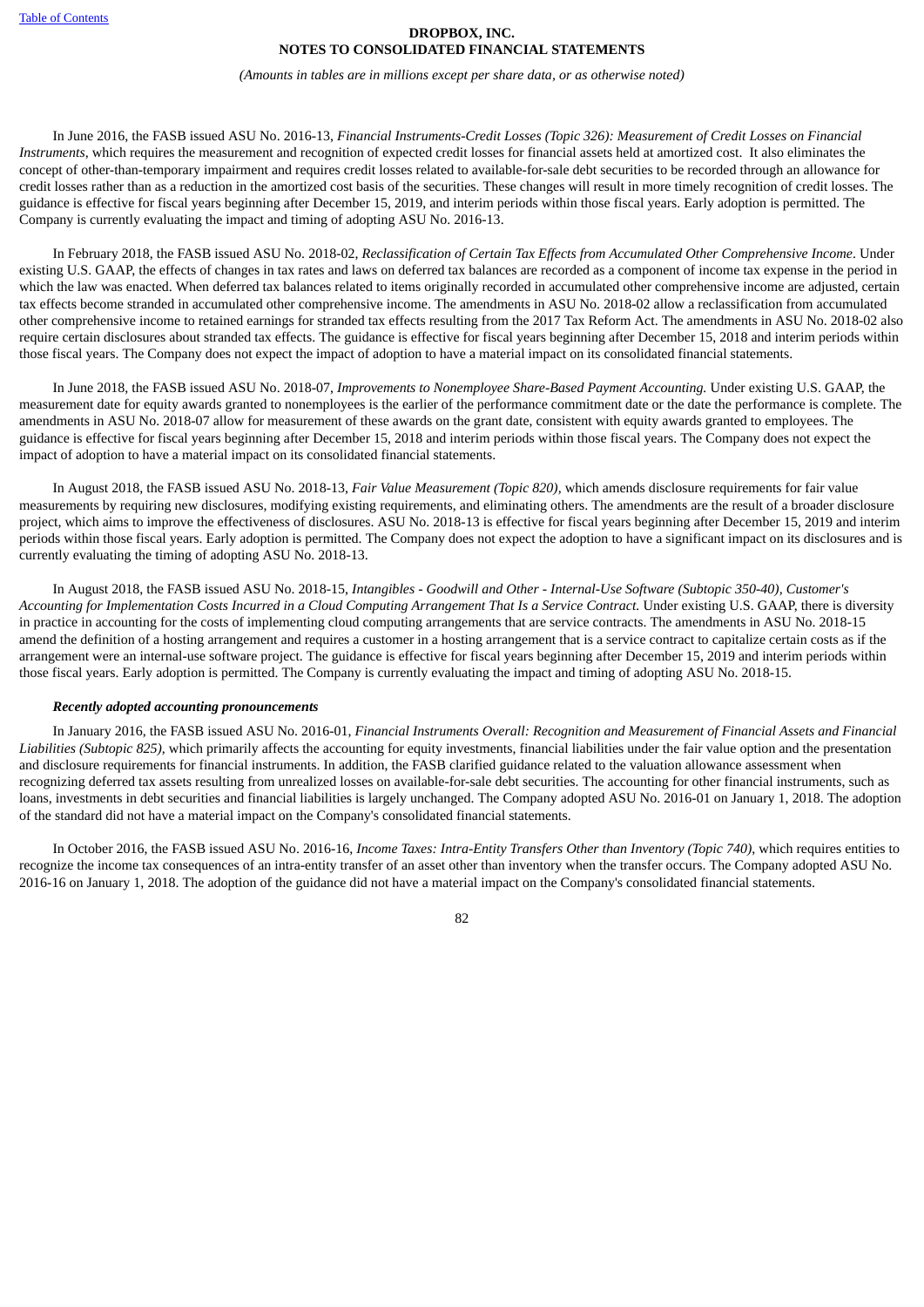*(Amounts in tables are in millions except per share data, or as otherwise noted)*

## **Note 2. Cash, Cash Equivalents and Short-Term Investments**

The amortized cost, unrealized gains and losses and estimated fair value of the Company's cash, cash equivalents and short-term investments as of December 31, 2018 consisted of the following:

|                                 | <b>Amortized cost</b> | <b>Unrealized gain</b> |     | <b>Unrealized loss</b> | <b>Estimated fair value</b> |
|---------------------------------|-----------------------|------------------------|-----|------------------------|-----------------------------|
| Cash                            | \$<br>103.0           | \$                     |     | \$                     | 103.0                       |
| Cash equivalents                |                       |                        |     |                        |                             |
| Money market funds              | 355.5                 |                        |     |                        | 355.5                       |
| Commercial paper                | 27.4                  |                        |     |                        | 27.4                        |
| U.S. Treasury securities        | 33.4                  |                        |     |                        | 33.4                        |
| Total cash and cash equivalents | 519.3                 | \$.                    |     |                        | 519.3                       |
| Short-term investments          |                       |                        |     |                        |                             |
| Corporate notes and obligations | 269.6                 |                        | 0.1 | (0.5)                  | 269.2                       |
| U.S. Treasury securities        | 176.0                 |                        |     | (0.1)                  | 175.9                       |
| Certificates of deposit         | 70.6                  |                        |     |                        | 70.6                        |
| U.S. agency obligations         | 37.1                  |                        |     |                        | 37.1                        |
| Commercial paper                | 17.2                  |                        |     |                        | 17.2                        |
| Total short-term investments    | 570.5                 |                        | 0.1 | (0.6)                  | 570.0                       |
| Total                           | \$<br>1,089.8         | \$                     | 0.1 | (0.6)                  | 1,089.3<br>-S               |

The Company's cash and cash equivalents at December 31, 2017 consisted of cash of \$62.9 million and money market funds of \$367.1 million. The Company did not have short-term investments as of December 31, 2017.

Included in cash and cash equivalents is cash in transit from payment processors for credit and debit card transactions of \$11.9 million and \$13.3 million as of December 31, 2018 and December 31, 2017, respectively.

All short-term investments were designated as available-for-sale securities as of December 31, 2018.

The following table presents the contractual maturities of the Company's short-term investments as of December 31, 2018:

|                                | <b>Amortized cost</b> | <b>Estimated fair value</b> |
|--------------------------------|-----------------------|-----------------------------|
| Due within one year            | 327.6                 | 327.5                       |
| Due between one to three years | 242.9                 | 242.5                       |
| <b>Total</b>                   | 570.5                 | 570.0                       |

As of December 31, 2018, the following short-term investments were in unrealized loss positions:

|                                 | Less than 12 months |       |                      | 12 months or greater |            |  |                      | <b>Total</b>             |                   |       |                      |       |
|---------------------------------|---------------------|-------|----------------------|----------------------|------------|--|----------------------|--------------------------|-------------------|-------|----------------------|-------|
|                                 | <b>Fair value</b>   |       | Unrealized<br>losses |                      | Fair value |  | Unrealized<br>losses |                          | <b>Fair value</b> |       | Unrealized<br>losses |       |
| Corporate notes and obligations |                     | 209.5 |                      | (0.5)                |            |  |                      | $\overline{\phantom{0}}$ |                   | 209.5 |                      | (0.5) |
| U.S. Treasury securities        |                     | 127.8 |                      | (0.1)                |            |  |                      |                          |                   | 127.8 |                      | (0.1) |
| <b>Total</b>                    |                     | 337.3 |                      | (0.6)                |            |  |                      |                          |                   | 337.3 |                      | (0.6) |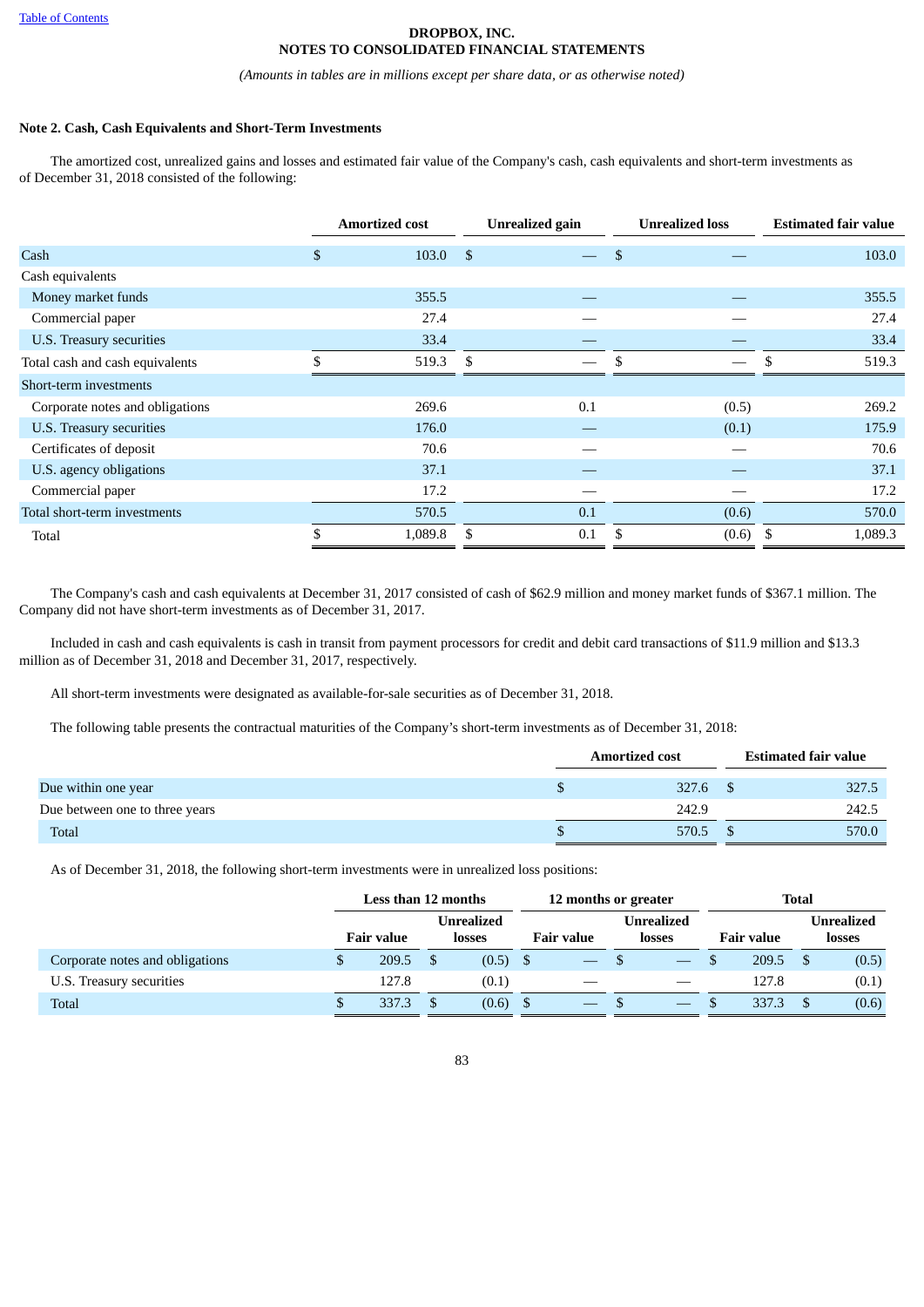*(Amounts in tables are in millions except per share data, or as otherwise noted)*

The Company had 202 short-term investments in unrealized loss positions as of December 31, 2018. There were no material gross unrealized losses from available-for-sale securities and no material realized gains or losses from available-for-sale securities that were reclassified out of accumulated other comprehensive income for the year ended December 31, 2018.

For investments in available-for-sale debt securities that have unrealized losses, the Company evaluates whether (i) it has the intention to sell any of these investments and (ii) whether it is not more likely than not that it will be required to sell any of these investments before recovery of the entire amortized cost basis. Based on this evaluation, the Company determined that there were no other-than-temporary impairments associated with short-term investments as of December 31, 2018.

The Company recorded \$16.8 million, \$3.0 million, and \$0.9 million in interest income from its cash, cash equivalents and short-term investments for the years ended December 31, 2018, 2017 and 2016, respectively.

### **Note 3. Fair Value Measurements**

The Company measures its financial instruments at fair value each reporting period using a fair value hierarchy that prioritizes the use of observable inputs and minimizes the use of unobservable inputs when measuring fair value. A financial instrument's classification within the fair value hierarchy is based upon the lowest level of input that is significant to the fair value measurement.

The following table presents information about the Company's financial instruments that are measured at fair value on a recurring basis using the input categories discussed in Note 1:

|                                                      | As of December 31, 2018 |                  |                |              |  |  |  |  |
|------------------------------------------------------|-------------------------|------------------|----------------|--------------|--|--|--|--|
|                                                      | Level 1                 | <b>Level 2</b>   | <b>Level 3</b> | <b>Total</b> |  |  |  |  |
| Cash equivalents                                     |                         |                  |                |              |  |  |  |  |
| Money market funds                                   | \$<br>355.5             | \$               | \$             | \$<br>355.5  |  |  |  |  |
| <b>U.S Treasury securities</b>                       |                         | 33.4             |                | 33.4         |  |  |  |  |
| Commercial paper                                     |                         | 27.4             |                | 27.4         |  |  |  |  |
| Total cash equivalents                               | 355.5                   | $60.8$ \$<br>-\$ |                | 416.3        |  |  |  |  |
| Short-term investments                               |                         |                  |                |              |  |  |  |  |
| Corporate notes and obligations                      |                         | 269.2            |                | 269.2        |  |  |  |  |
| U.S. Treasury securities                             |                         | 175.9            |                | 175.9        |  |  |  |  |
| Certificates of deposit                              |                         | 70.6             |                | 70.6         |  |  |  |  |
| U.S. agency obligations                              |                         | 37.1             |                | 37.1         |  |  |  |  |
| Commercial paper                                     |                         | 17.2             |                | 17.2         |  |  |  |  |
| Total short-term investments                         |                         | 570.0            |                | 570.0        |  |  |  |  |
| Total cash equivalents and short-term<br>investments | \$<br>355.5             | 630.8            | \$             | 986.3        |  |  |  |  |

The total cash equivalents held by the Company as of December 31, 2017 were \$367.1 million and were entirely comprised of money market funds classified within Level 1 of the fair value hierarchy.

The Company had no transfers between levels of the fair value hierarchy.

The carrying amounts of certain financial instruments, including cash held in banks, accounts receivable and accounts payable approximate fair value due to their short-term maturities and are excluded from the fair value table above.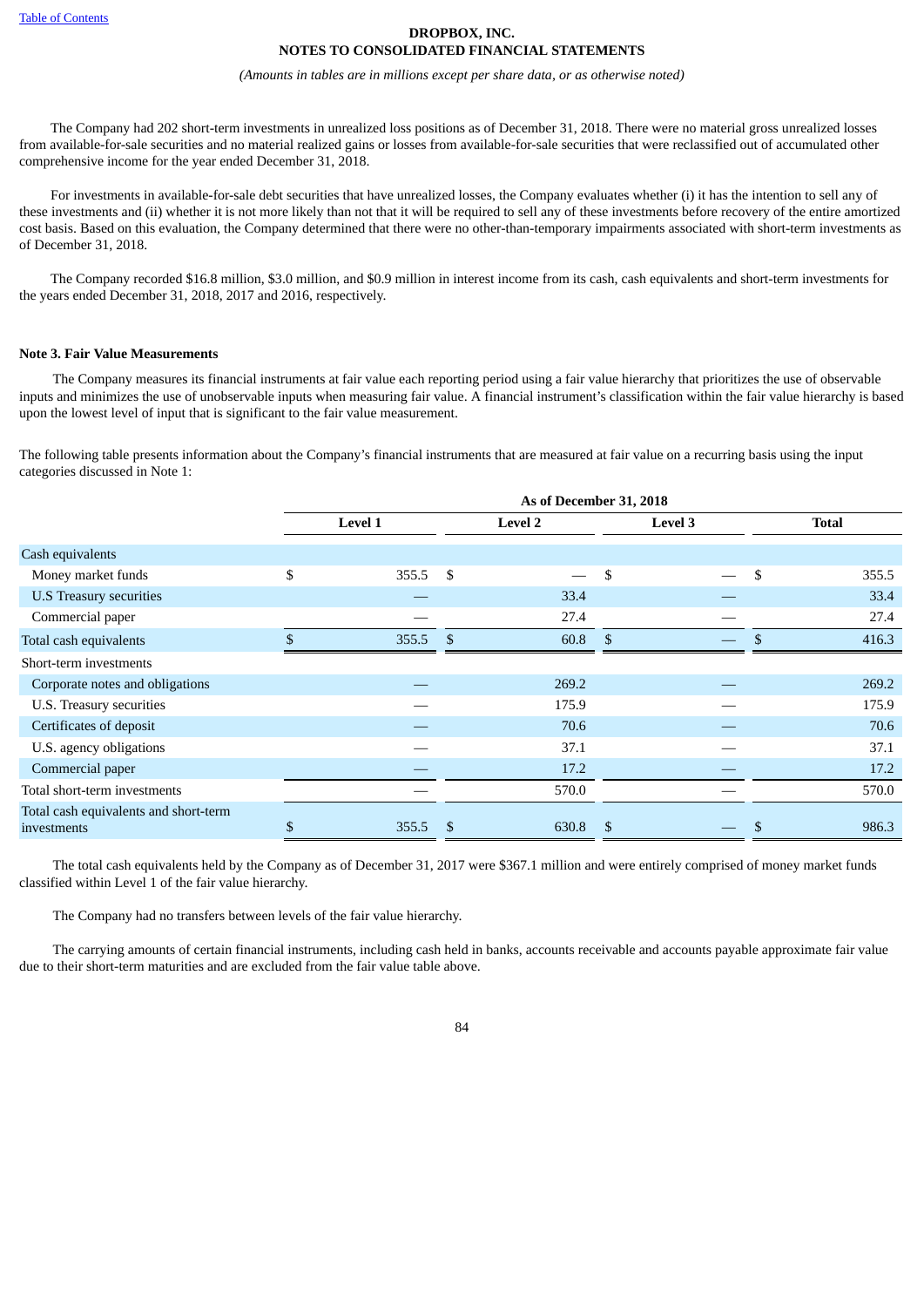*(Amounts in tables are in millions except per share data, or as otherwise noted)*

## **Note 4. Property and Equipment, Net**

Property and equipment, net consisted of the following:

|                                           | As of December 31, |  |         |  |
|-------------------------------------------|--------------------|--|---------|--|
|                                           | 2018               |  | 2017    |  |
| <b>Building</b>                           |                    |  | 36.6    |  |
| Datacenter and other computer equipment   | 695.3              |  | 663.1   |  |
| Furniture and fixtures                    | 23.8               |  | 21.2    |  |
| Leasehold improvements                    | 122.6              |  | 118.6   |  |
| Construction in process                   | 32.8               |  | 7.2     |  |
| Total property and equipment              | 874.5              |  | 846.7   |  |
| Accumulated depreciation and amortization | (563.9)            |  | (504.8) |  |
| Property and equipment, net               | 310.6              |  | 341.9   |  |

As described in Note 1, "Description of the Business and Summary of Significant Accounting Policies", the Company terminated its master lease for its previous corporate headquarters in September 2018. The termination resulted in de-recognizing the gross building asset of \$36.6 million, related accumulated depreciation of \$12.2 million, and an imputed financing obligation of \$25.5 million, of which \$2.8 million was included in accrued and other current liabilities and \$22.7 million was included in other non-current liabilities. The Company recorded the difference between the net asset and liability that were de-recognized to other income, net during the year ended December 31, 2018.

The Company leases certain infrastructure from various third parties, including from a former related party, through equipment financing leases under capital leases. See Note 14, "Related Party Transactions" for additional details. Infrastructure assets as of December 31, 2018 and 2017, respectively, included a total of \$362.8 million and \$417.9 million acquired under capital lease agreements. These leases are capitalized in property and equipment, and the related amortization of assets under capital leases is included in depreciation and amortization expense. The accumulated amortization of the infrastructure assets under capital leases totaled \$211.7 million and \$259.0 million as of December 31, 2018 and 2017, respectively.

Construction in process includes costs primarily related to construction of leasehold improvements for office buildings and datacenters, and as of December 31, 2018, primarily relates to costs incurred related to our new corporate headquarters.

Depreciation expense related to property and equipment was \$158.6 million, \$170.7 million, and \$173.8 million for the years ended December 31, 2018, 2017, and 2016, respectively.

#### **Note 5. Business Combinations**

The Company did not complete any business combinations during the years ended December 31, 2018, 2017 and 2016.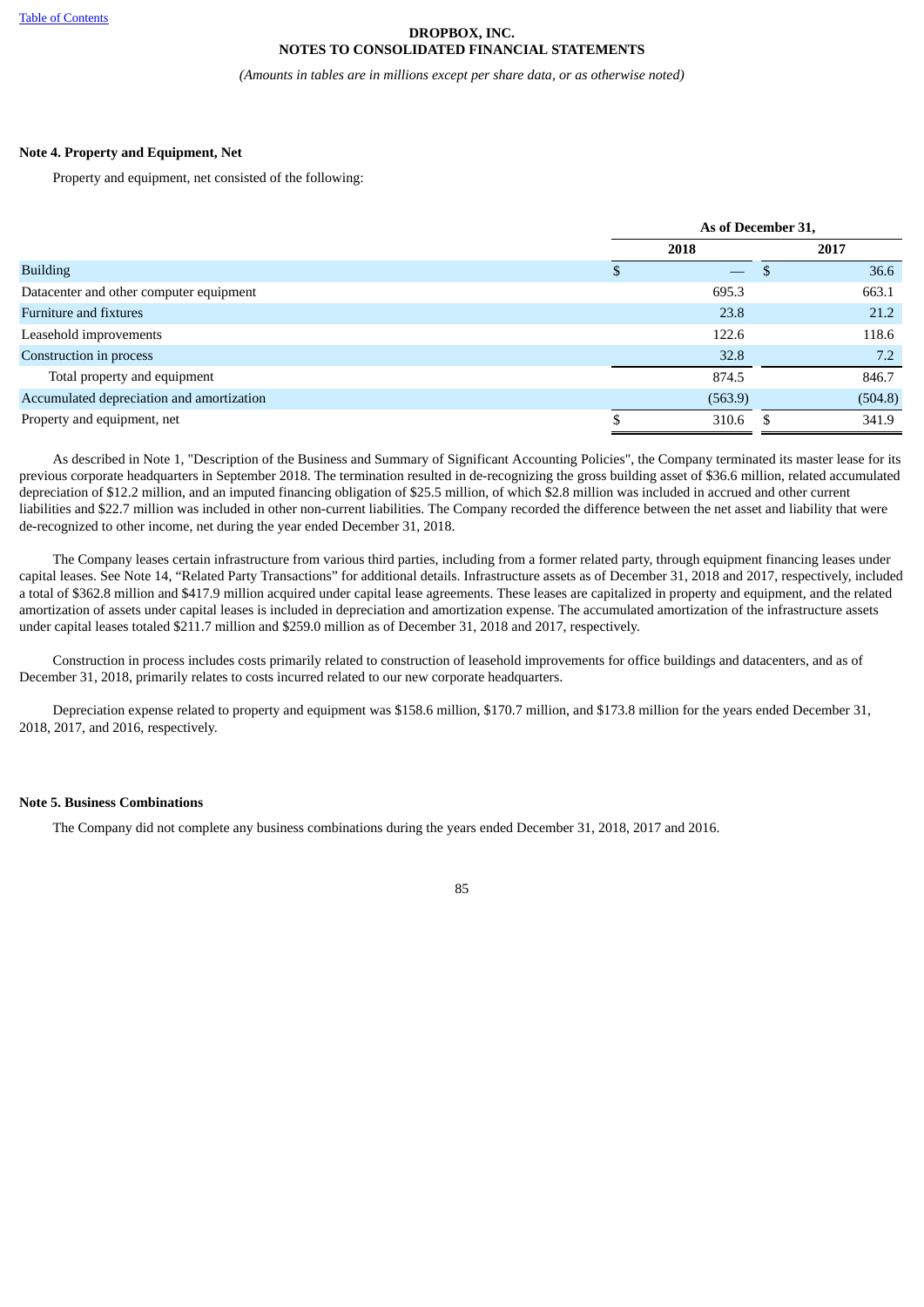*(Amounts in tables are in millions except per share data, or as otherwise noted)*

## **Note 6. Intangible Assets, Net**

Intangible assets consisted of the following:

|                                              | As of December 31,<br>2017<br>2018 |      |        |                   |  |  |  |  |
|----------------------------------------------|------------------------------------|------|--------|-------------------|--|--|--|--|
| Developed technology                         | 47.0                               | - \$ | 50.9   | (In years)<br>0.0 |  |  |  |  |
| Patents                                      | 13.0                               |      | 13.0   | 8.1               |  |  |  |  |
| Software                                     | 19.2                               |      | 17.8   | 2.3               |  |  |  |  |
| Assembled workforce in asset acquisitions    | 12.6                               |      | 10.1   | 1.8               |  |  |  |  |
| <b>Licenses</b>                              | 4.6                                |      | 4.6    | 2.4               |  |  |  |  |
| Non-compete agreements, trademarks and other | 4.0                                |      | 4.0    | 6.1               |  |  |  |  |
| Total intangibles                            | 100.4                              |      | 100.4  |                   |  |  |  |  |
| Accumulated amortization                     | (85.7)                             |      | (83.4) |                   |  |  |  |  |
| Intangible assets, net                       | 14.7                               | -S   | 17.0   |                   |  |  |  |  |

Amortization expense was \$6.1 million, \$10.5 million, and \$17.3 million for the years ended December 31, 2018, 2017, and 2016, respectively.

Expected future amortization expense for intangible assets as of December 31, 2018, is as follows:

| 2019       | 4.7       |
|------------|-----------|
| 2020       | 3.8       |
| 2021       | 1.5       |
| 2022       | $\rm 0.8$ |
| 2023       | 0.8       |
| Thereafter | 3.1       |
| Total      | 14.7      |
|            |           |

## **Note 7. Goodwill**

Goodwill represents the excess of the purchase price in a business combination over the fair value of net tangible and intangible assets acquired. Goodwill amounts are not amortized, but tested for impairment on an annual basis. There was no impairment of goodwill as of December 31, 2018 and 2017. Goodwill consisted of the following:

| Balance at December 31, 2016           | 96.0  |
|----------------------------------------|-------|
| Effect of foreign currency translation | 2.9   |
| Balance at December 31, 2017           | 98.9  |
| Effect of foreign currency translation | (2.4) |
| Balance at December 31, 2018           | 96.5  |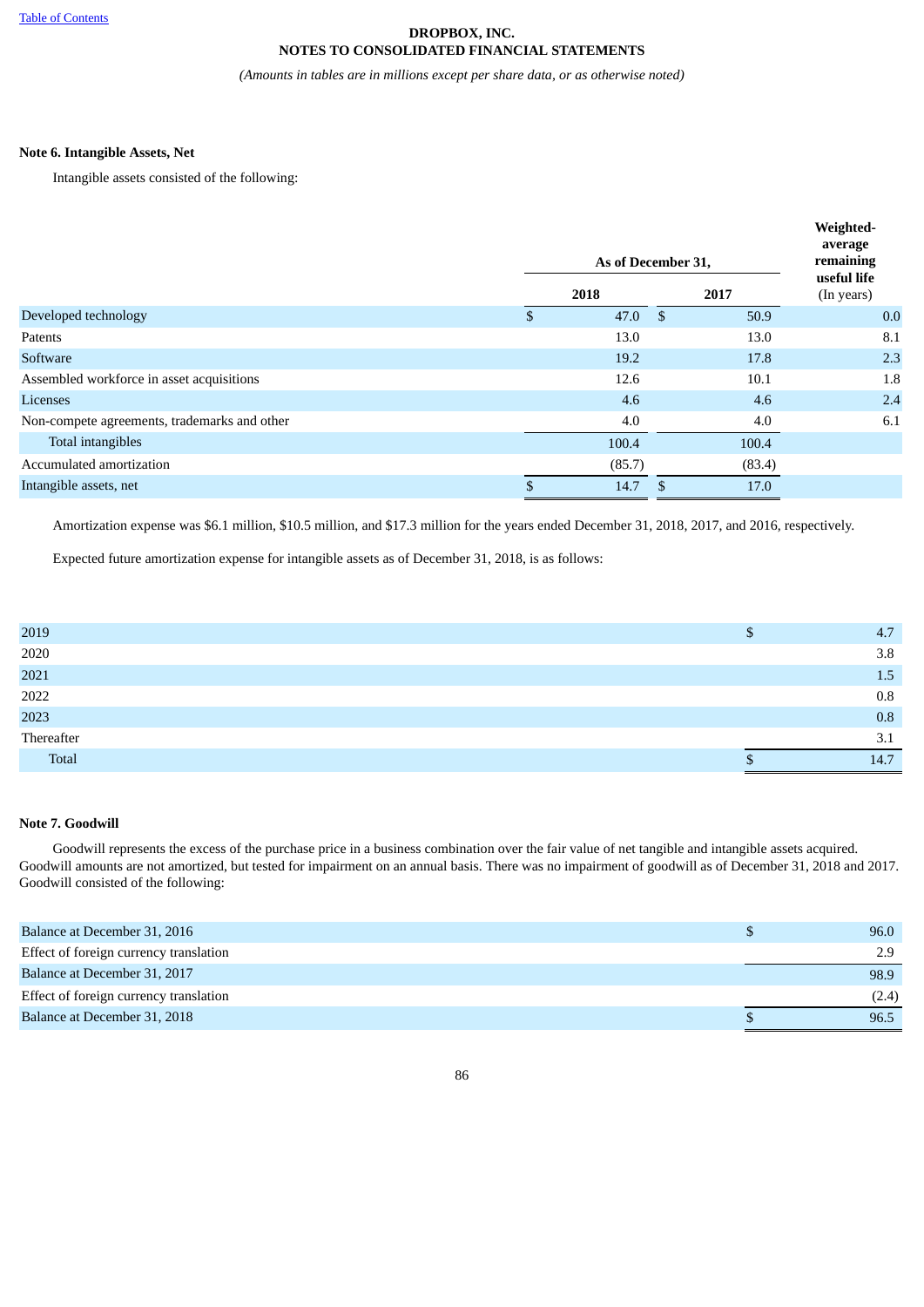*(Amounts in tables are in millions except per share data, or as otherwise noted)*

## **Note 8. Accrued and Other Current Liabilities**

Accrued and other current liabilities consisted of the following:

|                                             | As of December 31, |  |       |  |
|---------------------------------------------|--------------------|--|-------|--|
|                                             | 2018               |  | 2017  |  |
| Non-income taxes payable                    | 75.7 \$            |  | 69.7  |  |
| Accrued legal and other external fees       | 28.1               |  | 21.3  |  |
| Deferred rent                               | 41.0               |  | 14.6  |  |
| Financing obligations, current              | 2.6                |  | 9.7   |  |
| Income taxes payable                        | 0.3                |  | 0.4   |  |
| Other accrued and current liabilities       | 16.8               |  | 14.1  |  |
| Total accrued and other current liabilities | 164.5              |  | 129.8 |  |

Deferred rent as of December 31, 2018 increased from December 31, 2017 primarily due to the amendment of the lease for the Company's current corporate headquarters and the shortening of its lease term in May 2018, as described further in Note 10, "Commitments and Contingencies". This lease modification resulted in a reclassification of deferred rent from deferred rent, non-current to accrued and other current liabilities, and is included in the deferred rent amount in the table above.

#### **Note 9. Revolving Credit Agreement**

In April 2017, the Company entered into an amended and restated credit and guaranty agreement which provided for a \$600.0 million revolving loan facility (the "revolving credit facility"). In conjunction with the revolving credit facility, the Company paid upfront issuance fees of \$2.6 million, which are being amortized over the five-year term of the agreement.

In February 2018, the Company amended its revolving credit facility to, among other things, permit the Company to make certain investments, enter into an unsecured standby letter of credit facility and increase its standby letter of credit sublimit to \$187.5 million. The Company increased its borrowing capacity under the revolving credit facility from \$600.0 million to \$725.0 million. The Company may from time to time request increases in its borrowing capacity under the revolving credit facility of up to \$275.0 million, provided no event of default has occurred or is continuing or would result from such increase. In conjunction with the amendment, the Company paid upfront issuance fees of \$0.4 million, which are being amortized over the remaining term of the agreement.

Pursuant to the terms of the revolving credit facility, the Company may issue letters of credit under the revolving credit facility, which reduce the total amount available for borrowing. Pursuant to the terms of the revolving credit facility, the Company is required to pay an annual commitment fee that accrues at a rate of 0.20% per annum on the unused portion of the borrowing commitments under the revolving credit facility. In addition, the Company is required to pay a fee in connection with letters of credit issued under the revolving credit facility, which accrues at a rate of 1.5% per annum on the amount of such letters of credit outstanding. There is an additional fronting fee of 0.125% per annum multiplied by the average aggregate daily maximum amount available under all letters of credit. Borrowings under the revolving credit facility bear interest, at the Company's option, at an annual rate based on LIBOR plus a spread of 1.50% or at an alternative base rate plus a spread of 0.50%.

The revolving credit facility contains customary conditions to borrowing, events of default and covenants, including covenants that restrict the Company's ability to incur indebtedness, grant liens, make distributions to holders of the Company or its subsidiaries' equity interests, make investments, or engage in transactions with its affiliates. In addition, the revolving credit facility contains financial covenants, including a consolidated leverage ratio covenant and a minimum liquidity balance of \$100.0 million, which includes any available borrowing capacity. The Company was in compliance with the covenants of the revolving credit facility as of December 31, 2018 and December 31, 2017, respectively.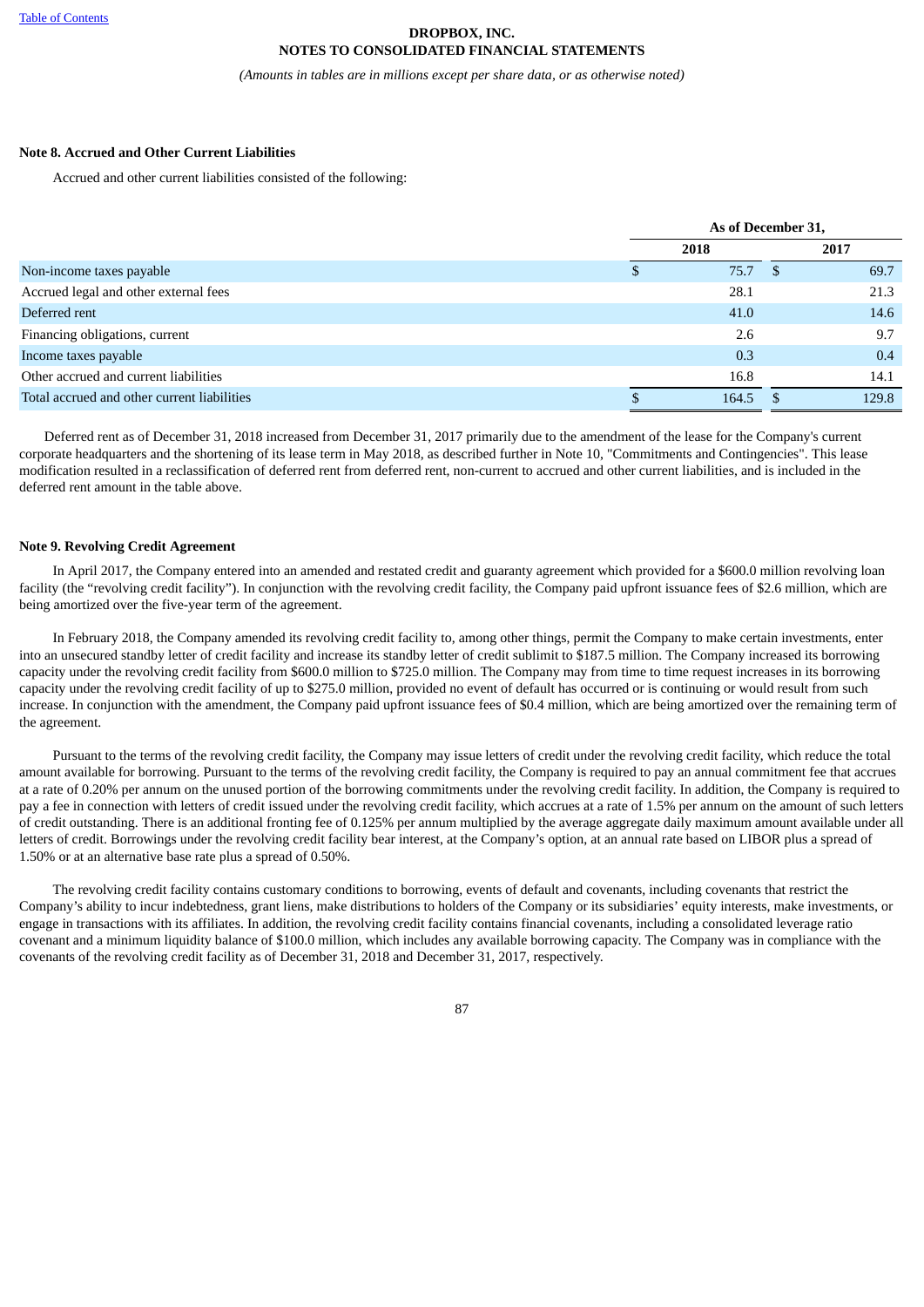*(Amounts in tables are in millions except per share data, or as otherwise noted)*

The Company had an aggregate of \$68.5 million of letters of credit outstanding under the revolving credit facility as of December 31, 2018, and the Company's total available borrowing capacity under the revolving credit facility was \$656.5 million as of December 31, 2018. The Company's letters of credit expire between April of 2019 and April of 2022.

#### **Note 10. Commitments and Contingencies**

### *Leases*

The Company has entered into various non-cancelable operating lease agreements for certain offices and datacenters with contractual lease periods expiring at various dates through 2033. The facility lease agreements generally provide for escalating rental payments and for options to renew, which could increase future minimum lease payments if exercised. The Company recognizes rent expense on a straight-line basis over the lease period and accounts for the difference between straight-line rent and actual lease payments as deferred rent.

Gross rent expense was \$85.9 million, \$71.0 million, \$67.9 million for the years ended December 31, 2018, 2017, and 2016, respectively. Sublease income, which is recorded as a reduction of rental expense, was \$11.8 million, \$10.6 million, and \$4.5 million for the years ended December 31, 2018, 2017, and 2016, respectively. Sublease income in excess of the Company's original lease obligation is split with the original lessor per the terms of the sublease agreement, with the Company's portion recorded to other income, net.

In 2018, the Company amended its lease agreement for its current corporate headquarters, modifying the original lease termination date from 2027 to 2019. As a result of the amendment, the Company expects to vacate its current corporate headquarters in August 2019, but is obligated to pay rent through February 2020. Accordingly, the Company's future operating lease commitments were reduced by \$192.4 million.

As described in Note 1, "Description of the Business and Summary of Significant Accounting Policies", the Company was considered the deemed owner of a floor in its previous corporate headquarters, for accounting purposes, as part of a build-to-suit lease agreement and initially recorded a building asset and an imputed financing obligation for its obligation to the legal owner in the amount of \$36.6 million. As of December 31, 2017, the imputed financing obligation totaled \$27.4 million, of which \$2.6 million was classified within accrued and other current liabilities, and \$24.8 million was classified within other non-current liabilities. In 2018, the Company terminated its master lease for its previous corporate headquarters. As the master lease was nearing expiration, the early termination did not have a material impact on the Company's future operating lease commitments.

In 2017, the Company entered into a new lease agreement for office space in San Francisco, California, to serve as its new corporate headquarters. The Company took initial possession of the first phase of its new corporate headquarters in June 2018 and began to recognize rent expense. The Company expects to start making recurring rental payments under the lease in the third quarter of 2019. Included in the operating lease commitments below are total expected minimum obligations under the lease agreement of \$831.6 million, which exclude expected tenant improvement reimbursements from the landlord of approximately \$75.0 million and variable operating expenses. The Company's obligations under the lease are supported by a \$34.2 million letter of credit, which reduced the borrowing capacity under the revolving credit facility.

#### *Other Commitments*

Other commitments include payments to third-party vendors for services related to the Company's infrastructure, infrastructure warranty contracts, and asset retirement obligations for office modifications.

Future minimum payments under the Company's non-cancelable leases, financing obligations, and other commitments as of December 31, 2018, are as follows, and exclude non-cancelable rent payments from the Company's sub-tenants: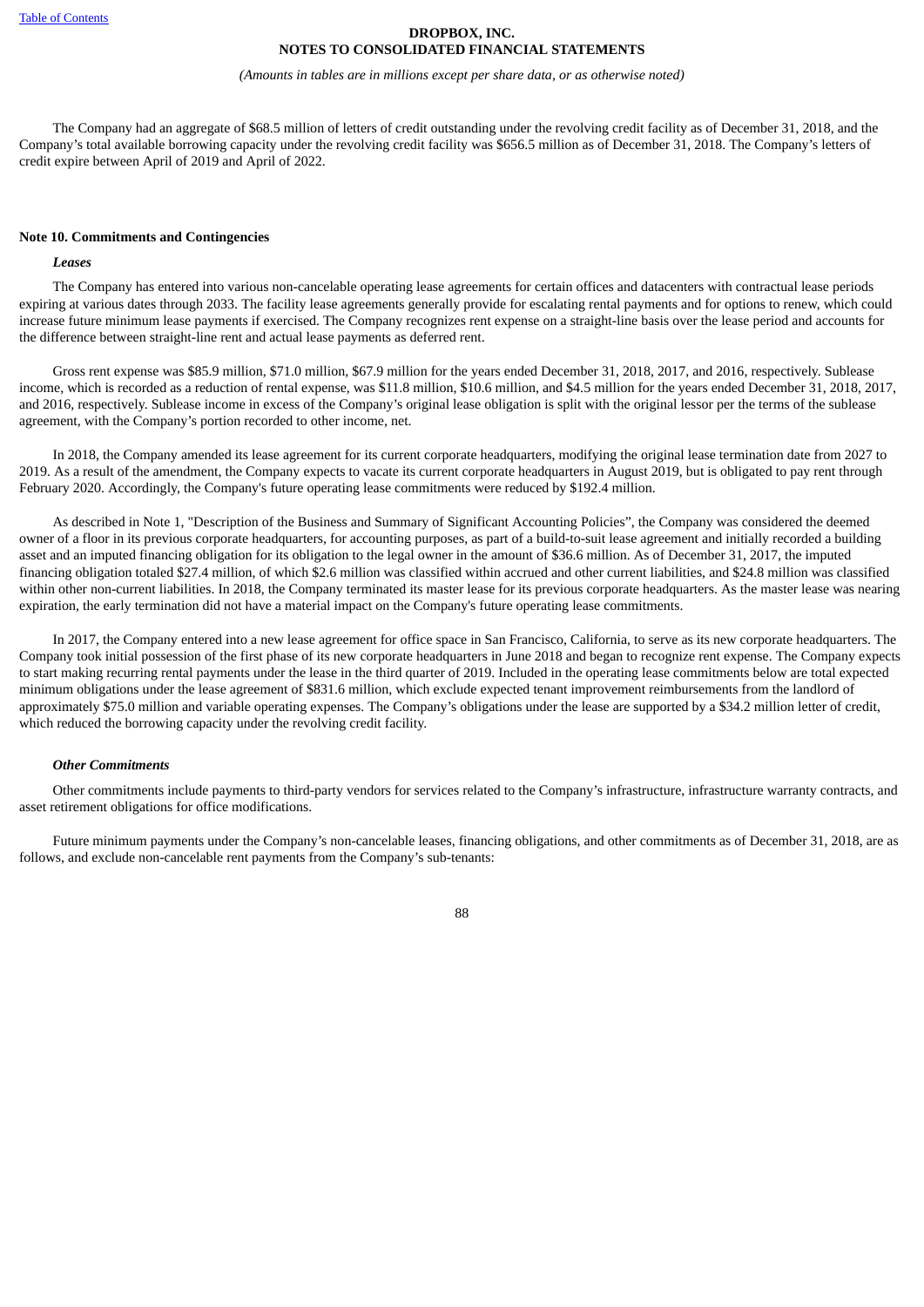## *(Amounts in tables are in millions except per share data, or as otherwise noted)*

|                                                                     | Capital<br>lease<br>commitments |    | <b>Operating</b><br>lease<br>commitments <sup>(1)</sup> |      | Other<br>commitments |
|---------------------------------------------------------------------|---------------------------------|----|---------------------------------------------------------|------|----------------------|
| Year ended December 31:                                             |                                 |    |                                                         |      |                      |
| 2019                                                                | \$<br>82.4                      | \$ | 96.4 \$                                                 |      | 57.0                 |
| 2020                                                                | 45.3                            |    | 106.2                                                   |      | 37.2                 |
| 2021                                                                | 30.3                            |    | 99.0                                                    |      | 2.2                  |
| 2022                                                                | 17.4                            |    | 92.9                                                    |      |                      |
| 2023                                                                | 0.6                             |    | 76.1                                                    |      | 0.3                  |
| <b>Thereafter</b>                                                   |                                 |    | 651.6                                                   |      |                      |
| Future minimum payments                                             | 176.0                           |    | 1,122.2                                                 | - \$ | 96.7                 |
| Less interest and taxes                                             | (12.3)                          |    |                                                         |      |                      |
| Less current portion of the present value of minimum lease payments | (73.8)                          |    |                                                         |      |                      |
| Capital lease obligations, net of current portion                   | \$<br>89.9                      |    |                                                         |      |                      |

(1) Consists of future non-cancelable minimum rental payments under operating leases for the Company's offices and datacenters, excluding rent payments from the Company's sub-tenants and variable operating expenses. As of December 31, 2018, the Company is entitled to non-cancelable rent payments from its sub-tenants of \$43.5 million, which will be collected over the next five years.

#### *Legal matters*

From time to time, the Company is a party to a variety of claims, lawsuits, and proceedings which arise in the ordinary course of business, including claims of alleged infringement of intellectual property rights. The Company records a liability when it believes that it is probable that a loss will be incurred and the amount of loss or range of loss can be reasonably estimated. The Company discloses losses that are reasonably possible and when the amount of loss or range of loss can be reasonably estimated. In its opinion, resolution of pending matters is not likely to have a material adverse impact on its consolidated results of operations, cash flows, or its financial position. Given the unpredictable nature of legal proceedings, the Company bases its estimate on the information available at the time of the assessment. As additional information becomes available, the Company reassesses the potential liability and may revise the estimate.

#### *Indemnification*

The Company's arrangements generally include certain provisions for indemnifying customers against liabilities if its products or services infringe a third party's intellectual property rights. It is not possible to determine the maximum potential amount under these indemnification obligations due to the limited history of prior indemnification claims.

#### **Note 11. Stockholders' Equity**

#### *Common stock*

The Company's amended and restated certificate of incorporation authorizes the issuance of Class A common stock, Class B common stock, and Class C common stock. Holders of Class A common stock, Class B common stock, and Class C common stock are entitled to dividends on a pro rata basis, when, as, and if declared by the Company's Board of Directors, subject to the rights of the holders of the Company's preferred stock. Holders of Class A common stock are entitled to one vote per share, holders of Class B common stock are entitled to 10 votes per share, and holders of Class C common stock are entitled to zero votes per share. During the year ended December 31, 2018, holders of 157.0 million shares of Class B common stock voluntarily converted their shares into an equivalent number of shares of Class A common stock.

As of December 31, 2018, the Company had authorized 2,400.0 million shares of Class A common stock, 475.0 million shares of Class B common stock, and 800.0 million shares of Class C common stock, each at par value of \$0.00001. As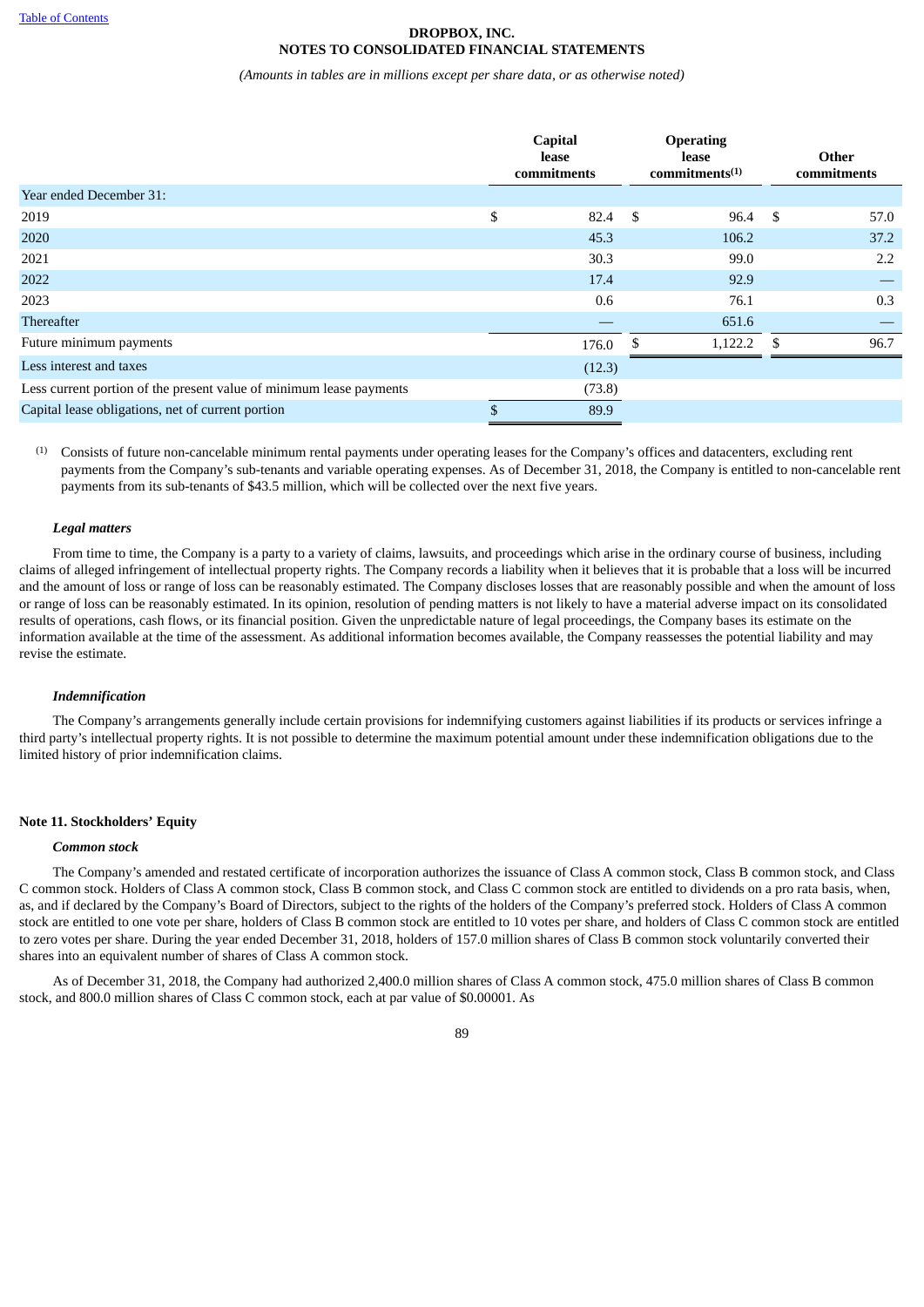## *(Amounts in tables are in millions except per share data, or as otherwise noted)*

of December 31, 2018, 211.0 million shares of Class A common stock, 198.6 million shares of Class B common stock, and no shares of Class C common stock were issued and outstanding. As of December 31, 2017, 8.9 million shares of Class A common stock, 187.9 million shares of Class B common stock, and no shares of Class C common stock were issued and outstanding. Class A shares issued and outstanding as of December 31, 2018 and December 31, 2017 exclude 14.7 million unvested restricted stock awards granted to the Company's co-founders. See "Co-Founder Grants" section below for further details.

## *Convertible preferred stock*

Immediately prior to the closing of the Company's IPO, all of the 147.3 million shares of convertible preferred stock converted into an equivalent number of shares of Class B common stock. Further, pursuant to transfer agreements with certain of the Company's stockholders, 0.3 million shares of the Company's convertible preferred stock automatically converted into an equivalent number of shares of Class A common stock.

The authorized, issued and outstanding shares of convertible preferred stock and liquidation preferences as of December 31, 2017 were as follows:

| <b>Shares</b> |                   | Per share          |                                                   | Aggregate     | <b>Dividend</b><br>per share<br>amount |    |      |
|---------------|-------------------|--------------------|---------------------------------------------------|---------------|----------------------------------------|----|------|
|               | <b>Authorized</b> | <b>Outstanding</b> | liquidation<br>price at<br>preference<br>issuance |               |                                        |    |      |
| Series A      | 63.9              | 63.9               | \$<br>0.09                                        | \$            | 6.0                                    | \$ | 0.02 |
| Series A-1    | 52.0              | 51.9               | 0.03                                              |               | 1.3                                    |    | 0.02 |
| Series B      | 19.5              | 19.5               | 13.58                                             |               | 264.8                                  |    | 1.08 |
| Series C      | 15.8              | 12.3               | \$<br>28.65                                       |               | 352.6                                  | \$ | 2.30 |
|               | 151.2             | 147.6              |                                                   | <sup>\$</sup> | 624.7                                  |    |      |

## *Preferred stock*

The Company's Board of Directors will have the authority, without further action by the Company's stockholders, to issue up to 240.0 million shares of undesignated preferred stock with rights and preferences, including voting rights, designated from time to time by the Board of Directors.

### *Equity incentive plans*

Under the 2018 Plan, the Company may grant stock-based awards to purchase or directly issue shares of common stock to employees, directors, and consultants. Options are granted at a price per share equal to the fair market value of the Company's common stock at the date of grant. Options granted are exercisable over a maximum term of 10 years from the date of grant and generally vest over a period of four years. No options have been granted since August of 2015. RSUs and RSAs are also granted under the 2018 Plan. The 2018 Plan will terminate 10 years after the later of (i) its adoption or (ii) the most recent stockholder-approved increase in the number of shares reserved under the 2018 Plan, unless terminated earlier by the Company's Board of Directors. The 2018 Plan was adopted on March 22, 2018 with a reserve of 41.4 million shares of Class A common stock for future issuance. As of December 31, 2018, there were 26.3 million stock-based awards issued and outstanding and 57.1 million shares available for issuance under the 2008 Equity Incentive Plan, the 2017 Equity Incentive Plan, and the 2018 Plan (collectively, the "Plans").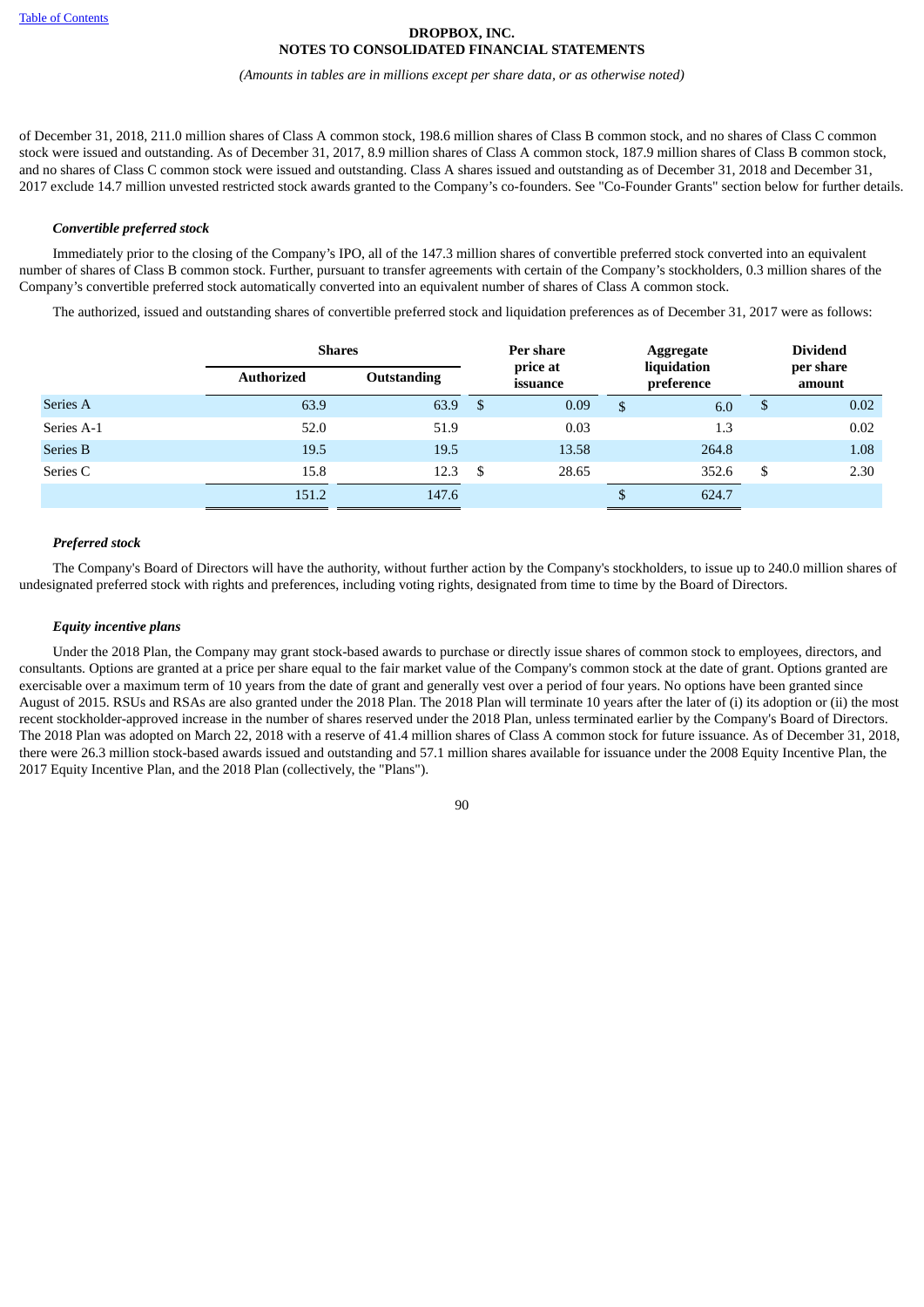## *(Amounts in tables are in millions except per share data, or as otherwise noted)*

Stock option and restricted stock activity for the Plans was as follows for the years ended December 31, 2018, 2017, and 2016:

|                                                                           |                                                                        |                                                          |                | <b>Options outstanding</b>                             | <b>Restricted stock</b><br>outstanding                                 |                                            |                |                                                               |
|---------------------------------------------------------------------------|------------------------------------------------------------------------|----------------------------------------------------------|----------------|--------------------------------------------------------|------------------------------------------------------------------------|--------------------------------------------|----------------|---------------------------------------------------------------|
|                                                                           | Number of<br>shares<br>available for<br>issuance<br>under the<br>Plans | Number of<br>shares<br>outstanding<br>under the<br>Plans |                | Weighted-<br>average<br>exercise<br>price<br>per share | Weighted-<br>average<br>remaining<br>contractual<br>term<br>(In years) | Number of<br>Plan<br>shares<br>outstanding |                | Weighted-<br>average<br>grant date<br>fair value<br>per share |
| Balance at December 31, 2015                                              | 14.6                                                                   | 13.4                                                     | $\mathbf{s}$   | 17.51                                                  | 8.1                                                                    | 43.5                                       | $\mathbb{S}$   | 17.67                                                         |
| Options and RSUs canceled                                                 | 14.1                                                                   | (8.0)                                                    |                | 22.04                                                  |                                                                        | (6.1)                                      |                | 20.06                                                         |
| Restricted stock granted                                                  | (16.6)                                                                 |                                                          |                |                                                        |                                                                        | 16.6                                       |                | 15.59                                                         |
| Balance at December 31, 2016                                              | 12.1                                                                   | 5.4                                                      | \$             | 10.68                                                  | 6.5                                                                    | 54.0                                       | \$             | 16.41                                                         |
| Additional shares authorized                                              | 6.7                                                                    |                                                          |                |                                                        |                                                                        |                                            |                |                                                               |
| Options exercised and RSUs released                                       |                                                                        | (0.1)                                                    |                | 6.00                                                   |                                                                        | (14.6)                                     |                | 17.12                                                         |
| Options and RSUs canceled                                                 | 6.2                                                                    | (0.3)                                                    |                | 17.44                                                  |                                                                        | (6.0)                                      |                | 17.96                                                         |
| Shares repurchased for tax withholdings on<br>release of restricted stock | 5.5                                                                    |                                                          |                |                                                        |                                                                        |                                            |                | 17.09                                                         |
| Restricted stock granted                                                  | (21.5)                                                                 |                                                          |                |                                                        |                                                                        | 21.5                                       |                | 15.70                                                         |
| Balance at December 31, 2017                                              | 9.0                                                                    | 5.0                                                      | \$             | 10.52                                                  | 5.5                                                                    | 54.9                                       | \$             | 15.60                                                         |
| Reserved for issuance under the 2018 Plan                                 | 41.4                                                                   |                                                          | \$             |                                                        |                                                                        |                                            | \$             |                                                               |
| Additional shares authorized                                              | 1.3                                                                    |                                                          | \$             |                                                        |                                                                        |                                            | \$             |                                                               |
| Options exercised and RSUs released                                       |                                                                        | (3.4)                                                    | $\mathfrak{S}$ | 7.75                                                   |                                                                        | (40.4)                                     | $\mathfrak{s}$ | 15.42                                                         |
| Options and RSUs canceled                                                 | 6.0                                                                    | (0.3)                                                    | \$             | 22.90                                                  |                                                                        | (5.7)                                      | \$             | 16.78                                                         |
| Shares repurchased for tax withholdings on<br>release of restricted stock | 15.6                                                                   |                                                          | \$             |                                                        |                                                                        |                                            | \$             | 15.45                                                         |
| Restricted stock granted                                                  | (16.2)                                                                 |                                                          | \$             |                                                        |                                                                        | 16.2                                       | \$             | 20.26                                                         |
| Balance at December 31, 2018                                              | 57.1                                                                   | 1.3                                                      | $\mathbb{S}$   | 14.68                                                  | 5.0                                                                    | 25.0                                       | $\mathcal{S}$  | 18.68                                                         |
| Vested at December 31, 2018                                               |                                                                        | 1.3                                                      | \$             | 14.68                                                  |                                                                        | $\qquad \qquad$                            | \$             |                                                               |
| Unvested at December 31, 2018                                             |                                                                        |                                                          | \$             |                                                        |                                                                        | 25.0                                       | \$             | 18.68                                                         |

The following table summarizes information about the pre-tax intrinsic value of options exercised and the weighted-average grant date fair value per share of options granted during the years ended December 31, 2018, 2017, and 2016:

|                                      |      | <b>Year ended</b><br>December 31, |   |      |  |
|--------------------------------------|------|-----------------------------------|---|------|--|
|                                      | 2018 | 2017                              |   | 2016 |  |
| Intrinsic value of options exercised | 59.0 | 1.2                               | Φ |      |  |

As of December 31, 2018, unamortized stock-based compensation expense related to unvested stock options, RSAs (excluding the Co-Founder Grants, which are non-Plan RSAs), and one-tier RSUs was \$429.0 million. The weighted-average period over which such compensation expense will be recognized if the requisite service is provided is approximately 2.8 years as of December 31, 2018.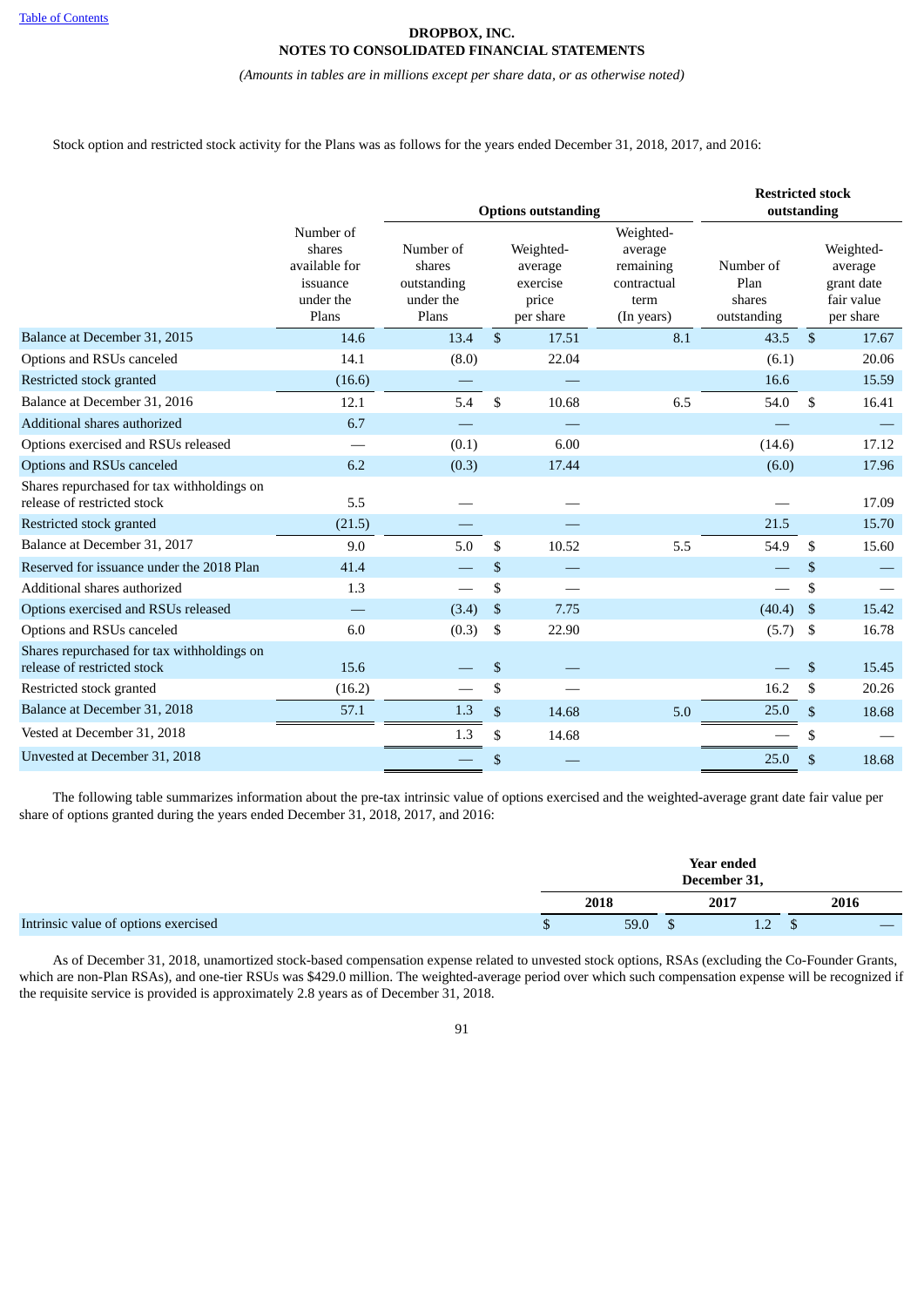## *(Amounts in tables are in millions except per share data, or as otherwise noted)*

The total fair value of RSUs, as of their respective vesting dates, during the years ended December 31, 2018, 2017 and 2016 were \$913.5 million, \$232.5 million, and \$77.2 million, respectively.

#### *Co-Founder Grants*

In December 2017, the Board of Directors approved a grant to the Company's co-founders of non-Plan RSAs with respect to 14.7 million shares of Class A Common Stock in the aggregate (collectively, the "Co-Founder Grants"), of which 10.3 million RSAs were granted to Mr. Houston, the Company's co-founder and Chief Executive Officer, and 4.4 million RSAs were granted to Mr. Ferdowsi, the Company's co-founder and Director. These Co-Founder Grants have service-based, market-based, and performance-based vesting conditions. The Co-Founder Grants are excluded from Class A common stock issued and outstanding until the satisfaction of these vesting conditions. The Co-Founder Grants also provide the holders with certain stockholder rights, such as the right to vote the shares with the other holders of Class A common stock and a right to cumulative declared dividends. However, the Co-Founder Grants are not considered a participating security for purposes of calculating net loss per share attributable to common stockholders in Note 12, "Net Loss Per Share", as the right to the cumulative declared dividends is forfeitable if the service condition is not met.

The Co-Founder Grants are eligible to vest over the ten-year period following the date the Company's shares of Class A common stock commenced trading on the Nasdaq Global Select Market in connection with the Company's IPO. The Co-Founder Grants comprise nine tranches that are eligible to vest based on the achievement of stock price goals, each of which are referred to as a Stock Price Target, measured over a consecutive thirty-day trading period during the Performance Period. The Performance Period will begin on January 1, 2019.

During the first four years of the Performance Period, no more than 20% of the shares subject to each Co-Founder Grant would be eligible to vest in any calendar year. After the first four years, all shares are eligible to vest based on the achievement of the Stock Price Targets.

The Company calculated the grant date fair value of the Co-Founder Grants based on multiple stock price paths developed through the use of a Monte Carlo simulation. A Monte Carlo simulation also calculates a derived service period for each of the nine vesting tranches, which is the measure of the expected time to achieve each Stock Price Target. A Monte Carlo simulation requires the use of various assumptions, including the underlying stock price, volatility, and the risk-free interest rate as of the valuation date, corresponding to the length of time remaining in the performance period, and expected dividend yield. The weighted-average grant date fair value of each Co-Founder Grant was estimated to be \$10.60 per share. The weighted-average derived service period of each Co-Founder Grant was estimated to be 5.2 years, and ranged from 2.9 - 6.9 years. The Company will recognize aggregate stock-based compensation expense of \$156.2 million over the derived service period of each tranche using the accelerated attribution method as long as the co-founders satisfy their service-based vesting conditions. If the Stock Price Targets are met sooner than the derived service period, the Company will adjust its stockbased compensation to reflect the cumulative expense associated with the vested awards. The Company will recognize expense if the requisite service is provided, regardless of whether the market conditions are achieved.

The Performance Vesting Condition for the Co-Founder Grants was satisfied on the date the Company's shares of Class A common stock commenced trading on the Nasdaq Global Select Market in connection with the Company's IPO, which was March 23, 2018. The Company recognized \$37.0 million in stock-based compensation related to the Co-Founder Grants during the year ended December 31, 2018. As of December 31, 2018, unamortized stock-based compensation expense related to the Co-Founder Grants was \$119.3 million. The weighted-average period over which such compensation expense will be recognized if the requisite service is provided is approximately 4.0 years as of December 31, 2018.

#### *Award modifications*

During the year ended December 31, 2017, the Company's Board of Directors voted to approve a modification of vesting schedules for certain unvested one-tier and two-tier RSUs to align the vesting schedules for all RSUs to vest once per quarter. The modification was effective February 15, 2018, which resulted in accelerated vesting of impacted RSUs that had met their service requirement as of that date. As a result, the Company recognized an incremental \$10.0 million in stock-based compensation during the first quarter of 2018, which is included in the results for the year ended December 31, 2018, related to these modified one-tier and two-tier RSUs.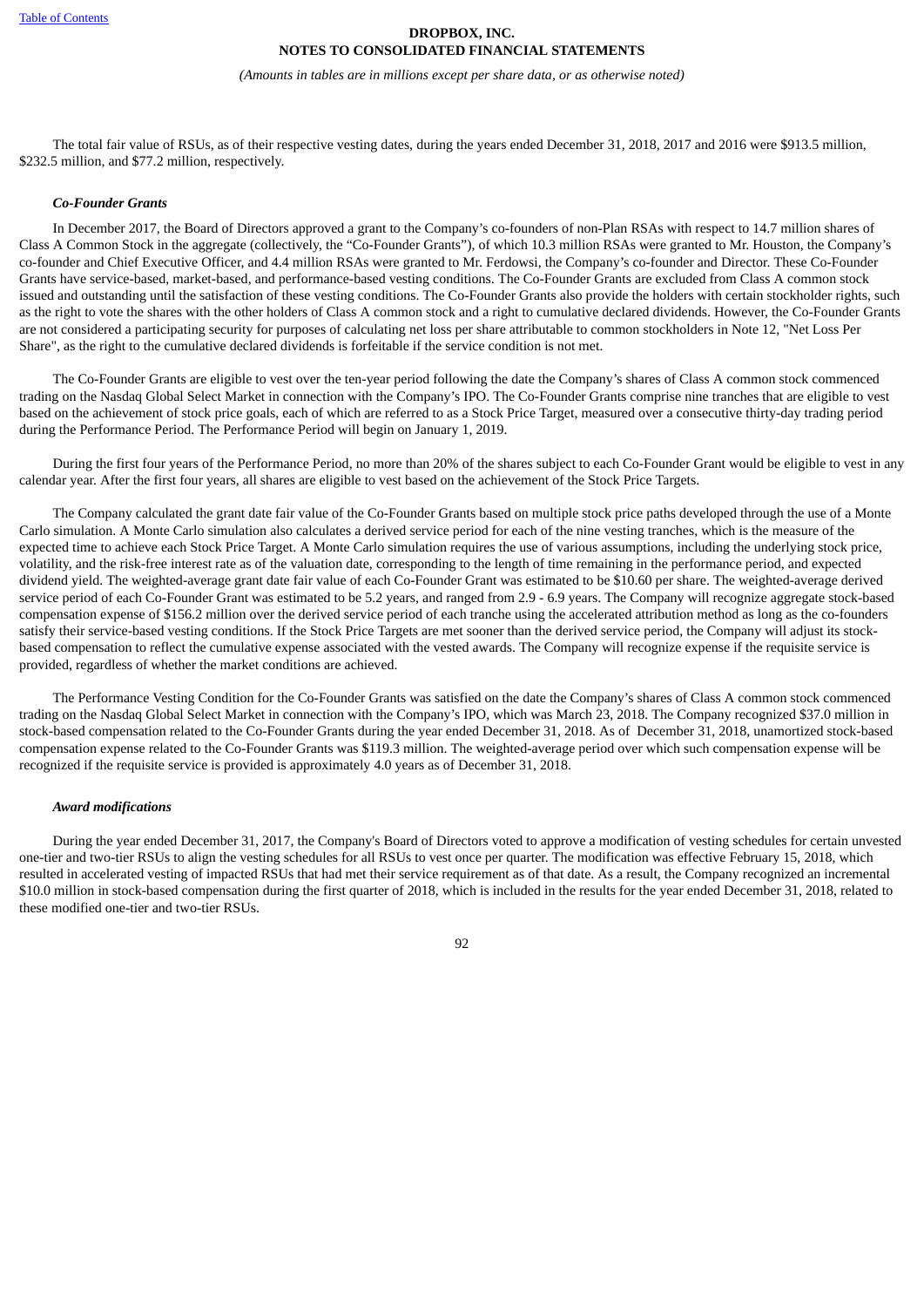*(Amounts in tables are in millions except per share data, or as otherwise noted)*

During the year ended December 31, 2016, the Company's Board of Directors voted to approve the exchange of stock options previously granted to an executive officer under the Plan for one-tier RSUs. In total, options to purchase 4.3 million shares of common stock were exchanged for 2.2 million RSUs. Total compensation expense for the modified awards is \$37.7 million, of which \$18.8 million in stock-based compensation expense was recognized on the date of exchange representing the portion that vested immediately. Out of the total \$37.7 million in stock-based compensation expense, \$8.9 million was incremental to what would have been recognized related to the original stock option award. As of December 31, 2018, there was no remaining unamortized expense relating to these awards.

## **Note 12. Net Loss Per Share**

The Company computes net loss per share using the two-class method required for multiple classes of common stock and participating securities. The rights, including the liquidation and dividend rights, of the Class A common stock and Class B common stock are substantially identical, other than voting rights. Accordingly, the Class A common stock and Class B common stock share equally in the Company's net losses. Before the IPO, the Company's outstanding securities also included convertible preferred stock. The holders of convertible preferred stock did not have a contractual obligation to share in the Company's losses, and as a result, net losses were not allocated to these securities.

The following table sets forth the calculation of basic and diluted net loss per share attributable to common stockholders during the periods presented. The shares issued in the IPO and the private placement and the shares of Class A and Class B common stock issued upon conversion of the outstanding shares of convertible preferred stock in the IPO are included in the table below weighted for the period outstanding in the year ended December 31, 2018. Additionally, the voluntary conversions of Class B common stock into Class A common stock are included in the table below weighted for the period outstanding in the year ended December 31, 2018:

|                                                                                                                          | Year ended December 31, |         |    |         |      |         |      |         |      |             |  |         |
|--------------------------------------------------------------------------------------------------------------------------|-------------------------|---------|----|---------|------|---------|------|---------|------|-------------|--|---------|
|                                                                                                                          | 2018                    |         |    | 2017    |      |         |      | 2016    |      |             |  |         |
|                                                                                                                          |                         | Class A |    | Class B |      | Class A |      | Class B |      | Class A     |  | Class B |
| Numerator:                                                                                                               |                         |         |    |         |      |         |      |         |      |             |  |         |
| Net loss attributable to common stockholders                                                                             |                         | (138.7) | -S | (346.2) | - \$ | (3.6)   | - \$ | (108.1) | - \$ | $(6.1)$ \$  |  | (204.1) |
| Denominator:                                                                                                             |                         |         |    |         |      |         |      |         |      |             |  |         |
| Weighted-average number of common shares<br>outstanding used in computing basic and diluted net<br>loss per common share |                         | 102.6   |    | 256.0   |      | 6.3     |      | 189.6   |      | 5.5         |  | 183.6   |
| Net loss per common share, basic and diluted                                                                             |                         | (1.35)  | -S | (1.35)  | S    | (0.57)  |      | (0.57)  | - \$ | $(1.11)$ \$ |  | (1.11)  |

Since the Company was in a loss position for all periods presented, basic net loss per share attributable to common stockholders is the same as diluted net loss per share for all periods as the inclusion of all potential common shares outstanding would have been anti-dilutive. The weighted-average impact of potentially dilutive securities that were not included in the diluted per share calculations because they would be anti-dilutive were as follows:

|                                                               | Year ended December 31, |       |                  |  |  |  |  |  |
|---------------------------------------------------------------|-------------------------|-------|------------------|--|--|--|--|--|
|                                                               | 2018                    | 2017  | 2016             |  |  |  |  |  |
| Convertible preferred stock                                   |                         | 147.6 | 147.6            |  |  |  |  |  |
| Restricted stock units                                        | 35.0                    | 52.7  | 47.9             |  |  |  |  |  |
| Options to purchase shares of common stock                    | 4.0                     | 5.1   | 7.9              |  |  |  |  |  |
| $Co$ -Founder Grants <sup>(1)</sup>                           | 14.7                    | 0.8   |                  |  |  |  |  |  |
| Shares subject to repurchase from early-exercised options and |                         |       |                  |  |  |  |  |  |
| unvested restricted stock                                     | 0.1                     | 0.2   | 0.9 <sup>°</sup> |  |  |  |  |  |
| Total                                                         | 53.8                    | 206.4 | 204.3            |  |  |  |  |  |
|                                                               |                         |       |                  |  |  |  |  |  |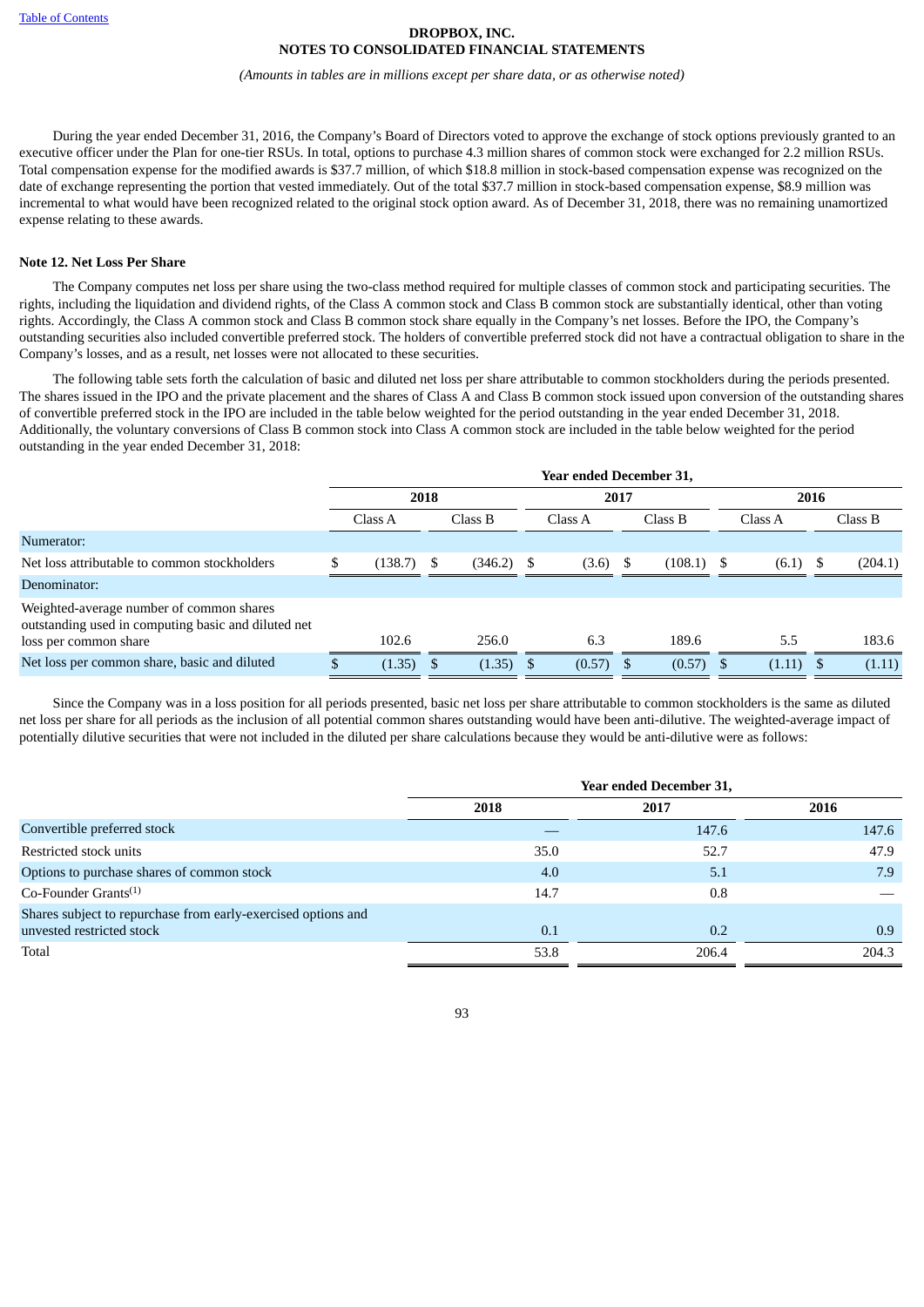*(Amounts in tables are in millions except per share data, or as otherwise noted)*

(1) In December 2017, the Board of Directors approved a grant to the Company's co-founders of non-Plan RSAs with respect to 14.7 million shares of Class A Common Stock. The table above reflects the weighted-average impact for the period they were outstanding for the year ended December 31, 2017. See Note 11 "Stockholders' Equity" for further details.

## **Note 13. Income Taxes**

For the years ended December 31, 2018, 2017, and 2016 the Company's income (loss) from continuing operations before provision for income taxes was as follows:

|                          | <b>Year ended December 31,</b> |              |      |         |      |         |  |  |  |
|--------------------------|--------------------------------|--------------|------|---------|------|---------|--|--|--|
|                          | 2018                           |              | 2017 |         | 2016 |         |  |  |  |
| Domestic                 |                                | $(497.1)$ \$ |      | (76.9)  |      | (94.4)  |  |  |  |
| Foreign                  |                                | 17.0         |      | (34.6)  |      | (110.6) |  |  |  |
| Loss before income taxes |                                | (480.1)      |      | (111.5) |      | (205.0) |  |  |  |

The components of the provision for income taxes in the years ended December 31, 2018, 2017, and 2016 were as follows:

|                            | Year ended December 31, |               |               |  |  |  |  |  |  |
|----------------------------|-------------------------|---------------|---------------|--|--|--|--|--|--|
|                            | 2018                    | 2017          | 2016          |  |  |  |  |  |  |
| Current:                   |                         |               |               |  |  |  |  |  |  |
| Federal                    | \$<br>$(0.1)$ \$        | 0.1           | - \$<br>(1.5) |  |  |  |  |  |  |
| <b>State</b>               | (0.2)                   | (0.3)         | (0.6)         |  |  |  |  |  |  |
| Foreign                    | (4.6)                   | (2.3)         | (2.9)         |  |  |  |  |  |  |
| Deferred:                  | __                      |               |               |  |  |  |  |  |  |
| Federal                    |                         | 1.4           |               |  |  |  |  |  |  |
| <b>State</b>               |                         |               |               |  |  |  |  |  |  |
| Foreign                    | 0.1                     | 0.9           | (0.2)         |  |  |  |  |  |  |
| Provision for income taxes | (4.8)                   | (0.2)<br>- \$ | (5.2)<br>- \$ |  |  |  |  |  |  |

Income tax benefit attributable to loss from continuing operations differed from the amounts computed by applying the statutory U.S. federal income tax rate of 21% for 2018 and 34% for 2017 and 2016 to pretax loss from continuing operations as a result of the following:

|                                       | <b>Year ended December 31,</b> |            |      |        |      |        |  |  |  |
|---------------------------------------|--------------------------------|------------|------|--------|------|--------|--|--|--|
|                                       | 2018                           |            |      | 2017   | 2016 |        |  |  |  |
| Tax benefit at federal statutory rate | D                              | 100.8      | - \$ | 37.9   | -S   | 69.7   |  |  |  |
| State taxes, net of federal benefit   |                                | 10.7       |      | 1.7    |      | 2.2    |  |  |  |
| Foreign rate differential             |                                | 1.8        |      | (12.3) |      | (38.8) |  |  |  |
| Research and other credits            |                                | 86.5       |      | 25.4   |      | 12.6   |  |  |  |
| Permanent differences                 |                                | (18.4)     |      | (9.0)  |      | (3.5)  |  |  |  |
| Tax Cuts and Jobs Act impact          |                                |            |      | (61.7) |      |        |  |  |  |
| Change in valuation allowance         |                                | (240.7)    |      | 38.9   |      | (40.7) |  |  |  |
| Stock-based compensation              |                                | 57.3       |      | (20.1) |      | (4.8)  |  |  |  |
| Other nondeductible items             |                                | (2.8)      |      | (1.0)  |      | (1.9)  |  |  |  |
| Provision for income taxes            |                                | $(4.8)$ \$ |      | (0.2)  |      | (5.2)  |  |  |  |

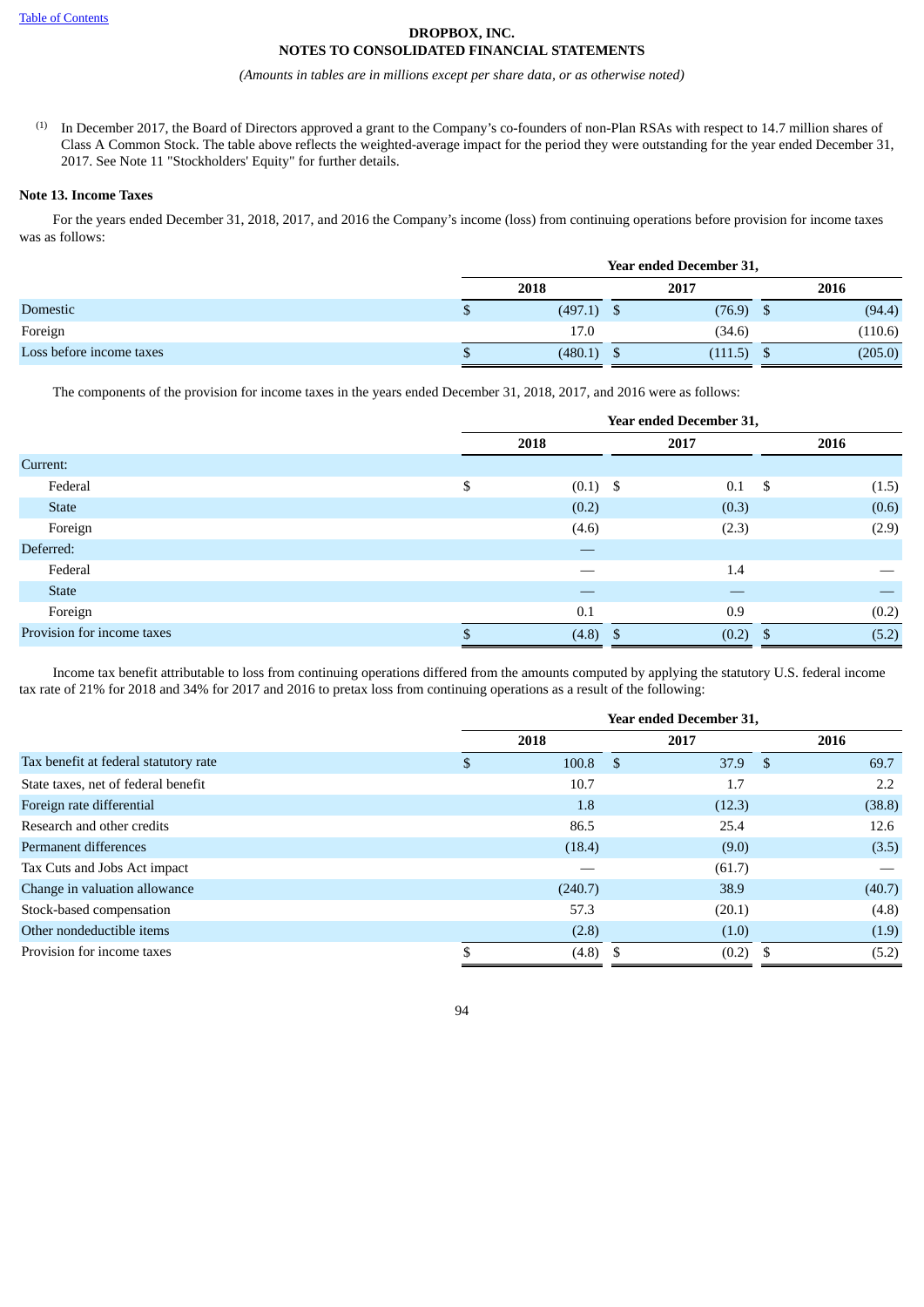*(Amounts in tables are in millions except per share data, or as otherwise noted)*

The significant components of the Company's deferred tax assets and liabilities as of December 31, 2018 and 2017 were as follows:

|                                                       |     | As of December 31, |    |         |  |  |
|-------------------------------------------------------|-----|--------------------|----|---------|--|--|
|                                                       |     | 2018               |    | 2017    |  |  |
| Deferred tax assets:                                  |     |                    |    |         |  |  |
| Net operating loss carryforwards                      | \$  | 264.8              | -S | 119.6   |  |  |
| Research credit carryforwards                         |     | 157.3              |    | 67.9    |  |  |
| Stock-based compensation                              |     | 11.1               |    | 20.0    |  |  |
| Accruals and reserves                                 |     | 42.0               |    | 34.0    |  |  |
| Fixed assets and intangible assets                    |     | 0.7                |    |         |  |  |
| Other                                                 |     | 1.1                |    |         |  |  |
| Gross deferred tax assets                             |     | 477.0              |    | 241.5   |  |  |
| Valuation allowance                                   |     | (476.0)            |    | (233.7) |  |  |
| Total deferred tax assets, net of valuation allowance |     | 1.0                |    | 7.8     |  |  |
| Deferred tax liabilities:                             |     |                    |    |         |  |  |
| Fixed assets and intangible assets                    |     |                    |    | 6.6     |  |  |
| Other                                                 |     |                    |    | 0.4     |  |  |
| Total deferred tax liability                          |     |                    |    | 7.0     |  |  |
| Net deferred tax assets                               | \$. | 1.0                |    | 0.8     |  |  |

For the years ended December 31, 2018 and 2017, based on all available objective evidence, including the existence of cumulative losses, the Company determined that it was not more likely than not that the U.S., Ireland, and Israel net deferred tax assets were fully realizable as of December 31, 2018 and 2017. Accordingly, the Company established a full valuation allowance against its U.S. and Ireland deferred tax assets and a partial valuation allowance against its Israeli deferred tax assets.

As of December 31, 2018, the Company had \$923.6 million of federal, \$403.5 million of state, and \$288.0 million of foreign net operating loss carryforwards available to reduce future taxable income. Of the federal net operating loss carryforwards, \$307.4 million will begin to expire in 2031 and \$616.2 million will carryforward indefinitely, while state net operating losses begin to expire in 2029.

As of December 31, 2018, the Company had research credit carryforwards of \$145.0 million and \$76.8 million for federal and state income tax purposes, respectively, of which \$36.1 million and \$19.1 million is the unrecognized tax benefit portion related to the research credit carryforwards for federal and state, respectively. The federal credit carryforward will begin to expire in 2027. The state research credits have no expiration date. The Company also had \$3.7 million of state enterprise zone credit carryforwards, which will begin to expire in 2023.

As of December 31, 2018, the Company also had \$265.1 million of foreign net operating loss carryforwards available to reduce future taxable income, which will carryforward indefinitely. In addition, the Company had \$22.9 million of foreign acquired net operating losses, which will carryforward indefinitely.

Under Section 382 and 383 of the Internal Revenue Code of 1986, as amended, or the Code, if a corporation undergoes an "ownership change," the corporation's ability to use its pre-change net operating loss carryforwards and other pre-change attributes, such as research tax credits, to offset its postchange income may be limited. In general, an "ownership change" will occur if there is a cumulative change in our ownership by "5-percent shareholders" that exceeds 50 percentage points over a rolling three-year period. Similar rules may apply under state tax laws. The Company performed a study for the period through December 31, 2018, and determined that no ownership changes exceeding 50 percentage points have occurred. The Company's ability to use net operating loss and tax credit carryforwards to reduce future taxable income and liabilities may be subject to annual limitations as a result of ownership changes from January 1, 2019, and subsequent years.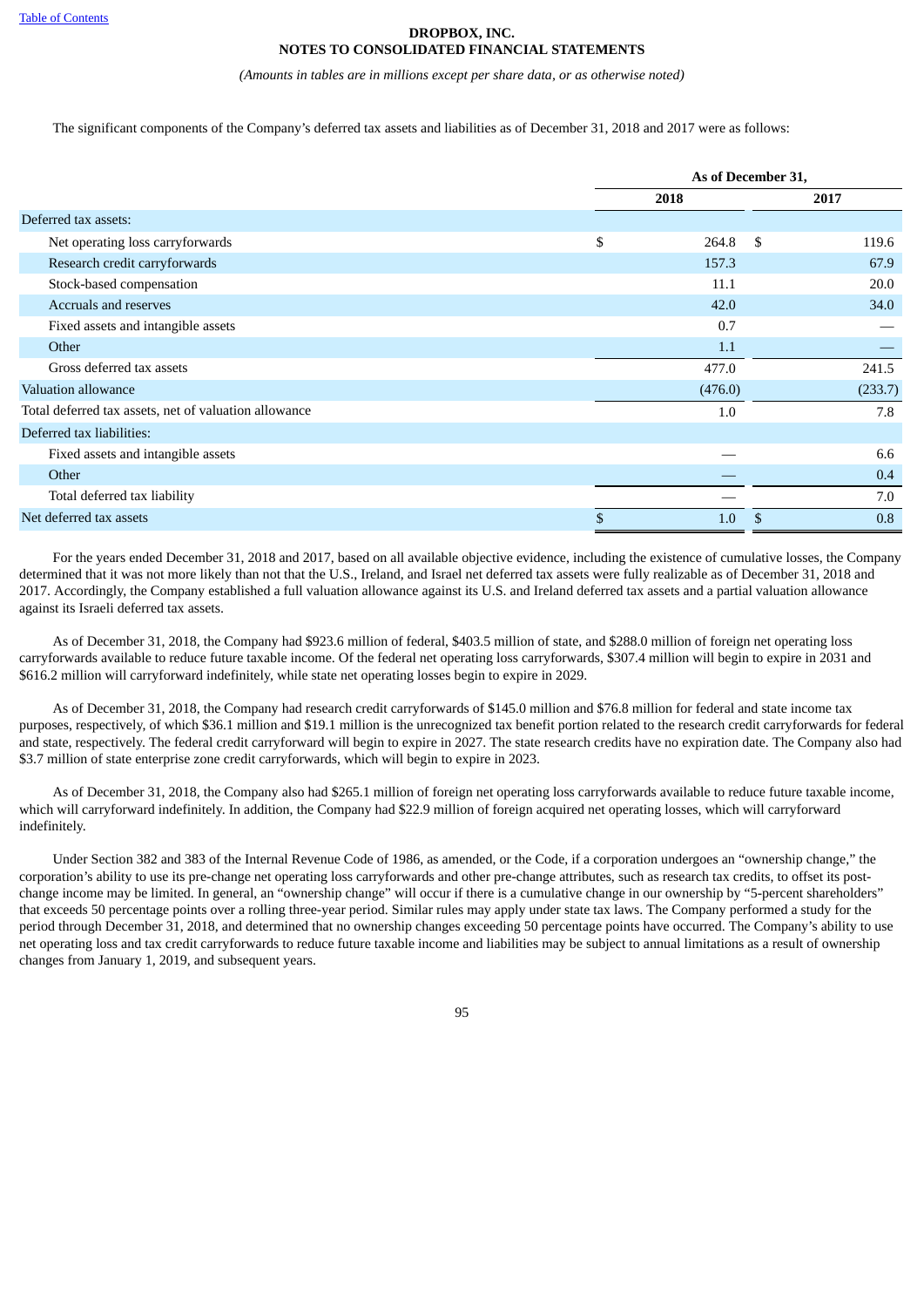### *(Amounts in tables are in millions except per share data, or as otherwise noted)*

As of December 31, 2018, the balance of unrecognized tax benefits was \$59.8 million of which \$4.5 million, if recognized, would affect the effective tax rate and \$55.3 million would result in adjustment to deferred tax assets with corresponding adjustments to the valuation allowance.

A reconciliation of the beginning and ending amount of unrecognized tax benefit is as follows:

|                                                                                | <b>Year ended December 31,</b> |      |  |      |  |      |  |  |  |
|--------------------------------------------------------------------------------|--------------------------------|------|--|------|--|------|--|--|--|
|                                                                                |                                | 2018 |  | 2017 |  | 2016 |  |  |  |
| Balance of gross unrecognized tax benefits at the beginning of the fiscal year |                                | 25.6 |  | 15.7 |  |      |  |  |  |
| Gross increases related to prior period tax positions                          |                                |      |  |      |  |      |  |  |  |
| Gross increases related to current period tax positions                        |                                | 33.1 |  | 9.9  |  | 5.6  |  |  |  |
| Balance of gross unrecognized tax benefits at the end of the fiscal year       |                                | 59.8 |  | 25.6 |  | 15.7 |  |  |  |

The Company recognizes interest and/or penalties related to income tax matters as a component of income tax expense. As of December 31, 2018, the amount of accrued interest and penalties related to uncertain tax positions was \$1.3 million. Interest and penalties recognized for the year ended December 31, 2018, 2017, and 2016 was \$0.7 million, \$0.2 million, and \$0.4 million respectively.

The Company files income tax returns in the U.S. federal, multiple states, and foreign jurisdictions. All of the Company's tax years from 2007 remain open for examination by the federal and state authorities, and from 2013 by foreign authorities.

The Company generally does not provide deferred income taxes for the undistributed earnings of its foreign subsidiaries as the Company intends to reinvest such earnings indefinitely. Should circumstances change and it becomes apparent that some or all of the undistributed earnings will no longer be indefinitely reinvested, the Company will accrue for income taxes not previously recognized. As of December 31, 2018, there were no cumulative undistributed earnings in its Irish subsidiary and, as a result, there were no unrecorded deferred tax liabilities. The amount of undistributed earnings in the Company's other foreign subsidiaries, if any, are immaterial.

## *Impact of the Tax Cuts and Jobs Act*

The Tax Cuts and Jobs Act (the "Tax Reform Act") was enacted on December 22, 2017 and provides for significant changes to U.S. tax law. Among other provisions, the Tax Reform Act reduces the U.S. corporate income tax rate to 21% effective in 2018. The Tax Reform Act also contains a number of provisions that may impact the Company in future years. At December 31, 2017, the Company had not completed its accounting for all of the enactment-date income tax effects of the Tax Reform Act for remeasurement of deferred tax assets and liabilities, one-time transition tax, and tax on global intangible lowtaxed income. During the twelve months ended December 31, 2018 the Company completed the accounting for all of the enactment-date income tax effects of the Tax Reform Act. Upon completing the analysis, the Company has recognized no material adjustments to its provisional amounts recorded for the year ended December 31, 2017.

The Company will continue to monitor ongoing guidance in this area, as the U.S. Treasury Department, the IRS, and other standard-setting bodies could interpret or issue guidance on how provisions of the Tax Reform Act will be applied or otherwise administered that is different from the Company's interpretation.

As a result of the reduction in the corporate rate, the Company has remeasured its U.S. deferred tax assets and liabilities as of December 31, 2017 to reflect the lower rate expected to apply when these temporary differences reverse. As of December 31, 2017, the Company determined the remeasurement resulted in a reduction in deferred tax assets of \$63.1 million, which was fully offset by a corresponding change to the Company's valuation allowance. There were no material changes from provisional amounts recorded for the year ended December 31, 2017.

The Tax Reform Act repealed the corporate alternative minimum tax ("AMT") effective beginning in 2018 and permits AMT credit carryforwards to be refunded to the extent unused through 2021. Since the Company does not anticipate the use of these credits to reduce future federal taxes, it recognized an income tax benefit and established an income tax receivable to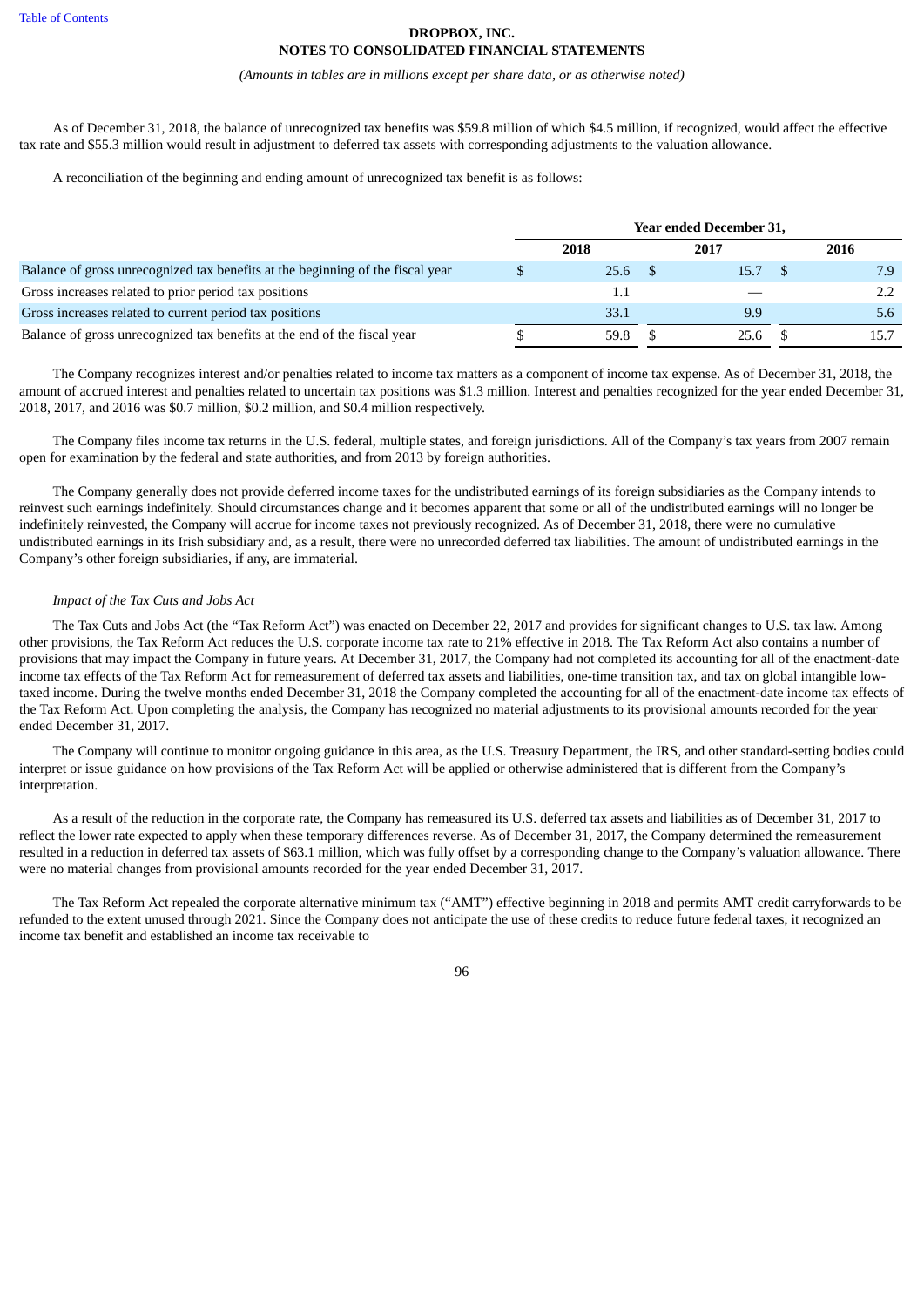*(Amounts in tables are in millions except per share data, or as otherwise noted)*

reflect anticipated refunds of \$1.4 million for its 2016 AMT credit carryforward during the year ended December 31, 2017. There were no material changes from provisional amounts recorded for the year ended December 31, 2017.

The Tax Reform Act also provides for a transition to a new territorial system of taxation and generally requires companies to include certain untaxed foreign earnings of non-U.S. subsidiaries into taxable income in 2017 ("Transition Tax"). As a result of the cumulative deficits in the Company's foreign subsidiaries, the Company has no Transition Tax inclusion.

The Tax Reform Act subjects a US shareholder to current tax on global intangible low-taxed income (GILTI) earned by certain foreign subsidiaries. The FASB Staff Q&A, Topic 740 No. 5, Accounting for Global Intangible Low-Taxed Income, states that an entity can make an accounting policy election to either recognize deferred taxes for temporary differences expected to reverse as GILTI in future years or provide for the tax expense related to GILTI in the year the tax is incurred. The Company has elected to recognize the tax on GILTI as a period expense in the period the tax is incurred. As a result of the tested losses in its foreign subsidiaries, under GILTI regulations, the Company has no GILTI inclusion for the year ended 2018.

### **Note 14. Related Party Transactions**

### *Dropbox Charitable Foundation*

During the year ended December 31, 2016, two of the Company's controlling shareholders formed the Dropbox Charitable Foundation, a Delaware non-stock corporation (the "Foundation"). The primary purpose of the Foundation is to engage in charitable and educational activities within the meaning of Section  $501(c)(3)$  of the Code. The Foundation is governed by a Board of Directors, a majority of which are independent. Both shareholders made contributions to the Foundation during the year ended December 31, 2016, comprised entirely of shares of Dropbox common stock. The Company has not consolidated the Foundation in the accompanying consolidated financial statements, as the Company does not have control of the entity.

During the year ended December 31, 2018, the Company did not make cash contributions to the Foundation. During the year ended December 31, 2017, the Company donated shares of Class B common stock to initially fund the Foundation and recorded \$9.4 million of expense to general and administrative expenses based on the Company's estimate of the then current fair value of the contributed shares. The Company made additional cash contributions to the Foundation of \$1.9 million during year ended December 31, 2017.

### *Hewlett Packard Enterprise*

The Company has engaged in various commercial relationships with Hewlett Packard Enterprise ("HPE"), whose former chief executive officer was appointed to the Dropbox Board of Directors in September 2017. These commercial relationships include infrastructure equipment under capital leases, the purchase of commercial products and other services, and a multi-year subscription agreement for access to the Dropbox platform. The chief executive officer of HPE resigned from her position at HPE effective February 1, 2018.

From the beginning of fiscal 2018 through the date of the resignation of the former chief executive officer of HPE, the Company made payments of \$5.5 million for infrastructure equipment under capital leases and for commercial products and services provided by HPE.

From the date of appointment of HPE's chief executive officer to the Dropbox Board of Directors through December 31, 2017, the Company made payments of \$18.4 million for infrastructure equipment under capital leases and for commercial products and services provided by HPE. As of December 31, 2017, the Company had a remaining obligation of \$87.1 million for equipment under capital lease from HPE. Related to the multi-year subscription agreement, the Company recognized an immaterial amount of revenue from the date of appointment of HPE's former chief executive officer to the Dropbox Board of Directors through December 31, 2017, and had an immaterial balance of deferred revenue and outstanding trade receivables as of December 31, 2017.

#### **Note 15. Geographic Areas**

## *Long-lived assets*

The following table sets forth long-lived assets by geographic area:

|                                   |      | As of December 31, |  |       |  |  |  |
|-----------------------------------|------|--------------------|--|-------|--|--|--|
|                                   | 2018 |                    |  | 2017  |  |  |  |
| <b>United States</b>              |      | 293.6              |  | 323.7 |  |  |  |
| International $(1)$               |      | 17.0               |  | 18.2  |  |  |  |
| Total property and equipment, net |      | 310.6              |  | 341.9 |  |  |  |

<sup>(1)</sup> No single country other than the United States had a property and equipment balance greater than 10% of total property and equipment, net, as of December 31, 2018 and 2017.

#### *Revenue*

Revenue by geography is generally based on the address of the customer as defined in the Company's subscription agreement. The following table sets forth revenue by geographic area for the years ended December 31, 2018, 2017, and 2016: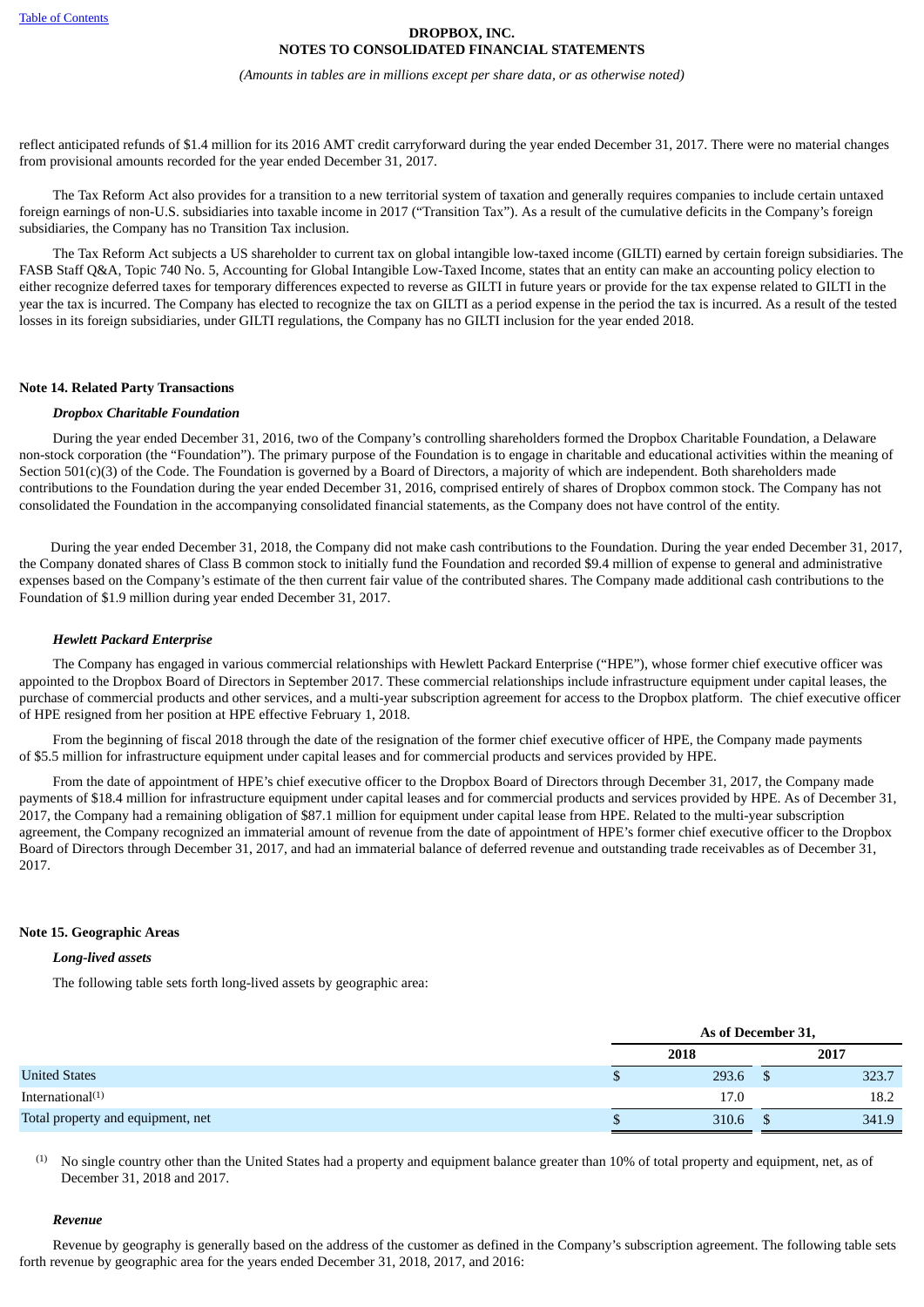|                      | Year ended December 31, |         |  |         |  |       |  |  |  |
|----------------------|-------------------------|---------|--|---------|--|-------|--|--|--|
|                      |                         | 2018    |  | 2017    |  | 2016  |  |  |  |
| <b>United States</b> | D                       | 706.5   |  | 575.7   |  | 455.9 |  |  |  |
| International $(1)$  |                         | 685.2   |  | 531.1   |  | 388.9 |  |  |  |
| Total revenue        |                         | 1,391.7 |  | 1,106.8 |  | 844.8 |  |  |  |

(1) No single country outside of the United States accounted for more than 10 percent of total revenue during the years ended December 31, 2018, 2017, and 2016

### **Note 16. Subsequent Events**

On February 8, 2019, the Company acquired all outstanding stock of HelloSign, Inc. ("HelloSign"), which provides an e-signature and document workflow platform. The preliminary purchase consideration is estimated to be approximately \$230 million, consisting primarily of cash payments. Of the \$230 million of consideration, \$48.5 million is subject to on-going employee service. The related expense will be recognized over the required service period of up to three years, while the related payments will begin in the first quarter of 2020 if the requisite service is provided.

The purchase price will be allocated to the tangible and intangible assets and liabilities acquired based on their fair values at the acquisition date. The Company is currently performing the procedures necessary to determine the purchase price allocation, and the Company will record the initial fair value estimates during the three months ending March 31, 2019.

# **ITEM 9. CHANGES IN AND DISAGREEMENTS WITH ACCOUNTANTS ON ACCOUNTING AND FINANCIAL DISCLOSURE**

None.

## **ITEM 9A. CONTROLS AND PROCEDURES**

## **Evaluation of Disclosure Controls and Procedures**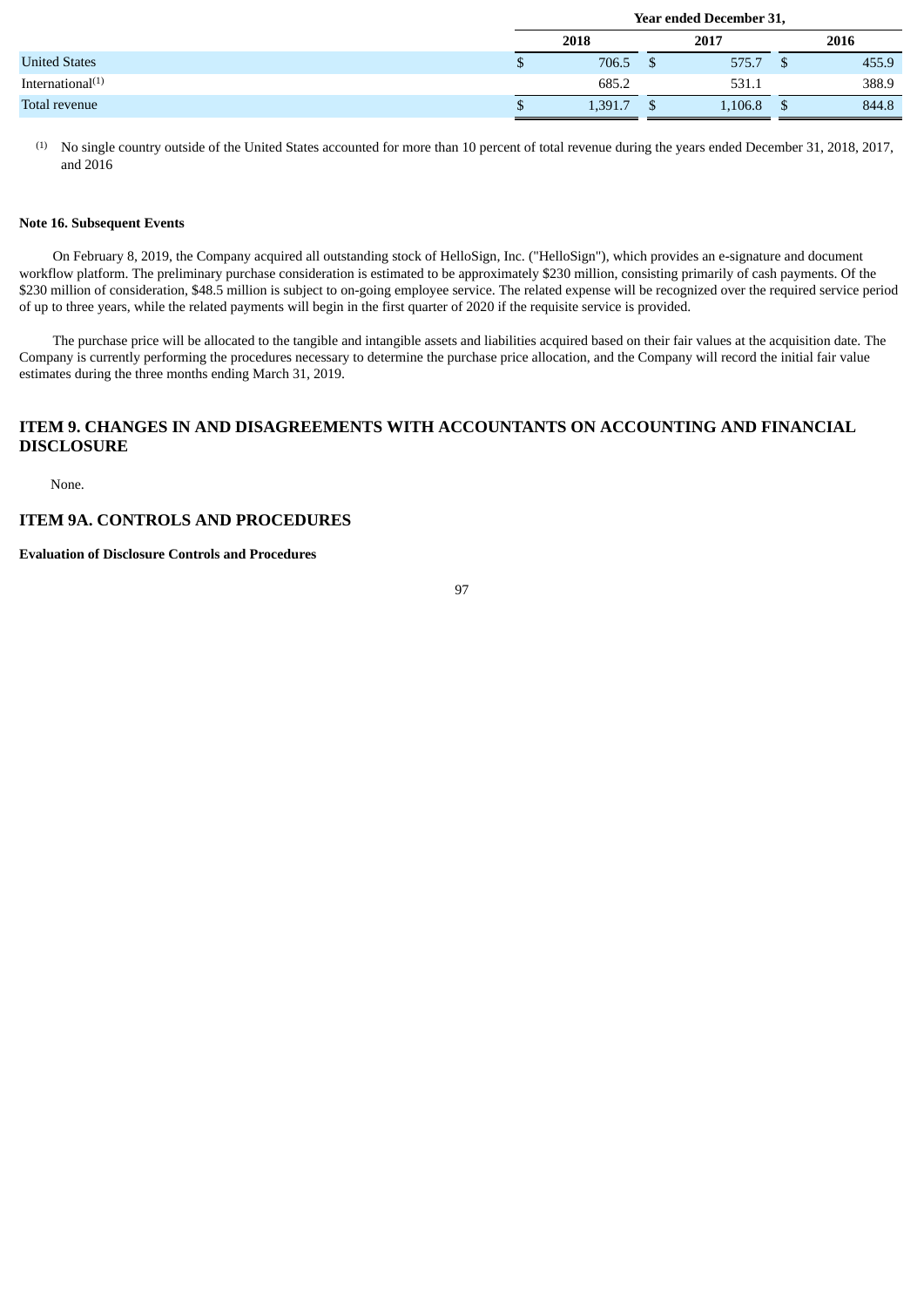Our Management, with the participation of our principal executive officer and principal financial officer, has evaluated the effectiveness of our disclosure controls and procedures (as defined in Rules 13a-15(e) and 15d-15(e) under the Securities Exchange Act of 1934, as amended (the "Exchange Act")), as of the end of the period covered by this Annual Report on Form 10-K. Based on such evaluation, our principal executive officer and principal financial officer have concluded that as of such date, our disclosure controls and procedures were effective at a reasonable assurance level.

## **Management's Report on Internal Control Over Financial Reporting**

This Annual Report on Form 10-K does not include a report of management's assessment regarding internal control over financial reporting or an attestation report of our independent registered public accounting firm as permitted in this transition period under the rules of the SEC for newly public companies.

## **Changes in Internal Control Over Financial Reporting**

There was no change in our internal control over financial reporting (as defined in Rules 13a-15(d) and 15d-15(d) under the Exchange Act) that occurred during the period covered by this Annual Report on Form 10-K that has materially affected, or is reasonably likely to materially affect, our internal control over financial reporting.

### **Inherent Limitations on Effectiveness of Disclosure Controls and Procedures**

Our management, including our principal executive officer and principal financial officer, do not expect that our disclosure controls and procedures or our internal control over financial reporting will prevent all errors and all fraud. A control system, no matter how well designed and operated, can provide only reasonable, not absolute, assurance that the objectives of the control system are met. Further, the design of a control system must reflect the fact that there are resource constraints, and the benefits of controls must be considered relative to their costs. Because of the inherent limitations in all control systems, no evaluation of controls can provide absolute assurance that all control issues and instances of fraud, if any, have been detected. These inherent limitations include the realities that judgments in decision-making can be faulty, and that breakdowns can occur because of a simple error or mistake. Additionally, controls can be circumvented by the individual acts of some persons, by collusion of two or more people or by management override of the controls. The design of any system of controls is also based in part upon certain assumptions about the likelihood of future events, and there can be no assurance that any design will succeed in achieving its stated goals under all potential future conditions; over time, controls may become inadequate because of changes in conditions, or the degree of compliance with policies or procedures may deteriorate. Due to inherent limitations in a cost-effective control system, misstatements due to error or fraud may occur and not be detected.

## **ITEM 9B. OTHER INFORMATION**

Not applicable.

## **PART III ITEM 10. DIRECTORS, EXECUTIVE OFFICERS AND CORPORATE GOVERNANCE**

The information required by this item is incorporated by reference to our Proxy Statement relating to our 2019 Meeting of Stockholders. The Proxy Statement will be filed with the Securities and Exchange Commission within 120 days of the end of the fiscal year ended December 31, 2018.

#### **Code of Conduct**

We maintain a Code of Conduct that incorporates our code of ethics applicable to all employees, including all officers. Our Code of Conduct is published on the Investor Relations website at investors.dropbox.com under "Corporate Governance". We intend to satisfy the disclosure requirement under Item 5.05 of Form 8-K regarding amendments to, or waiver from, a provision of our Code of Conduct by posting such information on the website address and location specified above.

## **ITEM 11. EXECUTIVE COMPENSATION**

The information required by this item is incorporated by reference to our Proxy Statement relating to our 2019 Meeting of Stockholders. The Proxy Statement will be filed with the Securities and Exchange Commission within 120 days of the end of the fiscal year ended December 31, 2018.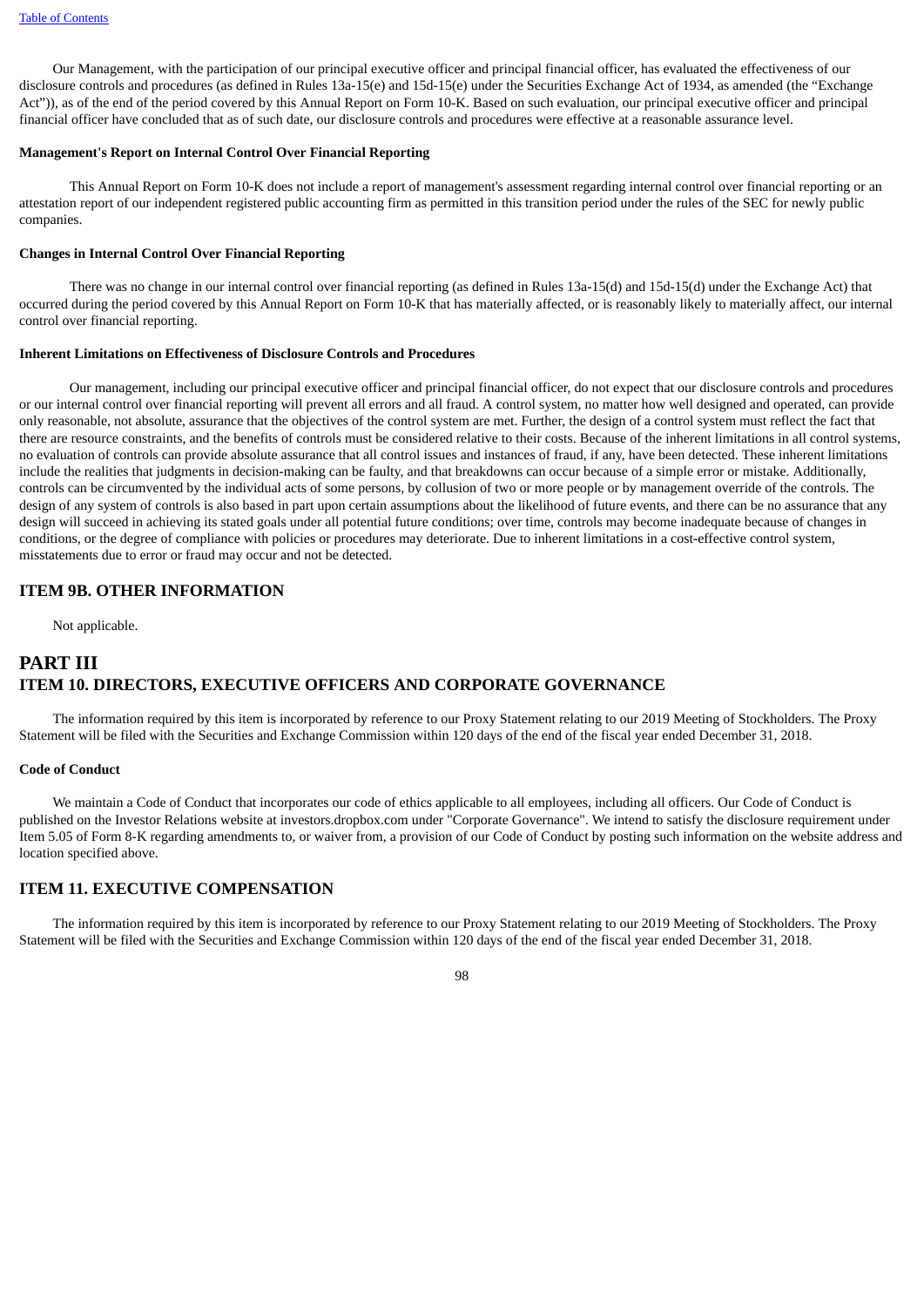# **ITEM 12. SECURITY OWNERSHIP OF CERTAIN BENEFICIAL OWNERS AND MANAGEMENT AND RELATED STOCKHOLDER MATTERS**

The information required by this item is incorporated by reference to our Proxy Statement relating to our 2019 Meeting of Stockholders. The Proxy Statement will be filed with the Securities and Exchange Commission within 120 days of the end of the fiscal year ended December 31, 2018.

## **ITEM 13. CERTAIN RELATIONSHIPS AND RELATED PARTY TRANSACTIONS, AND DIRECTOR INDEPENDENCE**

The information required by this item is incorporated by reference to our Proxy Statement relating to our 2019 Meeting of Stockholders. The Proxy Statement will be filed with the Securities and Exchange Commission within 120 days of the end of the fiscal year ended December 31, 2018.

## **ITEM 14. PRINCIPAL ACCOUNTING FEES AND SERVICES**

The information required by this item is incorporated by reference to our Proxy Statement relating to our 2019 Meeting of Stockholders. The Proxy Statement will be filed with the Securities and Exchange Commission within 120 days of the end of the fiscal year ended December 31, 2018.

# **PART IV**

### **ITEM 15. EXHIBITS AND FINANCIAL STATEMENT SCHEDULES.**

The following documents are filed as a part of this Annual Report on Form 10-K

(a) Financial statements

Our Consolidated Financial Statements are listed in the "Index to Consolidated Financial Statements" under Part II, Item 8 of this Annual Report on Form 10-K.

(b) Financial statement schedules.

All financial statement schedules not listed above have been omitted because the information called for is not required or is shown either in the consolidated financial statements or in the notes thereto.

#### (c) Exhibits

The documents listed in the Exhibit Index of this Annual Report on Form 10-K are incorporated by reference or are filed with this Annual Report on Form 10-K, in each case as indicated therein (numbered in accordance with Item 601 of Regulation S-K).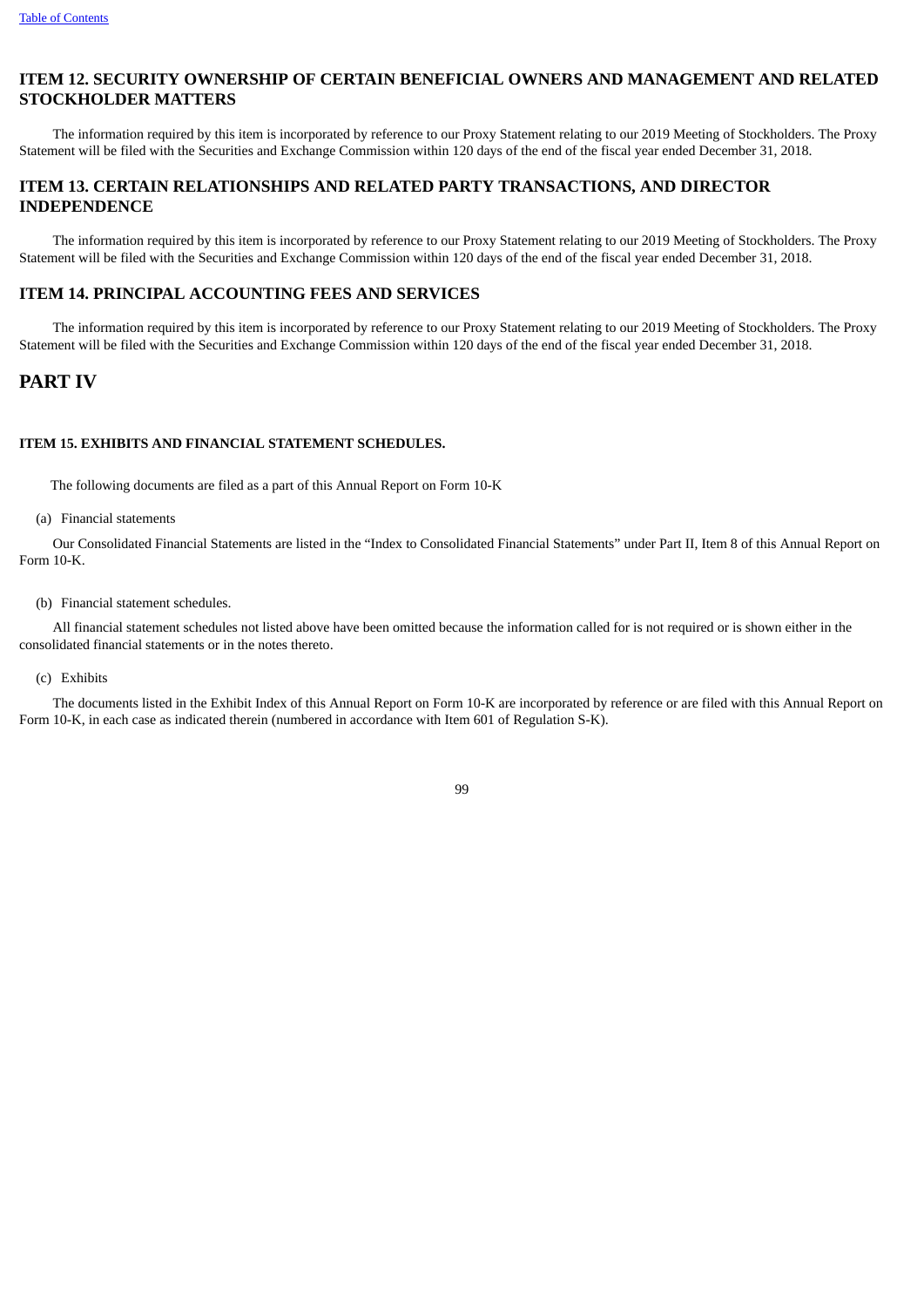# **EXHIBIT INDEX**

|                          |                                                                                                                                                                          | Form    | <b>File Number</b> | <b>Exhibit</b> | <b>Filed with SEC</b> |
|--------------------------|--------------------------------------------------------------------------------------------------------------------------------------------------------------------------|---------|--------------------|----------------|-----------------------|
| <b>Exhibit</b><br>Number | <b>Description</b>                                                                                                                                                       |         |                    |                |                       |
| 3.1                      | Certificate of Amendment to the Restated Certificate of Incorporation, as filed<br>on March 7, 2018.                                                                     | $S-1/A$ | 333-223182         | 3.4            | March 12, 2018        |
| 3.2                      | Amended and Restated Certificate of Incorporation of the Registrant.                                                                                                     | $10-Q$  | 001-38434          | 3.2            | May 11, 2018          |
| 3.3                      | Amended and Restated Bylaws of the Registrant.                                                                                                                           | $10-Q$  | 001-38434          | 3.3            | May 11, 2018          |
| 4.1                      | Form of Class A common stock certificate of the Registrant.                                                                                                              | $S-1/A$ | 333-223182         | 4.1            | March 12, 2018        |
| 4.2                      | Amended and Restated Investors' Rights Agreement among the Registrant<br>and certain holders of its capital stock, dated as of January 30, 2014, as<br>amended.          | $S-1$   | 333-223182         | 4.2            | February 23, 2018     |
| 4.3                      | Amendment No. 2 to the Amended and Restated Investors' Rights Agreement<br>among the Registrant and certain holders of its capital stock, dated as of<br>March 27, 2018. | $10-Q$  | 001-38434          | 4.3            | May 11, 2018          |
| $10.1+$                  | Form of Indemnification Agreement between the Registrant and each of its<br>directors and executive officers.                                                            | $S-1$   | 333-223182         | 10.1           | February 23, 2018     |
| $10.2+$                  | Dropbox, Inc. 2018 Equity Incentive Plan and related form agreements.                                                                                                    | $S-1/A$ | 333-223182         | 10.2           | March 21, 2018        |
| $10.3+$                  | Dropbox, Inc. 2018 Employee Stock Purchase Plan and related form<br>agreements.                                                                                          | $S-1/A$ | 333-223182         | 10.3           | March 21, 2018        |
| $10.4+$                  | Dropbox, Inc. 2018 Class C Stock Incentive Plan and related form<br>agreements.                                                                                          | $S-1/A$ | 333-223182         | 10.4           | March 21, 2018        |
| $10.5+$                  | Dropbox, Inc. 2018 Class C Employee Stock Purchase Plan and related form<br>agreements.                                                                                  | $S-1/A$ | 333-223182         | 10.5           | March 21, 2018        |
| $10.6+$                  | Dropbox, Inc. 2017 Equity Incentive Plan and related form agreements.                                                                                                    | $S-1/A$ | 333-223182         | 10.6           | March 21, 2018        |
| $10.7+$                  | Dropbox, Inc. 2008 Equity Incentive Plan, as amended, and related form<br>agreements.                                                                                    | $S-1/A$ | 333-223182         | 10.7           | March 21, 2018        |
| $10.8+$                  | Dropbox, Inc. Amended and Restated Cash Bonus Plan.                                                                                                                      | $S-1$   | 333-223182         | 10.8           | February 23, 2018     |
| $10.9+$                  | Restricted Stock Agreement between the Registrant and Andrew W. Houston.                                                                                                 | $S-1$   | 333-223182         | 10.9           | February 23, 2018     |
| $10.10+$                 | Restricted Stock Agreement between the Registrant and Arash Ferdowsi.                                                                                                    | $S-1$   | 333-223182         | 10.10          | February 23, 2018     |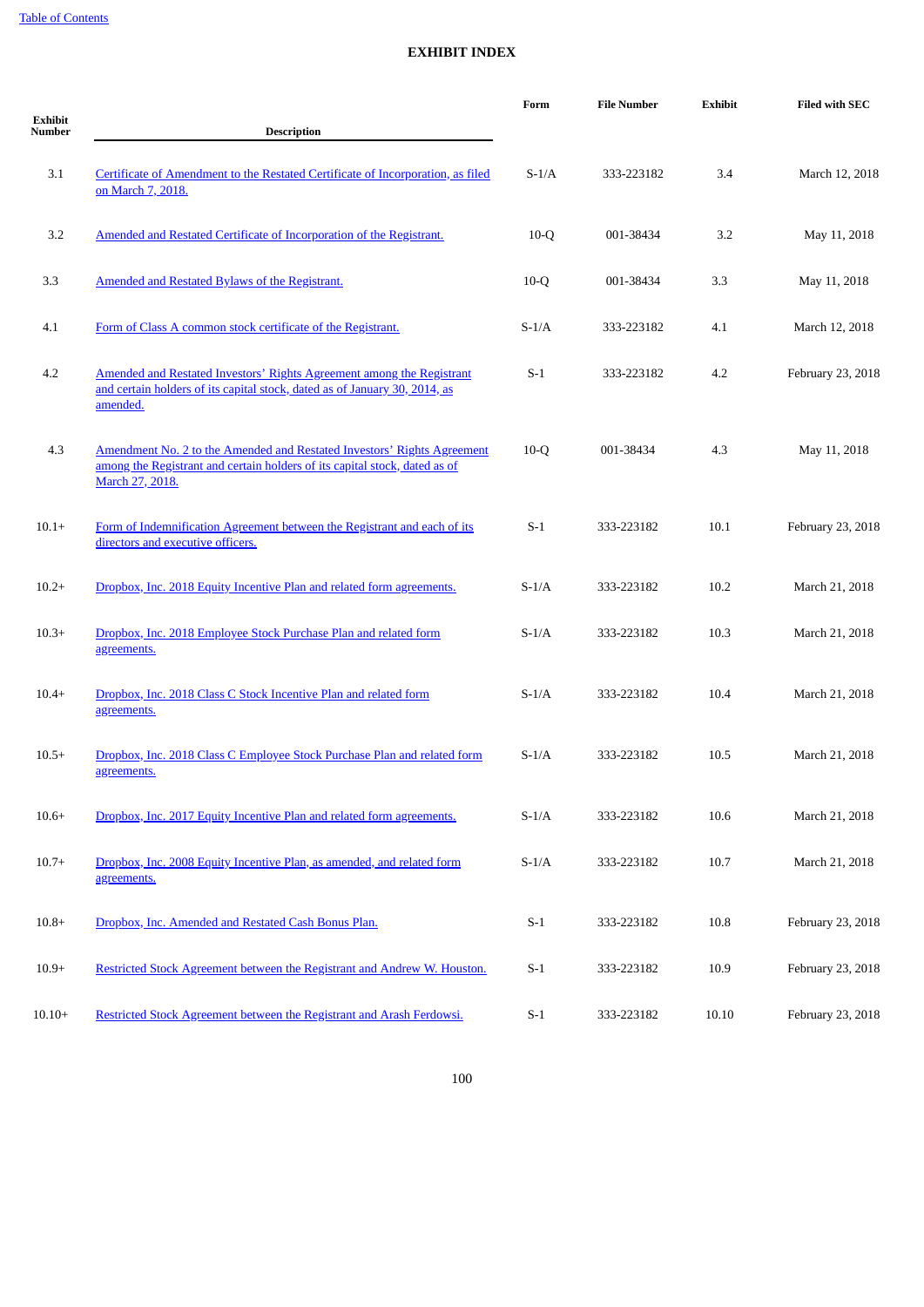## [Table of Contents](#page-2-0)

| $10.11+$ | Form of Change of Control and Severance Agreement between the Registrant<br>and certain executive officers.                                                                                                              | Form<br>$S-1$ | <b>File Number</b><br>333-223182 | <b>Exhibit</b><br>10.11 | <b>Filed with SEC</b><br>February 23, 2018 |
|----------|--------------------------------------------------------------------------------------------------------------------------------------------------------------------------------------------------------------------------|---------------|----------------------------------|-------------------------|--------------------------------------------|
| $10.12+$ | Employment Letter between the Registrant and Andrew W. Houston.                                                                                                                                                          | $S-1/A$       | 333-223182                       | 10.12                   | March 12, 2018                             |
| $10.13+$ | <b>Employment Letter between the Registrant and Arash Ferdowsi.</b>                                                                                                                                                      | $S-1/A$       | 333-223182                       | 10.13                   | March 12, 2018                             |
| $10.14+$ | Employment Letter between the Registrant and Quentin J. Clark.                                                                                                                                                           | $S-1/A$       | 333-223182                       | 10.14                   | March 12, 2018                             |
| 10.15    | Office Lease between the Registrant and Kilroy Realty Finance Partnership,<br>L.P., dated as of January 31, 2014.                                                                                                        | $S-1$         | 333-223182                       | 10.15                   | February 23, 2018                          |
| 10.16    | First Amendment to Office Lease between the Registrant and Kilroy Realty<br>Finance Partnership, L.P., dated as of June 5, 2015.                                                                                         | $S-1$         | 333-223182                       | 10.16                   | February 23, 2018                          |
| 10.17    | Second Amendment to Office Lease between the Registrant and Kilroy Realty<br>Finance Partnership, L.P., dated as of May 3, 2016.                                                                                         | $S-1$         | 333-223182                       | 10.17                   | February 23, 2018                          |
| 10.18    | Third Amendment to Office Lease between the Registrant and Kilroy Realty<br>Finance Partnership, L.P., dated as of October 6, 2017.                                                                                      | $S-1$         | 333-223182                       | 10.18                   | February 23, 2018                          |
| 10.19    | Fourth Amendment to Office Lease between Dropbox, Inc. and Kilroy Realty<br>Finance Partnership, L.P., dated as of May 25, 2018.                                                                                         | $10-Q$        | 001-38434                        | 10.1                    | August 10, 2018                            |
| 10.20    | Office Lease between the Registrant and KR Mission Bay, LLC, dated as of<br>October 6, 2017.                                                                                                                             | $S-1$         | 333-223182                       | 10.19                   | February 23, 2018                          |
| 10.21    | Second Amendment to Office Lease between Dropbox, Inc. and KR Mission<br>Bay, LLC, dated as of May 25, 2018.                                                                                                             | $10-Q$        | 001-38434                        | 10.2                    | August 10, 2018                            |
| 10.22    | Second Amendment and Restatement to the Revolving Credit and Guaranty<br>Agreement among the Registrant, the lenders party thereto and JPMorgan<br>Chase Bank, N.A., as Administrative Agent, dated as of April 3, 2017. | $S-1$         | 333-223182                       | 10.20                   | February 23, 2018                          |
| 10.23    | Incremental Facility and Amendment Agreement among the Registrant, the<br>lenders party thereto and JPMorgan Chase Bank, N.A., as Administrative<br>Agent, dated as of February 9, 2018.                                 | $S-1$         | 333-223182                       | 10.21                   | February 23, 2018                          |
| 10.24    | Class A Common Stock Purchase Agreement by and among the Registrant,<br>salesforce.com, inc. and Salesforce Ventures LLC, dated as of March 7, 2018.                                                                     | $S-1/A$       | 333-223182                       | 10.22                   | March 12, 2018                             |
| $10.25+$ | Dropbox, Inc. Outside Director Compensation Policy and related form<br>agreements.                                                                                                                                       | $S-1/A$       | 333-223182                       | 10.23                   | March 12, 2018                             |
| 21.1     | List of subsidiaries of the Registrant.                                                                                                                                                                                  | $S-1$         | 333-223182                       | 21.1                    | February 23, 2018                          |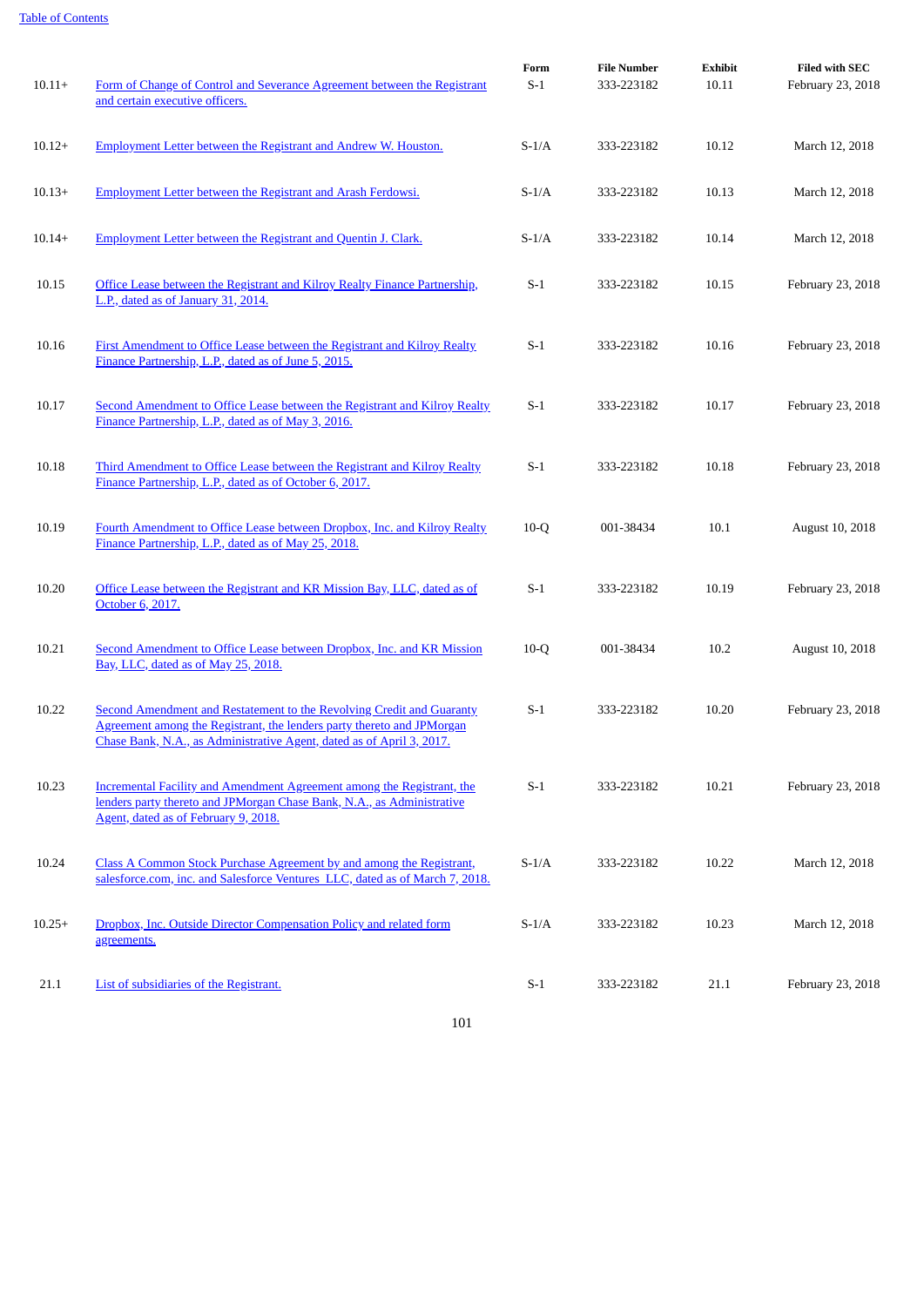## 23.1\* [Consent of Independent Registered Public Accounting Firm.](#page-106-0)

- 24.1\* [Power of Attorney \(included in signature pages hereto\).](#page-104-0)
- 31.1\* Certification of Principal Executive Officer pursuant to Exchange Act Rules [13a-14\(a\) and 15d-14\(a\), as adopted pursuant to Section 302 of the Sarbanes-](#page-107-0)Oxley Act of 2002.
- 31.2\* Certification of Principal Financial Officer pursuant to Exchange Act Rules [13a-14\(a\) and 15d-14\(a\), as adopted pursuant to Section 302 of the Sarbanes-](#page-108-0)Oxley Act of 2002.
- 32.1† [Certifications of Chief Executive Officer and Chief Financial Officer pursuant](#page-109-0) to 18 U.S.C. Section 1350 as adopted pursuant to Section 906 of the Sarbanes-Oxley Act of 2002.
- 101.INS\* XBRL Instance Document.
- 101.SCH\* XBRL Taxonomy Extension Schema Document.
- 101.CAL\* XBRL Taxonomy Extension Calculation Linkbase Document.
- 101.DEF\* XBRL Taxonomy Extension Definition Linkbase Document.
- 101.LAB\* XBRL Taxonomy Extension Label Linkbase Document.
- 101.PRE\* XBRL Taxonomy Extension Presentation Linkbase Document.
- Filed herewith.
- Indicates management contract or compensatory plan.
- † The certifications attached as Exhibit 32.1 that accompany this Annual Report on Form 10-K are deemed furnished and not filed with the Securities and Exchange Commission and are not to be incorporated by reference into any filing of Dropbox, Inc. under the Securities Act of 1933, as amended, or the Securities Exchange Act of 1934, as amended, whether made before or after the date of this Annual Report on Form 10-K, irrespective of any general incorporation language contained in such filing.
	- 102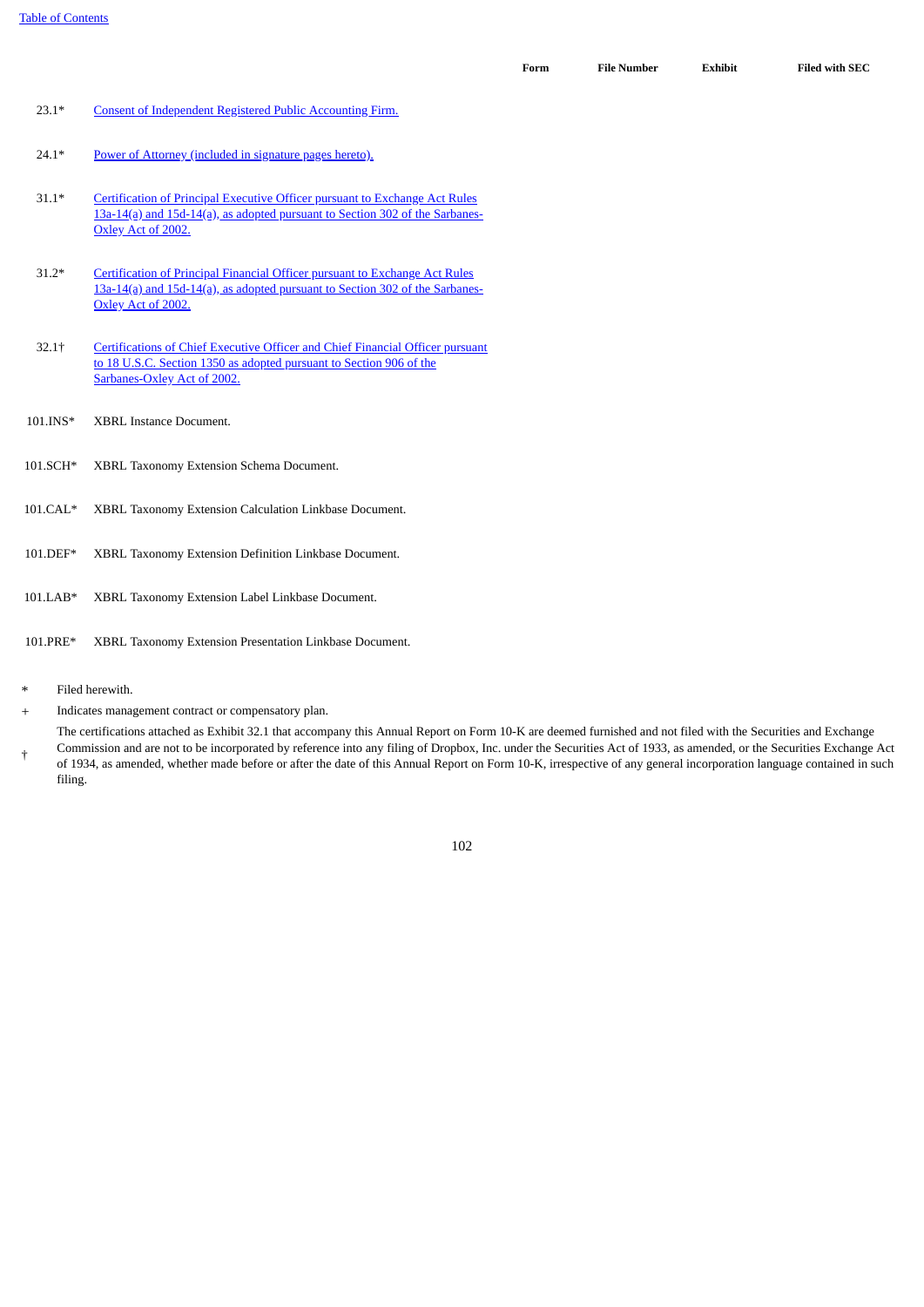## **ITEM 16. FORM 10-K SUMMARY**

None.

## **SIGNATURES**

<span id="page-104-0"></span>Pursuant to the requirements of Section 13 or 15(d) of the Securities Exchange Act of 1934, as amended, the registrant has duly caused this Annual Report on Form 10-K to be signed on its behalf by the undersigned, thereunto duly authorized, in San Francisco, California, on February 22, 2019.

## **DROPBOX, INC.**

By: /s/ Andrew W. Houston

Andrew W. Houston Chief Executive Officer

#### **POWER OF ATTORNEY**

KNOW ALL PERSONS BY THESE PRESENTS, that each person whose signature appears below constitutes and appoints Andrew W. Houston and Ajay V. Vashee, and each of them, as his or her true and lawful attorney-in-fact and agent with full power of substitution and resubstitution, for such individual in any and all capacities, to sign any and all amendments to this Annual Report on Form 10-K, and to file the same, with all exhibits thereto and other documents in connection therewith, with the Securities and Exchange Commission, granting unto said attorneys-in-fact and agents, and each of them, full power and authority to do and perform each and every act and thing requisite and necessary to be done in connection therewith, as fully for all intents and purposes as he or she might or could do in person, hereby ratifying and confirming all that said attorneys-in-fact and agents, or any of them, or the individual's substitute, may lawfully do or cause to be done by virtue hereof.

Pursuant to the requirements of the Securities Exchange Act of 1934, as amended, this report has been signed by the following persons on behalf of the Company and in the capacities and on the dates indicated.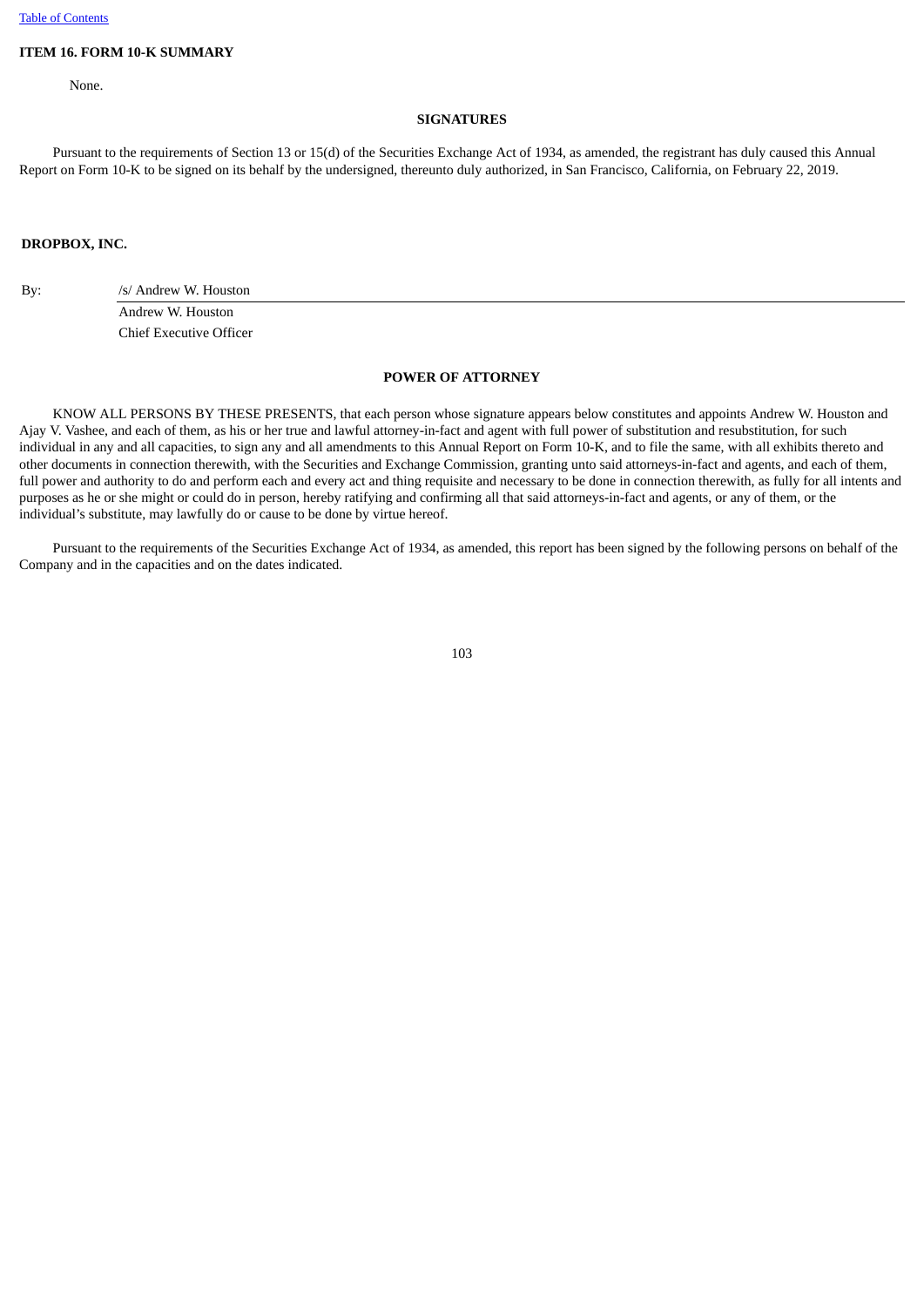| <b>Signature</b>                                | <b>Title</b>                                                          | <b>Date</b>       |
|-------------------------------------------------|-----------------------------------------------------------------------|-------------------|
| /s/ Andrew W. Houston<br>Andrew W. Houston      | Chief Executive Officer and Chairman<br>(Principal Executive Officer) | February 22, 2019 |
| /s/ Ajay V. Vashee<br>Ajay V. Vashee            | Chief Financial Officer<br>(Principal Financial Officer)              | February 22, 2019 |
| /s/ Timothy J. Regan<br>Timothy J. Regan        | <b>Chief Accounting Officer</b><br>(Principal Accounting Officer)     | February 22, 2019 |
| /s/ Donald W. Blair<br>Donald W. Blair          | <b>Director</b>                                                       | February 22, 2019 |
| /s/ Arash Ferdowsi<br>Arash Ferdowsi            | Director                                                              | February 22, 2019 |
| /s/ Paul E. Jacobs<br>Paul E. Jacobs            | <b>Director</b>                                                       | February 22, 2019 |
| /s/ Robert J. Mylod Jr.<br>Robert J. Mylod, Jr. | Director                                                              | February 22, 2019 |
| /s/ Condoleezza Rice<br>Condoleezza Rice        | Director                                                              | February 22, 2019 |
| /s/ R. Bryan Schreier<br>R. Bryan Schreier      | <b>Director</b>                                                       | February 22, 2019 |
| /s/ Margaret C. Whitman<br>Margaret C. Whitman  | Director                                                              | February 22, 2019 |

i<br>S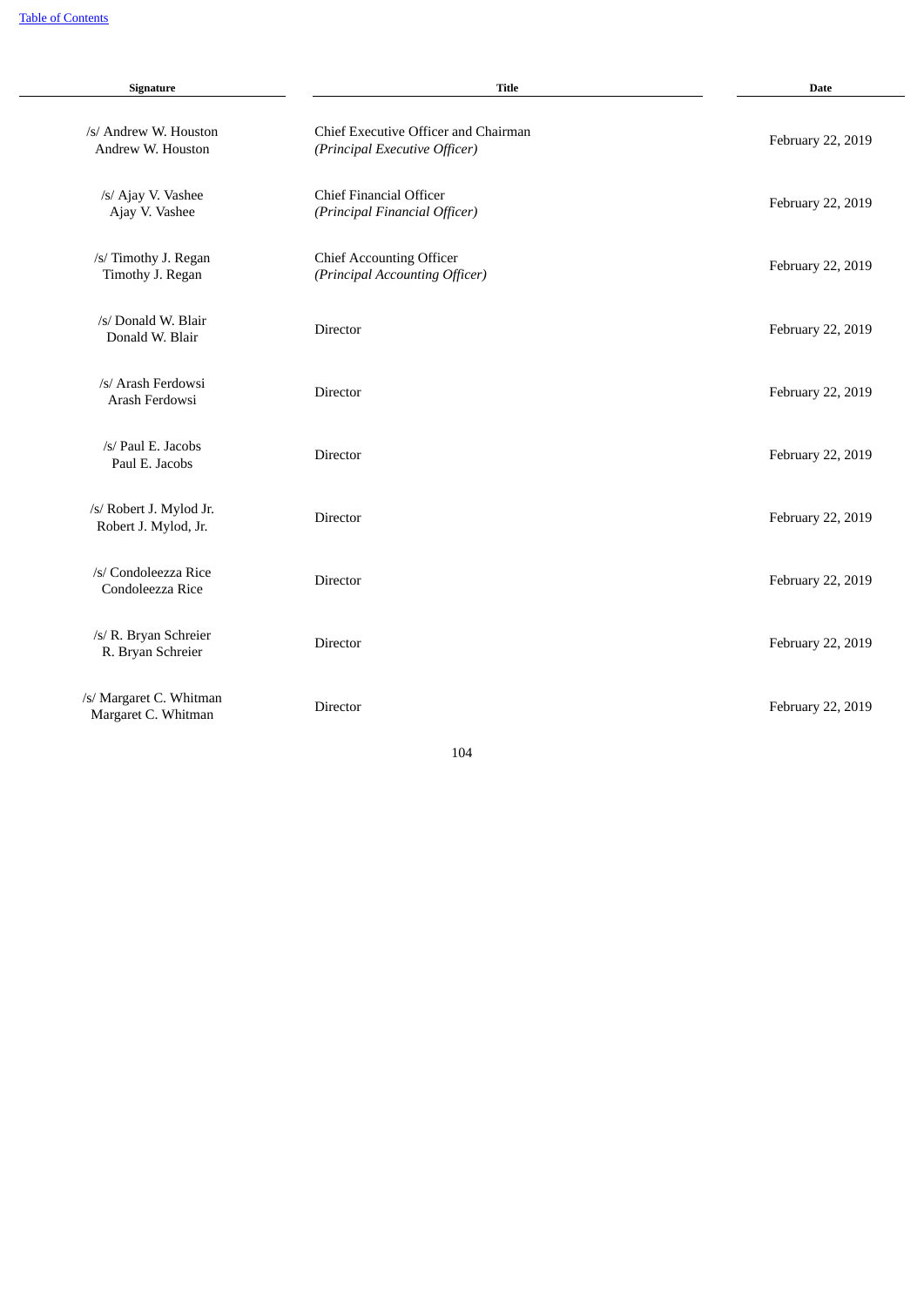## **Consent of Independent Registered Public Accounting Firm**

<span id="page-106-0"></span>We consent to the incorporation by reference in the Registration Statement (Form S-8 No. 333-223863) pertaining to the 2008 Equity Incentive Plan, 2017 Equity Incentive Plan, 2018 Equity Incentive and 2018 Employee Stock Purchase Plan of Dropbox, Inc. of our report dated February 22, 2019, with respect to the consolidated financial statements of Dropbox, Inc. included in this Annual Report (Form 10-K) of Dropbox, Inc. for the year ended December 31, 2018.

/s/ Ernst & Young LLP

San Francisco, California February 22, 2019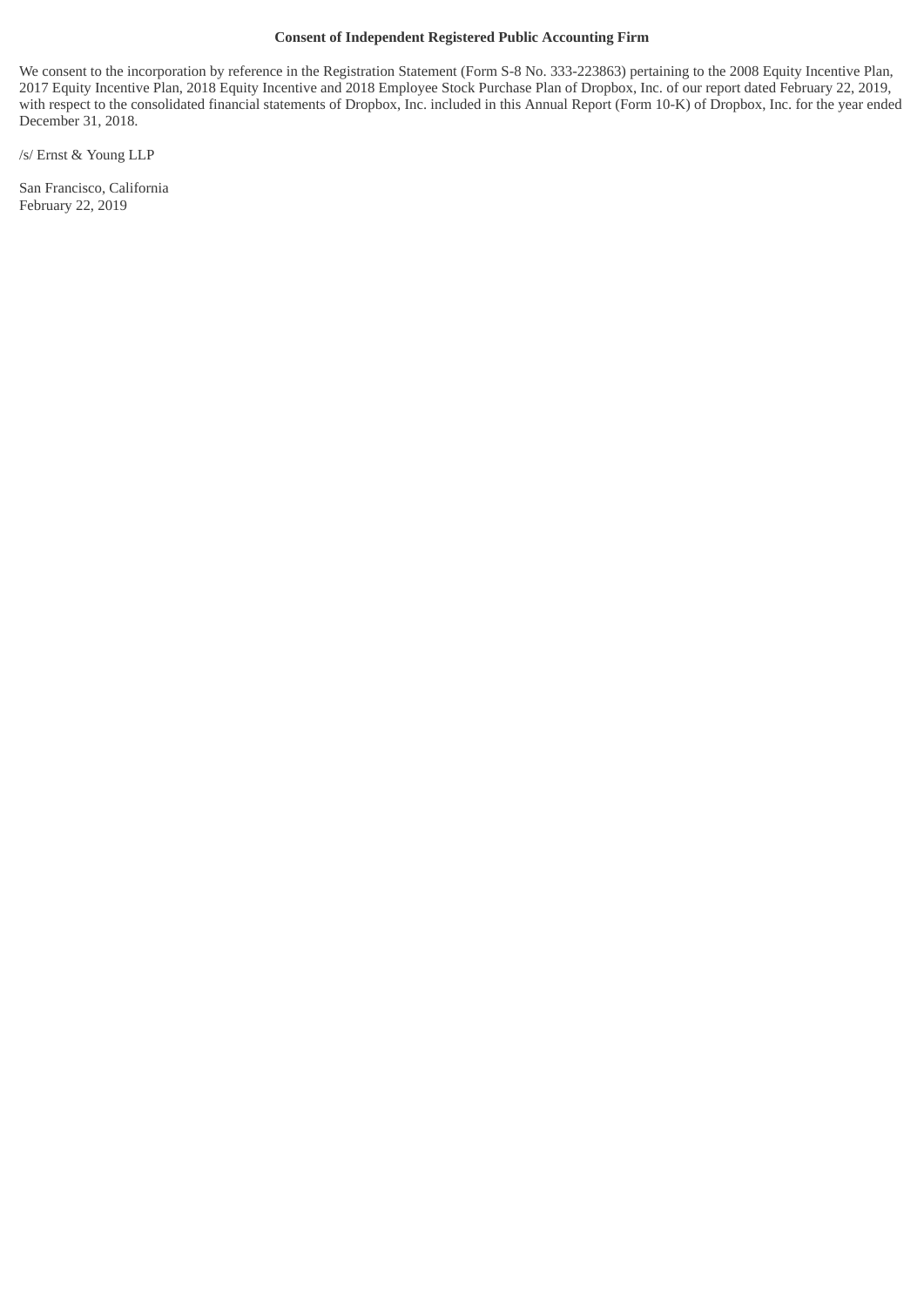## **CERTIFICATION OF PRINCIPAL EXECUTIVE OFFICER PURSUANT TO EXCHANGE ACT RULES 13a-14(a) AND 15d-14(a), AS ADOPTED PURSUANT TO SECTION 302 OF THE SARBANES-OXLEY ACT OF 2002**

<span id="page-107-0"></span>I, Andrew W. Houston, certify that:

- 1. I have reviewed this Quarterly Report on Form 10-K of Dropbox, Inc.;
- 2. Based on my knowledge, this report does not contain any untrue statement of a material fact or omit to state a material fact necessary to make the statements made, in light of the circumstances under which such statements were made, not misleading with respect to the period covered by this report;
- 3. Based on my knowledge, the financial statements, and other financial information included in this report, fairly present in all material respects the financial condition, results of operations and cash flows of the registrant as of, and for, the periods presented in this report;
- 4. The registrant's other certifying officer(s) and I are responsible for establishing and maintaining disclosure controls and procedures (as defined in Exchange Act Rules 13a-15(e) and 15d-15(e)) for the registrant and have:
	- (a) Designed such disclosure controls and procedures, or caused such disclosure controls and procedures to be designed under our supervision, to ensure that material information relating to the registrant, including its consolidated subsidiaries, is made known to us by others within those entities, particularly during the period in which this report is being prepared;
	- (b) Evaluated the effectiveness of the registrant's disclosure controls and procedures and presented in this report our conclusions about the effectiveness of the disclosure controls and procedures, as of the end of the period covered by this report based on such evaluation; and
	- (c) Disclosed in this report any change in the registrant's internal control over financial reporting that occurred during the registrant's most recent fiscal quarter (the registrant's fourth fiscal quarter in the case of an annual report) that has materially affected, or is reasonably likely to materially affect, the registrant's internal control over financial reporting; and
- 5. The registrant's other certifying officer(s) and I have disclosed, based on our most recent evaluation of internal control over financial reporting, to the registrant's auditors and the audit committee of the registrant's board of directors (or persons performing the equivalent functions):
	- (a) All significant deficiencies and material weaknesses in the design or operation of internal control over financial reporting which are reasonably likely to adversely affect the registrant's ability to record, process, summarize and report financial information; and
	- (b) Any fraud, whether or not material, that involves management or other employees who have a significant role in the registrant's internal control over financial reporting.

Date: February 22, 2019

DROPBOX, INC.

By: /s/ Andrew W. Houston

Name: Andrew W. Houston Title: Chief Executive Officer (Principal Executive Officer)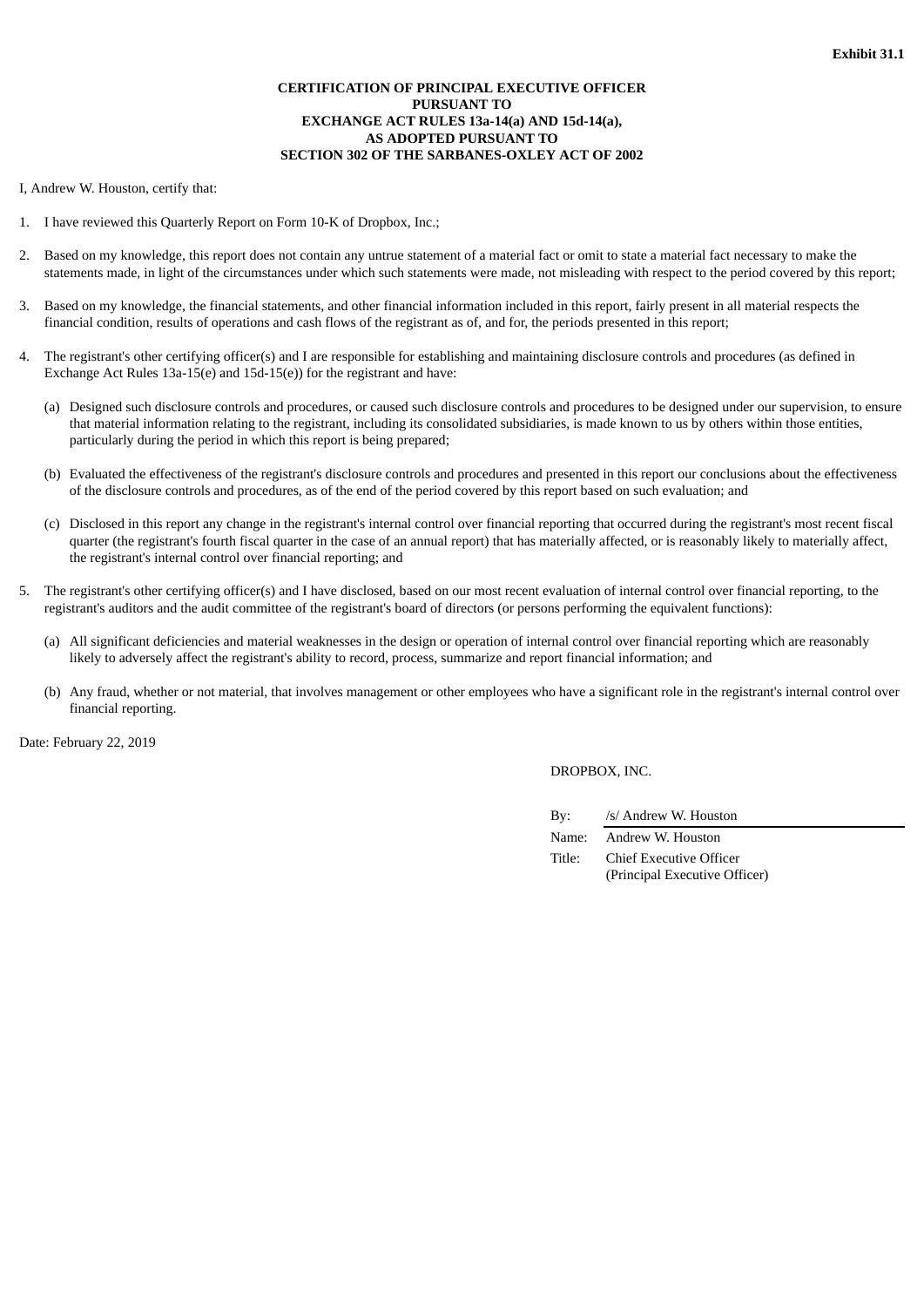## **CERTIFICATION OF PRINCIPAL FINANCIAL OFFICER PURSUANT TO EXCHANGE ACT RULES 13a-14(a) AND 15d-14(a), AS ADOPTED PURSUANT TO SECTION 302 OF THE SARBANES-OXLEY ACT OF 2002**

I, Ajay V. Vashee, certify that:

- 1. I have reviewed this Quarterly Report on Form 10-K of Dropbox, Inc.;
- 2. Based on my knowledge, this report does not contain any untrue statement of a material fact or omit to state a material fact necessary to make the statements made, in light of the circumstances under which such statements were made, not misleading with respect to the period covered by this report;
- 3. Based on my knowledge, the financial statements, and other financial information included in this report, fairly present in all material respects the financial condition, results of operations and cash flows of the registrant as of, and for, the periods presented in this report;
- 4. The registrant's other certifying officer(s) and I are responsible for establishing and maintaining disclosure controls and procedures (as defined in Exchange Act Rules 13a-15(e) and 15d-15(e)) for the registrant and have:
	- (a) Designed such disclosure controls and procedures, or caused such disclosure controls and procedures to be designed under our supervision, to ensure that material information relating to the registrant, including its consolidated subsidiaries, is made known to us by others within those entities, particularly during the period in which this report is being prepared;
	- (b) Evaluated the effectiveness of the registrant's disclosure controls and procedures and presented in this report our conclusions about the effectiveness of the disclosure controls and procedures, as of the end of the period covered by this report based on such evaluation; and
	- (c) Disclosed in this report any change in the registrant's internal control over financial reporting that occurred during the registrant's most recent fiscal quarter (the registrant's fourth fiscal quarter in the case of an annual report) that has materially affected, or is reasonably likely to materially affect, the registrant's internal control over financial reporting; and
- 5. The registrant's other certifying officer(s) and I have disclosed, based on our most recent evaluation of internal control over financial reporting, to the registrant's auditors and the audit committee of the registrant's board of directors (or persons performing the equivalent functions):
	- (a) All significant deficiencies and material weaknesses in the design or operation of internal control over financial reporting which are reasonably likely to adversely affect the registrant's ability to record, process, summarize and report financial information; and
	- (b) Any fraud, whether or not material, that involves management or other employees who have a significant role in the registrant's internal control over financial reporting.

Date: February 22, 2019

DROPBOX, INC.

By: /s/ Ajay V. Vashee

Name: Ajay V. Vashee Title: Chief Financial Officer (Principal Financial Officer)